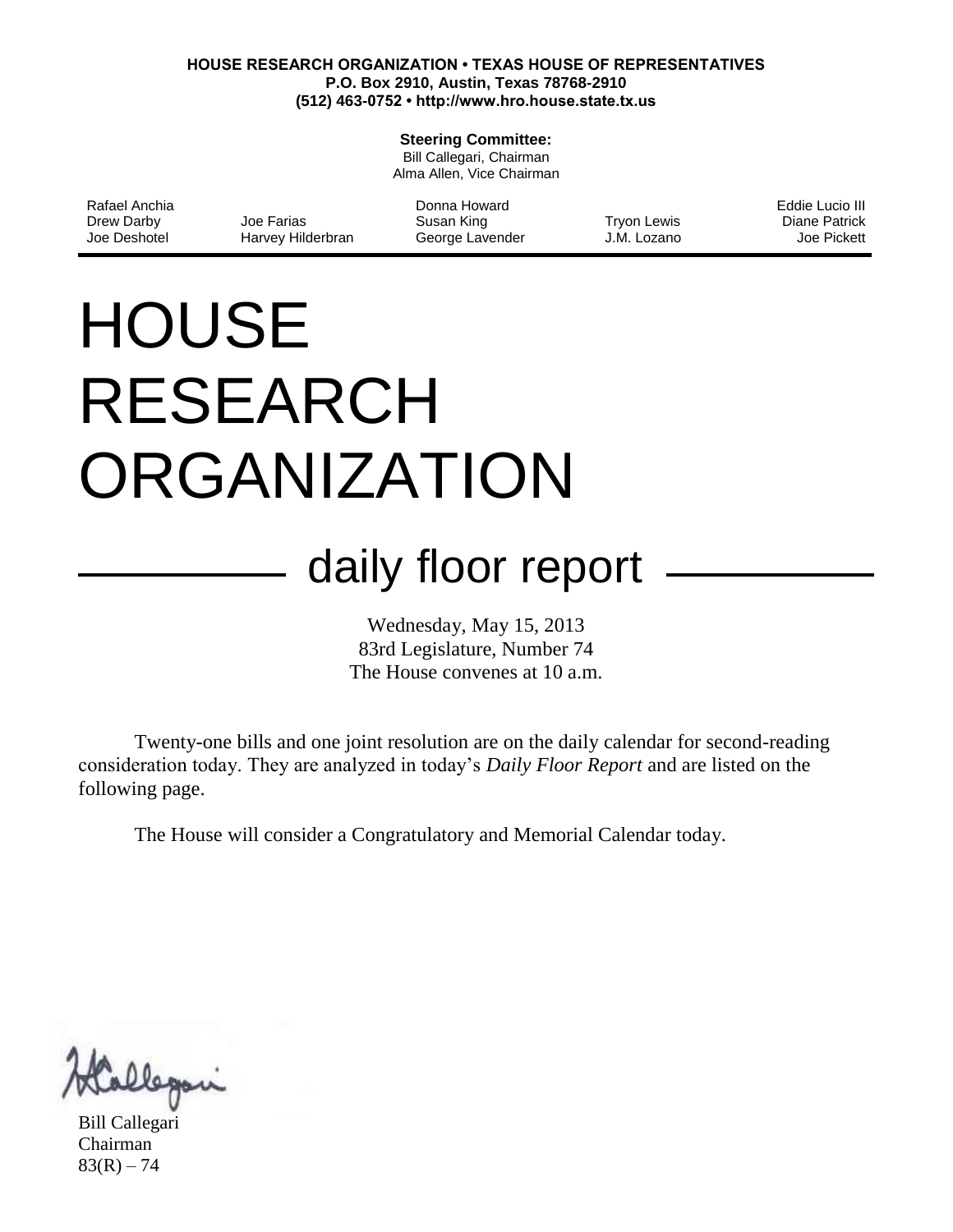### **HOUSE RESEARCH ORGANIZATION**

Daily Floor Report Wednesday, May 15, 2013 83rd Legislature, Number 74

| SB 215 by Birdwell  | Continuing the Texas Higher Education Coordinating Board                    | 1  |
|---------------------|-----------------------------------------------------------------------------|----|
| SJR 13 by Eltife    | Constitutional amendment providing term limits for certain state offices    | 10 |
| SB 1367 by Duncan   | Abolishing the Texas Health Insurance Pool                                  | 13 |
| SB 734 by Carona    | Authorizing the formation of pure captive insurance companies               | 17 |
| SB 1406 by Patrick  | State Board of Education oversight of CSCOPE                                | 21 |
| SB 462 by Huffman   | Providing for oversight of specialty court programs                         | 25 |
| SB 109 by West      | Revising the state's low-income housing plan and annual report              | 31 |
| SB 112 by Lucio     | Listing residential property insurance deductibles in dollar amounts        | 33 |
| SB 152 by Nelson    | Regulation and investigation of state hospitals                             | 35 |
| SB 222 by Watson    | Venue for prosecution of certain computer crimes                            | 41 |
| SB 246 by West      | Authorizing electronic requests for attorney general opinions               | 44 |
| SB 286 by Hinojosa  | Combining two home loan programs into Homes for Texas Heroes                | 46 |
| SB 394 by West      | Confidential youth records for certain dismissals, deferred dispositions    | 50 |
| SB 395 by West      | Discharging children's fines and court costs through alternative methods    | 53 |
| SB 673 by Carona    | Regulations on elevators, escalators, and related equipment                 | 56 |
| SB 700 by Hegar     | Energy and water management reporting by state agencies                     | 63 |
| SB 1372 by Hinojosa | Separate statutory framework for timeshare associations                     | 66 |
| SB 123 by Rodríguez | Education commissioner's subpoena and investigative authority               | 73 |
| SB 270 by Seliger   | Access to juror information for successor counsel in certain cases          | 75 |
| SB 344 by Whitmire  | Application for a writ of habeas corpus based on scientific evidence        | 77 |
| SB 357 by Hinojosa  | Protective orders for victims of sexual, stalking, and trafficking offenses | 81 |
| SB 361 by Watson    | Informing a non-citizen of the immigration consequences of a guilty plea    | 84 |
|                     |                                                                             |    |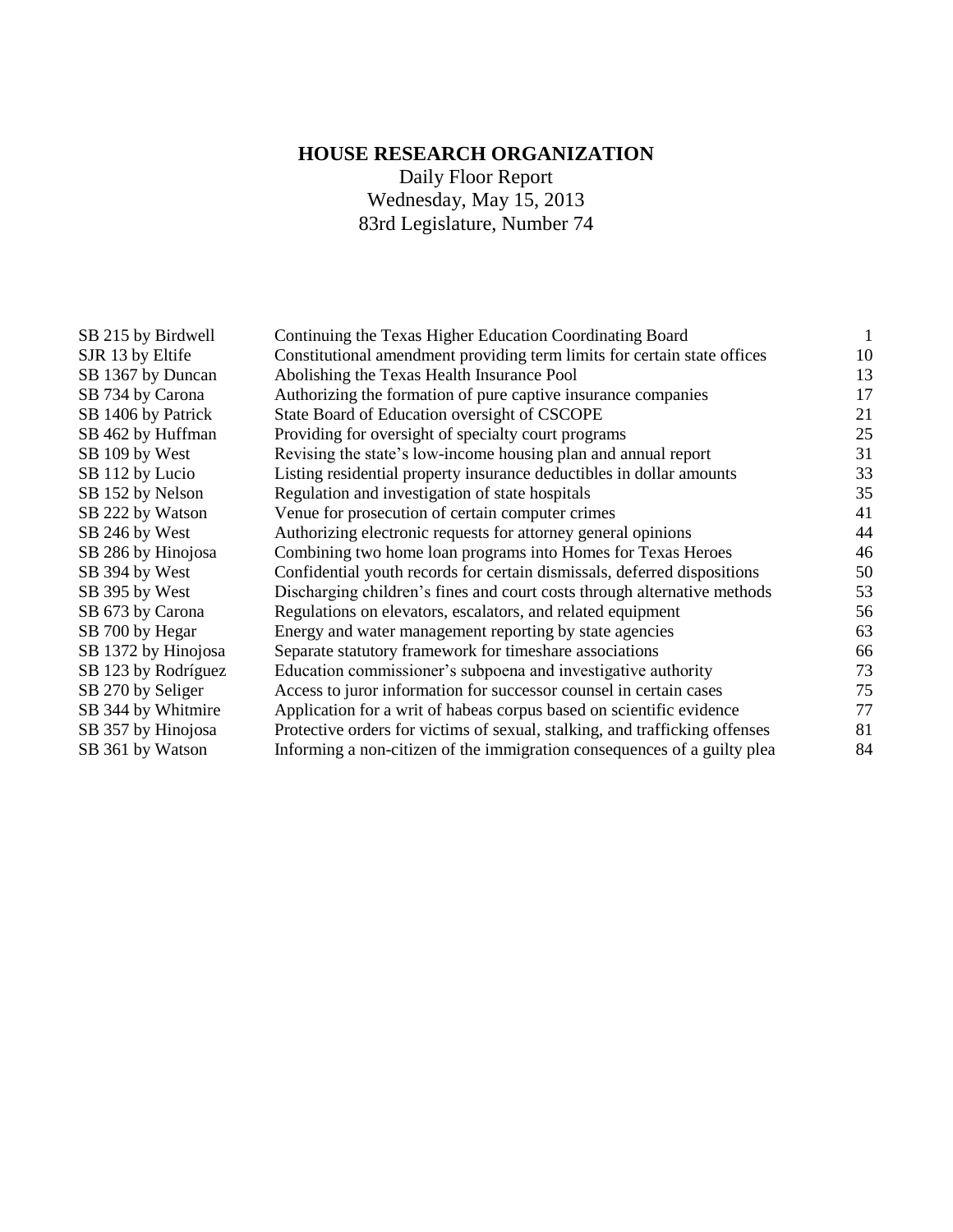<span id="page-2-0"></span>

| <b>SUBJECT:</b>     | Continuing the Texas Higher Education Coordinating Board                                                                                                                                                                                                                                                                                                                                                                                                                                                                                                                                                                                                |
|---------------------|---------------------------------------------------------------------------------------------------------------------------------------------------------------------------------------------------------------------------------------------------------------------------------------------------------------------------------------------------------------------------------------------------------------------------------------------------------------------------------------------------------------------------------------------------------------------------------------------------------------------------------------------------------|
| <b>COMMITTEE:</b>   | Higher Education — committee substitute recommended                                                                                                                                                                                                                                                                                                                                                                                                                                                                                                                                                                                                     |
| VOTE:               | 5 ayes — Branch, Patrick, Alonzo, Howard, Raney                                                                                                                                                                                                                                                                                                                                                                                                                                                                                                                                                                                                         |
|                     | 3 nays — Clardy, Darby, Murphy                                                                                                                                                                                                                                                                                                                                                                                                                                                                                                                                                                                                                          |
|                     | 1 absent — Martinez                                                                                                                                                                                                                                                                                                                                                                                                                                                                                                                                                                                                                                     |
| <b>SENATE VOTE:</b> | On final passage, April $11 - 30-1$ (Hegar)                                                                                                                                                                                                                                                                                                                                                                                                                                                                                                                                                                                                             |
| <b>WITNESSES:</b>   | For — (Registered, but did not testify: George Torres, Texas Guaranteed<br>Student Loan Corp.)                                                                                                                                                                                                                                                                                                                                                                                                                                                                                                                                                          |
|                     | Against — None                                                                                                                                                                                                                                                                                                                                                                                                                                                                                                                                                                                                                                          |
|                     | On — Sarah Kirkle, Sunset Advisory Commission; (Registered, but did<br>not testify: Raymund Paredes, Texas Higher Education Coordinating<br>Board)                                                                                                                                                                                                                                                                                                                                                                                                                                                                                                      |
| <b>BACKGROUND:</b>  | The Legislature created the Texas Higher Education Coordinating Board<br>in 1965. According the Sunset Advisory Commission, the board develops<br>and monitors the long-range strategic plan for higher education. It collects,<br>analyzes, and distributes information on higher education. It reviews and<br>approves degree programs and the construction of major facilities at public<br>institutions of higher education. The board administers state financial aid<br>programs and distributes related funds to institutions of higher education.<br>It also administers state and federal grant programs to support higher<br>education goals. |
|                     | The agency's governing board consists of nine public members appointed<br>by the governor. They serve staggered six-year terms and the chair is<br>chosen by the governor. The commissioner of higher education is<br>appointed by the agency's board. The agency employed 274 people in<br>fiscal 2011.                                                                                                                                                                                                                                                                                                                                                |

In fiscal 2012, the board's operating budget was \$756.6 million. The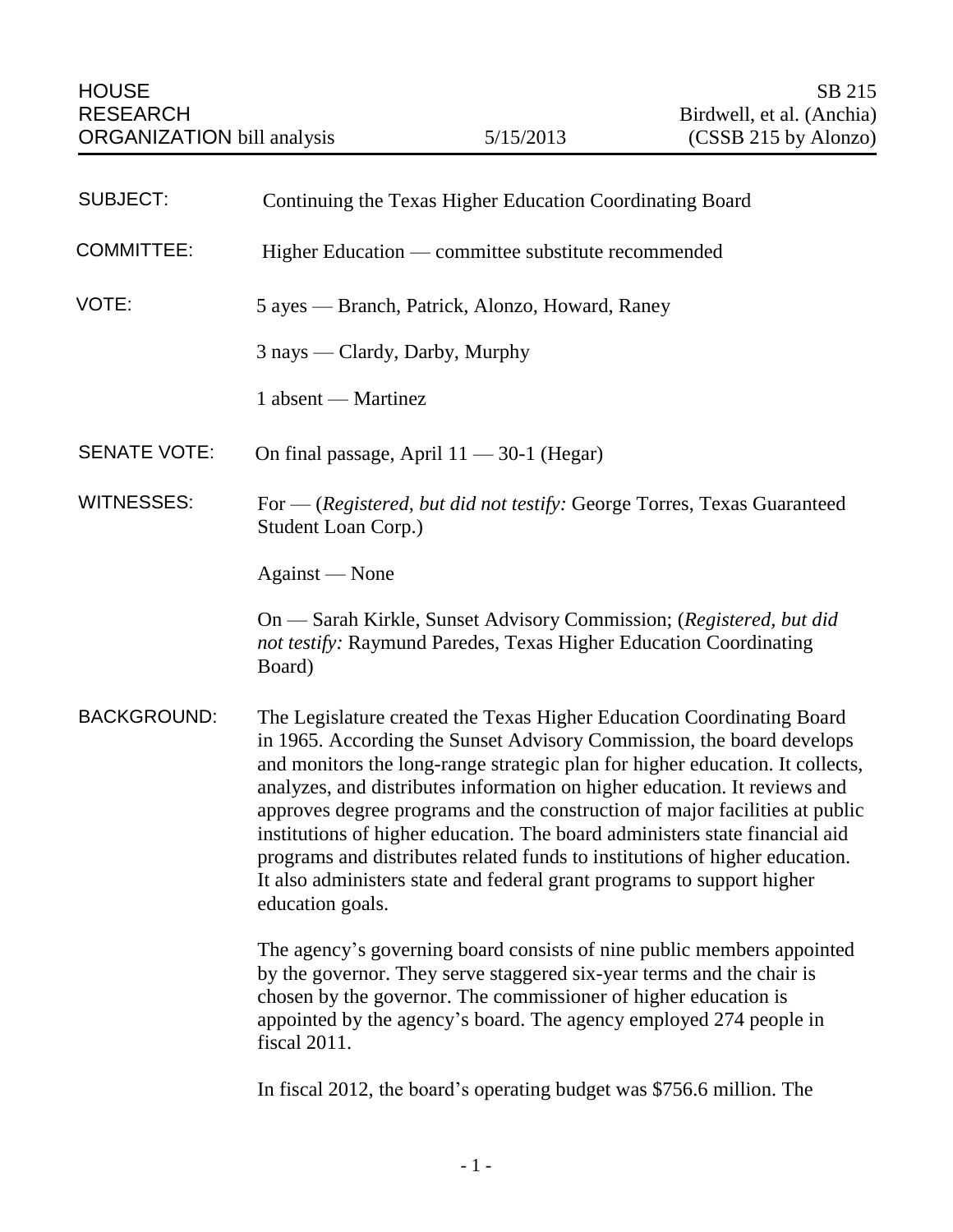vast majority of the funds — 96 percent — passed through to institutions for grants and student financial aid, while the remainder, \$32 million, funded the board's operations. About 89 percent of the board's total budget was general revenue.

DIGEST: CSSB 215 would continue the Texas Higher Education Coordinating Board, change the makeup of its governing board, revise its responsibilities, and alter or eliminate certain programs under its purview.

> **Changes to the agency's board.** CSSB 215 would make changes to the governing board's membership and to its responsibilities.

*One-third of members would be experienced in higher-education governance or administration.* The bill would require that at least onethird of members of the agency's board possess experience in the field of higher education governance or administration so that the board included experience from both general academic teaching institutions and public junior colleges or public technical institutes. Prior experience of the governing board of a private or public institution of higher education would qualify.

*Public comment*. CSSB 215 would require the agency's board to provide opportunities for public comment at each of its meetings.

*Advisory committees.* The bill would require the board's advisory committees to report their recommendations directly to the board, rather than to agency staff. The board could adopt rules about advisory committee size, qualifications for membership, and compliance with open meetings requirements.

*Negotiating rule making.* CSSB 215 would require the board to engage in negotiated rule making when developing any rule, policy, or procedure if the board determined an issue would be controversial and self-initiated the process or if negotiated rulemaking was requested by at least half of the affected institutions and they agreed to share in the costs.

*Long-term planning requirements.* The bill would require the board to develop a long-range master plan for higher education. The plan would:

 establish long-term, measurable goals and provide strategies for implementing those goals;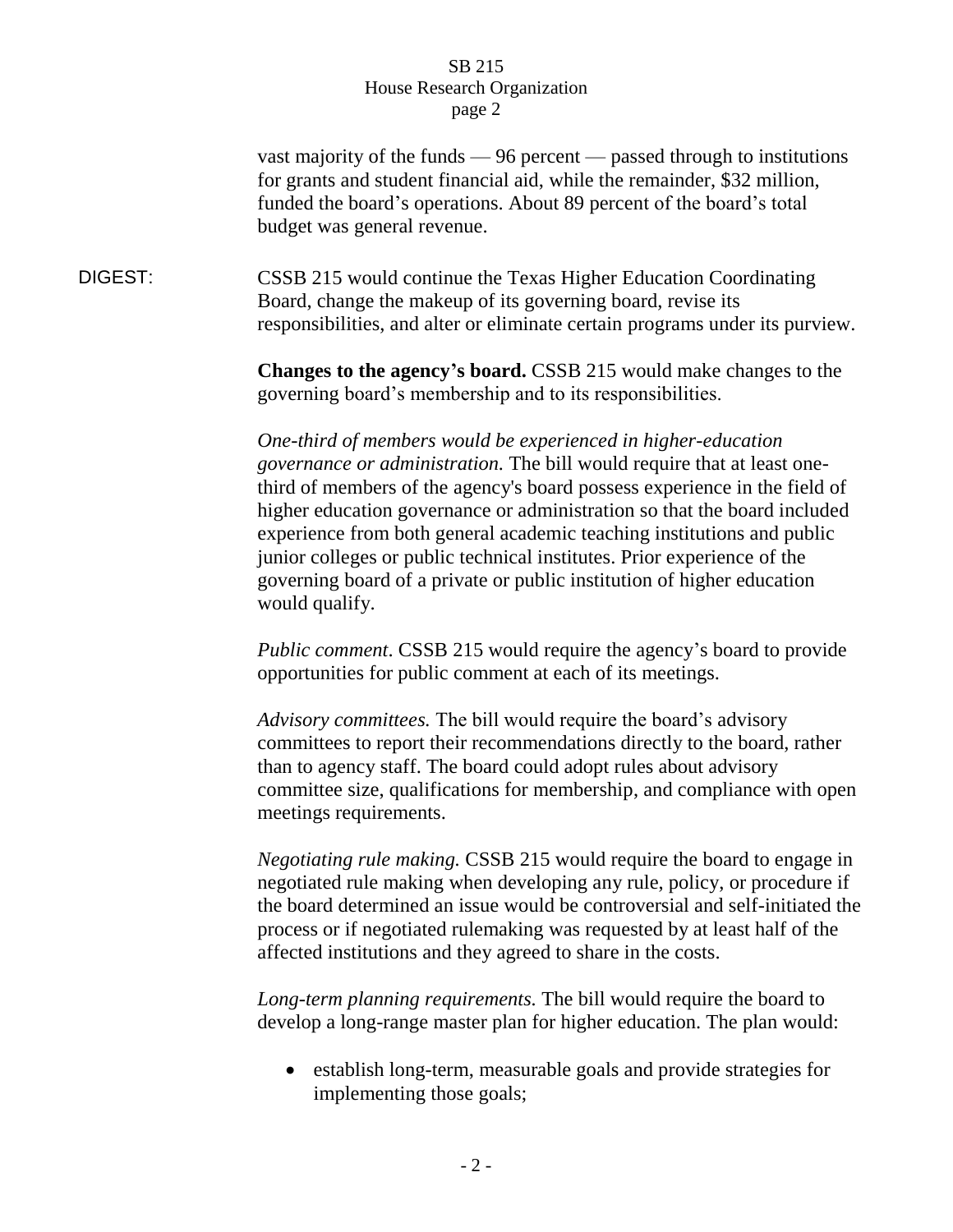- assess the higher education needs of each region of the state;
- provide for regular evaluation and revision of the plan, as the board considered necessary, to ensure the relevance of goals and strategies;
- take into account input from stakeholders and the general public; and
- take into account the resources of private or independent institutions of higher education.

The board would deliver and report to the governor, the lieutenant governor, the speaker, and the higher education committees of the Senate and House by December 1 of each even-numbered year. The report would cover the state's progress in meeting the goals established in the long-term plan.

**Certificate and degree programs.** CSSB 15 would remove the board's authority to order the elimination or consolidation of low-producing certificate or degree programs (those that produce a low number of degrees or certificates) and instead would require the board to recommend action to the governing board of the institution.

If an institution's governing board did not accept a recommendation by the agency's board to close or consolidate a low-producing degree program, the institution would identify the programs recommended for consolidation or elimination on its next legislative appropriations request.

The bill would base a low-producing program review on the number of degrees or certificates awarded by a program, not the graduation rate.

*Board approval of academic programs.* A new degree or certificate program would only be created with the specific prior approval of the board. Before beginning preliminary planning of such a program, an institution would have to notify the board. As part of the approval process, the board would review each proposed program to ensure that it:

- was needed by the state and local community and would not unnecessarily duplicate programs offered by other institutions;
- had adequate funding;
- had the necessary faculty and other resources to ensure student success; and
- met academic standards.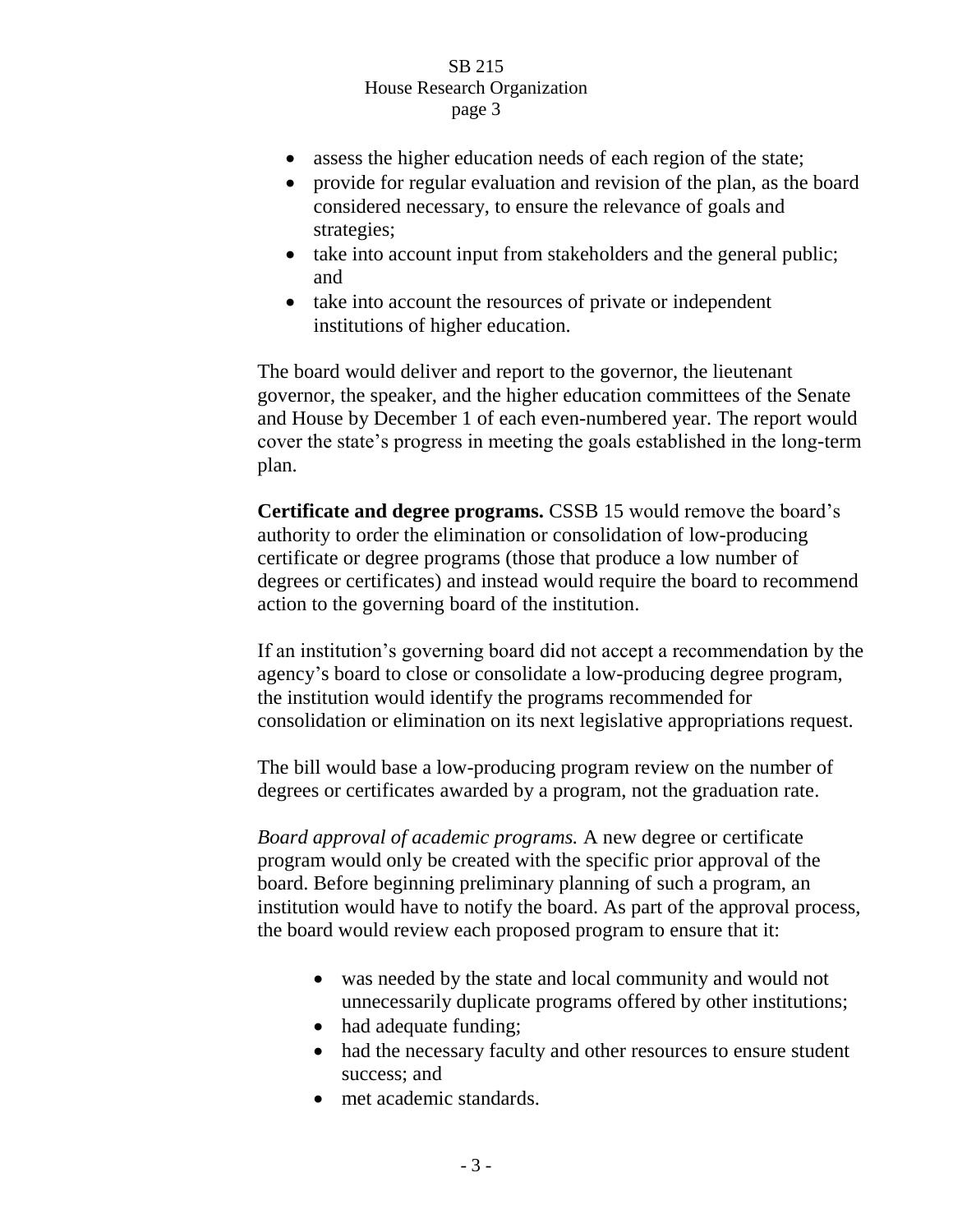The board would review the number of degrees or certificates awarded by these new programs at least every four years. It would review each new program every 10 years using the same criteria it would for a new program.

**Compliance monitoring.** CSSB 15 would direct the agency's board to adopt rules to establish an agency-wide, risk-based compliance monitoring function for funds allocated by the board, including student financial aid, academic support grants, and any other grants, to ensure that those funds were distributed in accordance with applicable law and board rules. The board also would monitor data used by the board for financial and policy decisions, as supplied by institutions of higher education, to ensure the data were reported accurately. The bill would stipulate certain criteria to be used when establishing the risk-based compliance monitoring.

If the board's monitoring processes determined that funds awarded by the board to an institution of higher education or independent or private institution had been misused or misallocated by the institution, the board would have to present its determination to the institution and provide an opportunity for a response. The board would report its conclusion and the institution's response to the governor and the Legislative Budget Board.

If the board's monitoring process determined that funds awarded by the board to an institution of higher education had included errors in the institution's data reported for formula funding, the board would calculate a revised appropriations amount for the applicable fiscal year. The information would be sent to the governor, Legislative Budget Board, and comptroller for consideration as the basis for budget execution or other appropriate action.

The board could partner with internal audit offices at institutions of higher education and the state auditor.

**B-On-Time loan program.** The bill would remove two-year universities from eligibility for the B-On-Time loan program.

CSSB 215 would specify that graduation requirements for the program included total amount of time or credit hours spent at any institution, not just an institution eligible for funding under the program.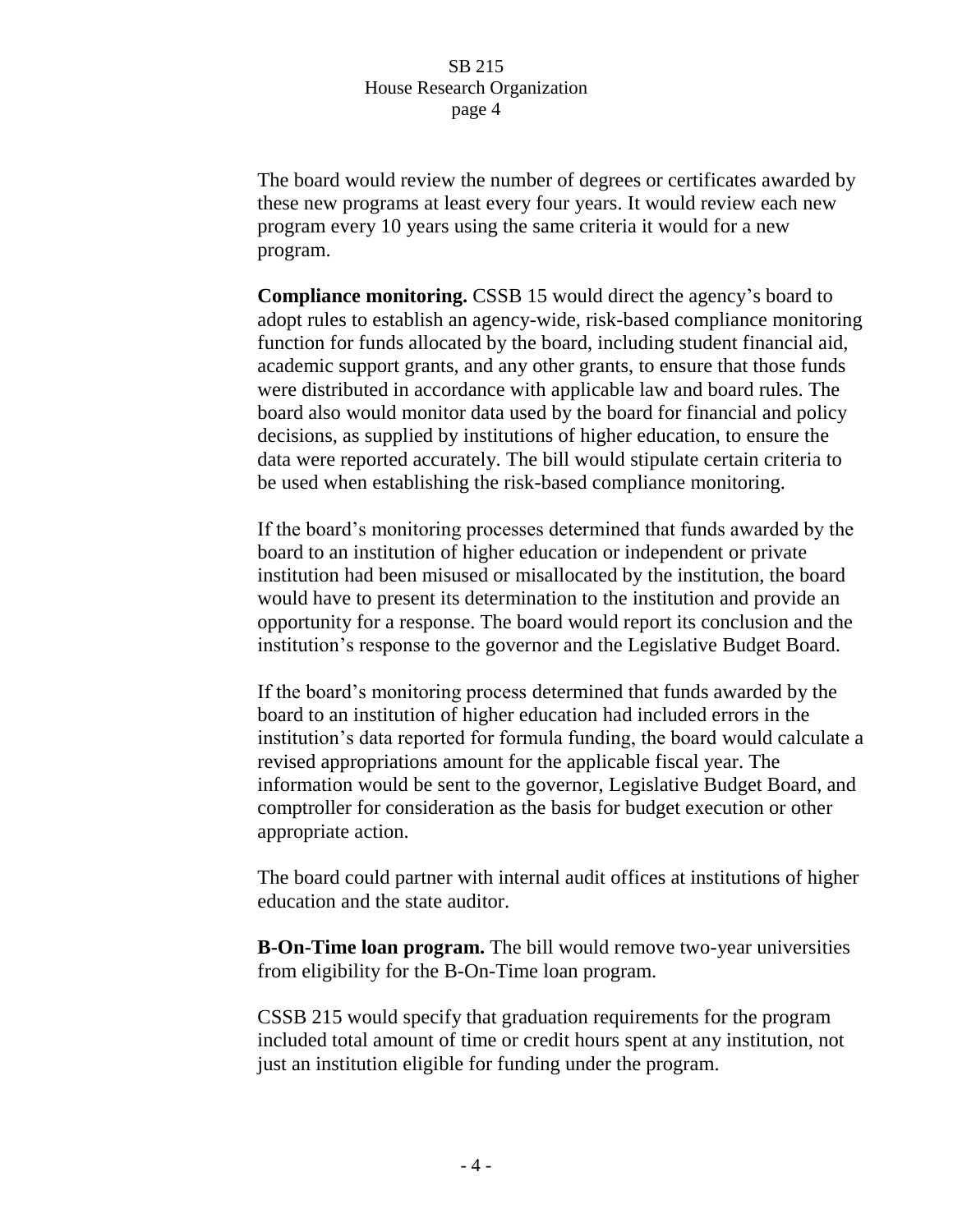**Texas Guaranteed Student Loan Corp.** The Texas Guaranteed Student Loan Corp. would change to a nonprofit corporation under Business Organizations Code, ch. 22 from a public nonprofit corporation created by general law on or immediately after September 1, 2013. Student loan borrower information collected, assembled, or maintained by the corporation would be confidential and not subject to public disclosure.

Some of the financial education functions of the corporation would be transferred to the board.

**Loan default prevention program.** CSSB 215 would direct the board to create a student loan default prevention and financial aid literacy pilot program to be implemented by January 1, 2014. The program would be designed to ensure that students were informed consumers with regard to all aspects of student financial aid, including:

- the consequences of borrowing to finance a student's education;
- the financial consequences of a student's academic and career choices; and
- strategies for avoiding student loan delinquency and default.

The board would select at least one general academic teaching institution, public junior college, private or independent institution of higher education, and career school or college to participate in the program. SB 215 would establish criteria for selecting institutions to participate in the program, including a default rate of more than 20 percent or a default rate growing at a faster percentage than those of other post-secondary institutions. The board would establish rules to implement the program. By January 1 of each year, the board and each participating institution would submit a report on the pilot program to the governor, lieutenant governor, and the speaker. The pilot program would expire on December 31, 2020.

**Articulation agreements.** The bill would require public junior colleges that offered a B.A. program to enter into articulation agreements for the first five years of the program with one or more general academic teaching institutions.

**Consolidation of two programs.** CSSB 215 would fold the Advanced Technology Program into the Norman Hackerman Advanced Research Program.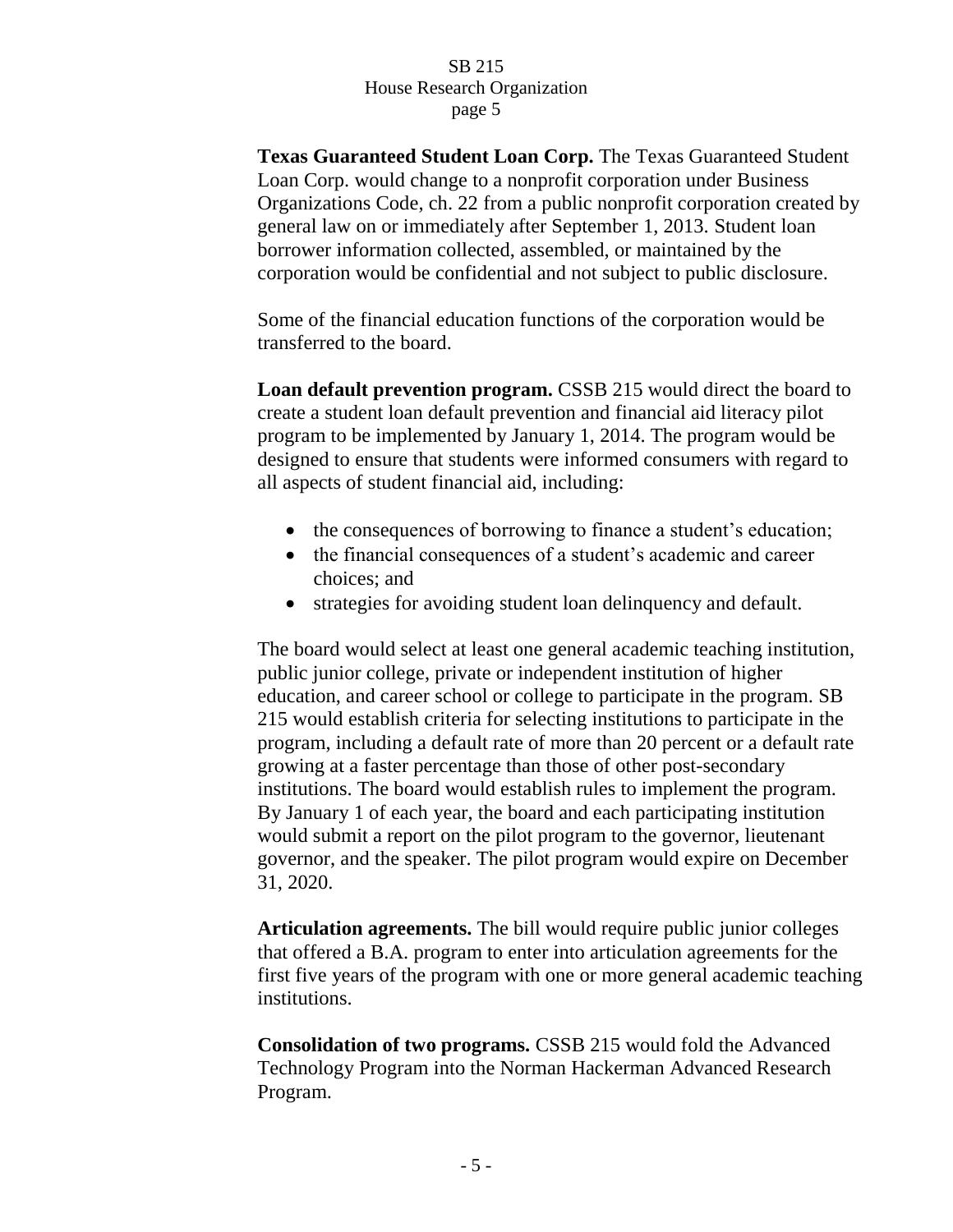|                           | Eliminating certain programs. The bill would eliminate 19 unnecessary<br>and unfunded programs and 4 unnecessary reports.                                                                                                                                                                                                                                                                                                                                                                                                                                                                                           |
|---------------------------|---------------------------------------------------------------------------------------------------------------------------------------------------------------------------------------------------------------------------------------------------------------------------------------------------------------------------------------------------------------------------------------------------------------------------------------------------------------------------------------------------------------------------------------------------------------------------------------------------------------------|
|                           | Next sunset review. CSSB 215 would continue the coordinating board<br>until 2025.                                                                                                                                                                                                                                                                                                                                                                                                                                                                                                                                   |
|                           | <b>Effective date.</b> The bill would take effect on September 1, 2013.                                                                                                                                                                                                                                                                                                                                                                                                                                                                                                                                             |
| <b>SUPPORTERS</b><br>SAY: | CSSB 215 would continue the Texas Higher Education Coordinating<br>Board for another 12 years and make needed changes to the makeup of the<br>board, its rule-making authority, and oversight powers. The bill also<br>would eliminate unnecessary and unfunded programs and reports.                                                                                                                                                                                                                                                                                                                               |
|                           | Negotiated rule making. CSSB 215 would provide for negotiated rule-<br>making between the board and institutions of higher education if the board<br>determined that the development of a rule would be controversial or if at<br>least one-half of the affected institutions requested negotiated rulemaking<br>and agreed to share the costs. CSSB 215's approach would allow for<br>negotiated rulemaking when appropriate. The vast majority of the board's<br>rulemaking should be approached through normal procedures and the bill<br>would not hamper the board's ability to make rules in a timely manner. |
|                           | Program review and approval. CSSB 215 would preserve local control<br>while safeguarding taxpayer and institutional resources by removing the<br>board's ability to close low-performing degree programs. It still would<br>review them and advise the governing board of institutions if a program<br>should be closed.                                                                                                                                                                                                                                                                                            |
|                           | The bill also would clarify the criteria the board would use when<br>evaluating new programs. Current law does not list criteria for evaluating<br>programs nor does it distinguish between different types of review.                                                                                                                                                                                                                                                                                                                                                                                              |
|                           | The state needs the board to review and approve programs to prevent<br>institutions from expending resources planning for unnecessary or<br>redundant new programs and the bill would properly preserve these<br>valuable functions.                                                                                                                                                                                                                                                                                                                                                                                |
|                           | <b>Board membership.</b> CSSB 215 would require that one third of the<br>members of the agency's governing board had experience with higher<br>education to allow the board to better direct policy. Currently, due to a                                                                                                                                                                                                                                                                                                                                                                                            |
|                           |                                                                                                                                                                                                                                                                                                                                                                                                                                                                                                                                                                                                                     |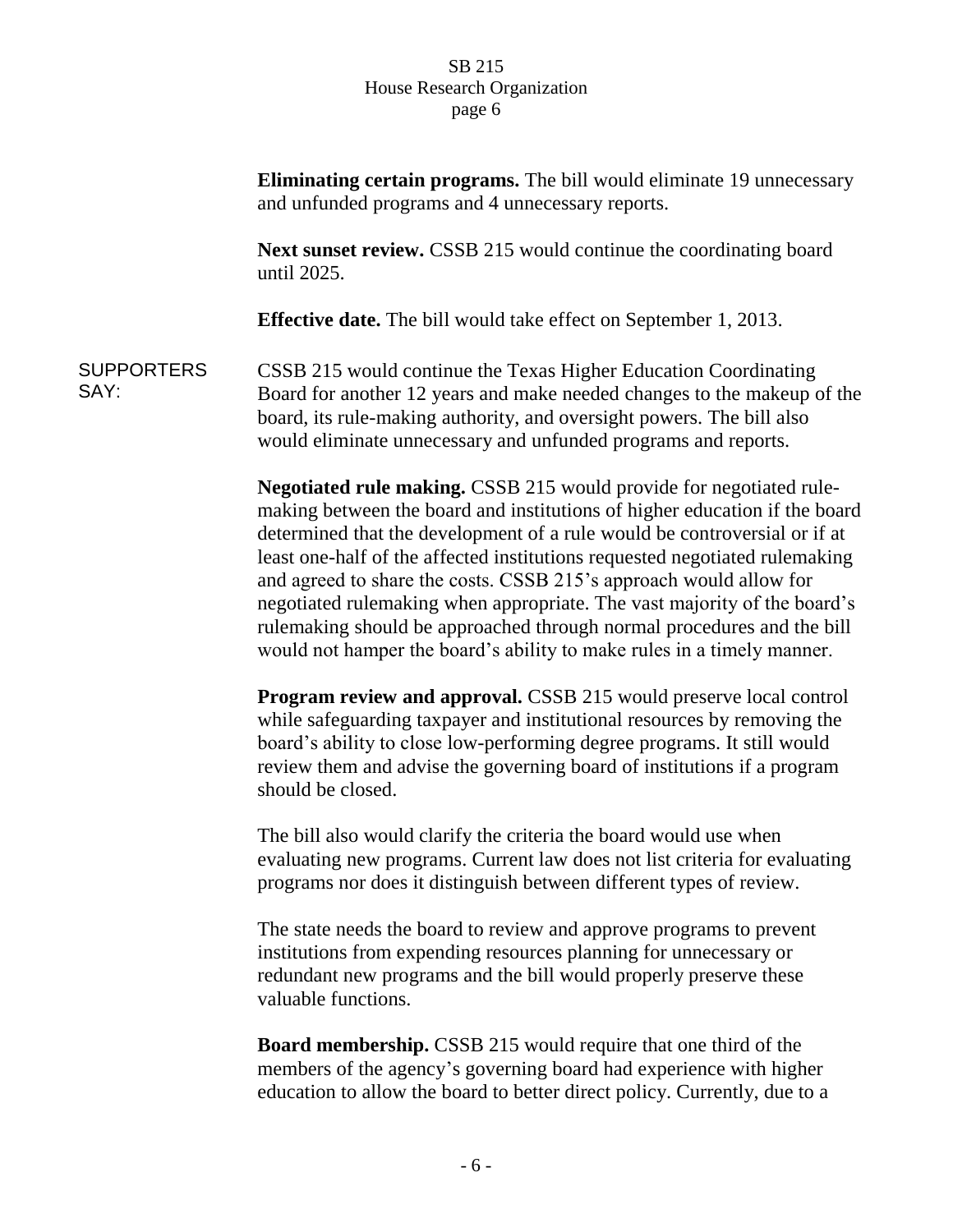lack of prior experience, the board is heavily reliant on agency staff as its source of expertise. The bill would count prior service on an institution's governing board as qualifying in order to expand the pool beyond individuals who had worked in academia. The bill only would require one third of the board to have this experience. The governor still would have wide discretion to appoint the remaining two-thirds of the board.

It would not be appropriate to open up the requirement that one-third of the board members have higher-education experience to those with preschool-to-grade-16 experience because that would be too broad. It would be better to seek those with higher education experience because that is the direct knowledge deficiency the board most urgently needs to address.

**Changes to the Texas Guaranteed Student Loan Corp.** CSSB 215 would transform the Texas Guaranteed Student Loan Corp. from a public non-profit corporation into a private non-profit. This change would allow it to make a one-time gift to the state of \$250 million to be used for higher education purposes, such as a foundation to reimburse institutions of higher education for their Hazelwood tuition exemption costs.

CSSB 215 would give the student loan corporation new purpose. The student loan corporation, which previously administered the state's portion of the Federal Education Loan Program, has been adrift since the federal government ended the program. Transforming the corporation into a private, nonprofit entity would allow it to pursue additional contracts and become a regional, if not nationwide entity providing higher-education financial aid and other assistance. The bill would preserve the corporation's status as the guarantor agency for the state under the federal Higher Education Act.

**B-On-Time.** CSSB 215 would remove public two-year institutions from B-On-Time eligibility because their underuse does not justify the administrative burden. These students should be directed to Texas Equal Opportunity Grants, which are better designed to meet the needs of twoyear institution students, as it allows them to enroll part-time.

#### **OPPONENTS** SAY: CSSB 215 would not do enough to protect local control and promote competition between institutions of higher education.

**Negotiated rule making.** CSSB 215 should follow the Senate engrossed version of the bill by requiring the board to engage institutions of higher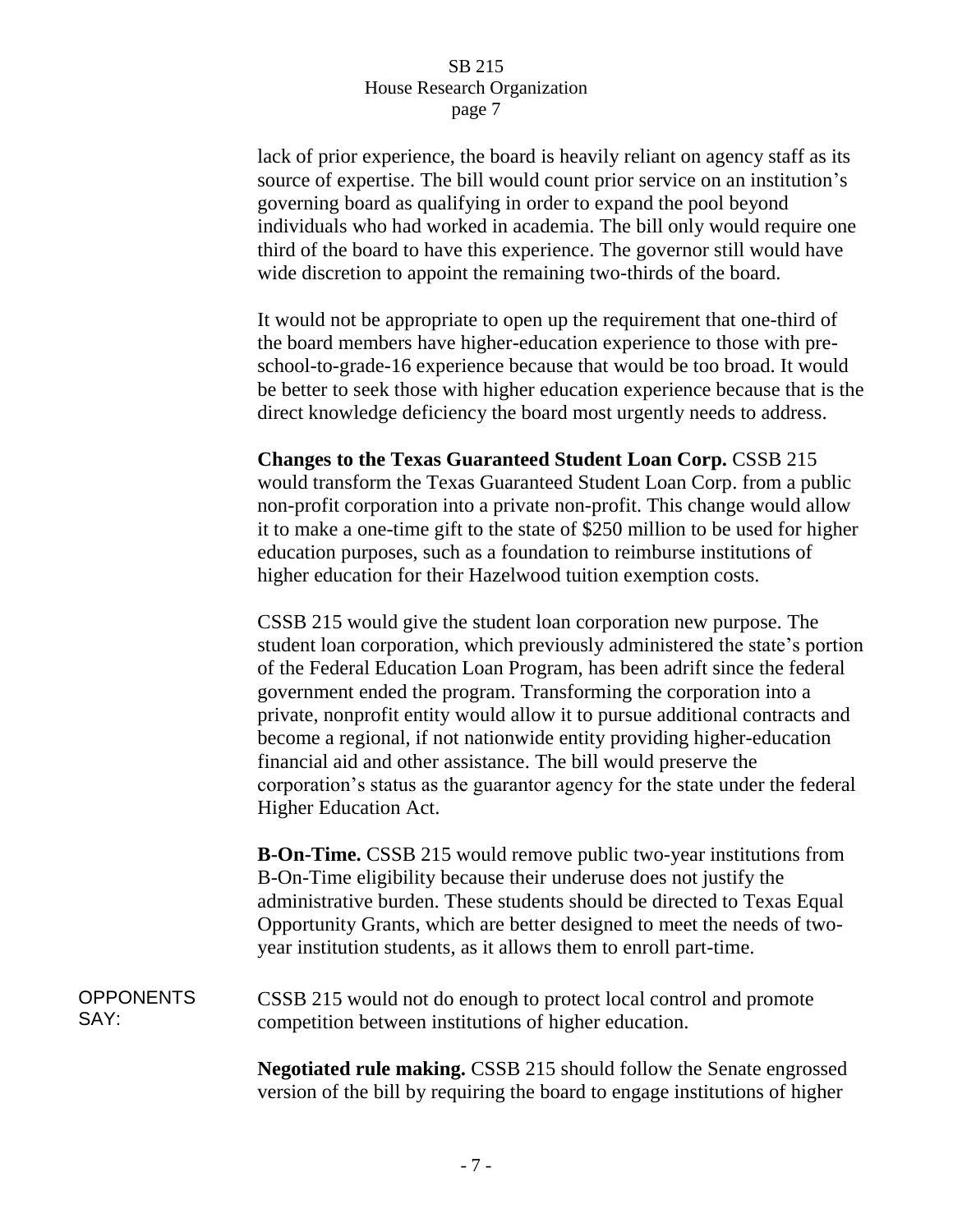|                                          | education in negotiated rulemaking whenever it is required to consult or<br>cooperate with institutions in the development of a policy, procedure, or<br>rule. The board has strayed from a data gathering and advisory agency to<br>become a regulatory body. The Senate version of the bill, by requiring<br>negotiated rulemaking, would ensure institutions of higher education had<br>sufficient input into the rules that regulate them.                                                                                                  |
|------------------------------------------|-------------------------------------------------------------------------------------------------------------------------------------------------------------------------------------------------------------------------------------------------------------------------------------------------------------------------------------------------------------------------------------------------------------------------------------------------------------------------------------------------------------------------------------------------|
|                                          | <b>Program review and approval.</b> CSSB 215 would grant the board too<br>much power over the programs institutions of higher education offer or<br>would hope to offer. Institutions should be allowed to decide on their own<br>which programs they offer. Market competition for students, top faculty,<br>and research funding would naturally direct administrations to create<br>productive programs and shutter those that under perform.                                                                                                |
| <b>OTHER</b><br><b>OPPONENTS</b><br>SAY: | CSSB 215 should allow any board candidate's pre-school-to-grade-16<br>professional experience to qualify as appropriate experience for board<br>membership. Higher education is not a stand-alone part of the education<br>process; it is only part of the education pipeline. While the bill's<br>requirement that a third of the board members have higher-education<br>experience would deepen the board's knowledge base, it is too narrow a<br>requirement. Preschool-16 experience would add necessary and beneficial<br>breadth as well. |
| <b>NOTES:</b>                            | The Legislative Budget Board estimated that SB 215 would have a<br>negative impact of \$665,734 to general revenue for fiscal 2014-1015. This<br>would be to fund four full-time-equivalent employees for a proposed new<br>compliance monitoring function.                                                                                                                                                                                                                                                                                     |
|                                          | The House companion bill, HB 2507 by Anchia, was left pending in the<br>House Higher Education Committee on April 3.                                                                                                                                                                                                                                                                                                                                                                                                                            |
|                                          | The committee substitute to SB 215 differs from the Senate engrossed<br>version in several ways. The committee substitute would:                                                                                                                                                                                                                                                                                                                                                                                                                |
|                                          | prohibit the board from ordering the consolidation or<br>elimination of a degree or certificate program;<br>base a review of a low-producing program on the number of<br>degrees or certificates awarded, not on the program's graduation<br>rate;<br>require the board to engage in negotiated rulemaking with<br>affected institutions under certain conditions;                                                                                                                                                                              |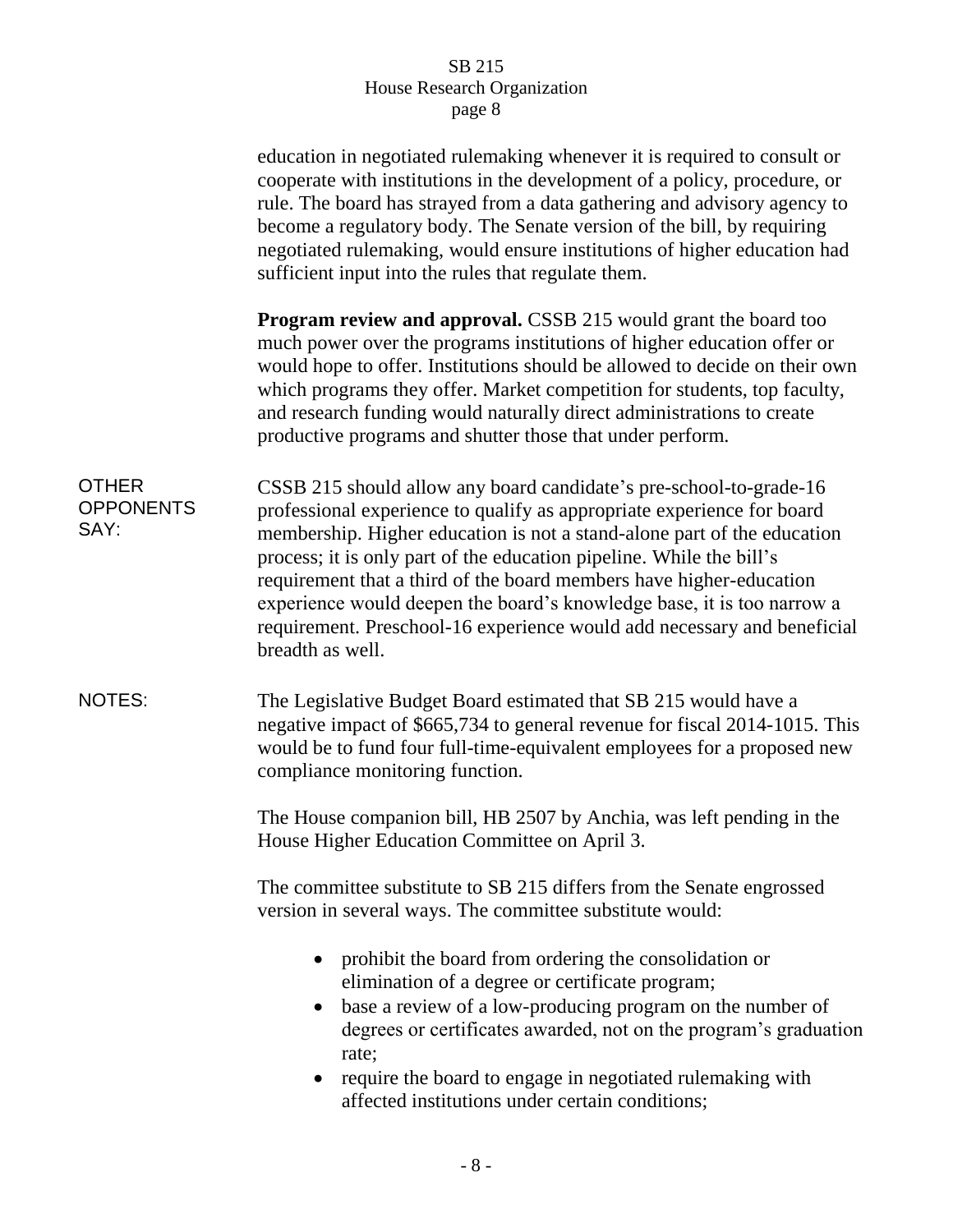- change the Texas Guaranteed Student Loan Corporation from a public nonprofit organization to a private nonprofit organization;
- make several changes to the compliance monitoring function;
- include total amount of time or credit hours spent at any institution when determining graduation requirements for the B-On-Time Program;
- create the Student Loan Default Prevention and Financial Aid Literacy Pilot Program;
- fold the Advanced Technology Program into the Norman Hackerman Advanced Research Program;
- require the board to consider the resources of private higher education institutions in long-range plans for the state; and
- replace language excluding private institutions with language that would include them, where appropriate.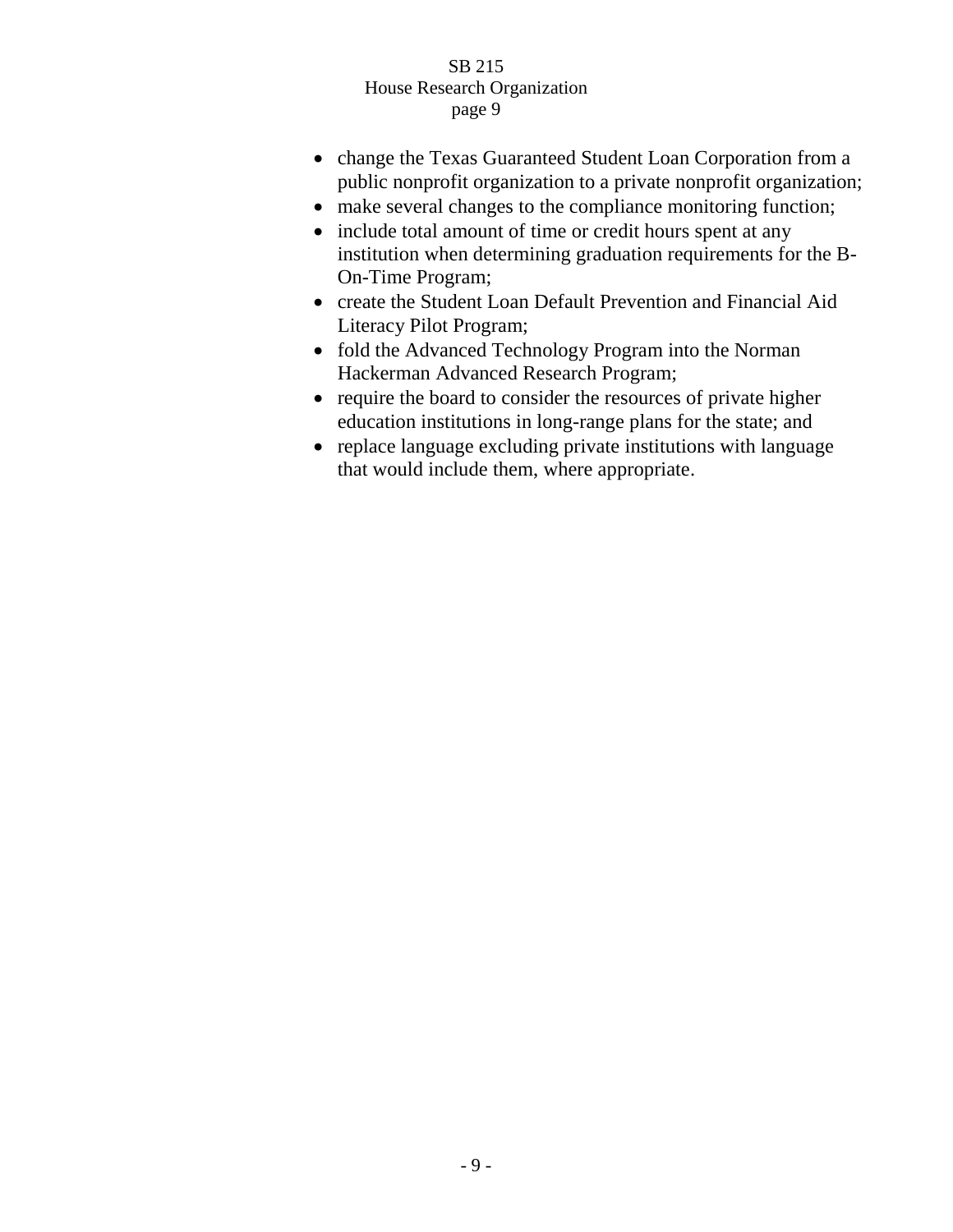<span id="page-11-0"></span>

| <b>SUBJECT:</b>     | Constitutional amendment providing term limits for certain state offices                                                                                                                                                                                                                                                    |
|---------------------|-----------------------------------------------------------------------------------------------------------------------------------------------------------------------------------------------------------------------------------------------------------------------------------------------------------------------------|
| <b>COMMITTEE:</b>   | State Affairs — favorable, without amendment                                                                                                                                                                                                                                                                                |
| VOTE:               | 7 ayes — Cook, Giddings, Frullo, Harless, Hilderbran, Huberty, Smithee                                                                                                                                                                                                                                                      |
|                     | 3 nays — Craddick, Farrar, Geren                                                                                                                                                                                                                                                                                            |
|                     | 3 absent — Menéndez, Oliveira, Sylvester Turner                                                                                                                                                                                                                                                                             |
| <b>SENATE VOTE:</b> | On final passage, March 19 - 27-4 (Birdwell, Estes, Hegar, Williams)                                                                                                                                                                                                                                                        |
| <b>WITNESSES:</b>   | (On House companion resolution, HJR 42)<br>For — George Seay, Texans for Term Limits; Tom "Smitty" Smith,<br>Public Citizen; (Registered, but did not testify: Chris Howe)                                                                                                                                                  |
|                     | Against — (Registered, but did not testify: Ken Hodges, Texas Farm<br>Bureau)                                                                                                                                                                                                                                               |
| <b>BACKGROUND:</b>  | Texas Constitution, art. 4, sec. 1 provides for the following officers<br>constituting the executive department of the state:                                                                                                                                                                                               |
|                     | governor;<br>$\bullet$<br>lieutenant governor;<br>$\bullet$<br>secretary of state;<br>$\bullet$<br>comptroller;<br>$\bullet$<br>commissioner of the General Land Office; and<br>attorney general.                                                                                                                           |
| DIGEST:             | SJR 13 would limit to two consecutive terms a person holding an office<br>listed in art. 4, sec. 1, or any other state office normally filled by the voters<br>in a statewide election, other than a statewide judicial officer. The<br>resolution would not limit a person's eligibility to serve nonconsecutive<br>terms. |
|                     | The resolution would not prohibit a person from continuing to serve in an<br>$1: \mathcal{L}$ and $\Lambda$ taken as<br>a haldayan watil a guaggagan waa a                                                                                                                                                                  |

office as a holdover until a successor was qualified. A term served when a person was appointed for the remainder of a term to fill a vacancy would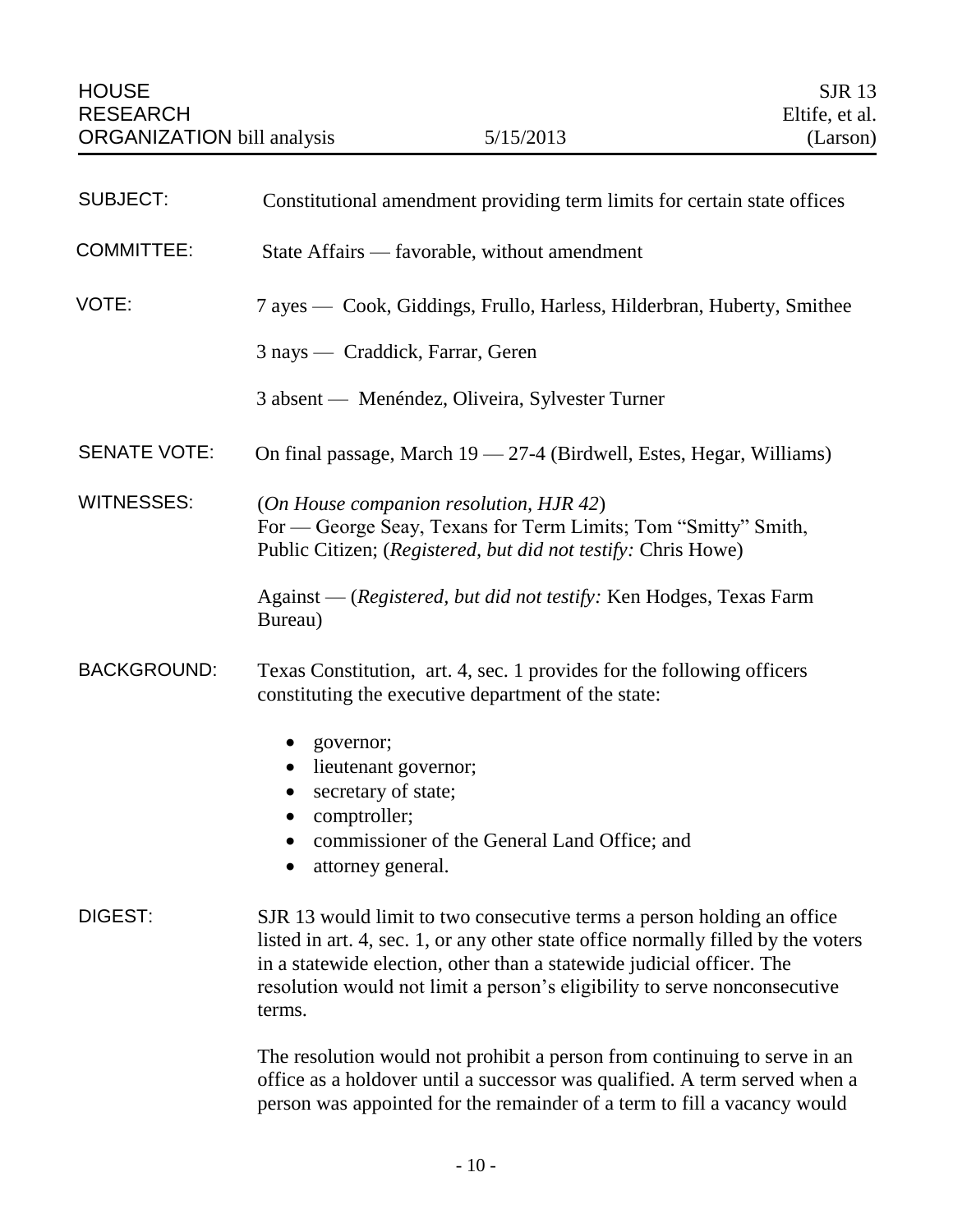|                           | not count against their eligibility for subsequent terms.                                                                                                                                                                                                                                                                                                                                                                                                                                             |
|---------------------------|-------------------------------------------------------------------------------------------------------------------------------------------------------------------------------------------------------------------------------------------------------------------------------------------------------------------------------------------------------------------------------------------------------------------------------------------------------------------------------------------------------|
|                           | The resolution would add a temporary grandfathering provision, expiring<br>February 1, 2031, to specify that a term of office beginning before January<br>1, 2014 would not be counted in determining a person's eligibility under<br>the resolution.                                                                                                                                                                                                                                                 |
|                           | The proposal would be presented to the voters at an election on Tuesday,<br>November 5, 2013. The ballot proposal would read: "The constitutional<br>amendment limiting to two the number of consecutive terms for which a<br>person may be elected or appointed to hold the office of governor,<br>lieutenant governor, secretary of state, comptroller of public accounts,<br>commissioner of the General Land Office, attorney general, commissioner<br>of agriculture, or railroad commissioner." |
| <b>SUPPORTERS</b><br>SAY: | SJR 13 would encourage new perspectives and fresh ideas in government.<br>Currently, the offices affected by this bill have no term limits, and an<br>individual may serve in these offices for an unlimited amount of time<br>without any hiatus. The resolution would provide for greater turnover in<br>Texas's major executive branch positions, allowing new energy and new<br>candidates to bring their talents to these positions and to state government.                                     |
|                           | The resolution would make races for elective offices more fair by<br>tempering the overwhelming power of incumbency in a campaign. Many<br>times, voters re-elect the same officials for years at a time because the<br>effect of incumbency and name recognition eliminates competitiveness in<br>a race. Voters who vote in races with longstanding incumbents would<br>benefit from the opportunity to consider new candidates and have a<br>healthier, more substantive policy debate.            |
|                           | The resolution would not unnecessarily erase institutional knowledge<br>because it would not impose a lifetime ban. After a break, a person with<br>institutional knowledge could run again for an office that person<br>previously held. In addition, the benefits provided by term limits and new<br>elected officials would outweigh such concerns.                                                                                                                                                |
|                           | The resolution would apply only to the offices specified because the<br>benefits provided by term limits and turnover would be most effective in<br>executive offices. To the extent institutional knowledge is a benefit, state<br>representatives and the judiciary benefit more from it than do executive                                                                                                                                                                                          |

officers. Also, state representatives and senators are part-time employees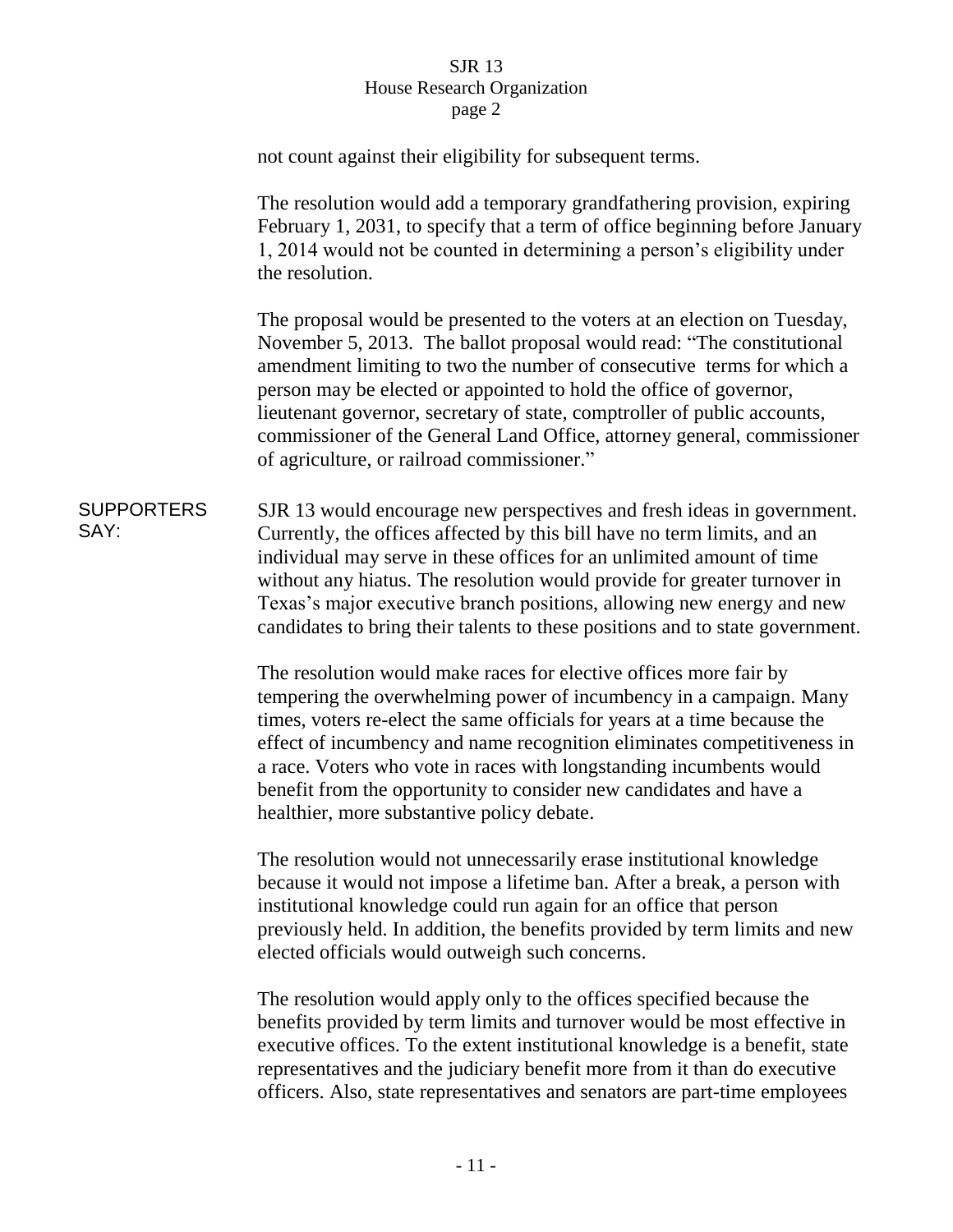|                                          | who tend naturally to turn over their positions without mandated term<br>limits.                                                                                                                                                                                                                                                                                                                                                                                                                                   |  |
|------------------------------------------|--------------------------------------------------------------------------------------------------------------------------------------------------------------------------------------------------------------------------------------------------------------------------------------------------------------------------------------------------------------------------------------------------------------------------------------------------------------------------------------------------------------------|--|
| <b>OPPONENTS</b><br>SAY:                 | SJR 13 inappropriately would take the decision of whom to elect out of<br>the voters' hands. Texas voters have shown in the voting booth that they<br>want certain state officers to remain in office for longer than two terms.<br>Turnover can happen naturally. Voters may choose to elect a different<br>official when they are no longer happy with someone's service. Imposing<br>term limits would take this right away from the voters and force turnover<br>even when the public might not want a change. |  |
|                                          | Public officials benefit from the institutional knowledge that comes with<br>experience and a reasonable tenure. Forcing turnover in the offices<br>affected by the bill would enforce erasure of this institutional knowledge<br>and waste time and resources on training and building that knowledge<br>with each new officeholder.                                                                                                                                                                              |  |
| <b>OTHER</b><br><b>OPPONENTS</b><br>SAY: | SJR 13 should include term limits for state judicial officeholders and state<br>representatives and senators. The benefits of fresh energy and new ideas<br>provided by term limits would apply to all branches and elected officials<br>in state government, not just to the executive offices.                                                                                                                                                                                                                   |  |
| <b>NOTES:</b>                            | According to the fiscal note, the cost to the state of publishing the<br>resolution would be \$108,921.                                                                                                                                                                                                                                                                                                                                                                                                            |  |
|                                          | The House companion resolution, HJR 42 by Larson, was reported<br>favorably as substituted by the House State Affairs Committee on<br>March 21.                                                                                                                                                                                                                                                                                                                                                                    |  |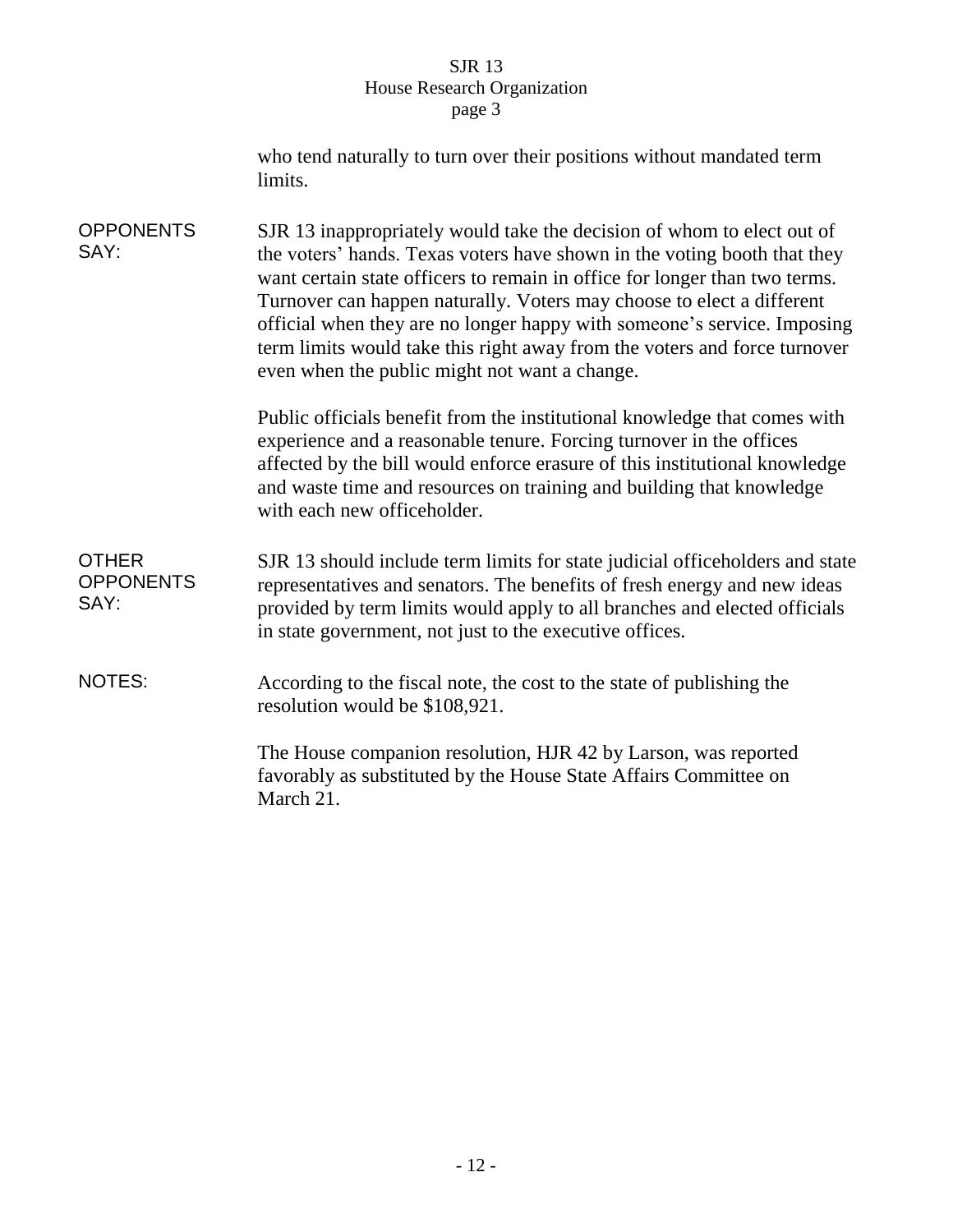<span id="page-14-0"></span>

| <b>SUBJECT:</b>     | Abolishing the Texas Health Insurance Pool                                                                                                                                                                                                                                                                                                                                                                                                                                                                                |
|---------------------|---------------------------------------------------------------------------------------------------------------------------------------------------------------------------------------------------------------------------------------------------------------------------------------------------------------------------------------------------------------------------------------------------------------------------------------------------------------------------------------------------------------------------|
| <b>COMMITTEE:</b>   | Insurance — committee substitute recommended                                                                                                                                                                                                                                                                                                                                                                                                                                                                              |
| VOTE:               | 8 ayes — Smithee, G. Bonnen, Creighton, Morrison, Muñoz, Sheets,<br>Taylor, C. Turner                                                                                                                                                                                                                                                                                                                                                                                                                                     |
|                     | $1$ nay — Eiland                                                                                                                                                                                                                                                                                                                                                                                                                                                                                                          |
| <b>SENATE VOTE:</b> | On final passage, April $9 - 31 - 0$                                                                                                                                                                                                                                                                                                                                                                                                                                                                                      |
| <b>WITNESSES:</b>   | (On House companion bill, HB 2791:)<br>For — (Registered, but did not testify: Nora Belcher, Texas e-Health<br>Alliance; Jennifer Cawley, Texas Association of Life and Health Insurers;<br>Marisa Finley, Scott & White Center for Healthcare Policy; David<br>Gonzales, Texas Association of Health Plans; John Hawkins, Texas<br>Hospital Association; Patricia Kolodzey, Texas Medical Association;<br>Katharine Ligon, Center for Public Policy Priorities; Kandice Sanaie,<br><b>Texas Association of Business)</b> |
|                     | Against — (Registered, but did not testify: Freddy Warner, Memorial<br>Hermann Health System)                                                                                                                                                                                                                                                                                                                                                                                                                             |
|                     | On — Steven Browning, Texas Health Insurance Pool; Betty DeLargy,<br>Texas Health Insurance Pool; Gary Stankowski; (Registered, but did not<br>testify: Doug Danzeiser, Texas Department of Insurance; Tony Gilman,<br><b>Texas Health Services Authority)</b>                                                                                                                                                                                                                                                            |
| <b>BACKGROUND:</b>  | In 1997, the 75th Legislature made operational the Texas Health Insurance<br>Pool to sell health insurance policies to individuals unable to get private<br>coverage due to pre-existing health conditions. The "pool," as it is known,<br>began offering coverage in 1998, and enrolled more than 23,000 Texans as<br>of April 2013.                                                                                                                                                                                     |
|                     | Insurance Code, sec. 1506.105 prohibits pool premiums from exceeding<br>twice the standard risk rate, which is the average private market rate<br>charged to a healthy individual for the same coverage. In practice, the<br>pool's premiums are set at roughly this amount. In 2011, the pool began                                                                                                                                                                                                                      |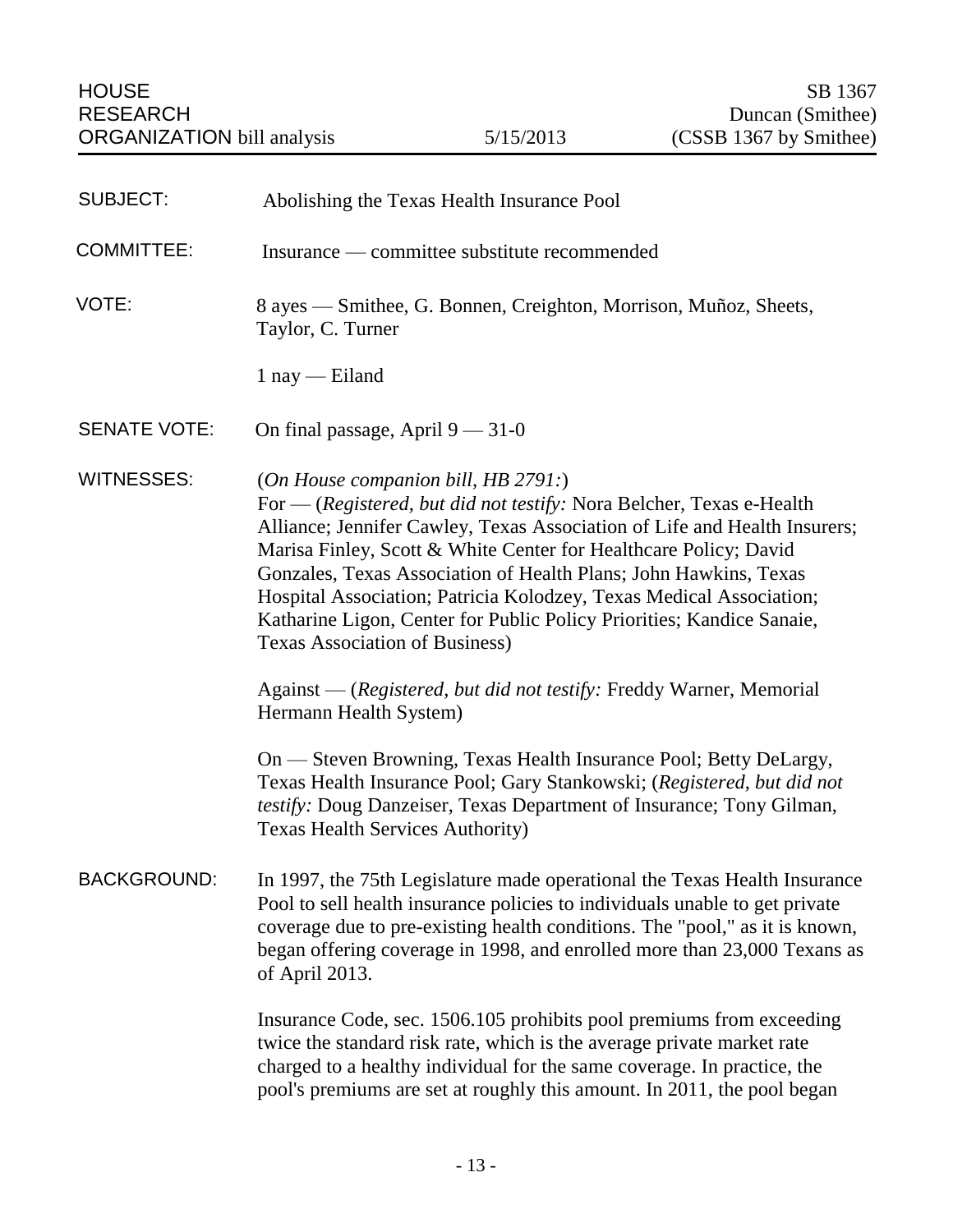|         | using portions of insurers' late claims payment penalties to fund sliding<br>scale premium reductions for enrollees with incomes below 300 percent of<br>the federal poverty level, or about \$34,000 for an individual. As of May<br>2012, about 3,500 pool enrollees were receiving premium subsidies.<br>Beginning January 1, 2014, the federal Patient Protection and Affordable<br>Care Act (ACA) will require most individuals either obtain health<br>insurance or pay a tax penalty. Individuals purchasing insurance in a<br>health benefit exchange, an online marketplace of private, government<br>regulated health insurance plans, will not be denied coverage or charged<br>more based on their health status. |
|---------|-------------------------------------------------------------------------------------------------------------------------------------------------------------------------------------------------------------------------------------------------------------------------------------------------------------------------------------------------------------------------------------------------------------------------------------------------------------------------------------------------------------------------------------------------------------------------------------------------------------------------------------------------------------------------------------------------------------------------------|
| DIGEST: | CSSB 1367 would abolish the Texas Health Insurance Pool.                                                                                                                                                                                                                                                                                                                                                                                                                                                                                                                                                                                                                                                                      |
|         | <b>Dissolution.</b> CSSB 1367 would specify that if insurance coverage in<br>Texas' health benefit exchange becomes effective on January 1, 2014, as<br>planned, the Texas Health Insurance Pool would issue policies no later<br>than December 31, 2013, and would terminate its policies' coverage as of<br>January 1.                                                                                                                                                                                                                                                                                                                                                                                                      |
|         | Should the exchange be delayed, the pool would continue to issue<br>coverage until the exchange was operational, and would terminate its<br>policies when the commissioner of insurance determined the pool's<br>enrollees could be expected to have obtained guaranteed issue coverage.                                                                                                                                                                                                                                                                                                                                                                                                                                      |
|         | The bill would require that as soon as practicable, the pool's board of<br>directors develop and submit to the commissioner of insurance for<br>approval a plan for dissolving the board and the pool after the pool's<br>obligations to issue and maintain health benefit coverage were to<br>terminate.                                                                                                                                                                                                                                                                                                                                                                                                                     |
|         | The board's plan would also transfer to the commissioner and the Texas<br>Department of Insurance (TDI) any assets, authority, accumulated rights,<br>and continuing obligations of the board and the pool.                                                                                                                                                                                                                                                                                                                                                                                                                                                                                                                   |
|         | CSSB 1367 would allow the commissioner by rule to delay dissolving the<br>Texas Health Insurance Pool and collecting and distributing its funds if the<br>guaranteed issue of health benefit coverage, such as through the state's<br>health benefit exchange, were delayed, or if the commissioner determined<br>the health benefit coverage expected to be available on a guaranteed issue<br>basis was not reasonably available to individuals eligible for pool                                                                                                                                                                                                                                                           |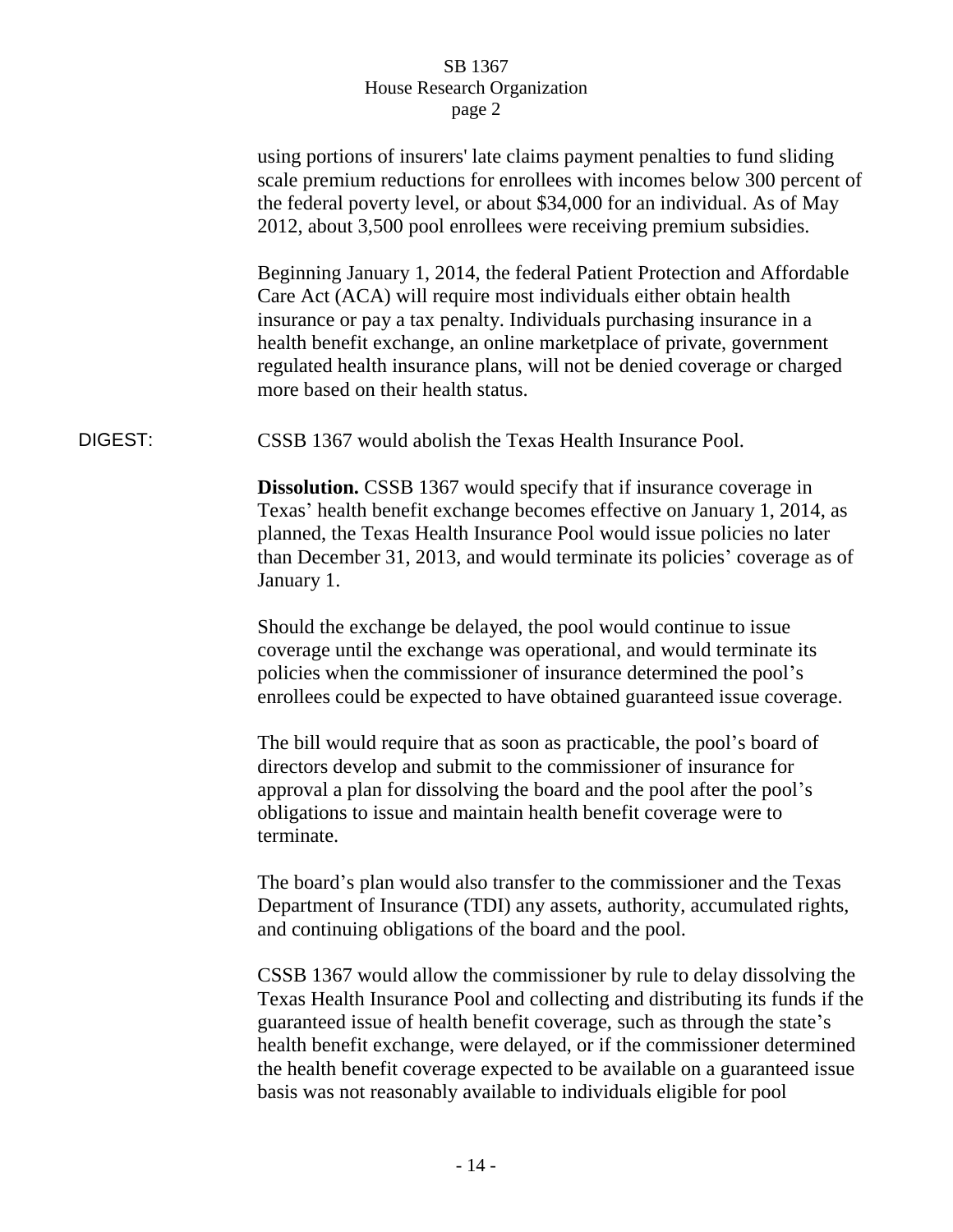coverage immediately prior to this bill's enactment.

**Assets.** CSSB 1367 would transfer to TDI any fund or asset of the Texas Health Insurance Pool upon its dissolution and would grant TDI the authority to recover pool overpayments or other amounts, including subrogation amounts, that the pool would have been authorized to recover had it not been dissolved. Any funds collected by TDI during the dissolution process would be deposited in the Texas Treasury Safekeeping Trust Co.

The bill would extend the pool's authority to collect premium assessments on its health benefit plan issuers until the insurance commissioner determined all of the pool's financial obligations had been met. After making this determination, the commissioner either would issue a final assessment or refund any surplus monies not designated for premium assistance on a pro rata or otherwise equitable basis to the health benefit plan issuers.

CSSB 1367 would distribute \$5 million from any surplus premium assistance funds to the Texas Health Services Authority (THSA). Remaining monies would support the Healthy Texas program until December 31, 2013, after which they would be used for any commissioner-authorized purpose to improve uninsured Texans' health insurance access. Any funds payable to THSA or the Healthy Texas program would be subject to audit.

**Effective date.** Effective January 1, 2014, CSSB 1367 would repeal statutes requiring that employers, health benefit plan issuers, HMOs, and others provide notice of potential eligibility for pool coverage to individuals as required by the Consolidated Omnibus Budget Reconciliation Act of 1985 (COBRA). It would also repeal limits on the amount of gross premium receipts that could be paid toward administrative costs and fees.

Effective September 1, 2015, the bill would repeal ch. 1506, Insurance Code, governing the Texas Health Insurance Pool.

This bill would take immediate effect if finally passed by a two-thirds record vote of the membership of each house. Otherwise, it would take effect September 1, 2013.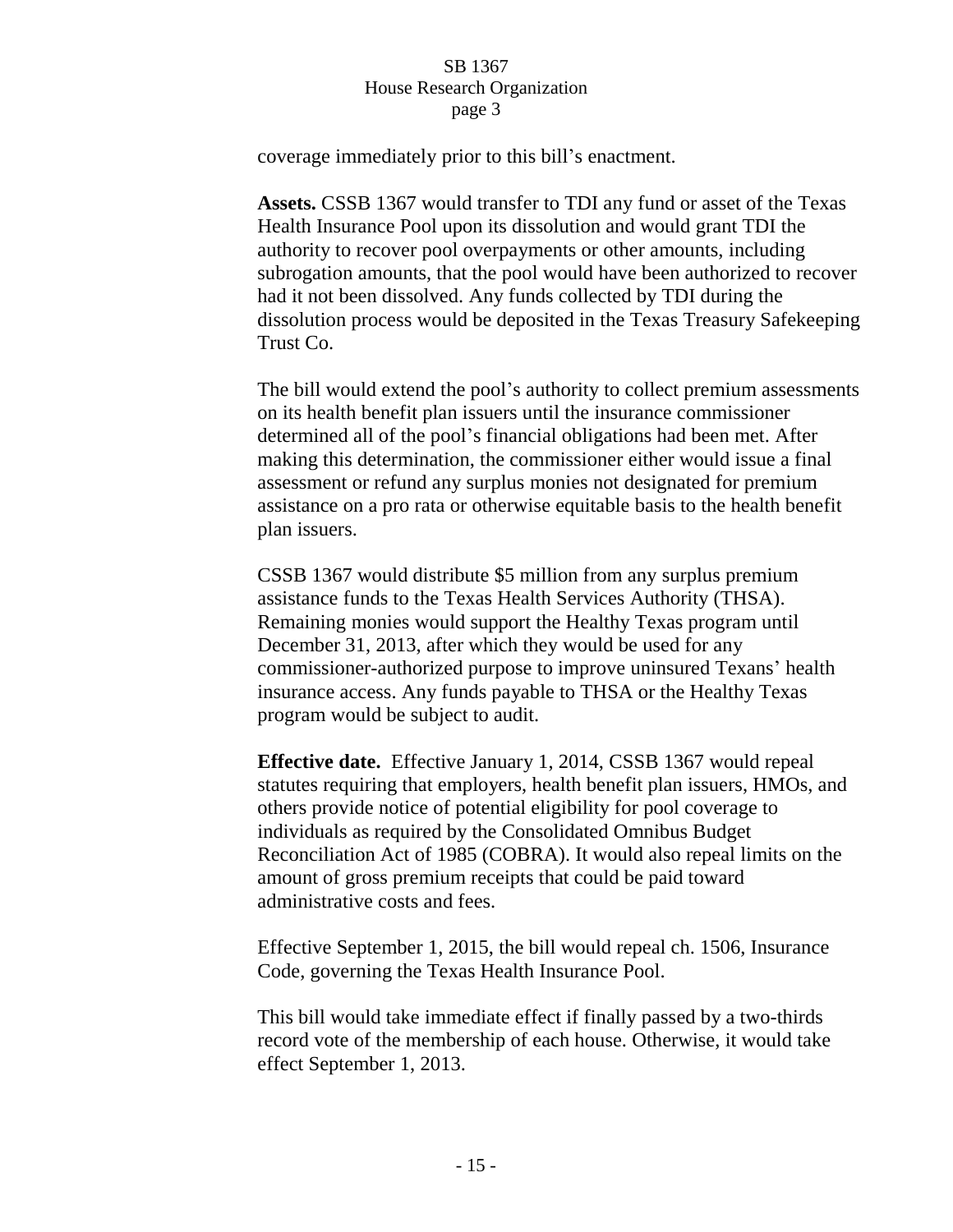| <b>SUPPORTERS</b><br>SAY: | CSSB 1367 would dissolve the Texas Health Insurance Pool in an orderly<br>manner after it was no longer needed. It is anticipated that nearly all pool<br>enrollees would purchase coverage in the new health benefit exchange<br>between the start of its open enrollment period, October 1, 2013, and the<br>date its policies became effective, January 1, 2014. The exchange is<br>expected to offer guaranteed issue plans that have more coverage options<br>and increased benefits, such as maternity coverage, and that are more<br>affordable than those available in the pool.                                                                                                                        |
|---------------------------|-----------------------------------------------------------------------------------------------------------------------------------------------------------------------------------------------------------------------------------------------------------------------------------------------------------------------------------------------------------------------------------------------------------------------------------------------------------------------------------------------------------------------------------------------------------------------------------------------------------------------------------------------------------------------------------------------------------------|
|                           | CSSB 1367 would wind down the pool in a responsible manner, allowing<br>the board of directors to customize a plan to dissolve the pool and<br>transferring to TDI any needed authority to collect payments and assets<br>and to meet residual obligations, such as unpaid claims. The three-month<br>period for pool enrollees to purchase insurance in the exchange and avoid<br>a gap in coverage is brief, but the pool has already conducted outreach to<br>notify its members of this likelihood and would continue to do so. Should<br>the exchange not be functional on January 1, the commissioner of<br>insurance would retain the ability to continue coverage of those insured<br>through the pool. |
|                           | The bill would fairly return any insurer overpayment upon the termination<br>of the pool and would distribute funds collected from previously assessed<br>penalties to improve health care quality and access to care.                                                                                                                                                                                                                                                                                                                                                                                                                                                                                          |
| <b>OPPONENTS</b><br>SAY:  | CSSB 1367 would not adequately ensure Texas Health Insurance Pool<br>enrollees did not face a gap in their coverage should the Affordable Care<br>Act's health benefit exchanges not be fully functional. The bill would be<br>premature and should not be enacted until there is more certainty about the<br>implementation of the Affordable Care Act's many provisions.                                                                                                                                                                                                                                                                                                                                      |
| NOTES:                    | The House companion bill, HB 2791 by Smithee, was left pending in the<br>House Insurance Committee on April 23.                                                                                                                                                                                                                                                                                                                                                                                                                                                                                                                                                                                                 |
|                           | CSSB 1367 differs from the Senate-passed version by more specifically<br>defining the allocation of any remaining premium support funds from the<br>pool.                                                                                                                                                                                                                                                                                                                                                                                                                                                                                                                                                       |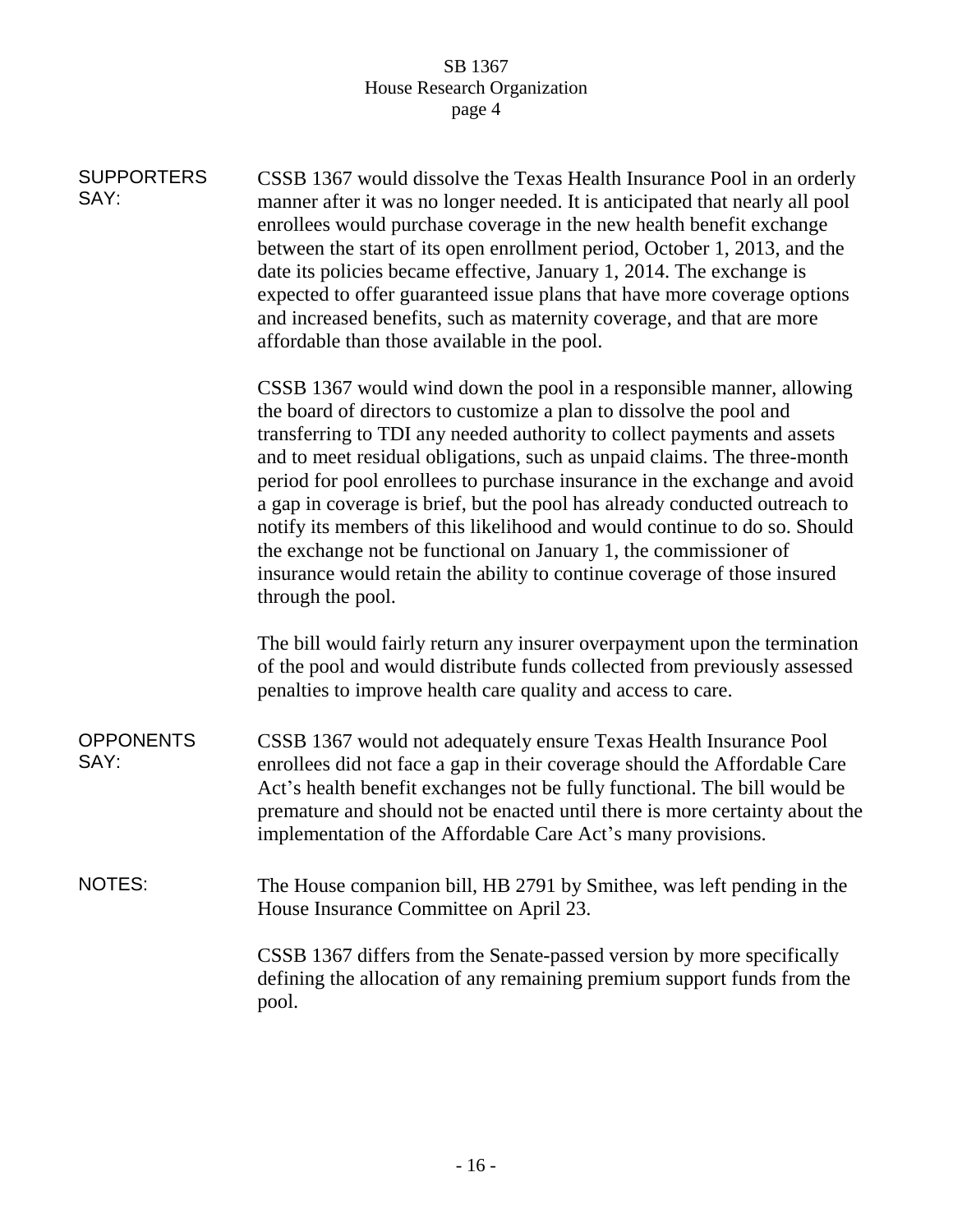<span id="page-18-0"></span>

| <b>SUBJECT:</b>     | Authorizing the formation of pure captive insurance companies                                                                                                                                                                                                                                                                                                                                                                    |
|---------------------|----------------------------------------------------------------------------------------------------------------------------------------------------------------------------------------------------------------------------------------------------------------------------------------------------------------------------------------------------------------------------------------------------------------------------------|
| <b>COMMITTEE:</b>   | Insurance — committee substitute recommended                                                                                                                                                                                                                                                                                                                                                                                     |
| VOTE:               | 9 ayes — Smithee, Eiland, G. Bonnen, Creighton, Morrison, Muñoz,<br>Sheets, Taylor, C. Turner                                                                                                                                                                                                                                                                                                                                    |
|                     | 0 nays                                                                                                                                                                                                                                                                                                                                                                                                                           |
| <b>SENATE VOTE:</b> | On final passage, April $16 - 29 - 0$                                                                                                                                                                                                                                                                                                                                                                                            |
| <b>WITNESSES:</b>   | (On companion bill, HB 2788.)<br>For — Bob Digneo, AT&T Texas; Richard Marshall, R&Q Quest<br>Management Services USA; Michael Mead, M.R. Mead & Co.;<br>(Registered, but did not testify: John Marlow, ACE Group; Neftali Partida,<br>Phillips 66; Kandice Sanaie, Texas Association of Business)                                                                                                                               |
|                     | Against — None                                                                                                                                                                                                                                                                                                                                                                                                                   |
|                     | On — (Registered, but did not testify: Kevin Brady, Texas Department of<br>Insurance; Karen Snyder, State Comptroller's Office)                                                                                                                                                                                                                                                                                                  |
| <b>BACKGROUND:</b>  | A captive insurance company insures the risks of its owners. A pure<br>captive insurance company insures only its owner and its owner's<br>affiliates. Under the pure captive model, the policyholder owns the insurer,<br>making the insurer captive to the policyholder. A segregated captive<br>insurance company creates separate and independent accounts, each of<br>which insures the risks of its parent and affiliates. |
|                     | Typically, pure captive insurance companies are owned by very large<br>corporations and function as a form of self-insurance. Although there are<br>some differences, the regulation of a pure captive is similar in many ways<br>to the regulation of a traditional insurance carrier. Current law does not<br>permit the formation of domestic captive insurance carriers in Texas.                                            |
| DIGEST:             | CSSB 734 would add ch. 964 to the Insurance Code to permit the<br>formation of a pure domestic captive insurance carrier in Texas. The<br>chapter would define the forms of business organization under which a                                                                                                                                                                                                                  |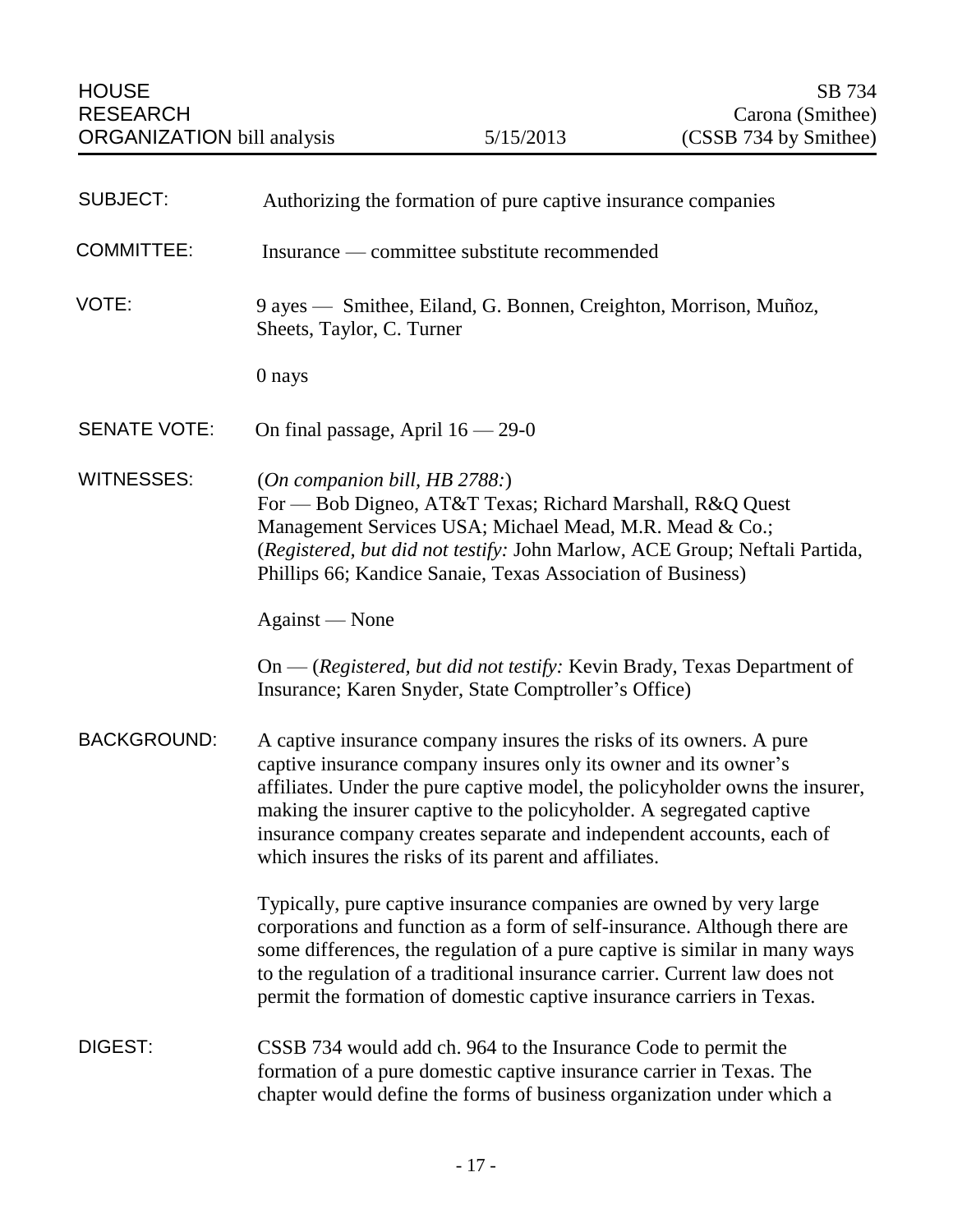pure captive could operate, the minimum requirements for its board of directors, and the features of the captive's certificate of formation.

The bill would require that a pure domestic captive insurance company apply for a certificate of authority from the Texas Department of Insurance (TDI). A captive would be required to have significant operations in Texas, hold at least one meeting of its board of directors in Texas each year, and maintain its principal office and records in Texas. The bill would outline the application and approval procedures for a domestic certificate of authority. It also would allow, with commissioner of insurance approval, a foreign captive to transfer its domicile to Texas.

By adding ch. 964, the bill would authorize a captive insurance company to insure only the operational risks of the company's affiliates and would define which types of insurance policies the captive could issue. It would permit the captive to provide reinsurance to an insurer covering the captive's affiliates, such as an affiliate's employee benefit plan, liability insurance, or workers' compensation insurance, and would require the captive to provide notice to the commissioner of insurance of any reinsurance it provided.

CSSB 734 would establish a tax rate of one-half of 1 percent on a captive's taxable premium receipts and other forms of revenue from written insurance policies in a calendar year. A captive's taxable receipts would not be deducted for premiums paid for reinsurance. The annual minimum tax for a captive would be \$7,500 and the annual maximum would be \$200,000. A captive would not be subject to other taxes or fees, including the franchise tax, except for insurance maintenance taxes on the direct premiums on individual lines of business written by the captive.

The bill would require a captive to maintain reserves sufficient to pay all losses for which it could be liable, plus any expenses from the settlement of those losses. A captive would be required to maintain capital and surplus of at least \$250,000, or a higher amount as determined by the commissioner of insurance. The insurer would use generally accepted accounting principles.

The bill would detail a captive insurance company's requirements for submitting an annual report. A captive would be able to make loans to its affiliates with the prior approval of the commissioner, who could prohibit any loan or investment that threatened the solvency of the company. The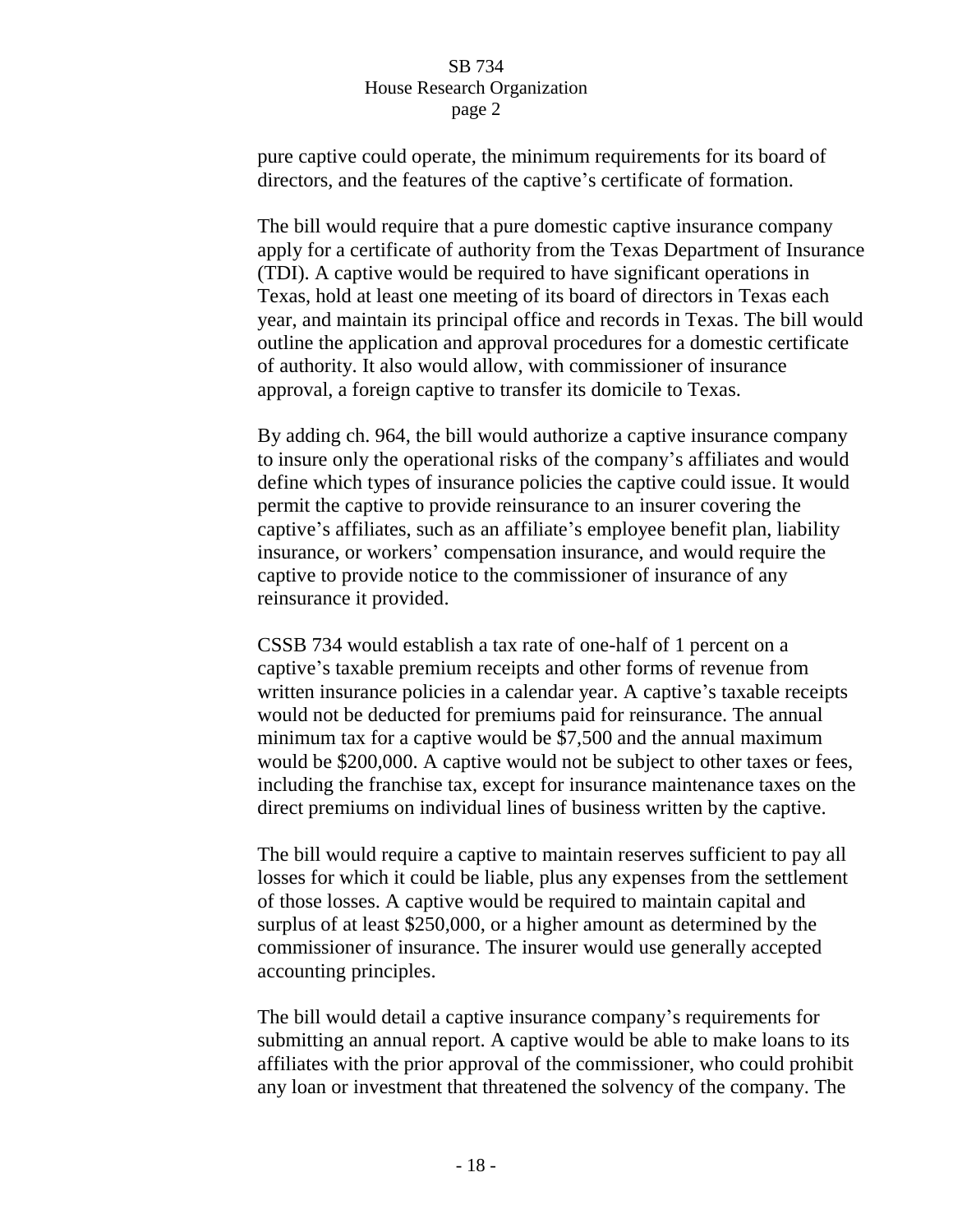captive would not be allowed to participate in any insolvency funds or pools in Texas.

CSSB 734 would permit the commissioner of insurance to revoke or suspend the captive's certificate of authority for various infractions and would require that the captive receive notice of the disciplinary action and an opportunity for a hearing.

The general confidentiality of information provided by applicants and captives would be established by the bill, along with entities permitted to access the information when acting in an official capacity.

The bill would require that a captive register with the commissioner before receiving captive management services.

The commissioner by rule could establish standards to ensure an affiliated company was able to exercise control of the risk management function of a controlled unaffiliated business to be insured by the captive insurance company.

This bill would take immediate effect if finally passed by a two-thirds record vote of the membership of each house. Otherwise, it would take effect September 1, 2013. As soon as practicable after this date, but by January 1, 2014, the commissioner of insurance would be required to adopt rules necessary to implement the provisions of the bill.

**SUPPORTERS** SAY: CSSB 734 would create a healthier business climate for corporations that have or would like to have a domestic captive insurance company. When a Texas-based corporation must form its captive in another state, it incurs additional expenses and administrative burdens. For example, other states often require captives to engage locally based management companies, hold a minimum number of board meetings within their jurisdiction each year, and appoint a local resident to the board.

> Allowing domestic captives to form in Texas would attract new business to the state and would help retain existing Texas companies. In addition to lowered taxes for redomesticated firms, the bill would attract high paying jobs, including attorneys, accountants, actuaries, and their support personnel. It would also result in new revenue for the state through the insurance premium tax.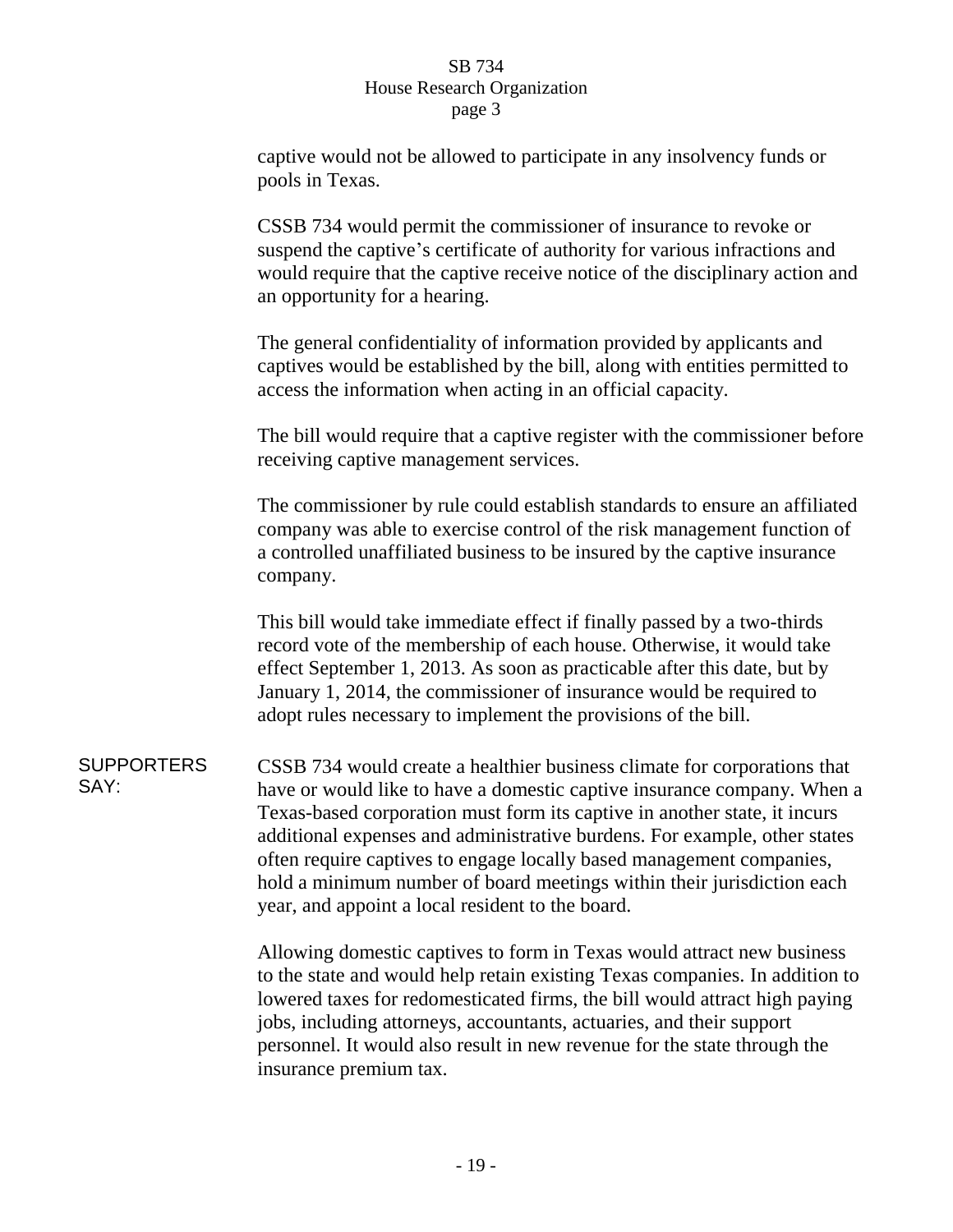| <b>OPPONENTS</b><br>SAY: | No apparent opposition.                                                                                                                                                                        |
|--------------------------|------------------------------------------------------------------------------------------------------------------------------------------------------------------------------------------------|
| NOTES:                   | The companion bill, HB 2788 by Smithee, was left pending in the House<br>Insurance Committee following a public hearing on April 9.                                                            |
|                          | CSSB 734 differs from the Senate-passed version in that the committee<br>substitute would apply only to pure captive insurance companies and not<br>to segregated captive insurance companies. |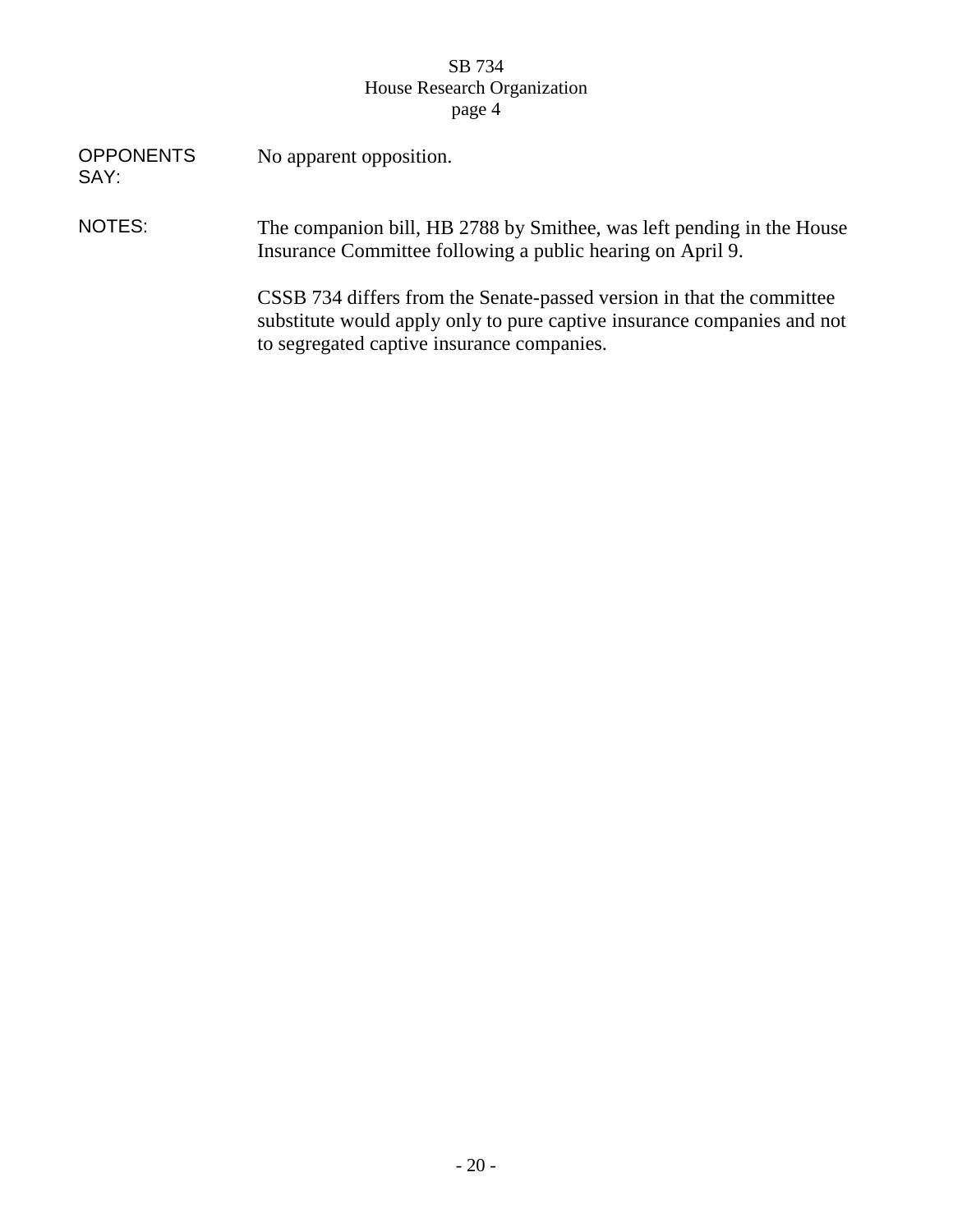<span id="page-22-0"></span>

| <b>SUBJECT:</b>     | State Board of Education oversight of CSCOPE                                                                                                                                                                                                                                                                                                                                                                                                                                                                                                                                                                     |
|---------------------|------------------------------------------------------------------------------------------------------------------------------------------------------------------------------------------------------------------------------------------------------------------------------------------------------------------------------------------------------------------------------------------------------------------------------------------------------------------------------------------------------------------------------------------------------------------------------------------------------------------|
| <b>COMMITTEE:</b>   | Public Education — favorable, without amendment                                                                                                                                                                                                                                                                                                                                                                                                                                                                                                                                                                  |
| VOTE:               | 6 ayes — Aycock, J. Davis, Farney, Huberty, K. King, Ratliff                                                                                                                                                                                                                                                                                                                                                                                                                                                                                                                                                     |
|                     | 3 nays — Allen, Deshotel, J. Rodriguez                                                                                                                                                                                                                                                                                                                                                                                                                                                                                                                                                                           |
|                     | 2 absent — Dutton, Villarreal                                                                                                                                                                                                                                                                                                                                                                                                                                                                                                                                                                                    |
| <b>SENATE VOTE:</b> | On final passage, April $15, 2013 - 29-1$ (Zaffirini)                                                                                                                                                                                                                                                                                                                                                                                                                                                                                                                                                            |
| <b>WITNESSES:</b>   | For — Dorothy Dundas; Neal Frey; Barry Haenisch, Texas Association of<br>Community Schools; Bob Hall; Stanley Hartzler; Ann Hettinger,<br>Concerned Women for American; Jonathan Saenz, Texas Values; Peggy<br>Venable, Americans for Prosperity-Texas; (Registered, but did not testify:<br>Gary Bennett and Lukas Moffett, Center for the Preservation of American<br>Ideals; MerryLynn Gerstenschlager, Texas Eagle Forum; Dustin Matocha,<br>Texans for Fiscal Responsibility; Kia Mutranowski, Michelle Smith, and<br>Cecilia Wood, Concerned Women for America; Sharon Russell, ICaucus;<br>and 33 others) |
|                     | Against — Katherine Miller, Texas Freedom Network; Randy Willis,<br>Granger ISD; (Registered, but did not testify: David D. Anderson, Texas<br>School Alliance; Yannis Banks, Texas NAACP; Harley Eckhart, Texas<br>Elementary Principals and Supervisors Association; Kay Forth, American<br>Civil Liberties Union)                                                                                                                                                                                                                                                                                             |
|                     | On — Monty Exter, The Association of Texas Professional Educators;<br>(Registered, but did not testify: David Anderson, Texas Education<br>Agency; Jerry Maze, ESC 12/CSCOPE; Mike Motheral, Sundown ISD;<br>Terry Smith, Education Service Centers)                                                                                                                                                                                                                                                                                                                                                             |
| <b>BACKGROUND:</b>  | CSCOPE is an online curriculum management system developed and<br>owned by the Texas Education Service Center Curriculum Collaborative,<br>a consortium of the 20 Education Service Centers (ESC) in the state<br>organized as a $501(c)$ (3). The CSCOPE system includes a curriculum<br>framework for grades K-12 in all foundational academic subject areas                                                                                                                                                                                                                                                   |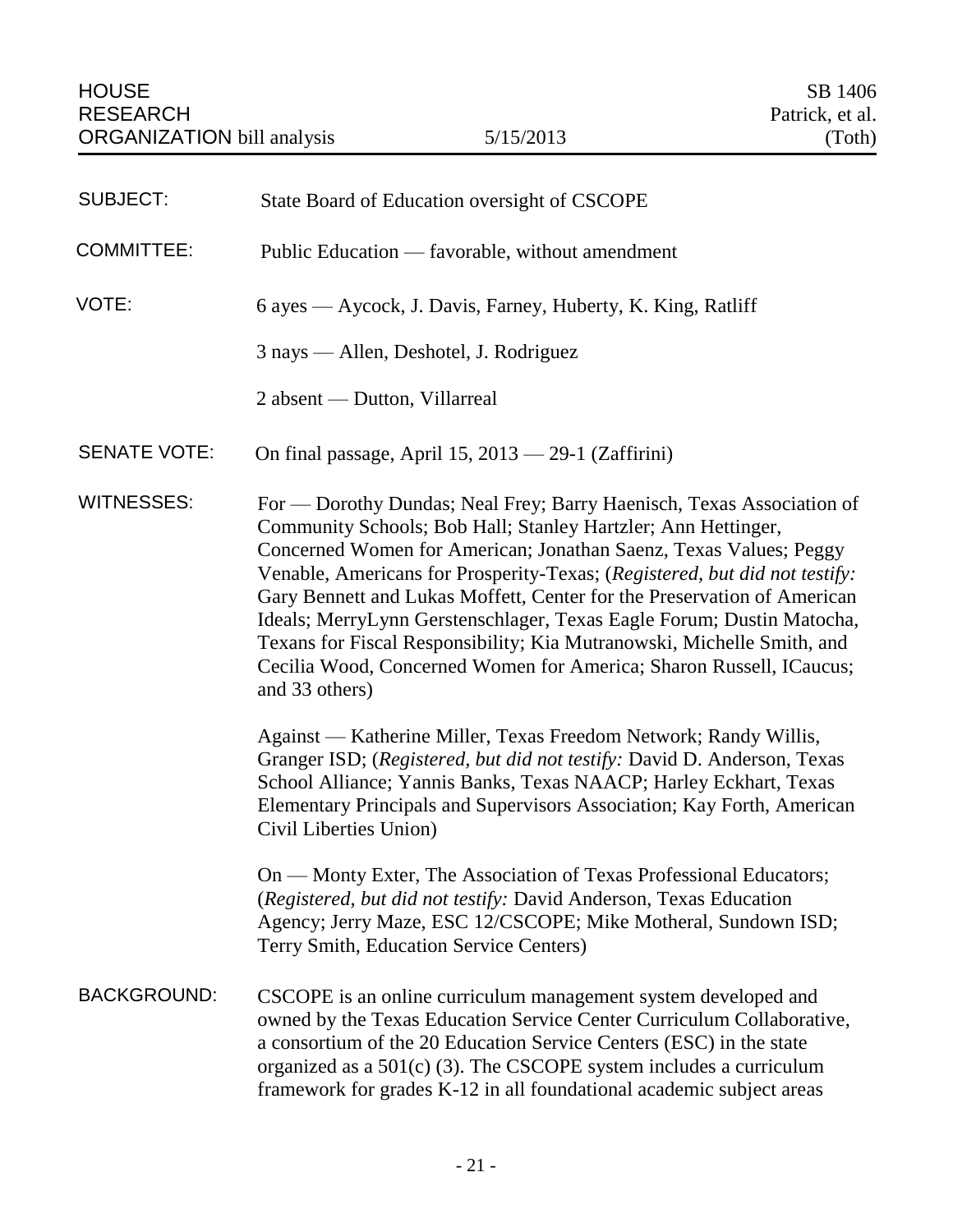|                           | aligned to the Texas Essential Knowledge and Skills (TEKS).                                                                                                                                                                                                                                                                                                                            |
|---------------------------|----------------------------------------------------------------------------------------------------------------------------------------------------------------------------------------------------------------------------------------------------------------------------------------------------------------------------------------------------------------------------------------|
|                           | Initial CSCOPE development began during the 2005-06 school year, with<br>the 2006-07 school year designated as the first year of implementation. In<br>2006-07, there were 182 active CSCOPE districts in Texas. As of<br>September 25, 2012, there are 875 active CSCOPE districts. This equates<br>to about 70 percent of districts in Texas and about 35 percent of students.       |
|                           | Education Code, sec. 31.022, requires the State Board of Education<br>(SBOE) to adopt a review and adoption cycle for instructional materials<br>for elementary grade levels, including prekindergarten, and secondary<br>grade levels, for each subject in the required curriculum.                                                                                                   |
| <b>DIGEST:</b>            | SB 1406 would require instructional materials developed by a regional<br>ESC, acting alone or in collaboration with other ESCs, to be subject to the<br>review and adoption process for instructional materials outlined in<br>Education Code, sec. 31.022.                                                                                                                            |
| <b>SUPPORTERS</b><br>SAY: | CSCOPE is an online system of lesson plans that was developed by the<br>regional ESCs with no oversight, transparency, or accountability. SB 1406<br>would not remove CSCOPE from districts that are using it but simply<br>would bring the lesson plans under the same vetting process by the elected<br>SBOE that is used for textbooks and instructional materials.                 |
|                           | CSCOPE content was developed without parental input. In fact, parents<br>have had to fight to learn the content of CSCOPE because teachers had<br>been required to sign a contract not to disclose the content. This conflicts<br>with Education Code, sec. 26.006, which assures parents the right to<br>review teaching materials, instructional materials, and other teaching aids. |
|                           | If local districts need online lesson plans, they could use the services of<br>the Texas Virtual School Network or other online curriculum approved by<br>the Texas Education Agency, rather than CSCOPE.                                                                                                                                                                              |
|                           | CSCOPE has supplied lesson plans that are flawed, incorrect, and raise<br>concerns about promoting socialist, anti-American, and anti-Christian<br>values. Some teachers say it limits their flexibility and creativity.<br>CSCOPE is supposed to be customizable by local districts, but some<br>teachers say they are required to use it verbatim.                                   |
|                           | Another concern is that the ESC collaborative used public funds to                                                                                                                                                                                                                                                                                                                     |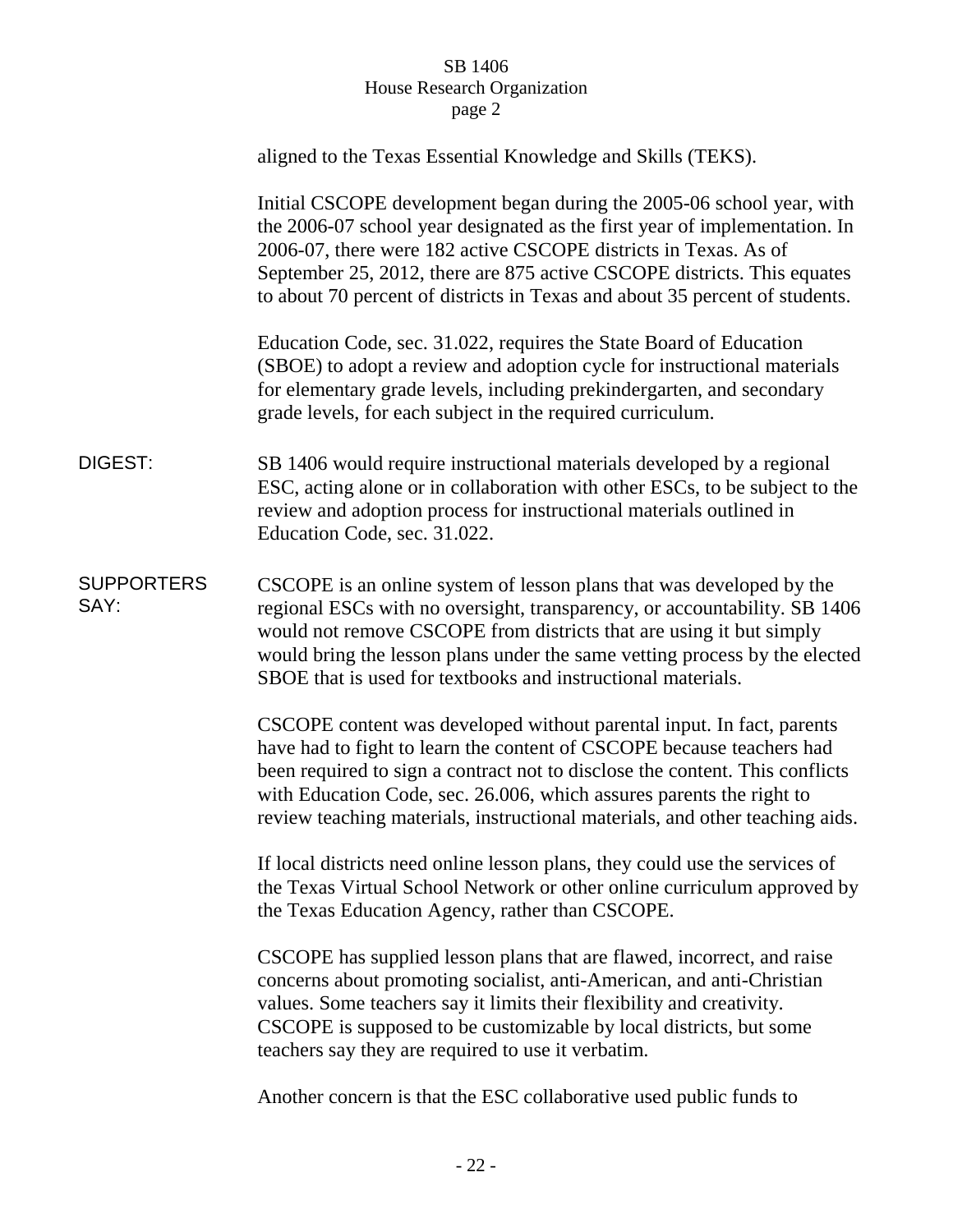|                          | develop a product and then turned around and sold it to Texas schools.<br>This means Texans' tax dollars are being spent twice for CSCOPE.                                                                                                                                                                                                                                                                                                                                                                                                                                                                                                                                                                                                    |
|--------------------------|-----------------------------------------------------------------------------------------------------------------------------------------------------------------------------------------------------------------------------------------------------------------------------------------------------------------------------------------------------------------------------------------------------------------------------------------------------------------------------------------------------------------------------------------------------------------------------------------------------------------------------------------------------------------------------------------------------------------------------------------------|
|                          | Although CSCOPE officials recently have made a good faith effort to<br>make their work more transparent, the requirement for SBOE review<br>needs to be codified. CSCOPE officials have revised a user agreement to<br>reassure teachers that they may share instructional materials with parents<br>and in late March began a joint review of the social studies materials with<br>the SBOE. However, the bill would ensure the transparency and public<br>hearings provided by the SBOE's review process. In the past, the SBOE<br>process has prevented textbook publishers from removing lessons about<br>religious holidays such as Christmas and Rosh Hashanah and about<br>famous Americans such as Neil Armstrong and General Patton. |
|                          | CSCOPE should remove itself from supplying lesson plans to school<br>districts and return to its original mission of supplying a management tool<br>for teachers to keep on pace to teach the TEKS as required.                                                                                                                                                                                                                                                                                                                                                                                                                                                                                                                               |
| <b>OPPONENTS</b><br>SAY: | SB 1406 could remove an important tool that helps school districts meet<br>the expectations of ever-changing TEKS, of a more rigorous state testing<br>and accountability system, and of efforts to improve student performance,<br>all while faced with shrinking financial resources.                                                                                                                                                                                                                                                                                                                                                                                                                                                       |
|                          | CSCOPE was developed by teachers and retired teachers to meet the needs<br>of many school districts that cannot afford their own curriculum<br>development staff. One superintendent testified that it would cost his small<br>school district more than \$950,000 to develop lesson plans to cover 1,342<br>TEKS for grades 3-11.                                                                                                                                                                                                                                                                                                                                                                                                            |
|                          | The bill would be a gross infringement on local authority. Parents have<br>every right to raise issues about the way lessons are being taught, but those<br>matters should be taken before local school boards and district officials.<br>The bill would establish two classes of school districts, allowing those that<br>can afford to develop their own lesson plans to be free from SBOE review.                                                                                                                                                                                                                                                                                                                                          |
|                          | An advantage of CSCOPE is that it can be updated every year in response<br>to feedback from districts. That adaptability would be difficult to achieve<br>under the cumbersome and lengthy SBOE textbook review process.<br>Provisions in Education Code, sec. 31.022 state that the SBOE is not<br>required to review and adopt instructional materials for all grade levels in<br>a single year and require the SBOE to organize a cycle for reviewing not                                                                                                                                                                                                                                                                                  |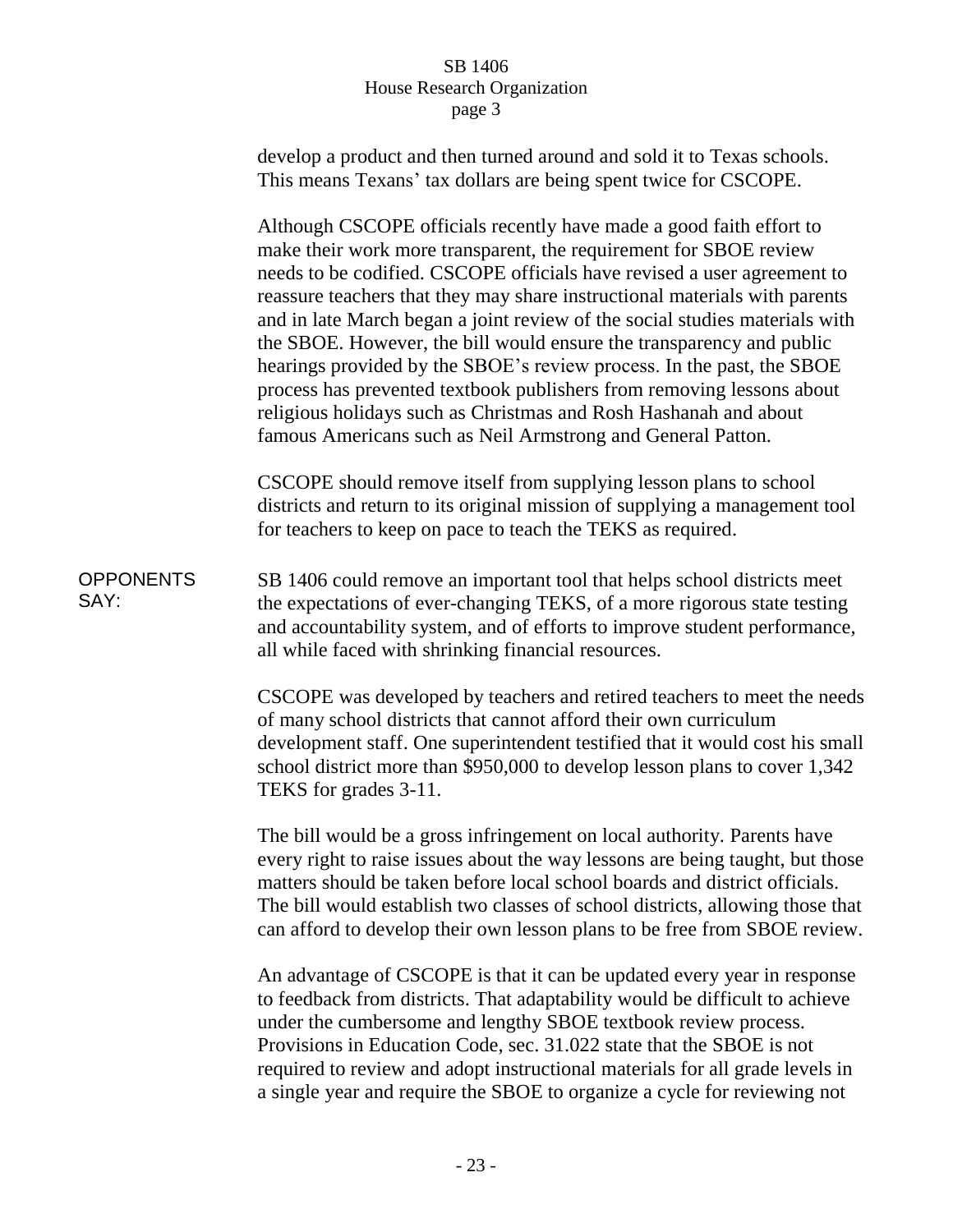more than one-fourth of the instructional materials for subjects in the foundation curriculum each biennium.

It is inappropriate to review CSCOPE to see whether it supports or conflicts with specific political ideologies or religious beliefs. Students should be given the tools to evaluate the vast array of information and viewpoints that they will encounter in their future. Supporters of SB 1406 have criticized CSCOPE as pro-Islam but state education standards require students to study the central ideas of the world's major religions. And the SBOE has come under scrutiny in the past for its partisan debates over textbook language on topics such as evolution, environmental regulation, social studies, and sex education.

The SBOE has appointed a committee to review the curriculum, beginning with social studies content. That process should be allowed to work before it is codified.

**OTHER OPPONENTS** SAY: SB 1406 would fail to address the fundamental problem of the TEKS. They are far too voluminous and require the sort of framework provided by CSCOPE. For a typical core subject in high school, more than 60 standards must be taught in fewer than 148 days.

> The SBOE should be reviewing the TEKS and reducing the massive amount of material that students are expected to learn.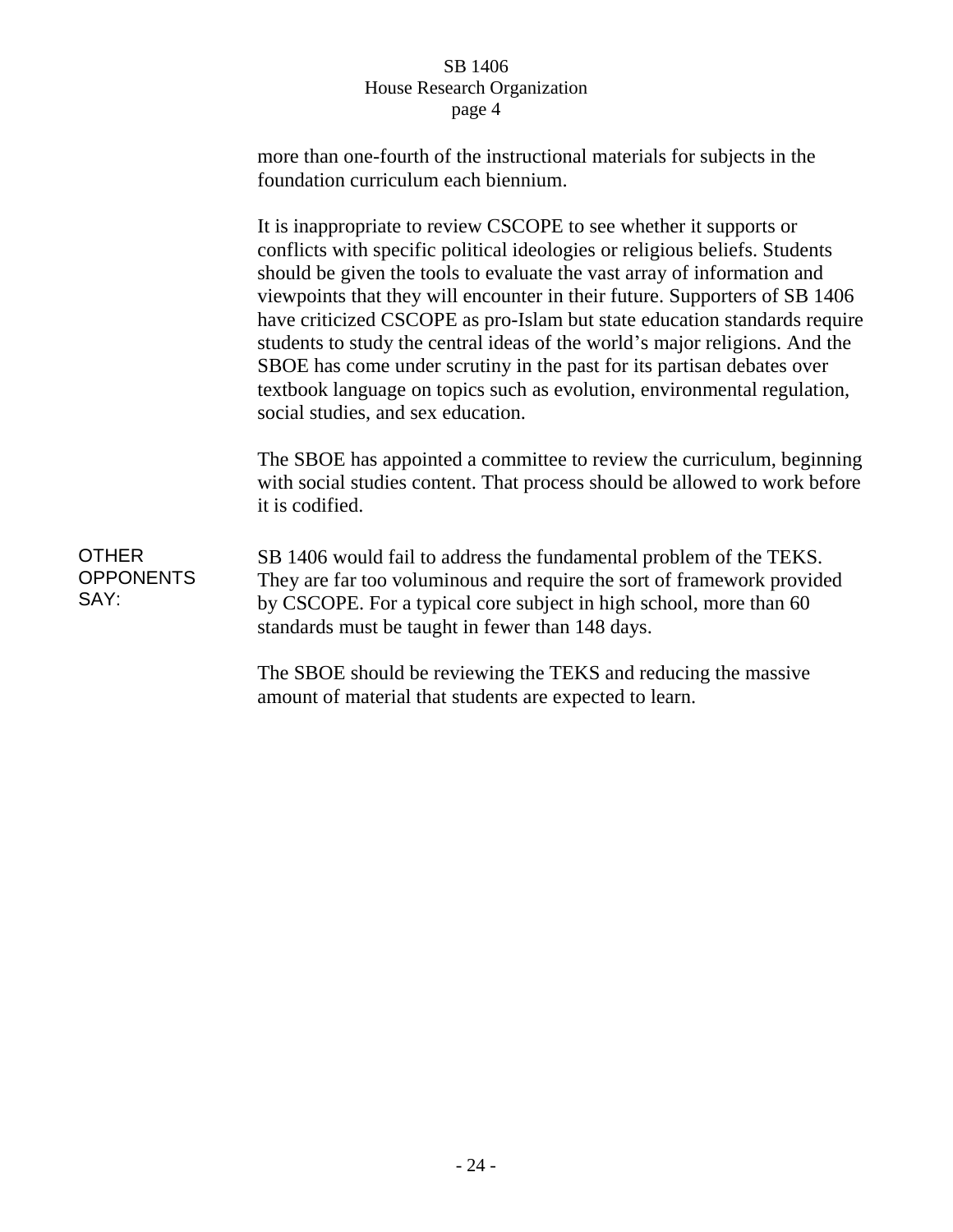<span id="page-26-0"></span>

| <b>SUBJECT:</b>     | Providing for oversight of specialty court programs                                                                                                                                                                                                                                                                                                                                               |
|---------------------|---------------------------------------------------------------------------------------------------------------------------------------------------------------------------------------------------------------------------------------------------------------------------------------------------------------------------------------------------------------------------------------------------|
| <b>COMMITTEE:</b>   | Judiciary and Civil Jurisprudence — committee substitute recommended                                                                                                                                                                                                                                                                                                                              |
| VOTE:               | 7 ayes — Lewis, Farrar, Farney, Gooden, Hunter, K. King, S. Thompson                                                                                                                                                                                                                                                                                                                              |
|                     | 0 nays                                                                                                                                                                                                                                                                                                                                                                                            |
|                     | 2 absent — Hernandez Luna, Raymond                                                                                                                                                                                                                                                                                                                                                                |
| <b>SENATE VOTE:</b> | On final passage, March $27 - 30 - 0$                                                                                                                                                                                                                                                                                                                                                             |
| <b>WITNESSES:</b>   | For - Dib Waldrip, Texas Criminal Justice Advisory Council;<br>(Registered, but did not testify: Lee Johnson, Texas Council of<br>Community Centers; Travis Leete, Texas Criminal Justice Coalition;<br>Jason Sabo, Children at Risk)                                                                                                                                                             |
|                     | Against — None                                                                                                                                                                                                                                                                                                                                                                                    |
|                     | On — David Slayton, Office of Court Administration; (Registered, but did<br>not testify: Christopher Burnett, Office of the Governor)                                                                                                                                                                                                                                                             |
| <b>BACKGROUND:</b>  | Specialty courts are established within existing courts and provide<br>programs for certain defendants, such as veterans or those with drug<br>addictions or mental health issues. These courts integrate mental health<br>and addiction treatment with alternative penalties to address underlying<br>problems that cause criminal behavior in an attempt to reduce recidivism.                  |
|                     | Under Government Code, sec. 509.007, a community supervision and<br>corrections department must submit a community justice plan to the Texas<br>Department of Criminal Justice's community justice assistance division to<br>receive state aid. This plan must include information about the goals,<br>practices, and programs of the department and must be submitted once in<br>every biennium. |
|                     | A defendant who has successfully completed a drug court program is<br>eligible under certain circumstances for an order of nondisclosure for<br>records relating to the offense for which the person entered the program.                                                                                                                                                                         |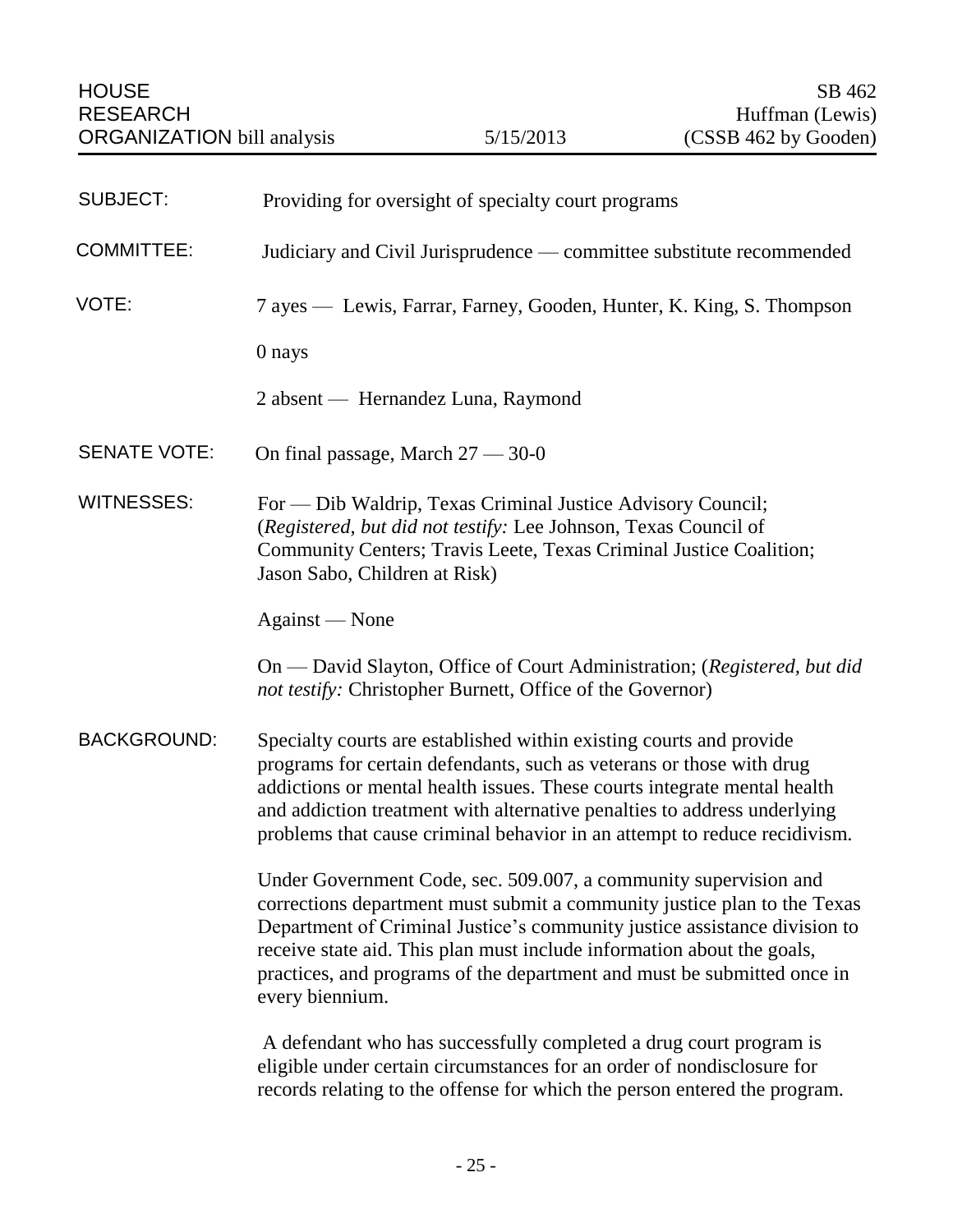|         | The court must enter an order of nondisclosure if the defendant:                                                                                                                                                                                                                                                                                                                                                    |
|---------|---------------------------------------------------------------------------------------------------------------------------------------------------------------------------------------------------------------------------------------------------------------------------------------------------------------------------------------------------------------------------------------------------------------------|
|         | has not been previously convicted of a felony; and<br>has not been convicted of any other felony offense before the<br>second anniversary of his or her successful completion of the drug<br>court program.                                                                                                                                                                                                         |
|         | Code of Criminal Procedure, art. 42.12, sec. 3g enumerates certain serious<br>and violent crimes and prevents persons convicted of these crimes from<br>receiving judge-ordered community supervision. These offenses are often<br>referred to as " $3(g)$ offenses."                                                                                                                                               |
|         | Government Code, sec. 772.0061 creates and governs the Specialty Court<br>Advisory Council. The council evaluates applications for grant funding for<br>specialty courts and makes funding recommendations to the criminal<br>justice division of the governor's office. The council has seven members,<br>including three members with experience as judges of specialty courts and<br>four members of the public. |
| DIGEST: | SB 462 would restructure specialty court programs. It would bring the<br>existing specialty court programs under one statute, provide uniform<br>oversight, make amendments to the existing programs, and change the<br>composition and duties of the Specialty Court Advisory Council.                                                                                                                             |
|         | <b>Structure.</b> CSSB 462 would create a new subtitle under Title 2 of the<br>Government Code, Subtitle K, relating to specialty courts. The following<br>court programs would be moved from their current positions in other<br>codes to the newly created Subtitle K:                                                                                                                                            |
|         | family drug court program under Family Code, ch. 264;<br>drug court program under Health and Safety Code, ch. 469;<br>veterans court program under Health and Safety Code, ch. 617; and<br>mental health court program under Health and Safety Code, ch.<br>$\bullet$<br>616.                                                                                                                                       |
|         | The current oversight requirements in each of these programs would be<br>repealed. Necessary conforming amendments would be made throughout<br>each affected code.                                                                                                                                                                                                                                                  |
|         | <b>Oversight.</b> CSSB 462 would define specialty courts as courts established                                                                                                                                                                                                                                                                                                                                      |

under Subtitle K or former law and would provide for oversight of these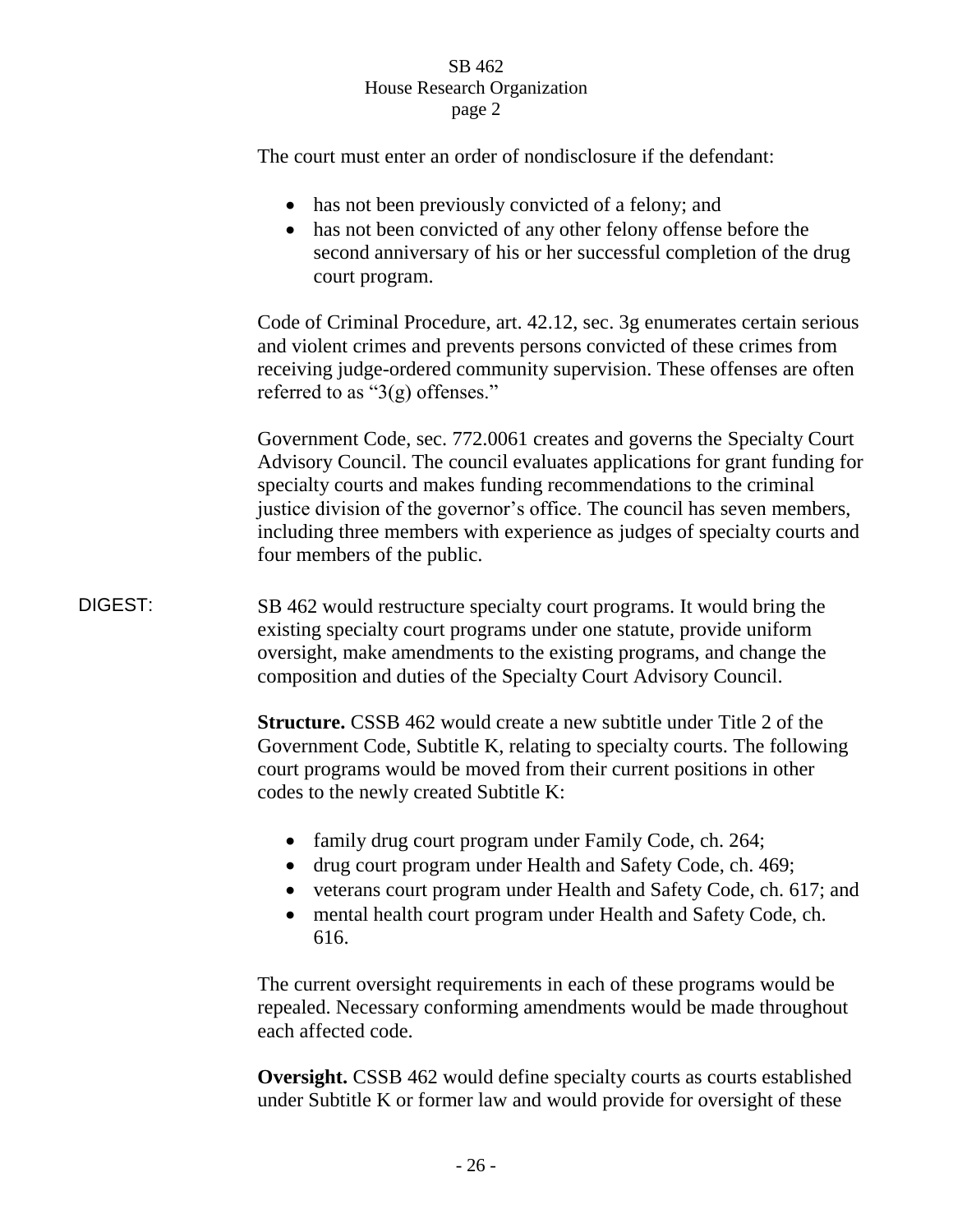courts. It would allow the lieutenant governor and speaker of the House to assign appropriate legislative committee duties relating to oversight of specialty courts. The state auditor would perform audits at the request of these legislative committees to determine eligibility of specialty courts for federal grant funds.

Specialty court programs could not operate until the judge, magistrate, or coordinator had provided to the governor's criminal justice division:

- written notice of the program;
- any resolution or official declaration under which the program was established; and
- a copy of the community justice plan that incorporated duties related to supervision required under the program.

The court program would then need to receive written verification of compliance with these requirements to resume operation.

A specialty court program would be required to comply with all approved programmatic best practices recommended by the Specialty Courts Advisory Council and to report to the governor's criminal justice division any information required regarding the performance of the program.

Any court out of compliance with the oversight requirements under the bill would not be eligible to receive state or federal grant funds administered by any state agency.

Services provided by a community supervision and corrections department to a specialty court program would need to be included in that department's community justice plan.

Conforming amendments would be made to ensure compliance with oversight requirements.

**Drug court program.** The bill would amend the drug court program to require a court to issue an order of nondisclosure for a defendant who had not previously been convicted of a 3g offense or a sexually violent offense and who had not been convicted of any felony for two years after successful completion of the program.

**Veterans court program.** The bill would allow commissioners courts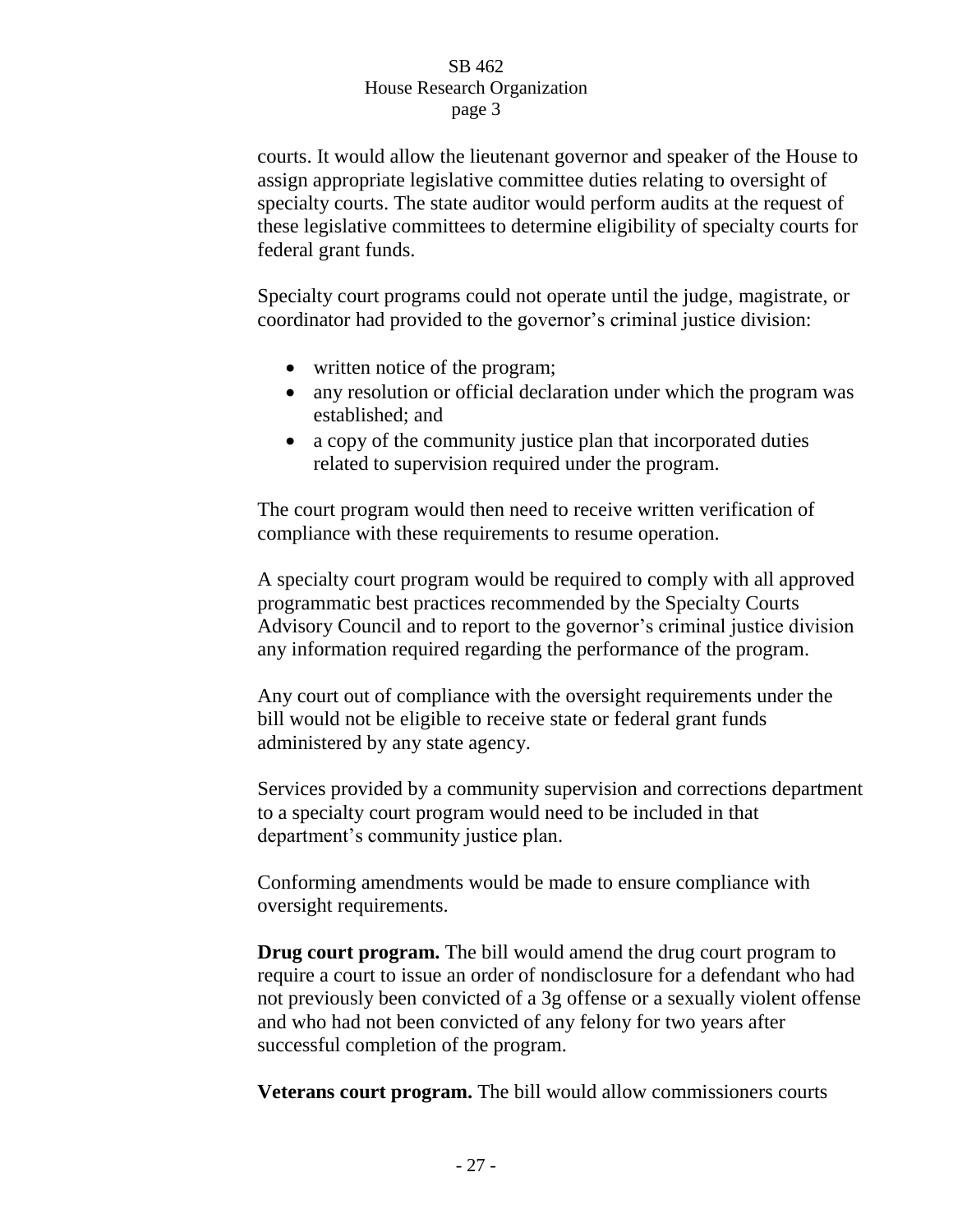participating in a regional veterans court program to retain certain fees as if they had established their own veterans court programs.

**Specialty Courts Advisory Council.** The Specialty Courts Advisory Council would be required to make best practices recommendations to the courts under Subtitle K. The membership of the council would increase from seven to nine and would include:

- one member with experience as a family drug court judge;
- one member with experience as drug court judge;
- one member with experience as a veterans court judge;
- one member with experience as a mental health court judge; and
- five members of the public.

Members of the council would not receive compensation for their service on the council but would receive reimbursement for actual and necessary expenses incurred in performing council functions.

The governor would be required to promptly appoint two additional members to the Specialty Court Advisory Council, one judge with specialty court experience and one member of the public.

**Fees and costs.** The bill would require fees to be collected by the specialty courts affected as follows:

- for drug court programs, a fee not to exceed \$1,000;
- for the veterans court program, a reasonable fee not to exceed \$1,000; and
- for alcohol or substance testing, counseling, and treatment, under a veterans court program or drug court program, the amount necessary to cover those costs.

The bill would also require courts to collect a program fee for first offender prostitution prevention programs. This fee would be a reasonable amount not to exceed \$1,000, including:

- counseling and services fee in an amount necessary to cover the costs of counseling and services;
- a victim services fee in an amount equal to 10 percent of the total fee; and
- a law enforcement training fee in an amount equal to 5 percent of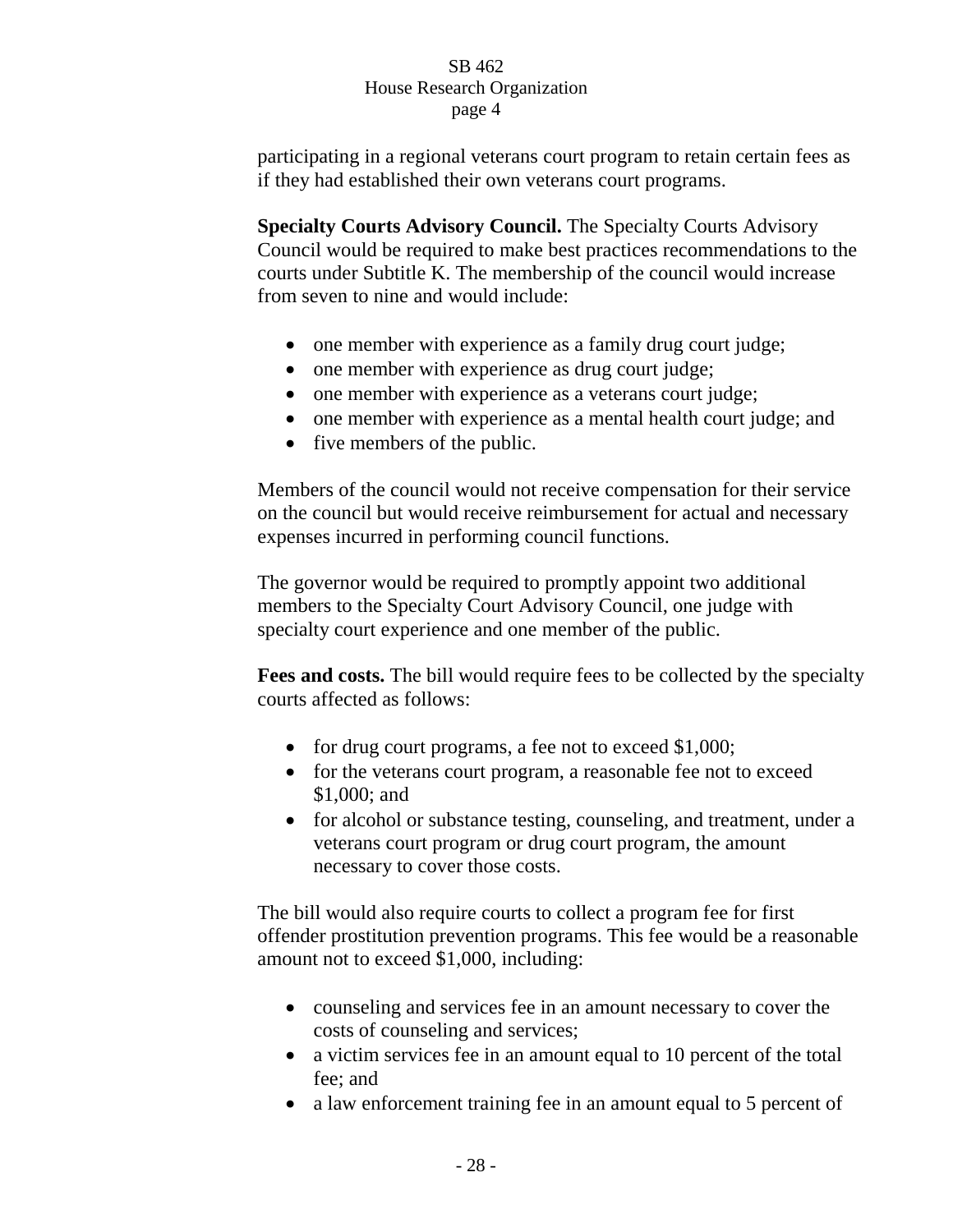the total fee.

**Effective date and application.** The changes to nondisclosure of offenses under the drug court program would apply only to offenses committed on or after the effective date.

The bill would prevail in any conflict with another act of the 83rd Legislature.

The bill would take effect September 1, 2013.

**SUPPORTERS** SAY: CSSB 462 would provide uniform statutory structure and necessary oversight to the disjointed specialty court program. Specialty courts have been successful where implemented and have reduced recidivism and lowered costs to the state. However, because there are no uniform oversight provisions and no requirement for registration, it is unknown how many specialty courts are operating in the state or how many are working as expected. CSSB 462 would provide consistency across programs, a better understanding of how criminal indicators were affected by specialty courts, and improved access to relevant statutes. The costs incurred by this oversight would be necessary to ensure effective justice and would reduce costs to the state in the long run.

> The bill would solve problems caused by the current local control scheme by requiring specialty court programs to comply with adopted statewide best practices. Currently, programs identifying themselves as specialty courts may not comply with best practices and may be operating in an ineffective manner. Some specialty courts are pet projects of local judges and are vulnerable when there is judicial turnover. Incorporating the specialty court plans into community justice plans would ensure that the programs were institutionalized in local jurisdictions and maintained effective operations. By changing the membership of the Specialty Court Advisory Council, the bill would improve input from members of the community and specialty court stakeholders, which would mitigate potential problems caused by the shift in the local control scheme.

The bill would expand the ability of drug court programs to order nondisclosure of records to individuals convicted of certain felony offenses, providing an additional incentive for participants to enroll in rigorous treatment programs and complete the program. This would help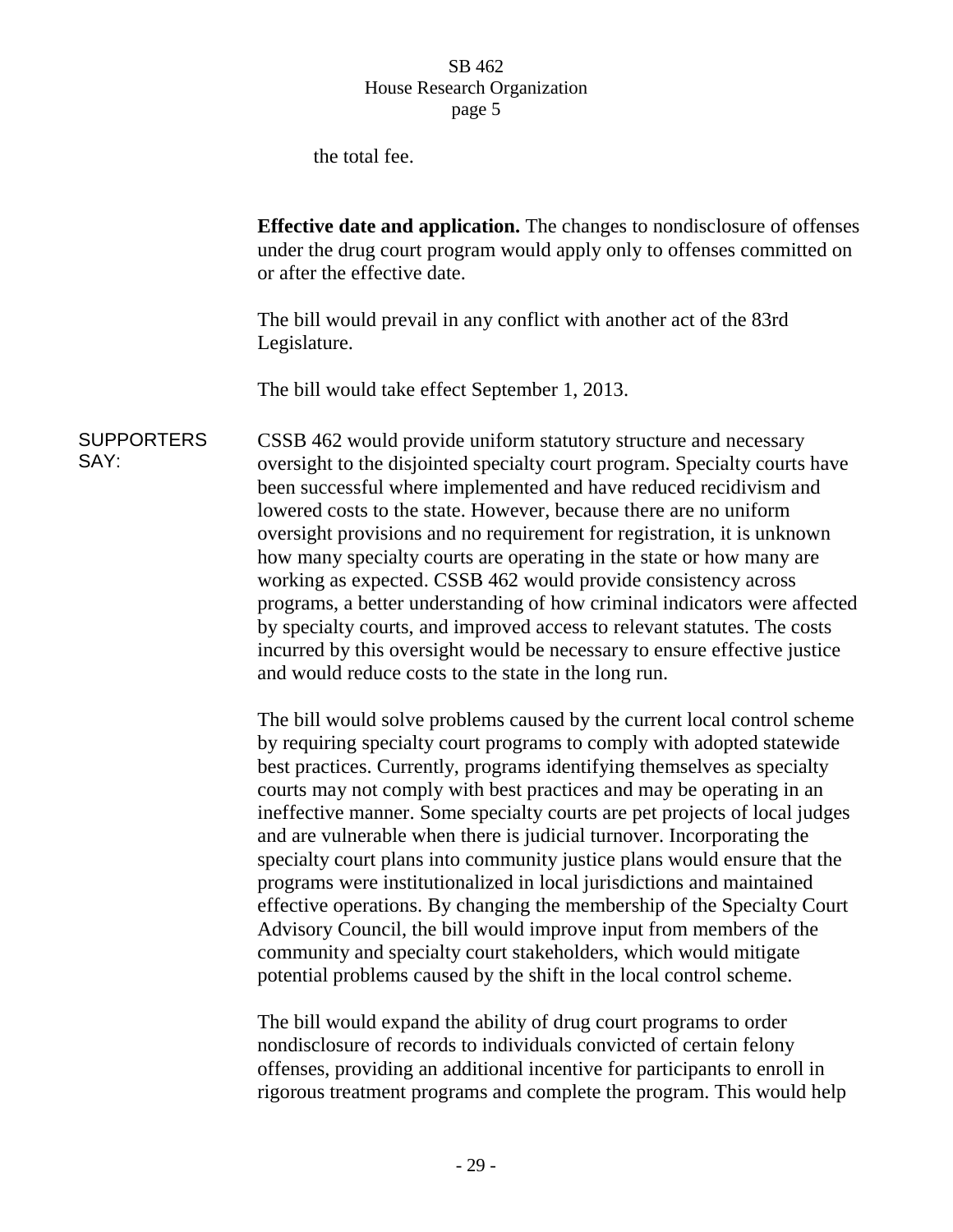with problems encountered by offenders during reintegration and reentry, such as barriers to employment and housing.

**OPPONENTS** SAY: CSSB 462 would be implemented at a great cost to taxpayers, with consequences that would be difficult to predict or quantify. The bill would cost Texans about \$2.5 million every year and has a \$4.8 million fiscal note for the 2014-2015 biennium. The Legislative Budget Board was unable to approximate the amount that would be offset by the new fee created in the bill. Vague promises of revenues would not be a justifiable reason to approve the costs incurred by the bill. Because there is currently no oversight or reporting from specialty courts, it is not known whether they operate correctly or what effect they have on communities and the state budget. The state should not be putting its resources into instituting a costly, complicated maintenance scheme with no guarantees of a positive outcome.

> CSSB 462 would impose statewide standards on programs intended to meet local needs. Specialty courts are programs instituted by judges and courts to meet the specific needs of a jurisdiction. These programs have had broad latitude to determine what solutions work best for each court and each community. By imposing statewide standards and requiring specialty courts to follow best practices, the bill would negate the important local control enjoyed by these programs.

The bill would expand the availability of orders of nondisclosure for certain persons charged with felonies. By increasing the number of people who qualified for non-disclosure, the bill would inhibit access by the public to important criminal court records. Employers and other interested parties should be able to access information about arrests and criminal charges, and by expanding the province of orders of nondisclosure the bill unfairly would restrict this access and weaken transparency.

NOTES: The committee substitute differs from the Senate version of the bill by adding an oversight requirement relating to community justice plans.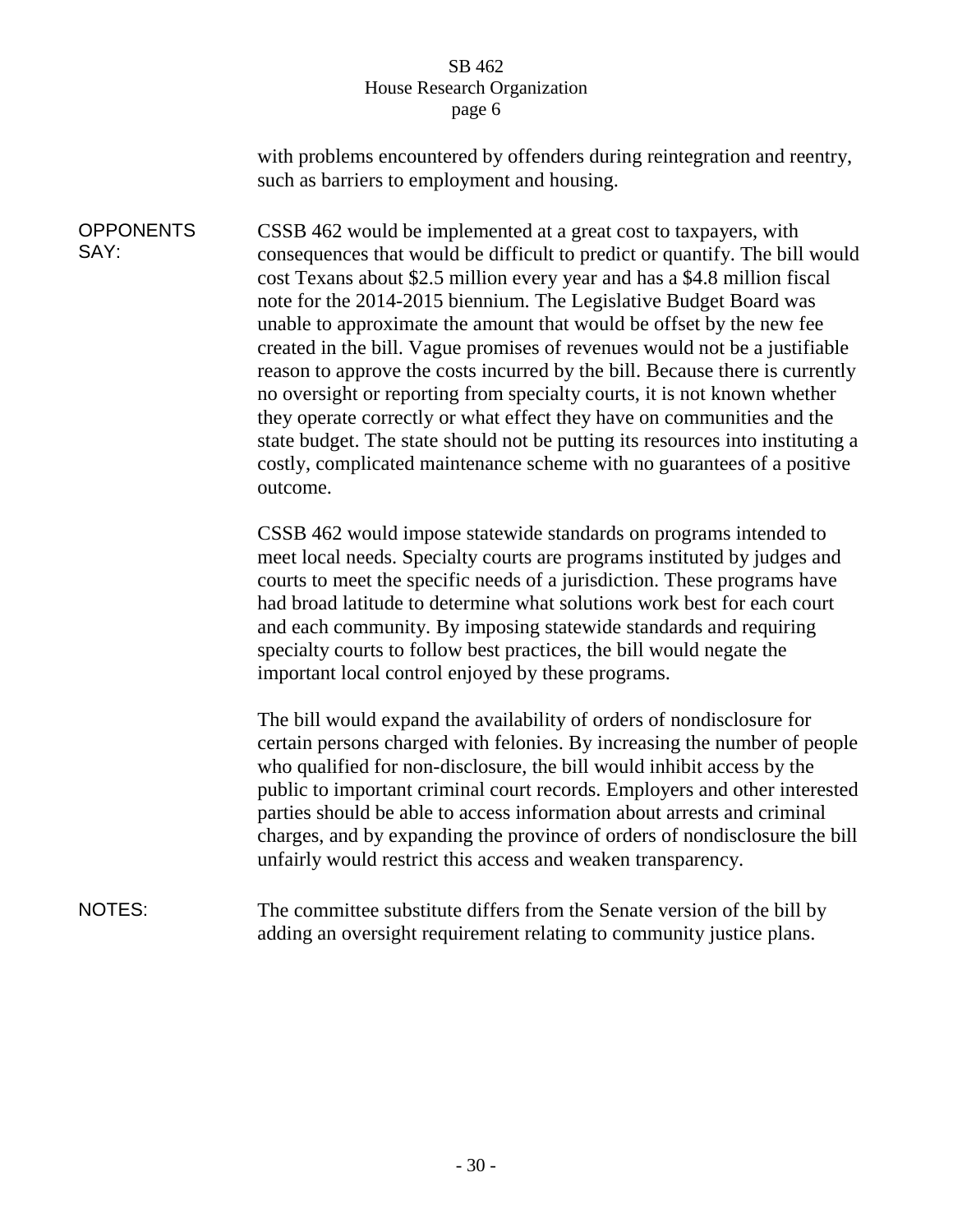<span id="page-32-0"></span>

| <b>SUBJECT:</b>     | Revising the state's low-income housing plan and annual report                                                                                                                                                                                                                                                                                                                                                                                                                                                              |
|---------------------|-----------------------------------------------------------------------------------------------------------------------------------------------------------------------------------------------------------------------------------------------------------------------------------------------------------------------------------------------------------------------------------------------------------------------------------------------------------------------------------------------------------------------------|
| <b>COMMITTEE:</b>   | Urban Affairs — favorable, without amendment                                                                                                                                                                                                                                                                                                                                                                                                                                                                                |
| VOTE:               | 7 ayes — Dutton, Alvarado, Anchia, Elkins, Leach, J. Rodriguez, Sanford                                                                                                                                                                                                                                                                                                                                                                                                                                                     |
|                     | 0 nays                                                                                                                                                                                                                                                                                                                                                                                                                                                                                                                      |
| <b>SENATE VOTE:</b> | On final passage, March $13 - 31 - 0$                                                                                                                                                                                                                                                                                                                                                                                                                                                                                       |
| WITNESSES:          | No public hearing                                                                                                                                                                                                                                                                                                                                                                                                                                                                                                           |
| <b>BACKGROUND:</b>  | The Texas Department of Housing and Community Affairs is the state's<br>lead agency responsible for affordable housing. The department is<br>required annually to provide a comprehensive report that provides an<br>overview of statewide housing needs and a resource allocation plan to<br>meet those needs.                                                                                                                                                                                                             |
| DIGEST:             | SB 109 would add veterans, farmworkers, youth who were aging out of<br>foster care, and the elderly to the list of people the Texas Department of<br>Housing and Community Affairs would include in its estimate and<br>analysis for the department's annual low-income housing plan. The bill<br>also would add the size of these populations and their different housing<br>needs to the analysis for the plan. The study would include data showing<br>the number and location of residential foreclosures in the state. |
|                     | The bill also would include in the department's annual low-income<br>housing report the progress of meeting goals established with respect to<br>the populations analyzed for the report and recommendations to improve<br>coordination of department services to those populations.                                                                                                                                                                                                                                        |
|                     | SB 109 would repeal Property Code, sec. 51.0022, which is a foreclosure<br>notification process used by the department.                                                                                                                                                                                                                                                                                                                                                                                                     |
|                     | This bill would take immediate effect if finally passed by a two-thirds<br>record vote of the membership of each house. Otherwise, it would take<br>effect September 1, 2013.                                                                                                                                                                                                                                                                                                                                               |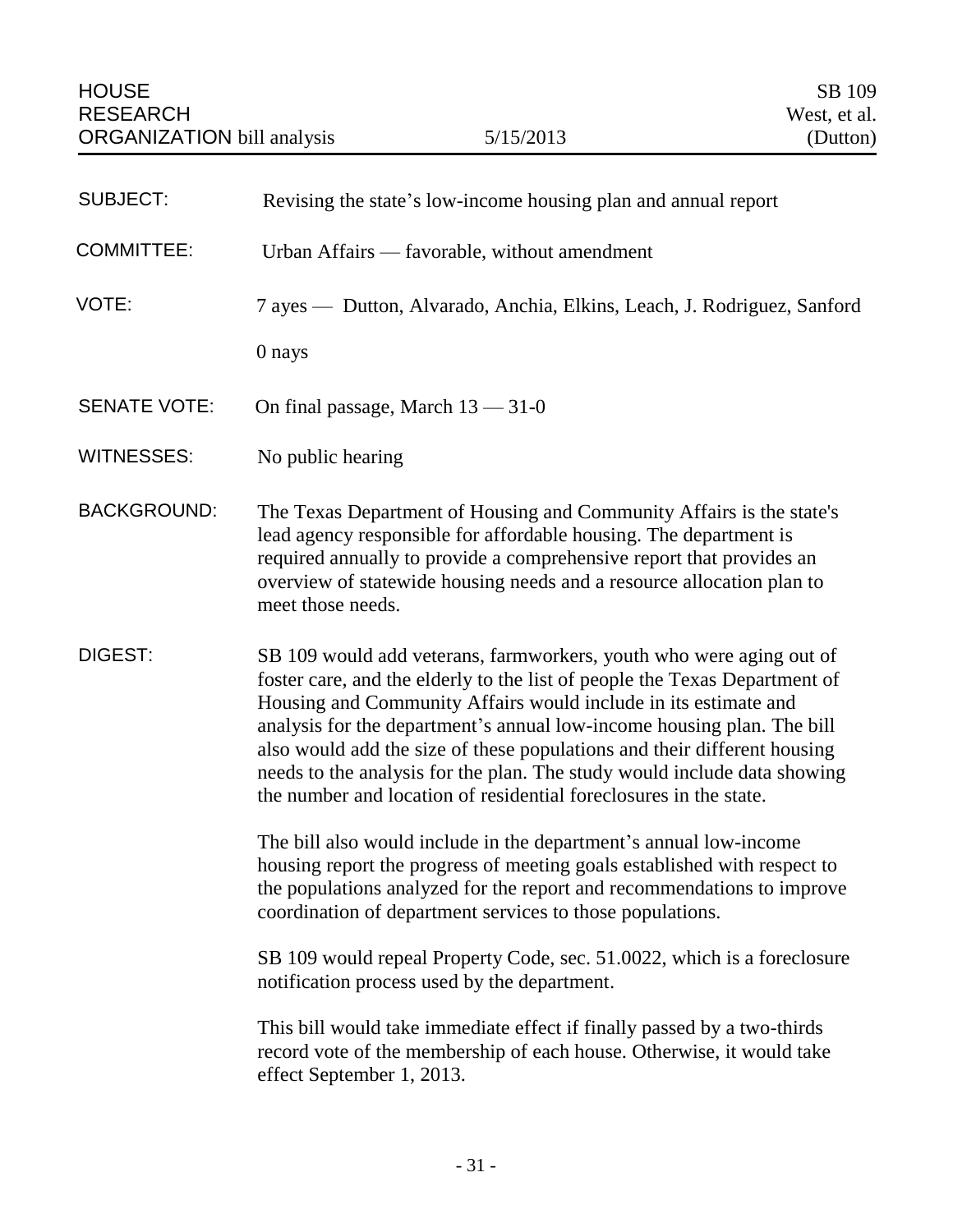| <b>SUPPORTERS</b><br>SAY: | SB 109 would improve the annual study that helps the state in assisting<br>individuals and families to obtain affordable housing. Adding veterans,<br>farmworkers, youth who were aging out of foster care, and the elderly to<br>those addressed by the Department of Housing and Community Affairs<br>would help the state be more efficient with its mandate.                                                                                                                                                                                                                                                                 |
|---------------------------|----------------------------------------------------------------------------------------------------------------------------------------------------------------------------------------------------------------------------------------------------------------------------------------------------------------------------------------------------------------------------------------------------------------------------------------------------------------------------------------------------------------------------------------------------------------------------------------------------------------------------------|
|                           | These new demographics can show the need for specific services and<br>would be a timely sharpening of the department's analysis. From 2007 to<br>2011, more than 1.5 million older Americans lost their homes as a result<br>of the mortgage crisis, according to the AARP. Providing the department<br>with a measure that offered insight into this cohort and three others,<br>including a new wave of veterans borne by the wars in Iraq and<br>Afghanistan, would be an important tool to help ensure state revenues<br>were efficiently expended. The data are easily available and would come<br>at no cost to the state. |
| <b>OPPONENTS</b><br>SAY:  | No apparent opposition.                                                                                                                                                                                                                                                                                                                                                                                                                                                                                                                                                                                                          |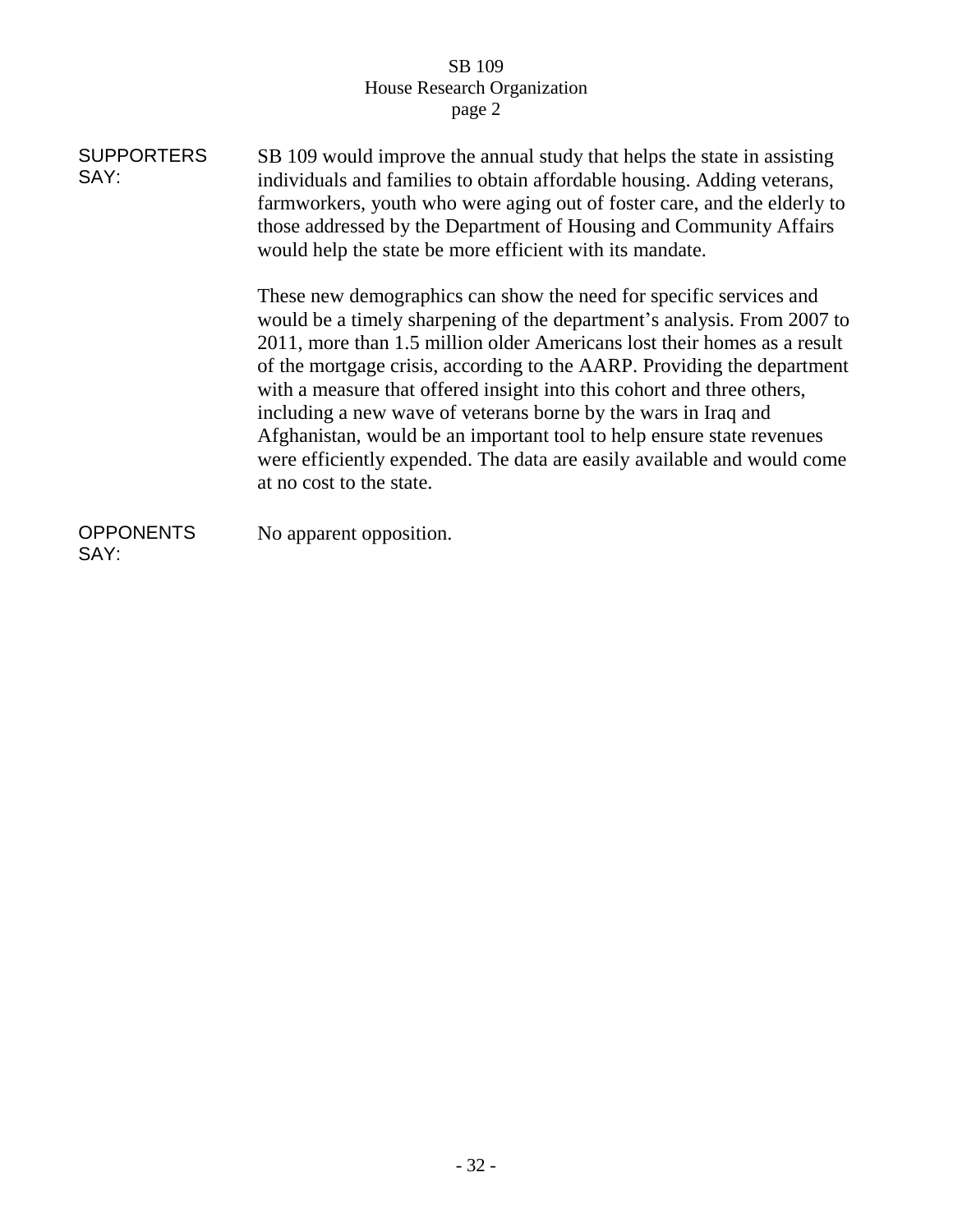<span id="page-34-0"></span>

| <b>SUBJECT:</b>     | Listing residential property insurance deductibles in dollar amounts                                                                                                                                                                                                                                                                                                      |
|---------------------|---------------------------------------------------------------------------------------------------------------------------------------------------------------------------------------------------------------------------------------------------------------------------------------------------------------------------------------------------------------------------|
| <b>COMMITTEE:</b>   | Insurance — committee substitute recommended                                                                                                                                                                                                                                                                                                                              |
| VOTE:               | 8 ayes — Smithee, Eiland, G. Bonnen, Creighton, Morrison, Muñoz,<br>Sheets, C. Turner                                                                                                                                                                                                                                                                                     |
|                     | $1$ nay — Taylor                                                                                                                                                                                                                                                                                                                                                          |
| <b>SENATE VOTE:</b> | On final passage, March $13 - 31 - 0$                                                                                                                                                                                                                                                                                                                                     |
| <b>WITNESSES:</b>   | (On House companion bill, HB 1400)<br>For — Ware Wendell, Texas Watch; (Registered, but did not testify:<br>Daniel Gonzalez, Texas Association of Realtors; Lee Loftis, Independent<br>Insurance Agents of Texas; Chelsey Thomas, Texas Association of<br>Realtors)                                                                                                       |
|                     | Against — Paul Martin, National Association of Mutual Insurance<br>Companies; (Registered, but did not testify: Beaman Floyd, Texas<br>Association for Affordable Insurance Solutions; Joe Woods, Property<br>Casualty Insurers Association of America)                                                                                                                   |
|                     | On — (Registered, but did not testify: Marilyn Hamilton, Texas<br>Department of Insurance; Jay Thompson, Association of Fire and Casualty<br>Companies in Texas)                                                                                                                                                                                                          |
| <b>BACKGROUND:</b>  | Insurance Code, ch. 2301 regulates insurance forms to ensure they are not<br>unjust, unfair, inequitable, misleading, or deceptive.                                                                                                                                                                                                                                       |
| DIGEST:             | CSSB 112 would amend ch. 2301 of the Insurance Code to require that a<br>residential property insurance policy form include a declarations page that<br>lists each type of deductible under the policy and its exact dollar amount.                                                                                                                                       |
|                     | If a residential property policy or an endorsement to the policy were to<br>contain a provision that could change the dollar amount of a deductible,<br>either the declarations page or a written disclosure would be required to<br>clearly identify the applicable policy provision or endorsement and explain<br>how any change in the deductible would be determined. |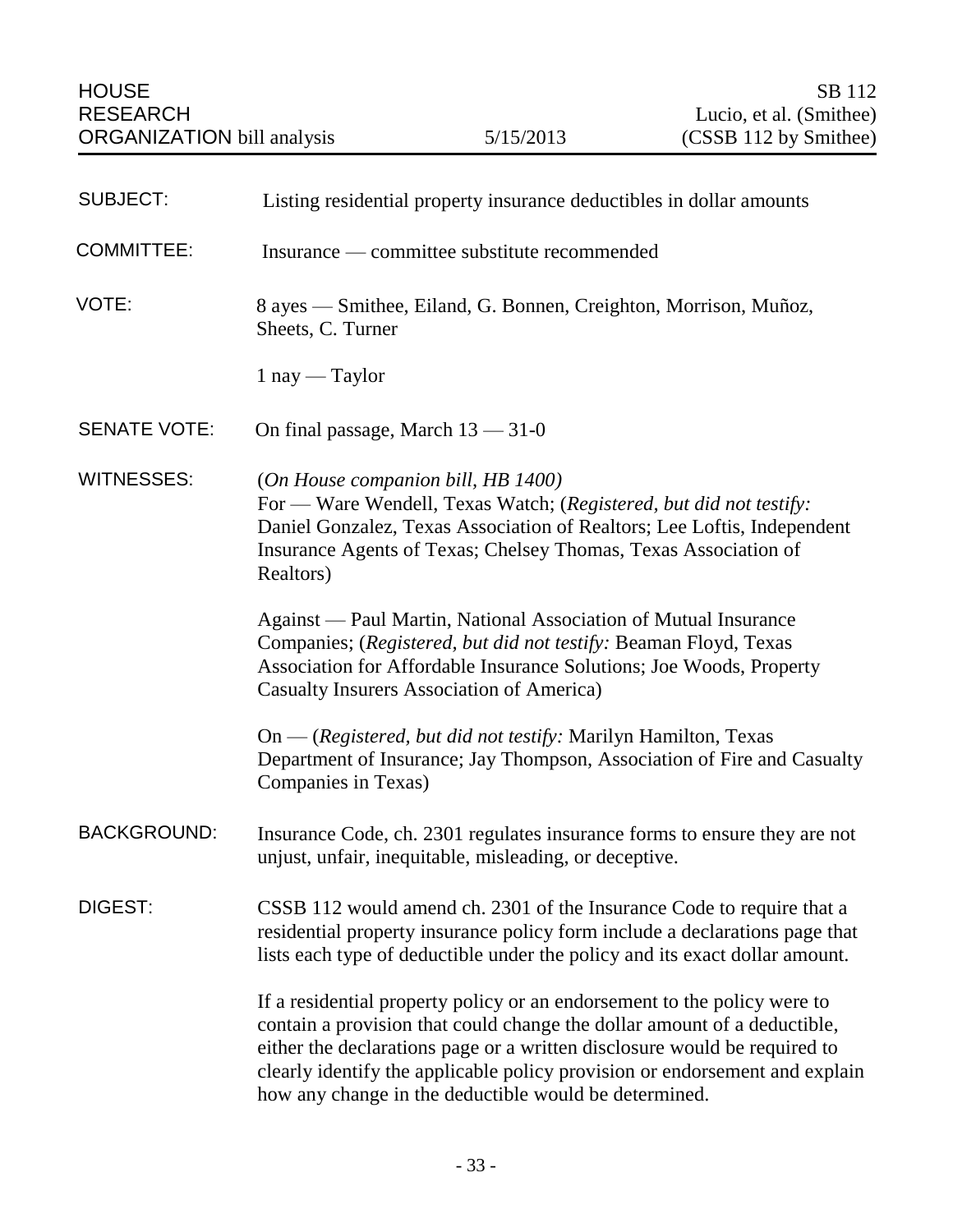|                           | The bill would specify that the list of each type of deductible in the policy,<br>or the identification of each applicable policy provision or endorsement<br>that could change the deductible, may be provided on a page separate from<br>the declarations page.                                                                                                                                                                             |
|---------------------------|-----------------------------------------------------------------------------------------------------------------------------------------------------------------------------------------------------------------------------------------------------------------------------------------------------------------------------------------------------------------------------------------------------------------------------------------------|
|                           | The bill would be effective September 1, 2013. It would apply to policies<br>delivered, issued for delivery, or renewed on or after January 1, 2014.                                                                                                                                                                                                                                                                                          |
| <b>SUPPORTERS</b><br>SAY: | CSSB 112 would be a simple reform to help homeowners know what they<br>are buying when they purchase an insurance policy. Currently, some<br>residential insurance policies list the deductible as a percentage, which can<br>be unclear and misleading for policyholders who assume that, like a health<br>insurance policy, it applies to the claim amount, when it actually refers to<br>the value of the home, condominium, or apartment. |
|                           | Listing the deductible in dollar terms would allow consumers to make<br>more informed and responsible decisions and would give them an<br>increased ability to compare policies and shop the insurance market,<br>fostering competition.                                                                                                                                                                                                      |
|                           | Since many insurance policies' declarations pages already state deductibles<br>in dollar amounts, the bill would be an extension of industry best practices<br>and would not impose any noticeable administrative or financial burdens<br>on insurers.                                                                                                                                                                                        |
| <b>OPPONENTS</b><br>SAY:  | CSSB 112 would unnecessarily micromanage the insurance industry. The<br>difference between listing the deductible as a percentage or a fixed dollar<br>amount is insubstantial and should be left to consumers to interpret and the<br>market to accommodate. The bill would require innumerable forms be<br>redesigned, and could set a precedent for further government<br>modifications to the declarations page.                          |
| <b>NOTES:</b>             | CSSB 112 differs from the Senate bill in that it would allow either the list<br>of each type of deductible, or the list of policy provisions or endorsements,<br>be provided apart from the declarations page, rather than be provided as a<br>separate page made up of both.                                                                                                                                                                 |
|                           | The companion bill, HB 1400 by Smithee, was left pending in the House<br>Insurance Committee on April 23.                                                                                                                                                                                                                                                                                                                                     |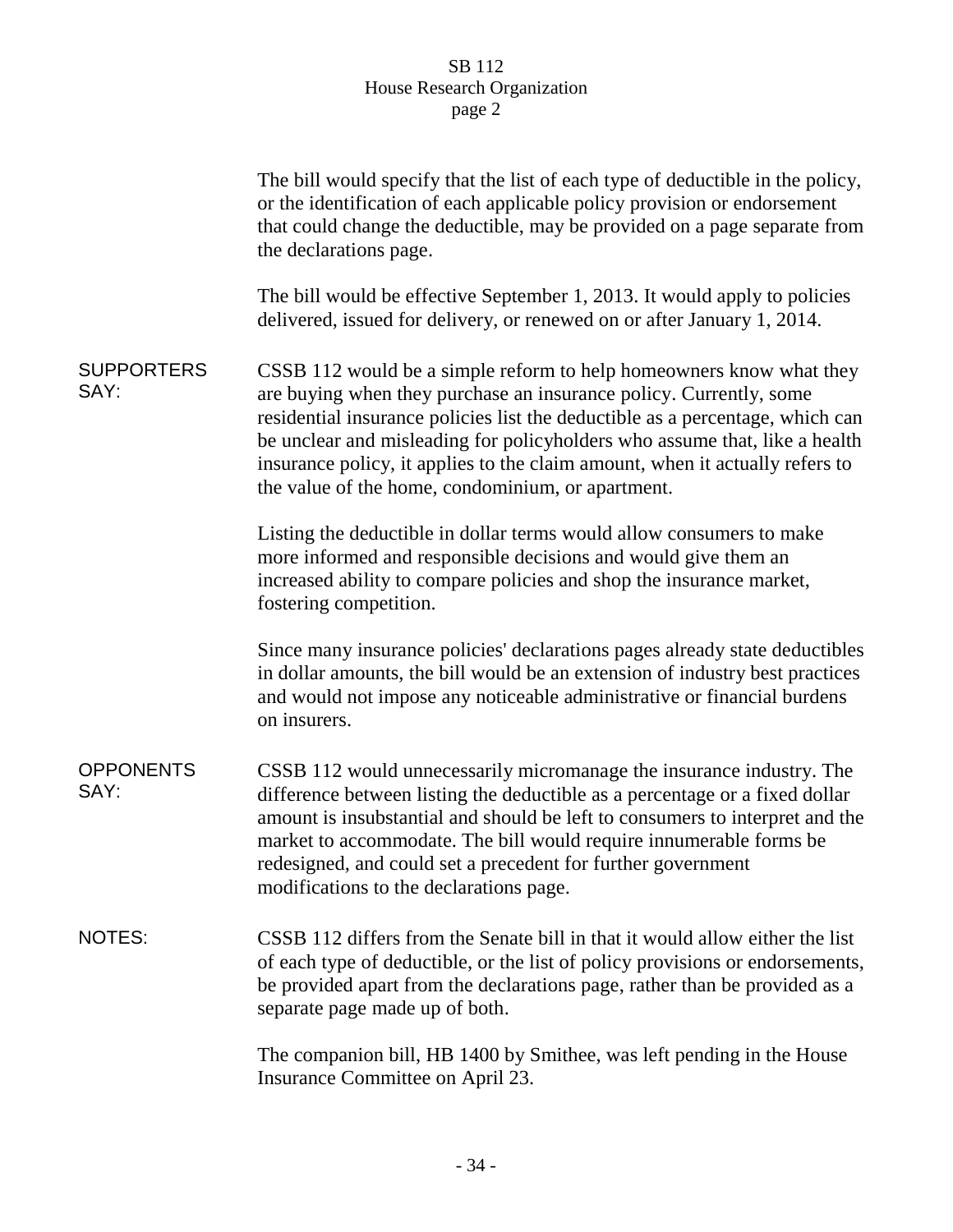| <b>SUBJECT:</b>     | Regulation and investigation of state hospitals                                                                                                                                                                                                                                                                                                                                            |
|---------------------|--------------------------------------------------------------------------------------------------------------------------------------------------------------------------------------------------------------------------------------------------------------------------------------------------------------------------------------------------------------------------------------------|
| <b>COMMITTEE:</b>   | Human Services — favorable, without amendment                                                                                                                                                                                                                                                                                                                                              |
| VOTE:               | 9 ayes — Raymond, N. Gonzalez, Fallon, Klick, Naishtat, Rose, Sanford,<br>Scott Turner, Zerwas                                                                                                                                                                                                                                                                                             |
|                     | 0 nays                                                                                                                                                                                                                                                                                                                                                                                     |
| <b>SENATE VOTE:</b> | On final passage, April $2 - 31 - 0$                                                                                                                                                                                                                                                                                                                                                       |
| <b>WITNESSES:</b>   | For — (Registered, but did not testify: Miryam Bujanda, Methodist<br>Healthcare Ministries; Melissa Davis, National Association of Social<br>Workers, Texas Chapter; Heather Fazio, Texans for Accountable<br>Government; Kelley Shannon, Freedom of Information Foundation of<br>Texas; Lee Spiller, Citizens Commission on Human Rights; Gyl Switzer,<br>Mental Health America of Texas) |
|                     | Against — (Registered, but did not testify: Kathy Hebert, North Texas<br>Citizens Lobby)                                                                                                                                                                                                                                                                                                   |
|                     | On — (Registered, but did not testify: Andy Abrams, Texas Health and<br>Human Services Commission Office of Inspector General; Beth<br>Engelking, Department of Family and Protective Services; Peggy Perry,<br>Department of State Health Services; Darrel Spinks, Texas State Board of<br>Examiners of Psychologists)                                                                    |
| <b>BACKGROUND:</b>  | All direct care employees of state hospitals who are currently hired by the<br>Department of State Health Services (DSHS) undergo two weeks of<br>training.                                                                                                                                                                                                                                |
|                     | The Texas Health and Human Services Commission - Office of Inspector<br>General (HHSC-OIG) works to prevent, detect, and pursue fraud, waste<br>and abuse in the Texas Health and Human Services system, including<br>conducting investigations of allegations of fraud, waste, and abuse.                                                                                                 |
|                     | Health and Safety Code, sec. 552.011 defines "patient" to mean a person<br>admitted to a state hospital under the management and control of the                                                                                                                                                                                                                                            |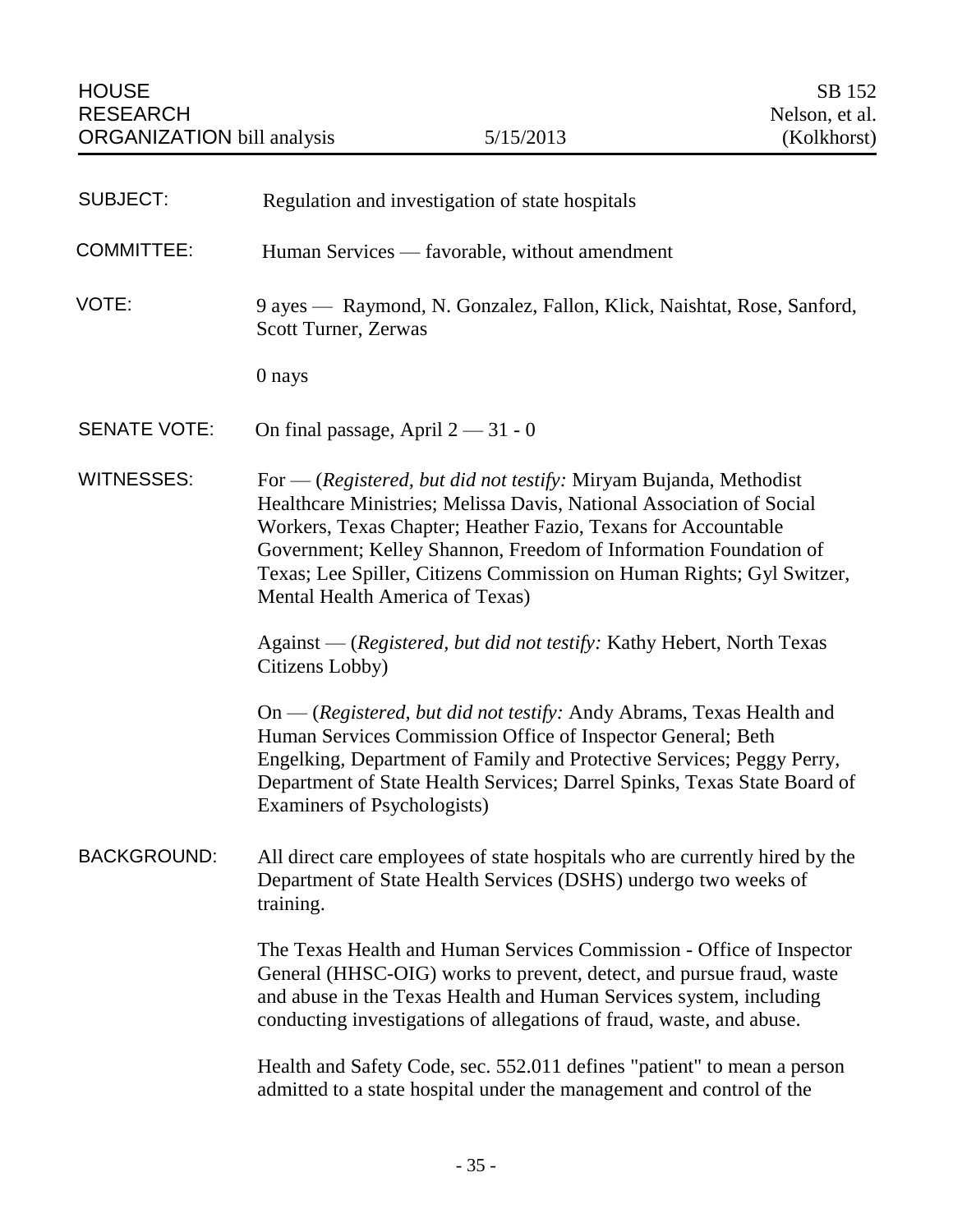Texas Department of Mental Health and Mental Retardation.

DIGEST: SB 152 would regulate state hospitals and their employees, add abuse and neglect reporting requirements, and allow the Health and Human Services Commission's Office of Inspector General to investigate an alleged criminal offense involving a state hospital patient.

> The bill would change the statutory definition of "patient" to mean an individual who was receiving voluntary or involuntary mental health services at a state hospital and would add community services operated by the El Paso Psychiatric Center to the list of facilities operated by the Department of Aging and Disability Services and DSHS.

**Regulation and training of state hospital employees.** SB 152 would require the executive commissioner of the Health and Human Services Commission (HHSC) to:

- adopt a policy requiring a state hospital employee to report to the superintendent of the state hospital their knowledge or reasonable suspicion that another employee was illegally using or influenced by a controlled substance; and
- adopt rules requiring a state hospital to provide annual employee refresher training courses, unless the Department of State Health Services (DSHS) determined in good faith and with good reason that a particular employee's performance would not be adversely affected in the absence of such refresher training.

The bill would require DSHS to:

- provide state hospital employees with competency training and a course of instruction on the general duties of a state hospital employee, to include training on providing care for individuals with mental illness;
- evaluate the employee for competency post-training;
- provide direct care employees performing without direct supervision with additional training and instructional information, such as training on implementation of the interdisciplinary treatment program for each patient for whom the employee would provide care;
- provide all direct care employees additional training as necessary in accordance with the specialized needs of the population served; and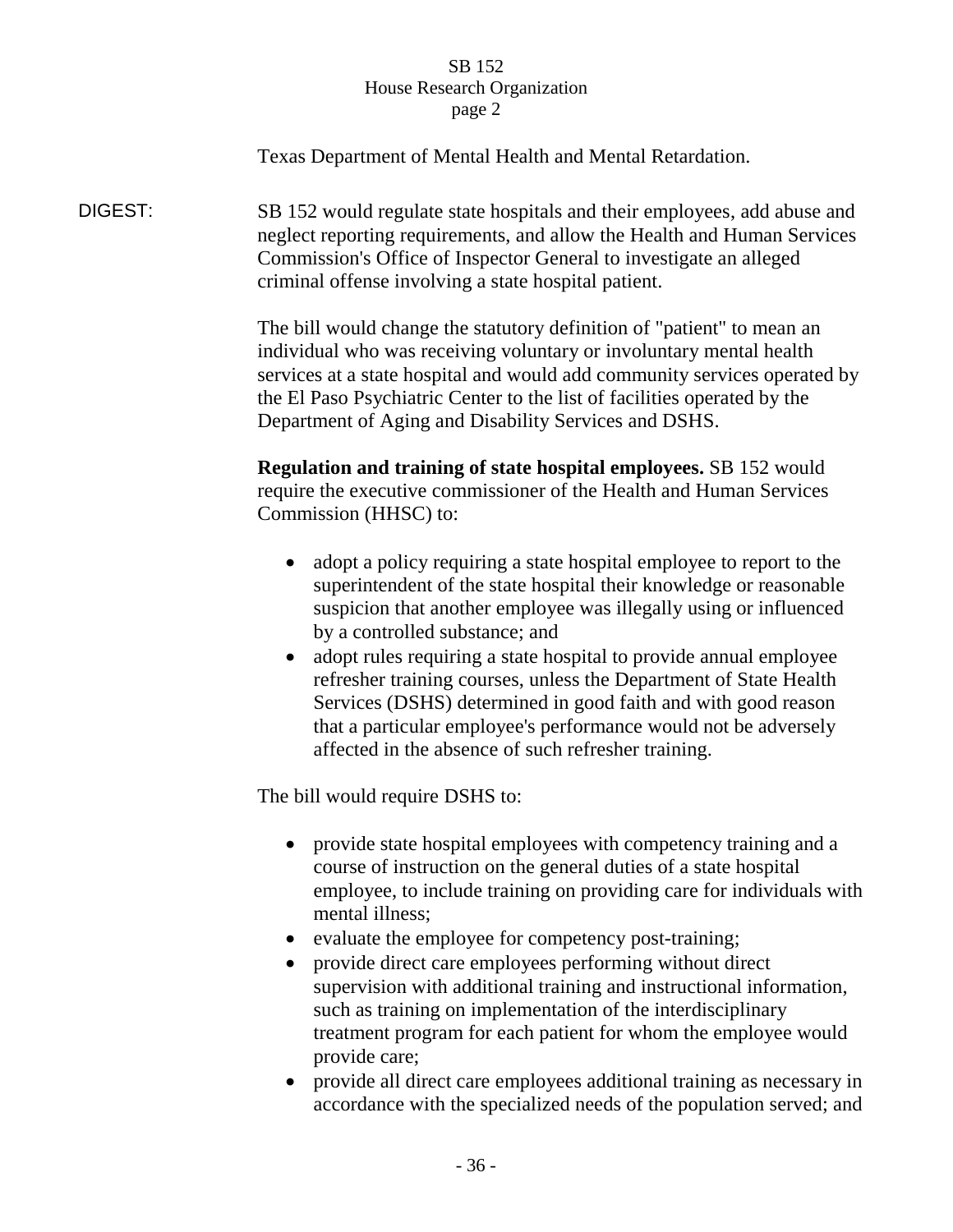develop risk assessment protocols for state hospital employees to use in identifying and assessing possible cases of abuse or neglect.

**Investigations.** The bill would require the inspector general to:

- employ and commission peace officers to assist state or local law enforcement in investigating an alleged criminal offense involving a state hospital patient;
- prepare an annual status report including certain information on conducted investigations, aggregated and disaggregated by individual state hospital;
- submit the annual status report to certain state officials and agencies;
- prepare a summary report, without personally identifiable information, for each investigation conducted with the assistance of the inspector general; and
- deliver the summary report to certain state officials, state agencies, and the alleged victim or the alleged victim's legally authorized representative.

**Disclosure of investigation information.** The annual status report would be public information, subject to law governing public information disclosure provisions.

All information and materials compiled by the inspector general for an investigation could be released to the inspector general or the inspector general's employees or agents involved in the investigation, and could be disclosed to the Department of Family and Protective Services, the Office of the Attorney General, the state auditor's office, and law enforcement agencies. Otherwise, information and materials compiled in connection with an investigation would be confidential, not subject to disclosure, discovery, subpoena, or other means of legal compulsion for their release. Summary reports regarding an investigation would be subject to public information disclosure requirements as governed by law.

**Retaliation related to an investigation.** DSHS or a state hospital could not retaliate against one of its employees or any other person who had cooperated in good faith with the inspector general under the provisions of the bill.

**Reporting abuse or neglect.** The bill would require DSHS to develop an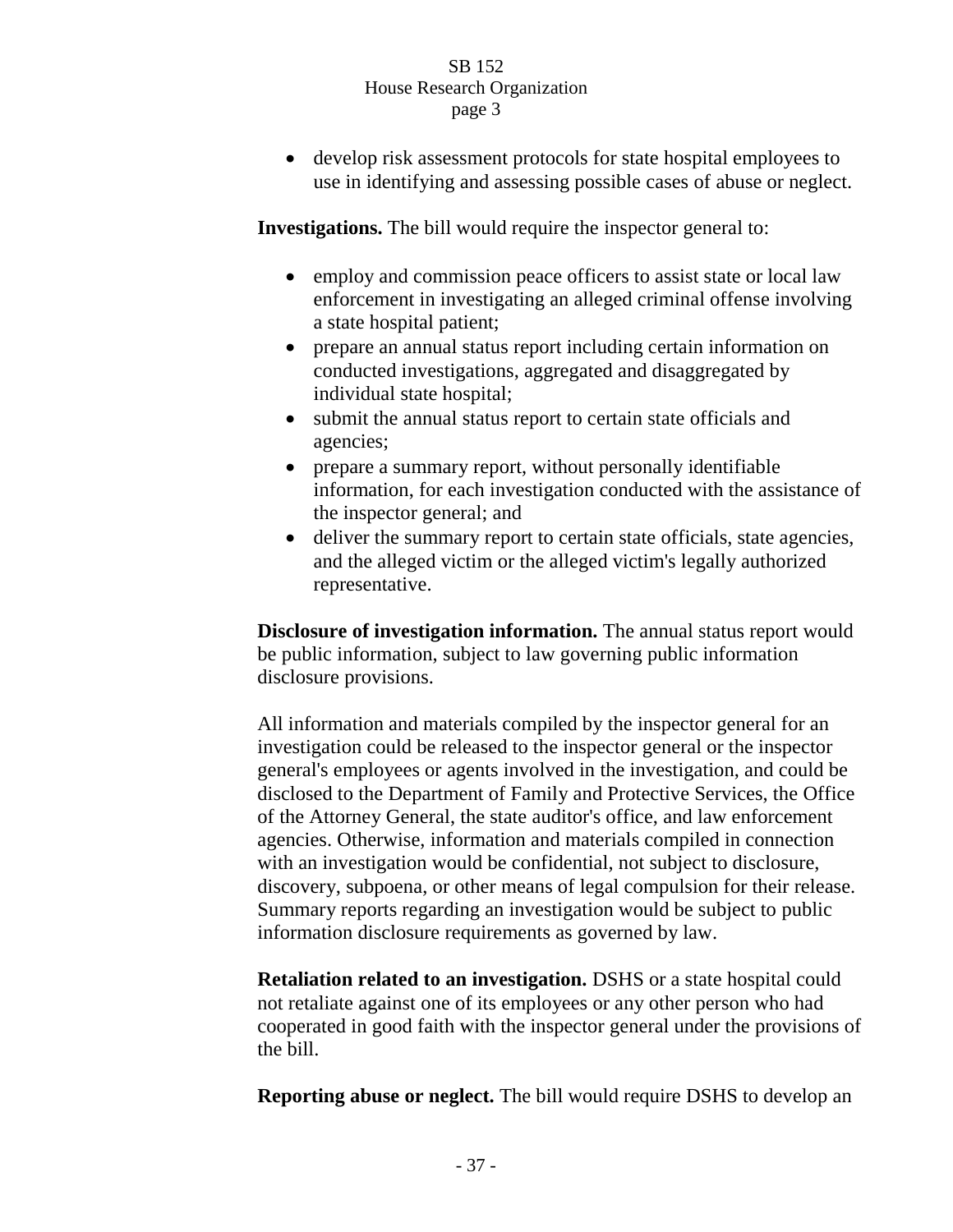information management, reporting, and tracking system for each state hospital to provide the department with information necessary to monitor serious allegations of abuse, neglect, or exploitation.

A person or professional would have to make a report if they had cause to believe that an adult was a victim of abuse or neglect as a child and that disclosure of that information was necessary to protect the health and safety of a child or an elderly or disabled person. The person or professional would have to report to a law enforcement agency, the Department of Family or Protective Services, the state agency that regulated the facility in which the alleged abuse or neglect occurred, or another appropriate agency. The bill would add an employee or member of a board that licensed or certified a professional to the list of individuals whose personal communications may otherwise be privileged — to make a report regarding abuse or neglect.

**Criminal history information.** Under the bill, DSHS would be entitled to obtain criminal history record information maintained by the Department of Public Safety, the Federal Bureau of Investigation, or any other criminal justice agency for persons working or volunteering at a state hospital, including:

- an applicant for employment at a state hospital;
- an employee of a state hospital;
- a contractor or potential contractor who provided goods or services to DSHS at a state hospital;
- a contractor's employees or those applying to work with a contractor; and
- a volunteer or those applying to volunteer with a state hospital who would be in direct contact with a state hospital patient.

Under the bill, DSHS could release criminal history records to the person who was the subject of the criminal history. The bill would not prohibit DSHS from obtaining and using criminal history record information as provided by other law.

**Deadlines and effective date.** The bill would require the executive commissioner of HHSC to adopt rules necessary to implement Subchapter C, Chapter 552, Health and Safety Code, governing state hospital employee training and regulation, by December 1, 2013.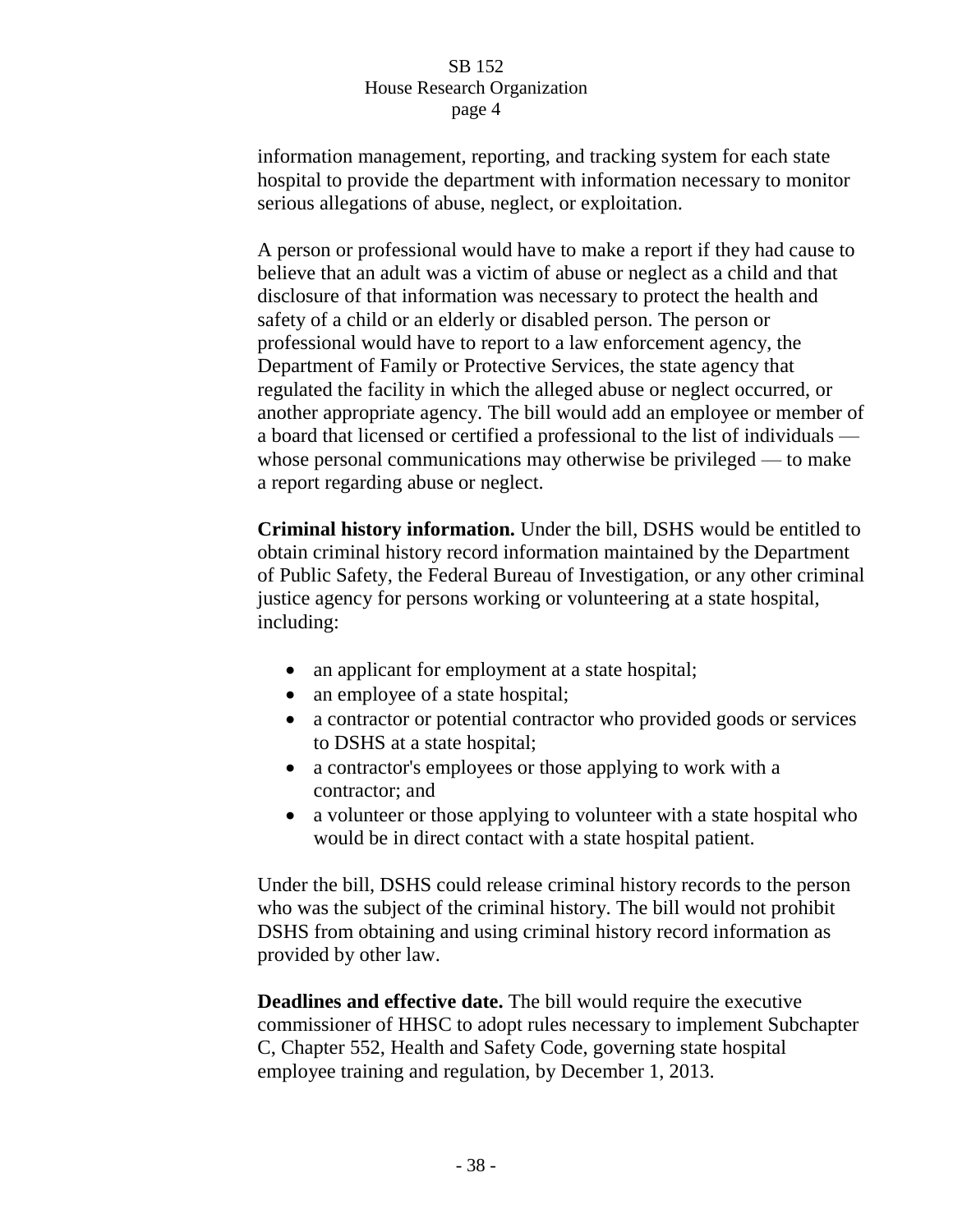|                           | DSHS would have to develop the state hospital employee training required<br>by Section 552.052, Health and Safety Code, as added by the bill, by<br>January 1, 2014. DSHS would have to ensure that each state hospital<br>employee received training specified by the bill by September 1, 2014.                                                                                                                                                                                                                    |
|---------------------------|----------------------------------------------------------------------------------------------------------------------------------------------------------------------------------------------------------------------------------------------------------------------------------------------------------------------------------------------------------------------------------------------------------------------------------------------------------------------------------------------------------------------|
|                           | The HHSC Office of Inspector General would begin employing and<br>commissioning peace officers to investigate an alleged criminal offenses<br>involving a state hospital patient as required by Section 552.101, Health<br>and Safety Code, as added by the bill, by May 1, 2014.                                                                                                                                                                                                                                    |
|                           | If a state agency determined that a waiver or authorization from a federal<br>agency was necessary to implement a provision of the bill, the state<br>agency could delay implementing that provision until the federal agency<br>granted the waiver or authorization.                                                                                                                                                                                                                                                |
|                           | This bill would take immediate effect if finally passed by a two-thirds<br>record vote of the membership of each house. Otherwise, it would take<br>effect September 1, 2013.                                                                                                                                                                                                                                                                                                                                        |
| <b>SUPPORTERS</b><br>SAY: | SB 152 would add needed protection for patients at state hospitals by<br>increasing oversight, employee training, and abuse and neglect reporting<br>requirements. The small fiscal note would be a small price to pay for<br>meeting the state's responsibility to ensure the safety and best possible<br>care for vulnerable patients at state hospitals. The bill is necessary to<br>prevent future abuse and misconduct by state hospital direct care<br>providers.                                              |
|                           | The bill would increase the quality of care for patients at state hospitals by<br>requiring state hospital employees to undergo thorough competency<br>training and additional specialized training on care for patients with<br>mental illness and other diagnoses. The bill would ensure direct care<br>providers were able to provide the best quality of care by requiring state<br>hospital employees to undergo background checks and to report cases of<br>an employee using an illegal controlled substance. |
|                           | The bill would also strengthen investigations into alleged criminal                                                                                                                                                                                                                                                                                                                                                                                                                                                  |

offenses committed by an employee of a state hospital by allowing the HHSC-OIG to commission peace officers to assist with investigations by local and state law enforcement. The reports required of the investigator general would increase transparency for state hospital operations.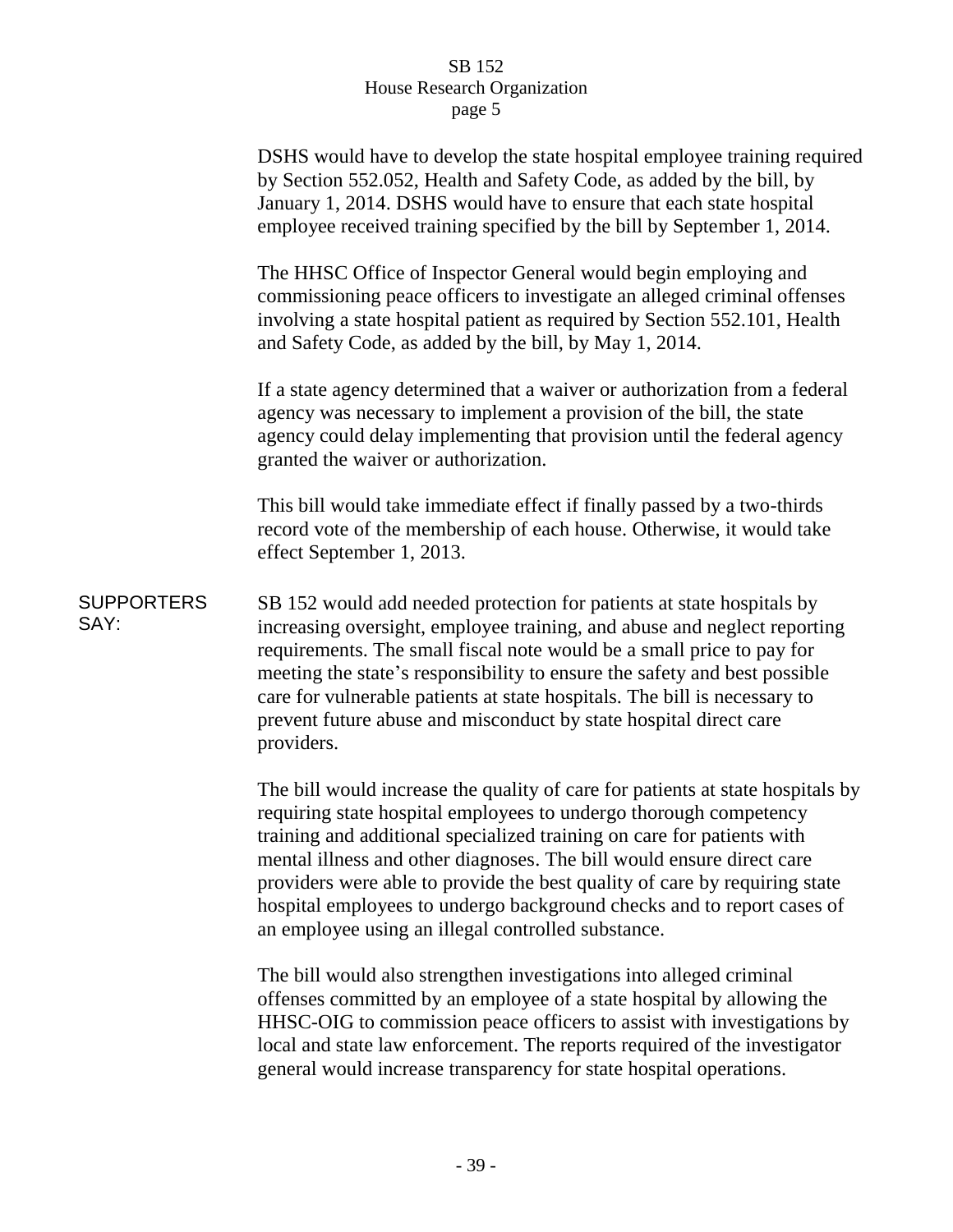|                                          | Adding professionals to the state's employee misconduct registry is not<br>necessary, as they are already regulated by their licensing boards and by<br>DSHS.                                                                                                                                                                                                                               |
|------------------------------------------|---------------------------------------------------------------------------------------------------------------------------------------------------------------------------------------------------------------------------------------------------------------------------------------------------------------------------------------------------------------------------------------------|
| <b>OPPONENTS</b><br>SAY:                 | The bill would increase costs to the state for criminal history background<br>checks and drug testing that would invade the privacy of state hospital<br>direct care providers.                                                                                                                                                                                                             |
| <b>OTHER</b><br><b>OPPONENTS</b><br>SAY: | The bill could be strengthened by adding a provision requiring state<br>hospital employees who seriously harm patients be added to the state's<br>employee misconduct registry or by creating a central database of<br>reportable misconduct and related investigations. As evidenced by recent<br>abuse cases, the state board licensing system is not enough to screen out<br>bad actors. |
| <b>NOTES:</b>                            | According to the Legislative Budget Board, the bill would have a negative<br>impact of \$782,740 to general revenue related funds through the biennium<br>ending August 31, 2015. The money would pay to implement random<br>drug testing, background checks, and hire four Investigator VI employees<br>at HHSC-OIG.                                                                       |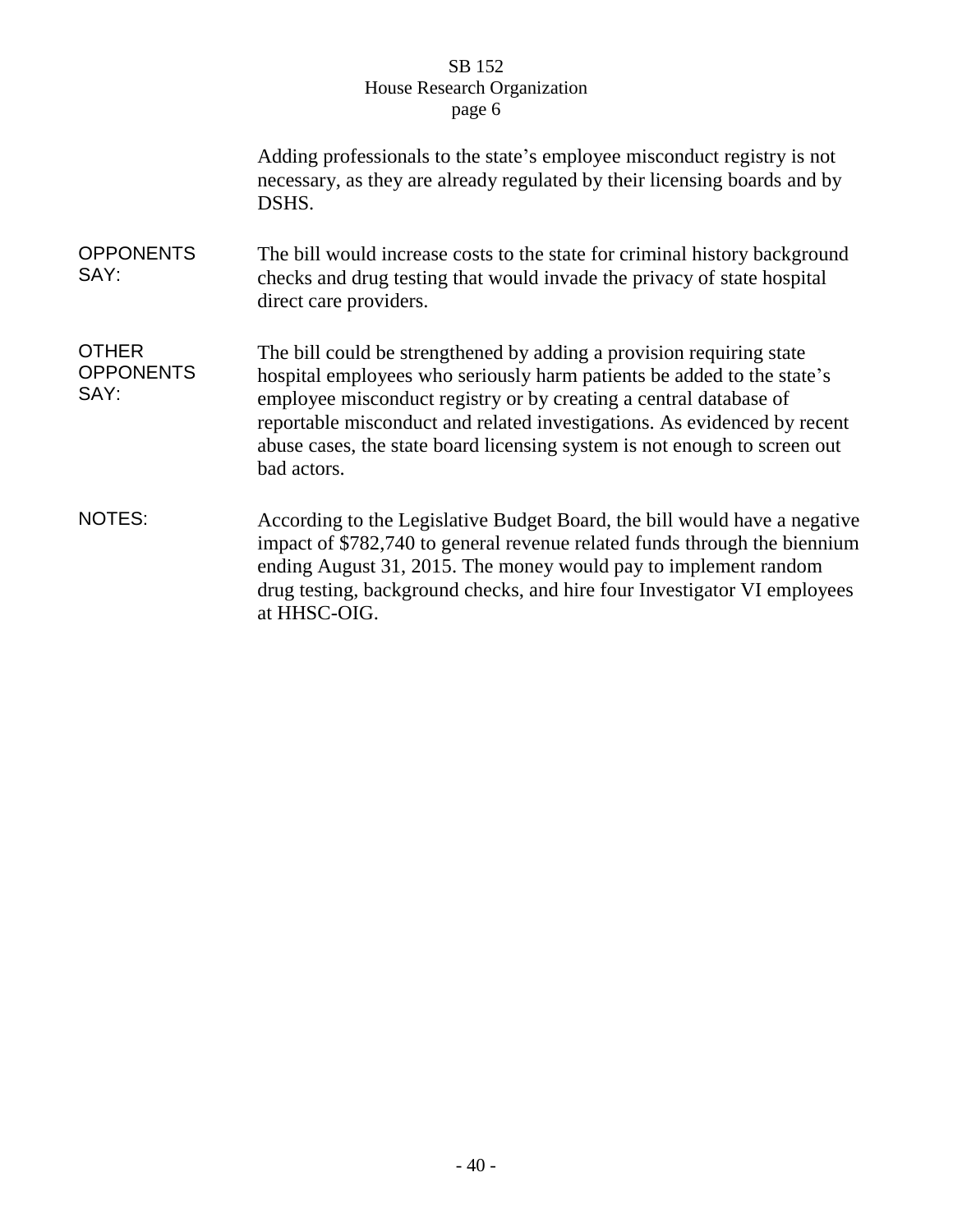| <b>SUBJECT:</b>     | Venue for prosecution of certain computer crimes                                                                                                                                                                                                                                                                                                                                                                                                                                                                                                                                                                                                                                                                                                                                                                                                                                                                                              |
|---------------------|-----------------------------------------------------------------------------------------------------------------------------------------------------------------------------------------------------------------------------------------------------------------------------------------------------------------------------------------------------------------------------------------------------------------------------------------------------------------------------------------------------------------------------------------------------------------------------------------------------------------------------------------------------------------------------------------------------------------------------------------------------------------------------------------------------------------------------------------------------------------------------------------------------------------------------------------------|
| <b>COMMITTEE:</b>   | Criminal Jurisprudence — favorable, without amendment                                                                                                                                                                                                                                                                                                                                                                                                                                                                                                                                                                                                                                                                                                                                                                                                                                                                                         |
| VOTE:               | 6 ayes — Herrero, Carter, Leach, Moody, Schaefer, Toth                                                                                                                                                                                                                                                                                                                                                                                                                                                                                                                                                                                                                                                                                                                                                                                                                                                                                        |
|                     | 2 nays — Burnam, Canales                                                                                                                                                                                                                                                                                                                                                                                                                                                                                                                                                                                                                                                                                                                                                                                                                                                                                                                      |
|                     | 1 absent — Hughes                                                                                                                                                                                                                                                                                                                                                                                                                                                                                                                                                                                                                                                                                                                                                                                                                                                                                                                             |
| <b>SENATE VOTE:</b> | On final passage, March $21 - 31 - 0$ , on Local and Uncontested Calendar                                                                                                                                                                                                                                                                                                                                                                                                                                                                                                                                                                                                                                                                                                                                                                                                                                                                     |
| <b>WITNESSES:</b>   | (On House companion bill, HB 1083)<br>For — William Pursley, Austin Police Department; (Registered, but did<br>not testify: Donald Baker, Austin Police Department; Mark Clark,<br>Houston Police Union; Lon Craft, Texas Municipal Police Association;<br>Brian Eppes, Tarrant County District Attorney's Office; Frederick Frazier,<br>Dallas Police Association; Chris Jones, Combined Law Enforcement<br>Associations of Texas; James Jones, San Antonio Police Department;<br>Annie Mahoney, Texas Conservative Coalition; Donald McKinney,<br>Houston Police Department; Washington Moscoso and Jimmy Rodriguez,<br>San Antonio Police Officers Association; Andew Romero, Austin Police<br>Association; Steven Tays, Bexar County Criminal District Attorney's<br>Office; Garry Tittle, Dallas Police Department; Justin Wood, Harris<br>County District Attorney's Office)<br>Against — (Registered, but did not testify: Chris Howe) |
| <b>BACKGROUND:</b>  | Under Code of Criminal Procedure, art. 13.25, computer crimes may be<br>prosecuted in:                                                                                                                                                                                                                                                                                                                                                                                                                                                                                                                                                                                                                                                                                                                                                                                                                                                        |
|                     | the county of the principal place of business of the owner or lessee<br>$\bullet$<br>of a computer, computer network, or computer system involved in<br>the offense;<br>any county in which a defendant had control or possession of any<br>$\bullet$<br>proceeds of the offense or any materials used in furthering of the<br>offense; or<br>any county from which, to which, or through which access to a                                                                                                                                                                                                                                                                                                                                                                                                                                                                                                                                   |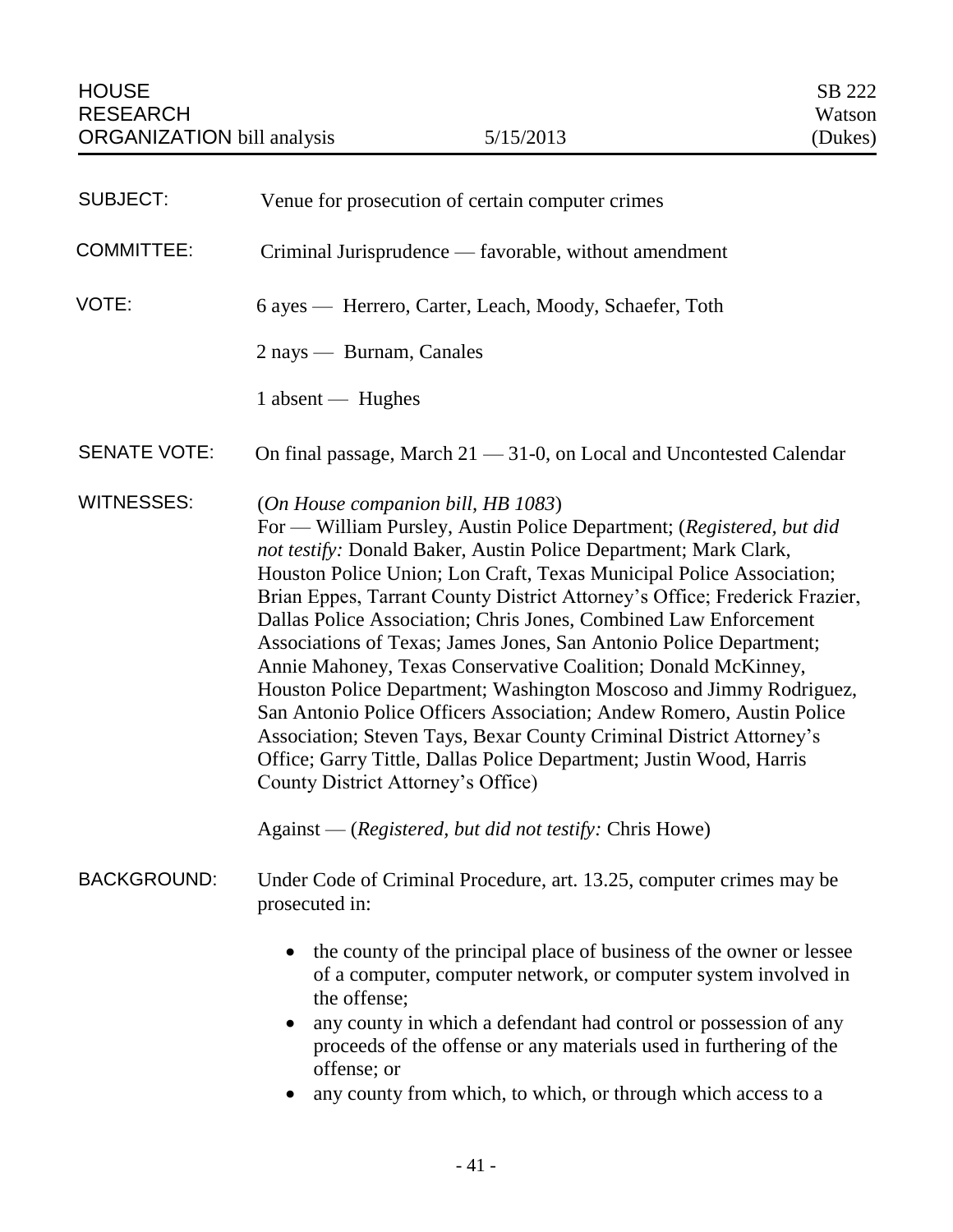|                           | computer, computer network, computer program, or computer<br>system was made in a computer crime, regardless of the means of<br>communication.                                                                                                                                                                                                                                                                                                                                                                                                                                                                                                                                                                                                                                                                                                                                       |
|---------------------------|--------------------------------------------------------------------------------------------------------------------------------------------------------------------------------------------------------------------------------------------------------------------------------------------------------------------------------------------------------------------------------------------------------------------------------------------------------------------------------------------------------------------------------------------------------------------------------------------------------------------------------------------------------------------------------------------------------------------------------------------------------------------------------------------------------------------------------------------------------------------------------------|
| DIGEST:                   | SB 222 would add any county in which a victim of the offense resided to<br>the available venues for prosecution of computer crimes under Code of<br>Criminal Procedure, art. 13.25.                                                                                                                                                                                                                                                                                                                                                                                                                                                                                                                                                                                                                                                                                                  |
|                           | The bill would take effect September 1, 2013, and would apply only to a<br>criminal case in which the indictment, information, or complaint was<br>presented to the court on or after that date.                                                                                                                                                                                                                                                                                                                                                                                                                                                                                                                                                                                                                                                                                     |
| <b>SUPPORTERS</b><br>SAY: | SB 222 would bring the venue rules for certain computer crimes into the<br>21st century and allow prosecutors to enforce the law using rules that<br>acknowledge the nature of the Internet and modern computer crime.<br>Modern technology creates situations in which a person can be victimized<br>and feel all the effects of certain computer crimes in a location remote<br>from where the offender acted in violation of the law. This creates<br>situations such as a recent case involving a woman who was impersonated<br>online by an offender who harassed her and posted sexually explicit<br>information about her online but could not be prosecuted because he lived<br>in Ohio and his behavior did not violate Ohio law. SB 222 would close<br>this loophole and allow for better protection of victims and more efficient<br>prosecution and punishment of crime. |
|                           | SB 222 would be an appropriate measure to ensure that crimes that<br>victimized Texans could be prosecuted in Texas. When victims report<br>crimes that harm them, the state should have the ability to prosecute these<br>offenses in the jurisdiction where the person was victimized. This bill<br>would modernize venue laws to address the reality of modern computer<br>crimes.                                                                                                                                                                                                                                                                                                                                                                                                                                                                                                |
| <b>OPPONENTS</b><br>SAY:  | SB 222 inappropriately would expand jurisdiction and change venue laws<br>to prosecute computer crimes. Although computer crimes can be<br>complicated, the current statutes provide sufficient guidance to determine<br>where venue is appropriate.                                                                                                                                                                                                                                                                                                                                                                                                                                                                                                                                                                                                                                 |
|                           | The bill could have a negative effect on defendants, who have the right to<br>be prosecuted and held accountable according to the laws in the<br>jurisdiction where the crime is alleged to have occurred. By expanding<br>jurisdiction for these crimes to counties in which criminal activity did not                                                                                                                                                                                                                                                                                                                                                                                                                                                                                                                                                                              |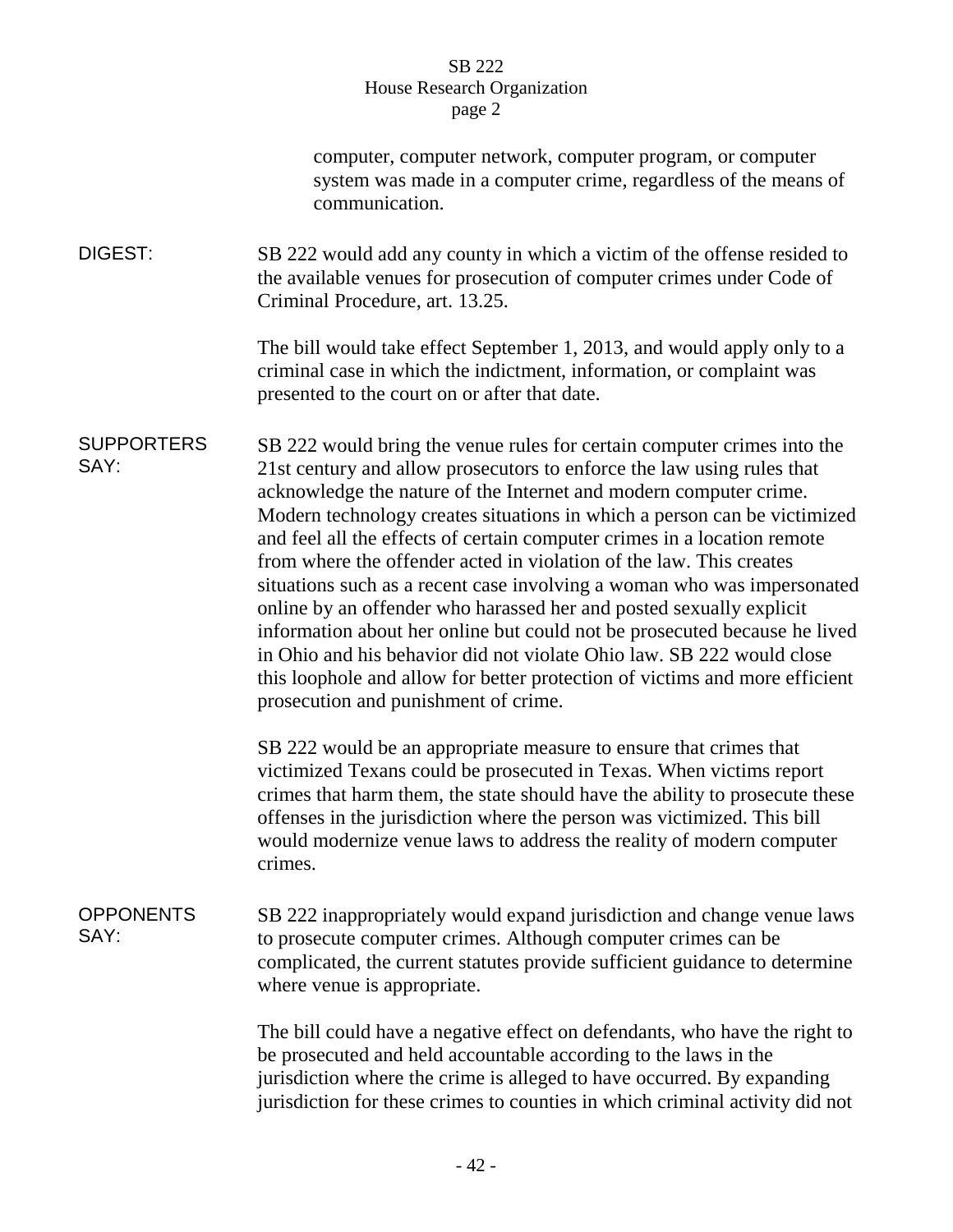take place, the bill would jeopardize these rights.

NOTES: The companion bill, HB 1083 by Dukes, was left pending by the House Committee on Criminal Jurisprudence on April 23.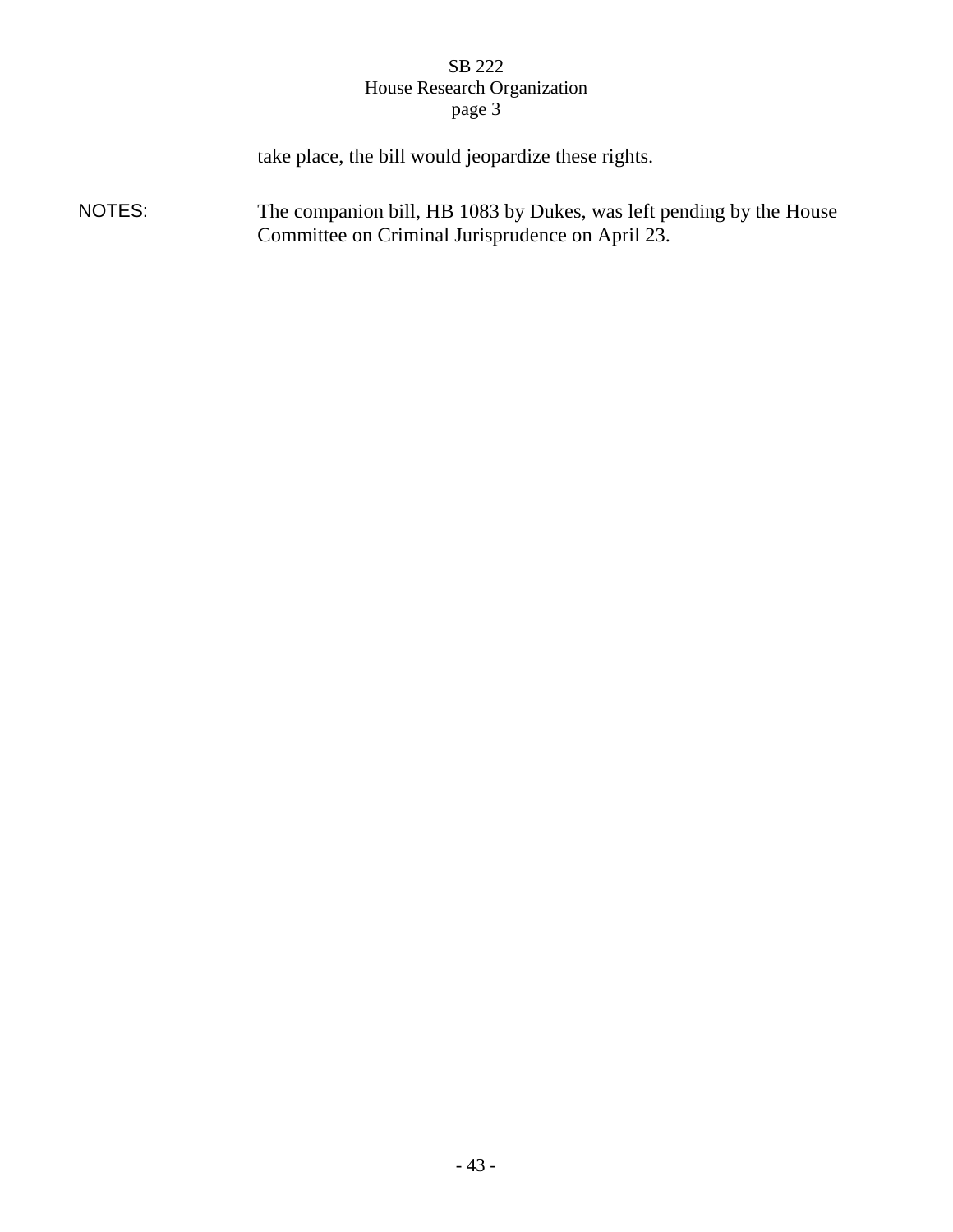| <b>SUBJECT:</b>     | Authorizing electronic requests for attorney general opinions                                                                                                                                                                                                                                     |
|---------------------|---------------------------------------------------------------------------------------------------------------------------------------------------------------------------------------------------------------------------------------------------------------------------------------------------|
| <b>COMMITTEE:</b>   | Government Efficiency and Reform — favorable, without amendment                                                                                                                                                                                                                                   |
| VOTE:               | 6 ayes — Harper-Brown, Perry, Capriglione, Stephenson, Scott Turner,<br>Vo                                                                                                                                                                                                                        |
|                     | 0 nays                                                                                                                                                                                                                                                                                            |
|                     | 1 absent — Taylor                                                                                                                                                                                                                                                                                 |
| <b>SENATE VOTE:</b> | On final passage, (March 13) - 31 - 0                                                                                                                                                                                                                                                             |
| <b>WITNESSES:</b>   | (On House companion bill, HB 1390:)<br>For — (Registered, but did not testify: Ashley Chadwick, Freedom of<br>Information Foundation of Texas; Seth Mitchell, Bexar County<br>Commissioners Court; Michael Schneider, Texas Association of<br>Broadcasters; Ed Sterling, Texas Press Association) |
|                     | Against — None                                                                                                                                                                                                                                                                                    |
|                     | $On - (registered, but did not testify: Jason Boatriight, Office of the)$<br><b>Attorney General</b> )                                                                                                                                                                                            |
| <b>BACKGROUND:</b>  | Government Code, sec. 402.042 requires requests for a legal opinion from<br>the attorney general be made in writing and sent through certified or<br>registered mail. Such requests may only be made by authorized requestors,<br>such as the governor or the head of a state agency or board.    |
|                     | The Office of the Attorney General (OAG) and the person requesting the<br>opinion may seek to waive the requirement to use certified or registered<br>mail.                                                                                                                                       |
| DIGEST:             | HB 1390 would allow requestors of attorney general opinions to ask for an<br>opinion by sending an e-mail to an e-mail address designated by the<br>attorney general. Requestors still could submit requests by certified or<br>registered mail.                                                  |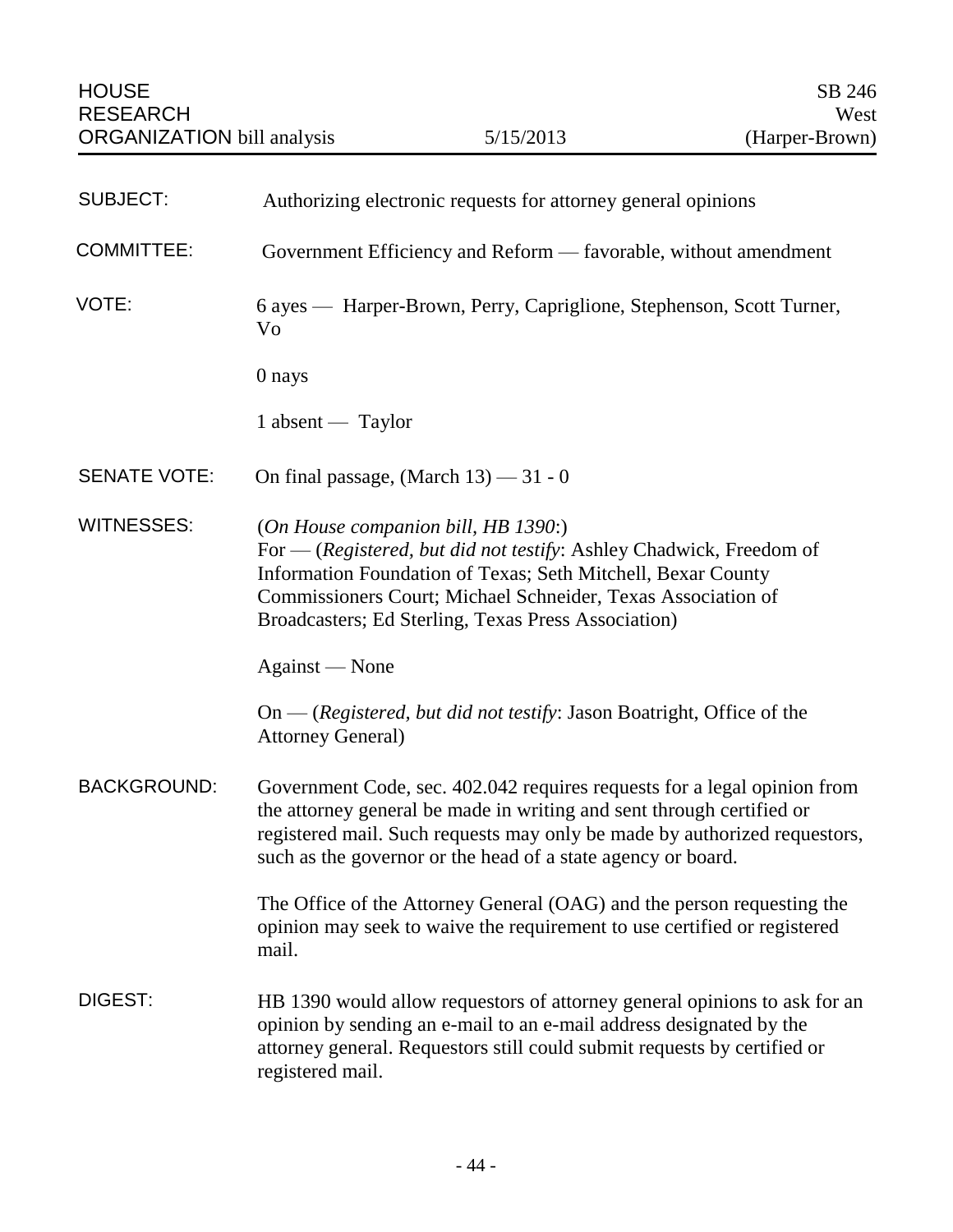|                           | This bill would take effect September 1, 2013.                                                                                                                                                                                                                                                                                                                                                                                                                                                                                                                                                |
|---------------------------|-----------------------------------------------------------------------------------------------------------------------------------------------------------------------------------------------------------------------------------------------------------------------------------------------------------------------------------------------------------------------------------------------------------------------------------------------------------------------------------------------------------------------------------------------------------------------------------------------|
| <b>SUPPORTERS</b><br>SAY: | Authorized requestors should be allowed to submit requests for an<br>attorney general opinion electronically without the attorney general's<br>office having to approve a request for a waiver. As a matter of course, the<br>OAG accepts electronic requests for an opinion but sends the requestor a<br>waiver form to fill out before processing these requests. Modernizing the<br>process would do away with this unnecessary step and lessen the<br>administrative burden on the OAG. Requestors still would have the option<br>of submitting requests by certified or registered mail. |
| <b>OPPONENTS</b><br>SAY:  | No apparent opposition.                                                                                                                                                                                                                                                                                                                                                                                                                                                                                                                                                                       |
| NOTES:                    | The identical companion bill, HB 1390 by Harper-Brown, was passed by<br>the House by 149-0 on April 4 and has been referred to the Senate<br>Committee on Jurisprudence.                                                                                                                                                                                                                                                                                                                                                                                                                      |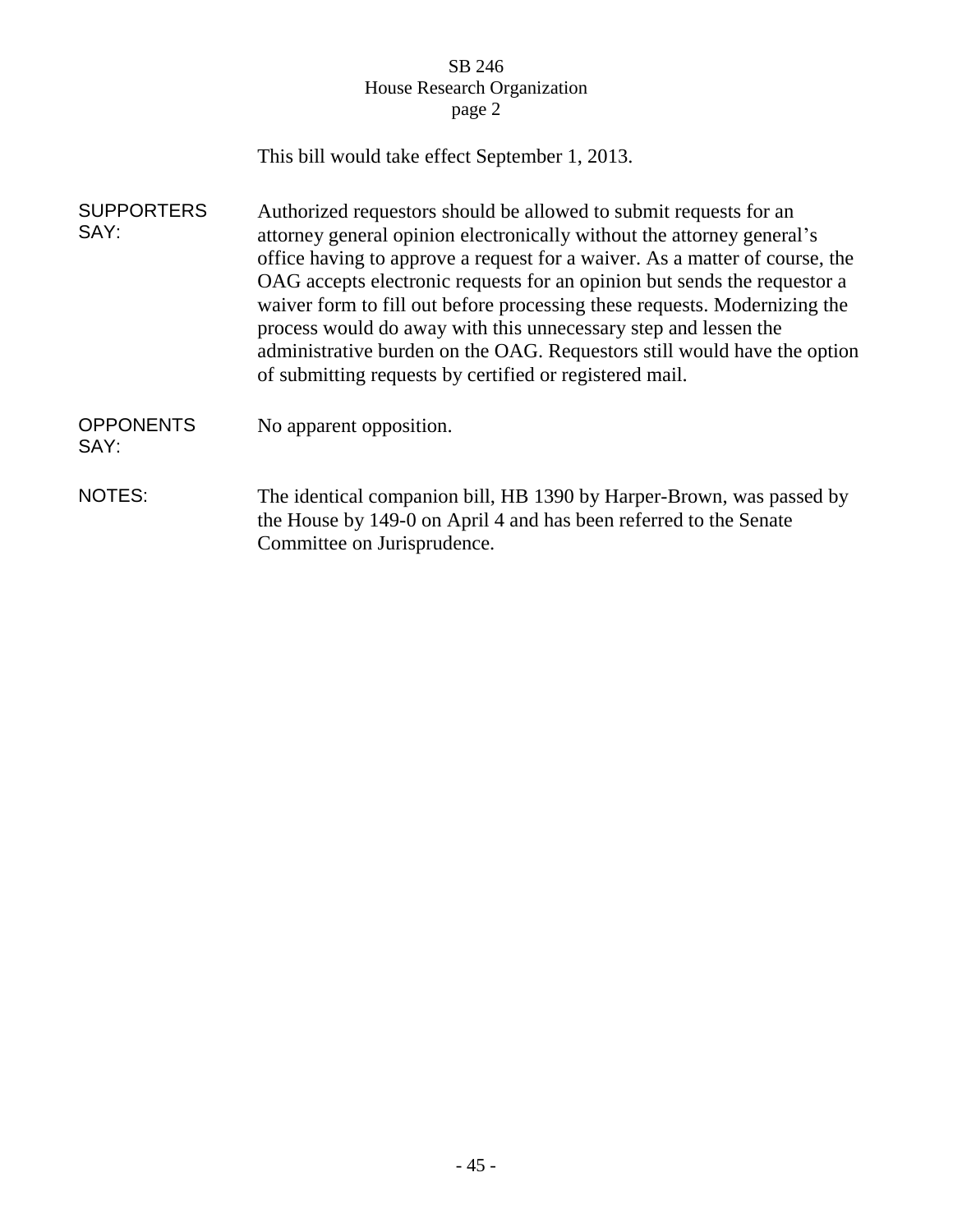| <b>SUBJECT:</b>     | Combining two home loan programs into Homes for Texas Heroes                                                                                                                                                                                                                                                                                                                                                                                                                                                                                                                                                                                                                                                                                                                                                     |
|---------------------|------------------------------------------------------------------------------------------------------------------------------------------------------------------------------------------------------------------------------------------------------------------------------------------------------------------------------------------------------------------------------------------------------------------------------------------------------------------------------------------------------------------------------------------------------------------------------------------------------------------------------------------------------------------------------------------------------------------------------------------------------------------------------------------------------------------|
| <b>COMMITTEE:</b>   | Urban Affairs — favorable, without amendment                                                                                                                                                                                                                                                                                                                                                                                                                                                                                                                                                                                                                                                                                                                                                                     |
| VOTE:               | 7 ayes — Dutton, Alvarado, Anchia, Elkins, Leach, J. Rodriguez, Sanford                                                                                                                                                                                                                                                                                                                                                                                                                                                                                                                                                                                                                                                                                                                                          |
|                     | 0 nays                                                                                                                                                                                                                                                                                                                                                                                                                                                                                                                                                                                                                                                                                                                                                                                                           |
| <b>SENATE VOTE:</b> | On final passage, April $11 - 31 - 0$ , on Local and Uncontested Calendar                                                                                                                                                                                                                                                                                                                                                                                                                                                                                                                                                                                                                                                                                                                                        |
| <b>WITNESSES:</b>   | (On House companion bill, HB 1029)<br>For $-$ (Registered, but did not testify: Steve Bresnen and Mike Higgins,<br>Texas State Association of Fire Fighters; Ramiro Canales, Texas<br>Association of School Administrators; Monty Exter, The Association of<br>Texas Professional Educators; Daniel Gonzalez and Chelsey Thomas,<br>Texas Association of Realtors; Dwight Harris, Texas AFT; Chris Jones,<br>Combined Law Enforcement Associations of Texas; Joyce McDonald,<br>Frameworks Community Development Corporation; Scott Norman, Texas<br>Association of Builders; Deena Perkins, Texas Association of Community<br>Development Corporations; Charley Wilkison, Austin Police Association,<br>Travis County Sheriff's Officers Association, Combined Law<br><b>Enforcement Associations of Texas)</b> |
|                     | Against — None                                                                                                                                                                                                                                                                                                                                                                                                                                                                                                                                                                                                                                                                                                                                                                                                   |
|                     | On — David Long and Paige Omohundro, Texas State Affordable<br><b>Housing Corporation</b>                                                                                                                                                                                                                                                                                                                                                                                                                                                                                                                                                                                                                                                                                                                        |
| <b>BACKGROUND:</b>  | Government Code, sec. 2306.562, which details the Professional<br>Educators Home Loan Program, expired September 1, 2012. The Fire<br>Fighter, Law Enforcement or Security Officer, and Emergency Medical<br>Services Personnel Home Loan Program is set to expire September 1,<br>2014.                                                                                                                                                                                                                                                                                                                                                                                                                                                                                                                         |
|                     | The Texas State Affordable Housing Corporation (TSAHC) receives 10<br>percent of the state ceiling for qualified mortgage bonds to administer both<br>programs. Until the Professional Educators Home Loan Program expired,<br>TSAHC reserved 45.5 percent of its bond allowance for the Fire Fighter,                                                                                                                                                                                                                                                                                                                                                                                                                                                                                                           |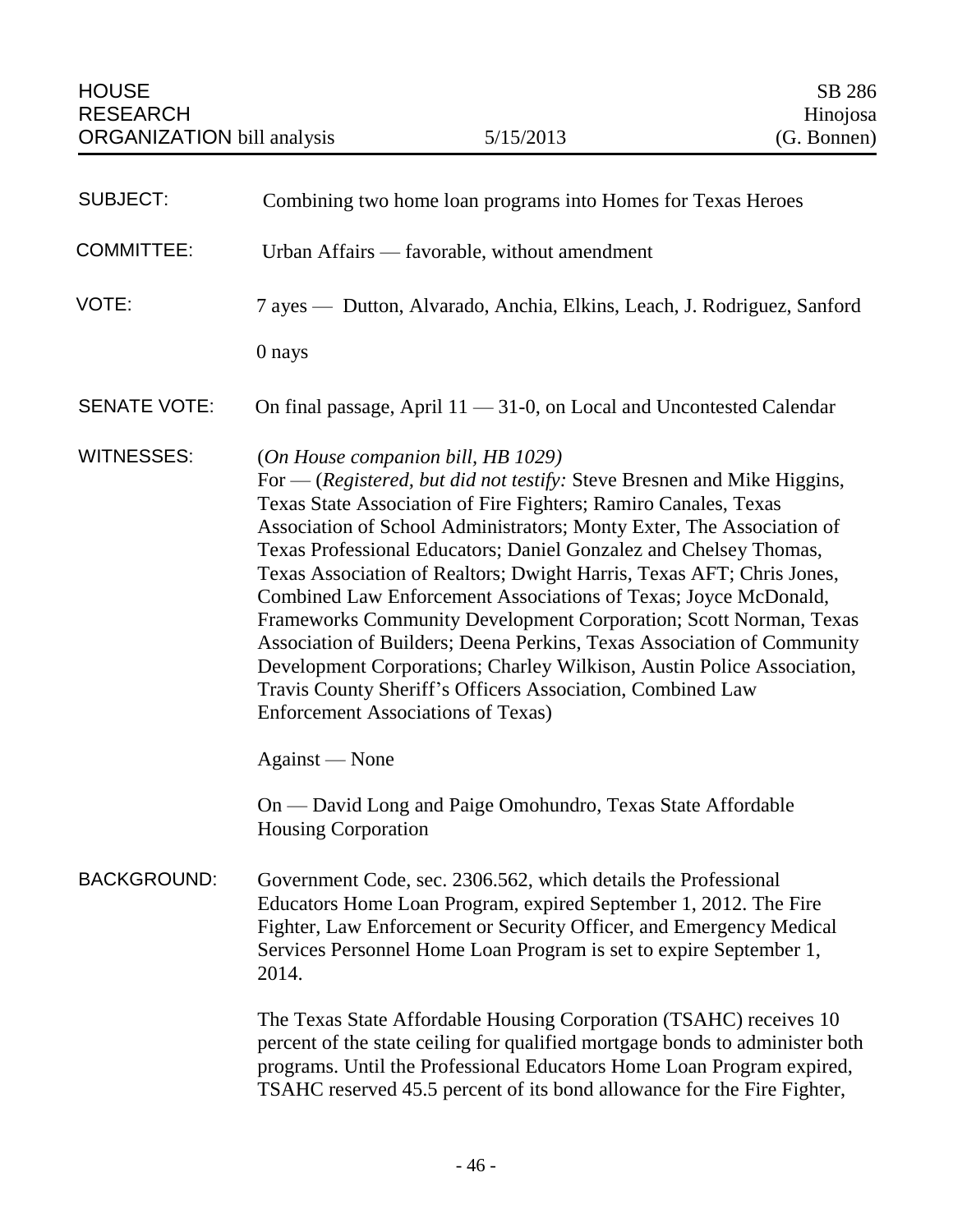|         | Law Enforcement or Security Officer, and Emergency Medical Services<br>Personnel Home Loan Program and 54.5 percent for the Professional<br>Educators Home Loan Program.                                                                                                                                                                                                                                                                                                                                                                                        |
|---------|-----------------------------------------------------------------------------------------------------------------------------------------------------------------------------------------------------------------------------------------------------------------------------------------------------------------------------------------------------------------------------------------------------------------------------------------------------------------------------------------------------------------------------------------------------------------|
|         | Through the two programs, TSAHC offers mortgage loans with a 30-year<br>fixed interest rate (3.75 percent as of April 2013) and provides down<br>payment and closing cost assistance grants equal to 5 percent of the loan<br>amount for first-time homebuyers. To be eligible, participants must be<br>Texas residents with an income up to 115 percent of area median family<br>income, adjusted for family size, or the maximum amount permitted by<br>Section 143(f), Internal Revenue Code of 1986, whichever is greater.                                  |
|         | Members of the following professions are eligible for the "Homes for<br>Heroes" program: fire fighters, corrections officers, county jailers, public<br>security officers, peace officers, and emergency medical services<br>personnel. The Professional Educators Home Loan Program served<br>members of the following professions: classroom teachers, teacher's aides,<br>school librarians, school counselors, school nurses, and allied health or<br>professional nursing program undergraduate or graduate faculty members.                               |
| DIGEST: | SB 286 would add professions previously included under the Professional<br>Educators Home Loan Program to the Fire Fighter, Law Enforcement or<br>Security Officer, and Emergency Medical Services Personnel Home Loan<br>Program under one formal name: the Homes for Texas Heroes Home Loan<br>Program.                                                                                                                                                                                                                                                       |
|         | The bill would allow all eligible borrowers under the combined program<br>to access the same pool of mortgage bonds. The following professions<br>would be eligible for the combined program: fire fighters, corrections<br>officers, county jailers, public security officers, peace officers, emergency<br>medical services personnel, and professional educators, including<br>classroom teachers, teacher's aides, librarians, counselors, school nurses<br>and allied health or professional nursing program undergraduate or<br>graduate faculty members. |
|         | SB 286 would repeal sections of the Government Code providing for two<br>separate loan programs.                                                                                                                                                                                                                                                                                                                                                                                                                                                                |
|         | This bill would take immediate effect if finally passed by a two-thirds<br>record vote of the membership of each house. Otherwise, it would take                                                                                                                                                                                                                                                                                                                                                                                                                |

effect September 1, 2013.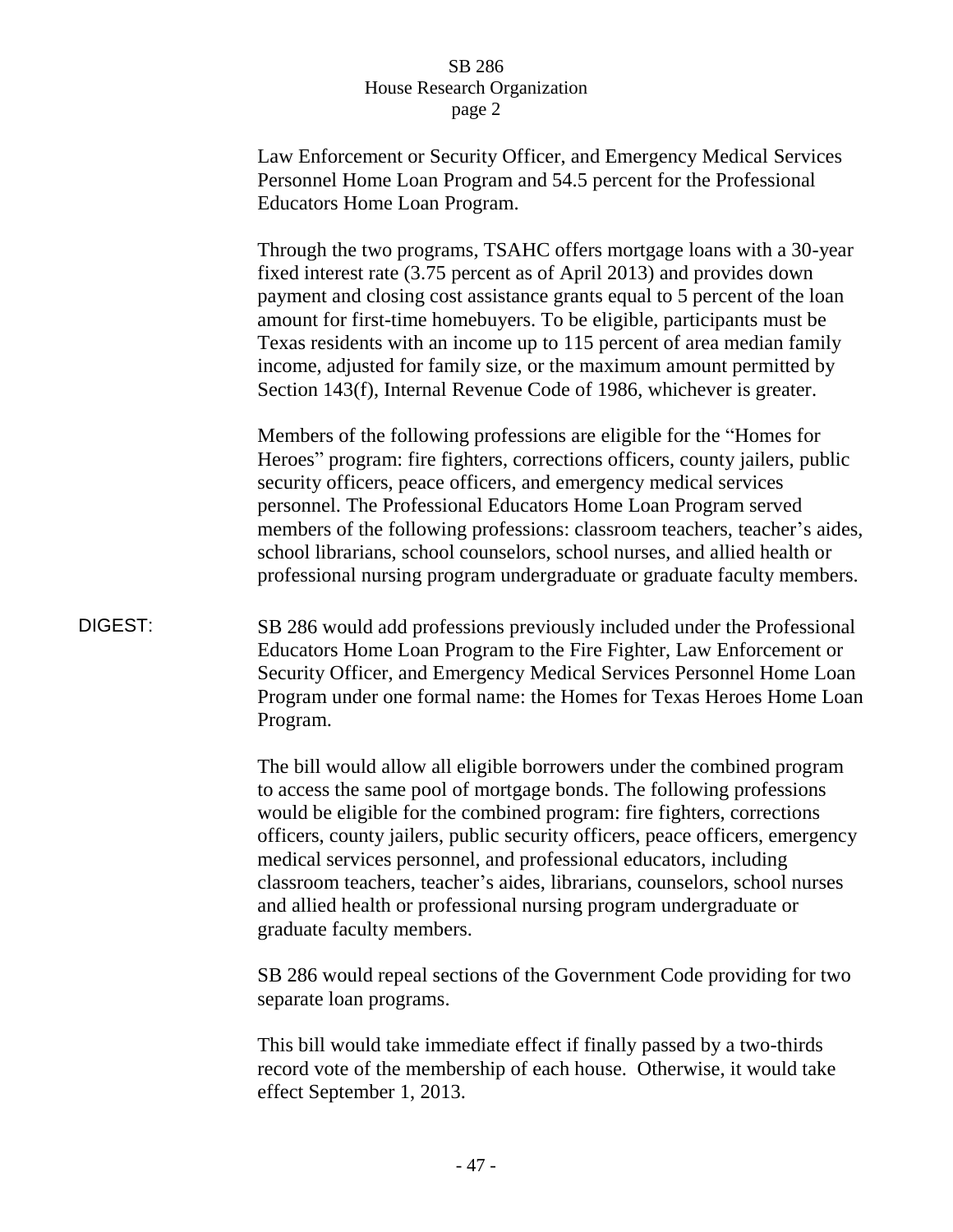| <b>SUPPORTERS</b><br>SAY: | SB 286 would ensure that the state's heroes, from fire fighters to<br>classroom teachers, could afford a home by continuing two professional<br>low-interest home loan programs together as the combined Homes for<br>Texas Heroes program. The bill is necessary because compensation for<br>public servants often does not equate with the service they provide to their<br>communities. A combined Homes for Texas Heroes program would give<br>underserved communities an additional tool for recruiting and retaining<br>qualified public servants. |
|---------------------------|----------------------------------------------------------------------------------------------------------------------------------------------------------------------------------------------------------------------------------------------------------------------------------------------------------------------------------------------------------------------------------------------------------------------------------------------------------------------------------------------------------------------------------------------------------|
|                           | The two home loan programs did not receive state appropriations when<br>separate. Likewise, the combined Homes for Texas Heroes program would<br>not receive state appropriations. The bonds issued to fund the program are<br>not general obligation bonds. Instead, they use mortgage-backed securities<br>as collateral, and the bonds are paid back as borrowers pay off their<br>mortgages.                                                                                                                                                         |
|                           | Combining the two programs would allow TSAHC to operate more<br>efficiently by reducing bond application fees, attorney fees, and closing<br>costs associated with running two programs instead of one. Combining the<br>programs would not alter how the original programs functioned or who<br>could enroll.                                                                                                                                                                                                                                           |
|                           | A combined Homes for Texas Heroes program would streamline<br>marketing and improve effectiveness of program outreach while making<br>the formal name "Homes for Texas Heroes" easier for realtors, lenders,<br>and borrowers to remember. TSAHC has referred to the Fire Fighter, Law<br>Enforcement or Security Officer, and Emergency Medical Services<br>Personnel Home Loan Program as "Homes for Texas Heroes" for years.<br>SB 286 would allow the agency to formally use the name for all loans<br>covered by the combined program.              |
|                           | SB 286 would not disrupt TSAHC's ability to divide funds between<br>certain professions within the program as necessary. The agency has been<br>able to meet demand for the program under the state ceiling for bond<br>allowance and has not had issues with abuse or misuse of the program by<br>public servants.                                                                                                                                                                                                                                      |
| <b>OPPONENTS</b><br>SAY:  | SB 286 would not resolve the fact that the two home loan programs did<br>not have a job tenure requirement for eligibility. There remains a risk that<br>loan dollars would be spent on individuals who entered public service only                                                                                                                                                                                                                                                                                                                      |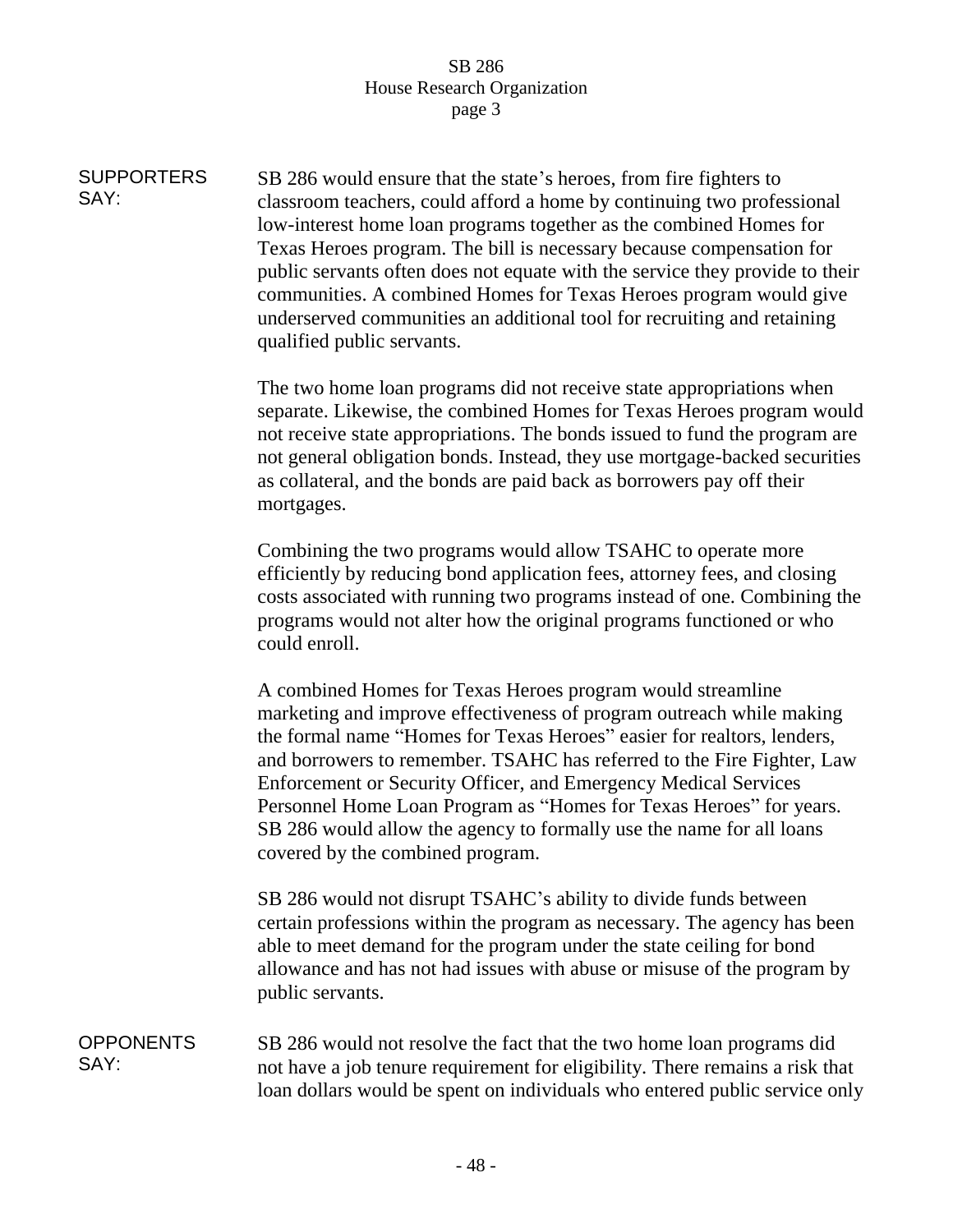to take advantage of a low-interest loan and then left their jobs shortly thereafter. Any continuation of the program should include a statutory safeguard against such abuse.

NOTES: The identical companion bill, HB 1029 by G. Bonnen, passed the House unanimously April 24 on third reading. It was referred to the Senate Committee on Intergovernmental Relations on May 7. The HRO bill analysis of HB 1029 appears in the Tuesday, April 23 *Daily Floor Report*, Number 57.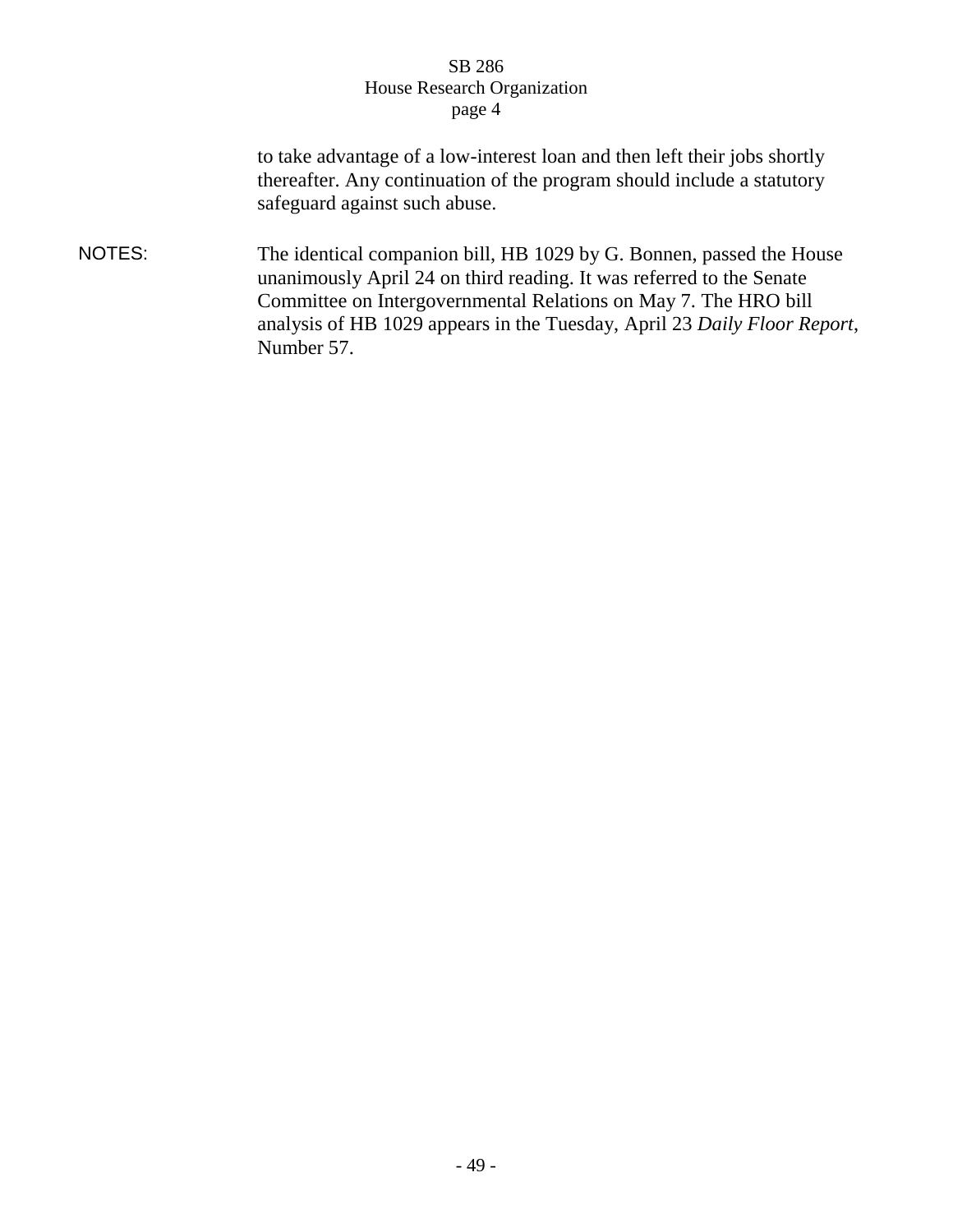| <b>SUBJECT:</b>     | Confidential youth records for certain dismissals, deferred dispositions                                                                                                                                                                                                                                                                                                                                                                                                                                                                                                                                                                                     |
|---------------------|--------------------------------------------------------------------------------------------------------------------------------------------------------------------------------------------------------------------------------------------------------------------------------------------------------------------------------------------------------------------------------------------------------------------------------------------------------------------------------------------------------------------------------------------------------------------------------------------------------------------------------------------------------------|
| <b>COMMITTEE:</b>   | Criminal Jurisprudence — favorable, without amendment                                                                                                                                                                                                                                                                                                                                                                                                                                                                                                                                                                                                        |
| VOTE:               | 8 ayes — Herrero, Carter, Burnam, Canales, Leach, Moody, Schaefer,<br>Toth                                                                                                                                                                                                                                                                                                                                                                                                                                                                                                                                                                                   |
|                     | 0 nays                                                                                                                                                                                                                                                                                                                                                                                                                                                                                                                                                                                                                                                       |
|                     | 1 absent — Hughes                                                                                                                                                                                                                                                                                                                                                                                                                                                                                                                                                                                                                                            |
| <b>SENATE VOTE:</b> | On final passage, March $21 - 31 - 0$ , on Local and Uncontested Calendar                                                                                                                                                                                                                                                                                                                                                                                                                                                                                                                                                                                    |
| <b>WITNESSES:</b>   | (On House companion bill, HB 3058)<br>For — Marc Levin, Texas Public Policy Foundation Center for Effective<br>Justice; (Registered, but did not testify: Yannis Banks, Texas NAACP;<br>Cathy Dewitt, Texas Association of Business; Kristin Etter and David<br>Gonzalez, Texas Criminal Defense Lawyers Association; Kay Forth,<br>American Civil Liberties Union of Texas; Andrea Marsh, Texas Fair<br>Defense Project; Lauren Rose, Texans Care For Children; Michael Vitris,<br>Texas Appleseed)                                                                                                                                                         |
|                     | Against — None                                                                                                                                                                                                                                                                                                                                                                                                                                                                                                                                                                                                                                               |
|                     | $On - (registered, but did not testify: Becky Kerbow (Justices of the$<br>Peace and Constable Association of Texas)                                                                                                                                                                                                                                                                                                                                                                                                                                                                                                                                          |
| <b>BACKGROUND:</b>  | Under Code of Criminal Procedure (CCP), art. 45.0217(a), justice and<br>municipal court records, files, and information relating to children who are<br>convicted of and have satisfied the judgment for fine-only misdemeanor<br>offenses, other than traffic offenses, are confidential. Such records,<br>including those held by law enforcement, may not be disclosed to the<br>public. CCP, art. 45.0217(b) makes this otherwise confidential<br>information available only to judges and court staff, criminal justice<br>agencies, the Department of Public Safety, attorneys involved in the case,<br>the child, and the child's parent or guardian. |

Under CCP, art. 44.2811, which governs appeals, these records also are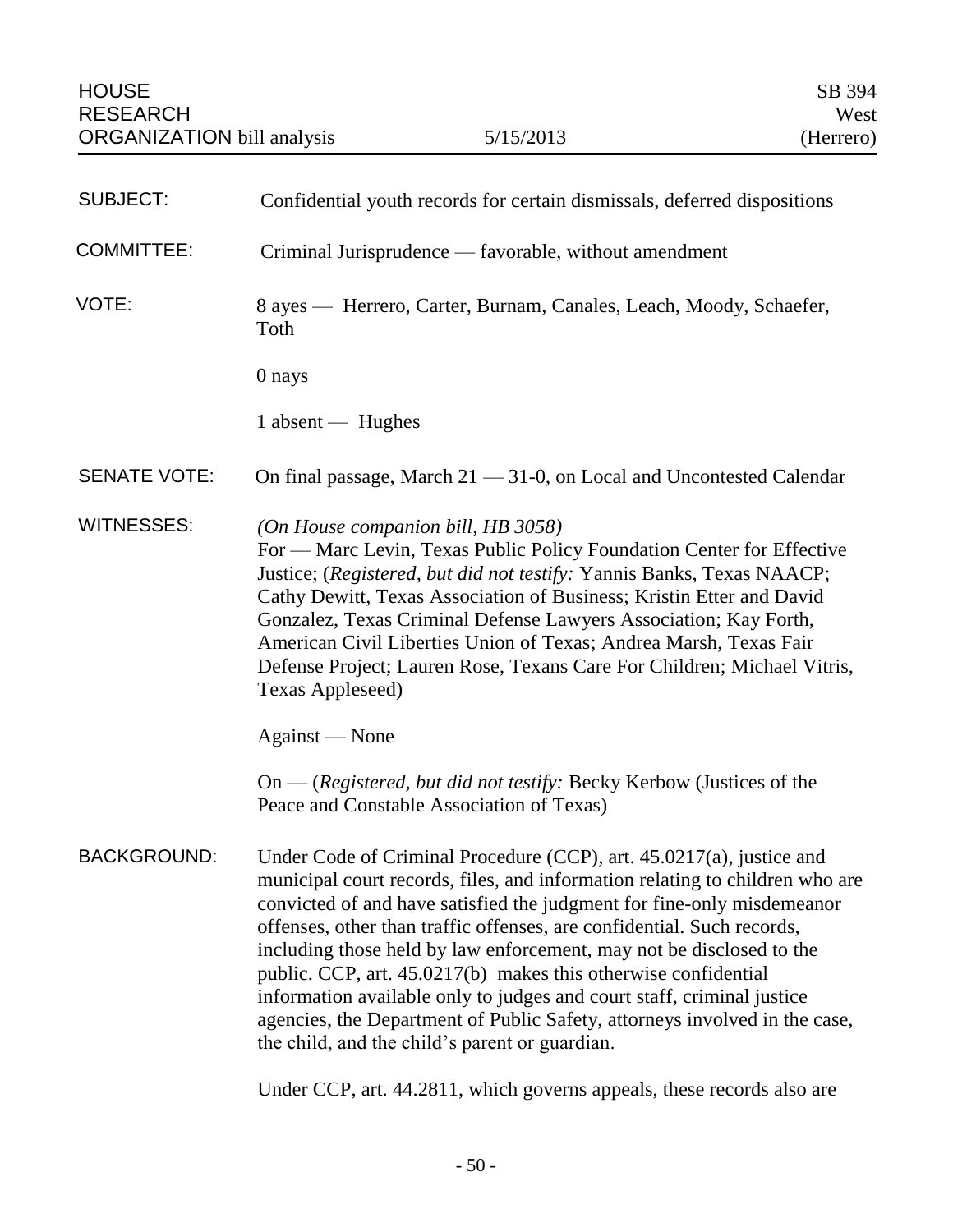|                           | confidential, as well as records in cases in which a child is convicted and<br>then the case is affirmed. Family Code, sec. 58.00711 makes confidential<br>these same records in the state juvenile justice information system.                                                                                                                                                                                                                                                                                                                                                       |
|---------------------------|---------------------------------------------------------------------------------------------------------------------------------------------------------------------------------------------------------------------------------------------------------------------------------------------------------------------------------------------------------------------------------------------------------------------------------------------------------------------------------------------------------------------------------------------------------------------------------------|
|                           | Under deferred disposition a judge puts off the determination of guilt<br>while the youth works on meeting the requirements of the court. This can<br>result in the case being dismissed.                                                                                                                                                                                                                                                                                                                                                                                             |
| DIGEST:                   | SB 394 would make confidential all records, files, and information in<br>justice and municipal courts relating to a child who received a dismissal<br>after a deferred disposition for a fine-only misdemeanor, other than a<br>traffic offense. The same confidentiality requirements would be applied to<br>juvenile justice information system records of these non-traffic, fine-only<br>misdemeanors when cases were dismissed after a deferred disposition.                                                                                                                     |
|                           | The bill would take effect September 1, 2013, and would apply only to the<br>disclosure of records or files on or after that date, regardless of when the<br>offense was committed.                                                                                                                                                                                                                                                                                                                                                                                                   |
| <b>SUPPORTERS</b><br>SAY: | SB 394 is necessary to address an oversight in current law that makes the<br>criminal court records of some juveniles convicted of fine-only<br>misdemeanors confidential but does not include the same confidentiality<br>for those who have had their cases dismissed after a deferred disposition.                                                                                                                                                                                                                                                                                 |
|                           | In 2011, the 82nd Legislature revised the law dealing with access to the<br>criminal records of juveniles to give them greater protection and more<br>confidentiality. The revisions included making confidential the records of<br>juveniles who were convicted by justice and municipal courts of fine-only<br>misdemeanors, such as truancy and disorderly conduct, and who<br>completed the terms of their sentence. However, due to an oversight, the<br>revisions did not make confidential the records of juveniles who<br>had charges dismissed after a deferred disposition. |
|                           | SB 394 would address this issue by extending to youths who have these<br>type of cases dismissed after a deferred disposition the same<br>confidentiality protections given to those who were convicted and had<br>satisfied their judgments. Youths who have avoided being found guilty by<br>successfully meeting the courts' requirements should have the same<br>confidentiality as those who have been found guilty in these types of<br>cases.                                                                                                                                  |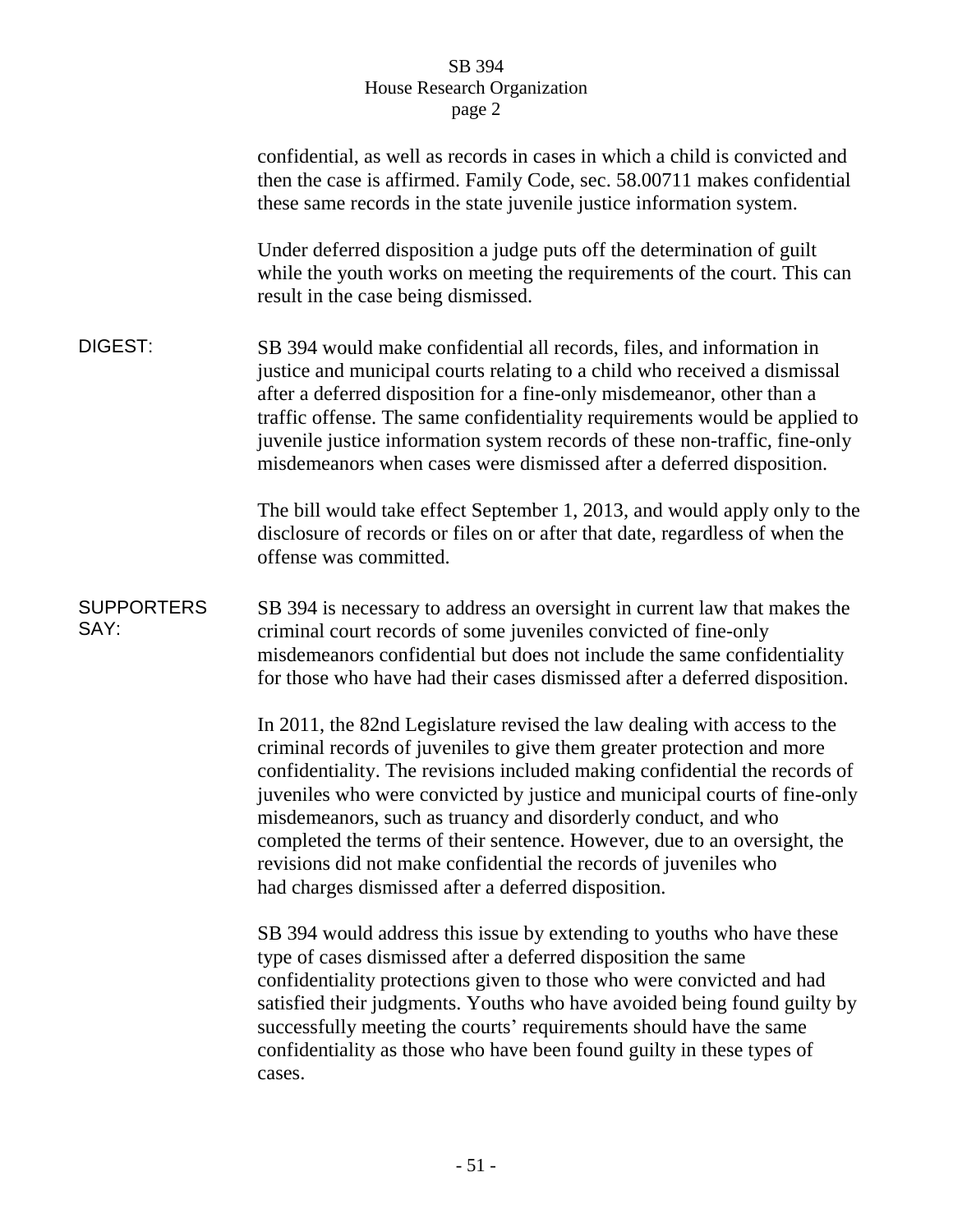|                          | Keeping these records confidential would be consistent with the state's<br>broad policy on juvenile records. Confidentiality in these cases would treat<br>these juveniles equitably, ensuring that their information was protected<br>and that they had the opportunity to move forward without a public record<br>after involvement with the courts.              |
|--------------------------|---------------------------------------------------------------------------------------------------------------------------------------------------------------------------------------------------------------------------------------------------------------------------------------------------------------------------------------------------------------------|
|                          | SB 394 would enact an August 2012 recommendation of the Texas<br>Judicial Council.                                                                                                                                                                                                                                                                                  |
| <b>OPPONENTS</b><br>SAY: | No apparent opposition.                                                                                                                                                                                                                                                                                                                                             |
| NOTES:                   | The House companion bill, HB 3058 by Herrero, was left pending in the<br>House Criminal Jurisprudence Committee on April 23.                                                                                                                                                                                                                                        |
|                          | HB 528 by Sylvester Turner, which would make confidential the court<br>records relating to children who were charged with, found not guilty of,<br>had charges dismissed for, or were granted deferred disposition for non-<br>traffic, fine-only misdemeanors, was passed by the House on April 23. It<br>has been referred to the Senate Jurisprudence Committee. |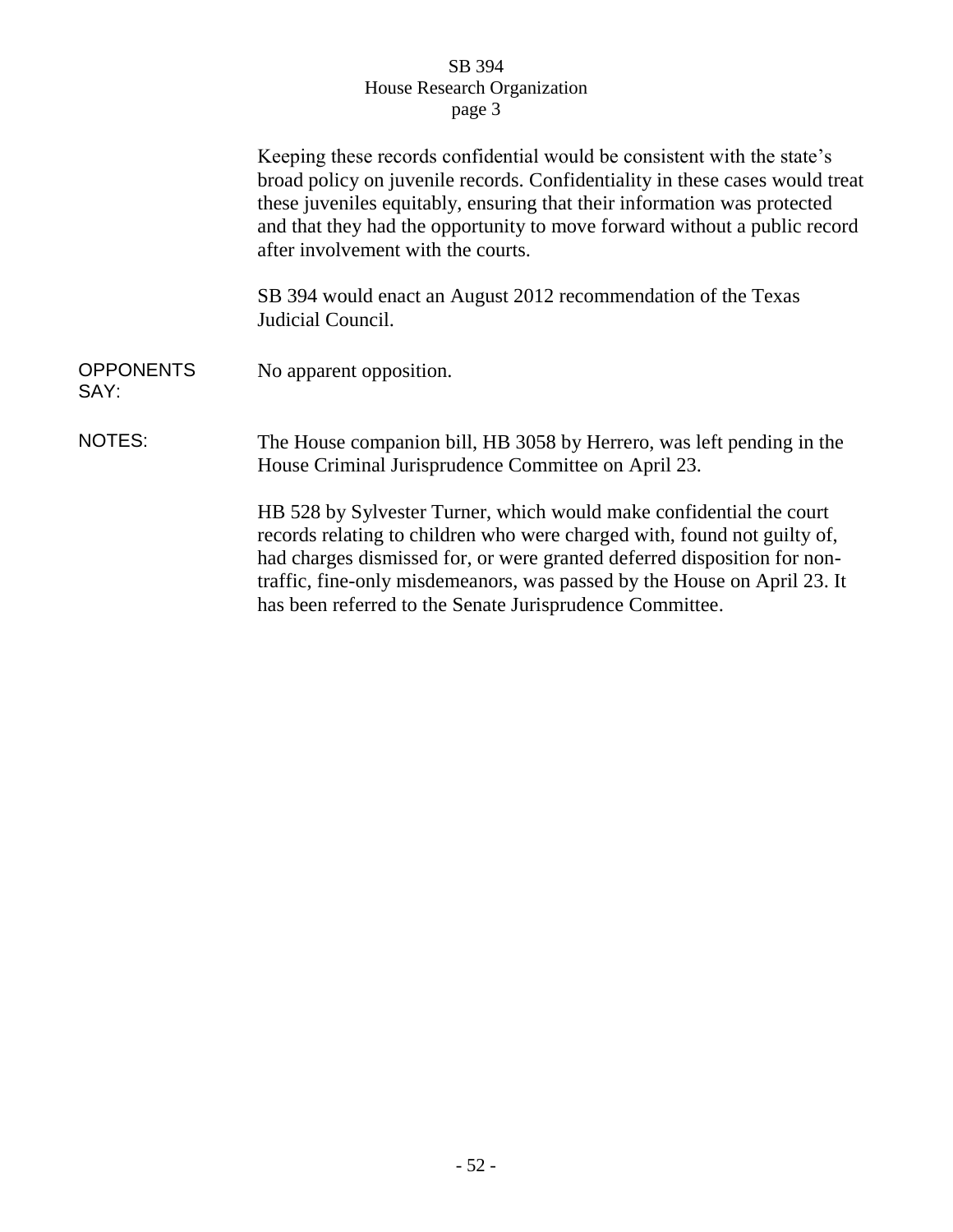| <b>SUBJECT:</b>     | Discharging children's fines and court costs through alternative methods                                                                                                                                                                                                                                                                                                                                                                                             |
|---------------------|----------------------------------------------------------------------------------------------------------------------------------------------------------------------------------------------------------------------------------------------------------------------------------------------------------------------------------------------------------------------------------------------------------------------------------------------------------------------|
| <b>COMMITTEE:</b>   | Criminal Jurisprudence — favorable, without amendment                                                                                                                                                                                                                                                                                                                                                                                                                |
| VOTE:               | 7 ayes — Herrero, Carter, Burnam, Canales, Leach, Moody, Toth                                                                                                                                                                                                                                                                                                                                                                                                        |
|                     | $1$ nay $-$ Schaefer                                                                                                                                                                                                                                                                                                                                                                                                                                                 |
|                     | 1 absent — Hughes                                                                                                                                                                                                                                                                                                                                                                                                                                                    |
| <b>SENATE VOTE:</b> | On final passage, March $27 - 30 - 0$ , on Local and Uncontested Calendar                                                                                                                                                                                                                                                                                                                                                                                            |
| <b>WITNESSES:</b>   | (On House companion bill, HB 3059:)<br>For — (Registered, but did not testify: Yannis Banks, Texas NAACP; Kay<br>Forth, American Civil Liberties Union of Texas; Andrea Marsh, Texas<br>Fair Defense Project; Lauren Rose, Texans Care For Children; Michael<br>Vitris, Texas Appleseed)                                                                                                                                                                             |
|                     | Against — None                                                                                                                                                                                                                                                                                                                                                                                                                                                       |
| <b>BACKGROUND:</b>  | Code of Criminal Procedure, art. 45.0492, applies to a defendant younger<br>than age 17 who is assessed a fine or court costs for a class C<br>misdemeanor (maximum fine of \$500) that occurred on the grounds of a<br>primary or secondary school at which the defendant was enrolled at the<br>time of the offense. A judge may require such a defendant to discharge<br>these fines or costs by performing community service or attending a<br>tutoring program. |
|                     | Art. 45.049 authorizes a judge to require a defendant who fails to pay<br>previously assessed fines or costs, or who is determined by the court to<br>have insufficient resources to pay the fine or costs, to discharge all or part<br>of the fine or costs by performing community service.                                                                                                                                                                        |
|                     | Articles 45.0491 and 43.091 allow a court to waive payment of a fine or<br>cost for an indigent defendant who defaults in payment and for whom<br>alternative methods of discharging the fine or cost would impose an undue<br>hardship.                                                                                                                                                                                                                             |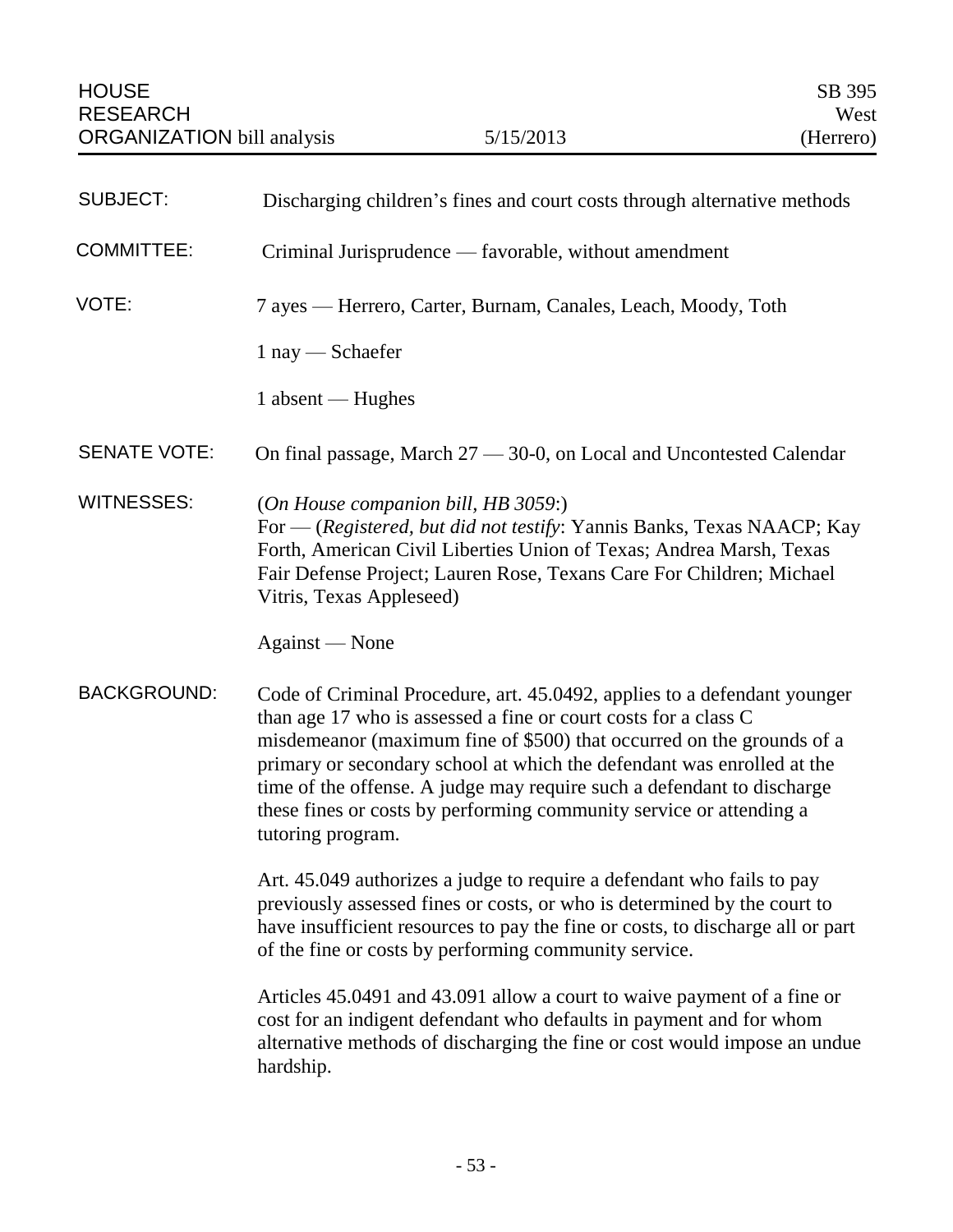| DIGEST:                   | SB 395 would allow a judge to permit a child defendant, at least 10 years<br>old and younger than age 17, to discharge fines and court costs associated<br>with a class C misdemeanor conviction by electing to perform community<br>service or receive tutoring. The child's decision would have to be made in<br>writing and signed by his or her parent, guardian, or managing<br>conservator.                                                                                                                               |
|---------------------------|---------------------------------------------------------------------------------------------------------------------------------------------------------------------------------------------------------------------------------------------------------------------------------------------------------------------------------------------------------------------------------------------------------------------------------------------------------------------------------------------------------------------------------|
|                           | The bill also would permit a court to waive a child defendant's class C<br>misdemeanor fines or court costs if the child defaulted on the payment and<br>discharging the costs through community service or tutoring would<br>impose an undue hardship on the defendant.                                                                                                                                                                                                                                                        |
|                           | The provision in current law requiring that the offense have occurred on<br>the grounds of the defendant's school would not apply to the performance<br>of community service, receipt of tutoring, or discharge of fines or costs<br>under SB 395.                                                                                                                                                                                                                                                                              |
|                           | The bill would take effect September 1, 2013, and would apply only to a<br>sentencing proceeding that began on or after that date.                                                                                                                                                                                                                                                                                                                                                                                              |
| <b>SUPPORTERS</b><br>SAY: | SB 395 would promote youth accountability by giving judges the<br>discretion to allow juveniles to choose a more productive sentence that<br>involved helping the community rather than paying a fine. Currently, a<br>child tried in juvenile court is not required to pay fines, regardless of the<br>severity of the offense. However, a child tried for a class C misdemeanor<br>in a criminal court can be assessed a fine of \$500 plus court costs,<br>expenses that could weigh heavily on students and their families. |
|                           | If a child fails to appear in court or if the child's parents cannot afford the<br>fine, a capias pro fine can be issued for them when they turn 17 years old.<br>Having this unpaid fine could hurt a child's ability to attend college,<br>secure loans, or gain employment. On the other hand, if the child's family<br>had the means to pay the fine, the young defendant could avoid the<br>crime's consequences, along with a potentially valuable lesson.                                                                |
|                           | This bill would formalize the process that gives judges the ability to allow<br>a child defendant and his or her parents to elect whether to pay the fine,<br>perform community service, or receive tutoring, which would promote<br>more positive outcomes for at-risk youth.                                                                                                                                                                                                                                                  |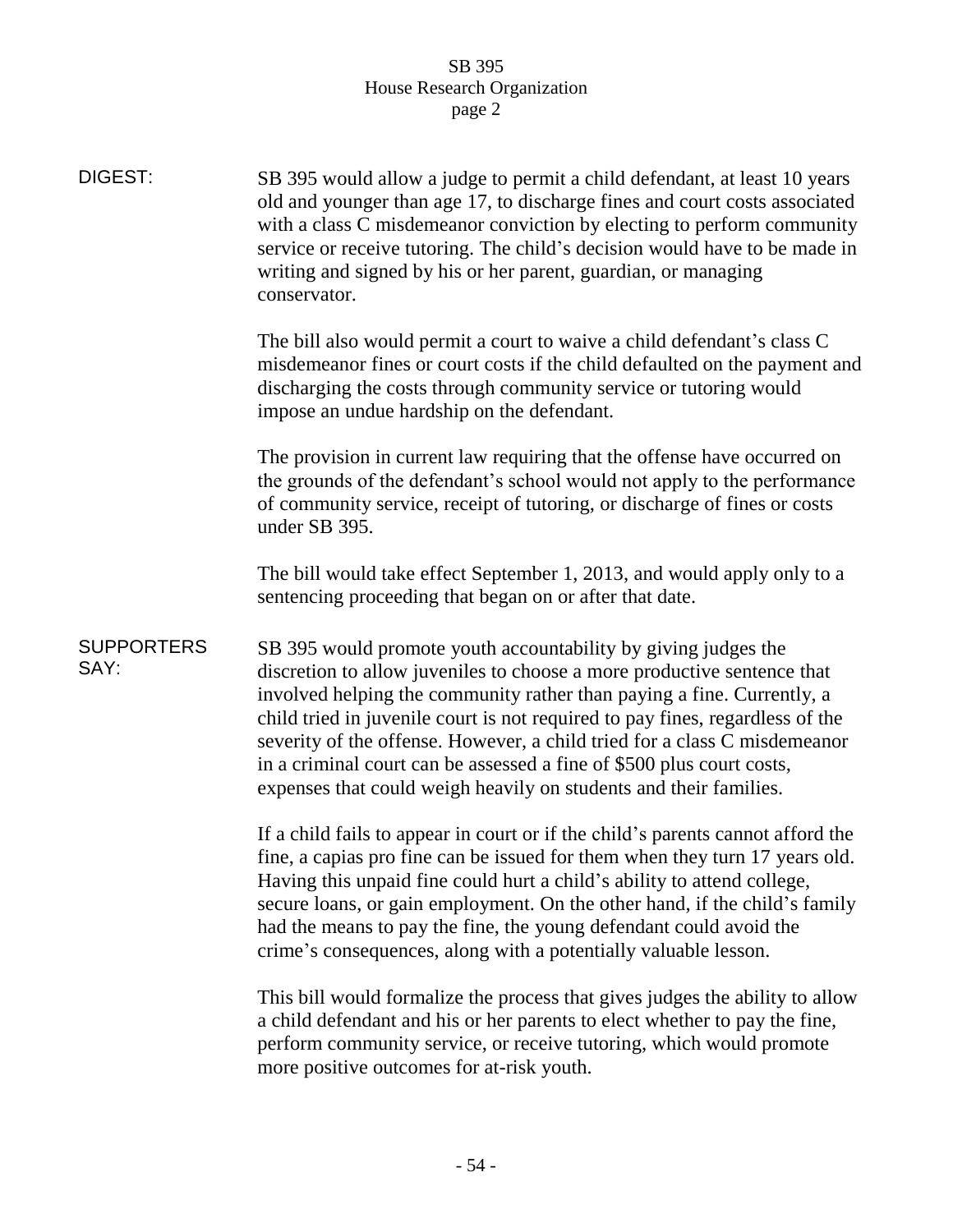| <b>OPPONENTS</b><br>SAY: | SB 395 would allow a young defendant to avoid the actual consequences<br>of his or her crime. Requiring a juvenile to find employment in order to<br>pay the fine could be a more productive consequence than receiving<br>tutoring, performing community service, or simply having the fine waived. |
|--------------------------|------------------------------------------------------------------------------------------------------------------------------------------------------------------------------------------------------------------------------------------------------------------------------------------------------|
| NOTES:                   | The companion bill, HB 3059 by Herrero, was left pending in the House<br>Criminal Jurisprudence Committee on April 23.                                                                                                                                                                               |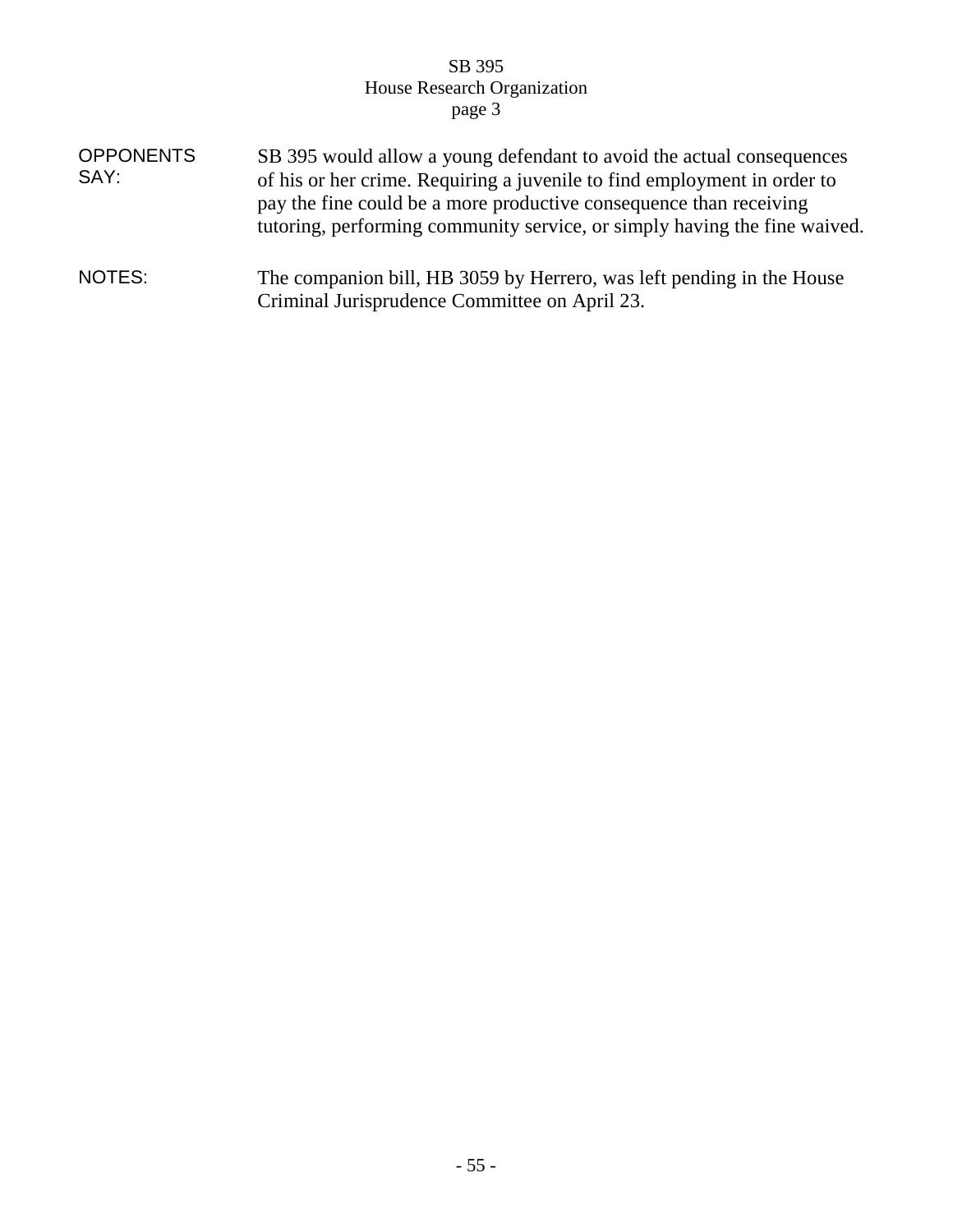| <b>SUBJECT:</b>     | Regulations on elevators, escalators, and related equipment                                                                                                                                                                                                                                                                        |
|---------------------|------------------------------------------------------------------------------------------------------------------------------------------------------------------------------------------------------------------------------------------------------------------------------------------------------------------------------------|
| <b>COMMITTEE:</b>   | Licensing and Administrative Procedures — committee substitute<br>recommended                                                                                                                                                                                                                                                      |
| VOTE:               | 6 ayes — Smith, Kuempel, Geren, Guillen, Miles, S. Thompson                                                                                                                                                                                                                                                                        |
|                     | 0 nays                                                                                                                                                                                                                                                                                                                             |
|                     | 3 absent — Gooden, Gutierrez, Price                                                                                                                                                                                                                                                                                                |
| <b>SENATE VOTE:</b> | On final passage, March $21 - 31 - 0$ , on Local and Uncontested Calendar                                                                                                                                                                                                                                                          |
| <b>WITNESSES:</b>   | (On House companion bill, HB 2188:)<br>For — (Registered, but did not testify: David Mintz, Texas Apartment<br>Association; Neftali Partida, Texas Building Owners and Managers<br>Association)                                                                                                                                    |
|                     | Against — Micheal Lord; (Registered, but did not testify: Neal Sorrels)                                                                                                                                                                                                                                                            |
|                     | On — William Kuntz, Texas Department of Licensing and Regulation                                                                                                                                                                                                                                                                   |
| <b>BACKGROUND:</b>  | Health and Safety Code, ch. 754 regulates elevators, escalators, and<br>related equipment, including their installation, operation and inspection.<br>"Equipment" refers to elevators, escalators, chairlifts, platform lifts, or<br>other automated machines used to move people.                                                 |
|                     | The Commission of Licensing and Regulation by rule provides for the<br>registration of elevator inspectors and contractors in Texas. ASME<br>formerly known as the American Society of Mechanical Engineers,<br>currently oversees the certification process for elevator inspectors,<br>designated as QEI-1 certified inspectors. |
|                     | Under sec. 754.023, the executive director of the Texas Department of<br>Licensing and Regulation (TDLR) by emergency order can act to shut<br>down an elevator or related equipment if:                                                                                                                                           |

• the department determines that an emergency exists requiring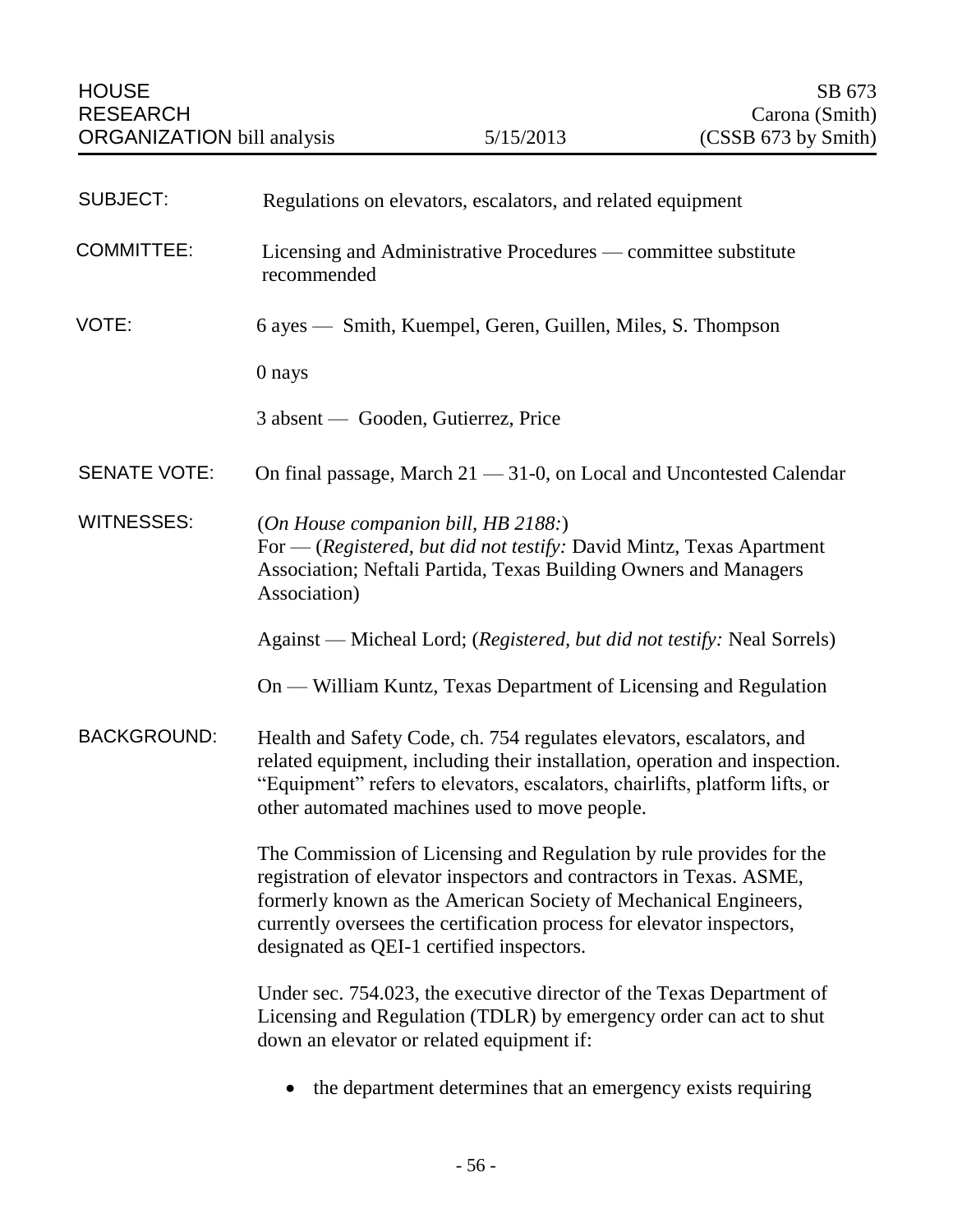immediate action to protect the public safety; or

• the equipment has not had an annual inspection in more than two years and the building owner receives notice that the equipment must be inspected.

Sixty days following the issuance of notice, TDLR can give notice of the department's intent to disconnect power or lock down the elevator equipment by emergency order within seven days. If an emergency order to disconnect power or lock out equipment is issued, the building owner or manager may have the power reconnected or the equipment unlocked only if:

- a registered inspector, contractor or department representative verifies that the threat has been mitigated; and
- the building owner reimburses the department for all expenses related to the disconnection of power or lockout.

DIGEST: CSSB 673 would authorize the Commission of Licensing and Regulation to adopt rules for:

- the certification of elevator inspectors;
- the registration of elevator contractors;
- the procedures for issuing and displaying a certificate of compliance;
- liability insurance, which would have to be written by a stateauthorized insurer or an eligible surplus lines insurer;
- maintenance control programs, maintenance, repair, parts manuals, and product-specific inspection, testing, and maintenance procedures;
- reporting accidents and related conditions to TDLR; and
- testing elevator-related equipment.

The bill would repeal the following sections of Health and Safety Code, cha. 754:

- subchapter A, which governs elevator safety device requirements;
- sec. 754.0171 (d) and (e), which currently requires contractors to submit initial and subsequent quarterly reports on elevator repair and maintenance work to TDLR;
- sec. 754.022, which currently requires TDLR to send notices to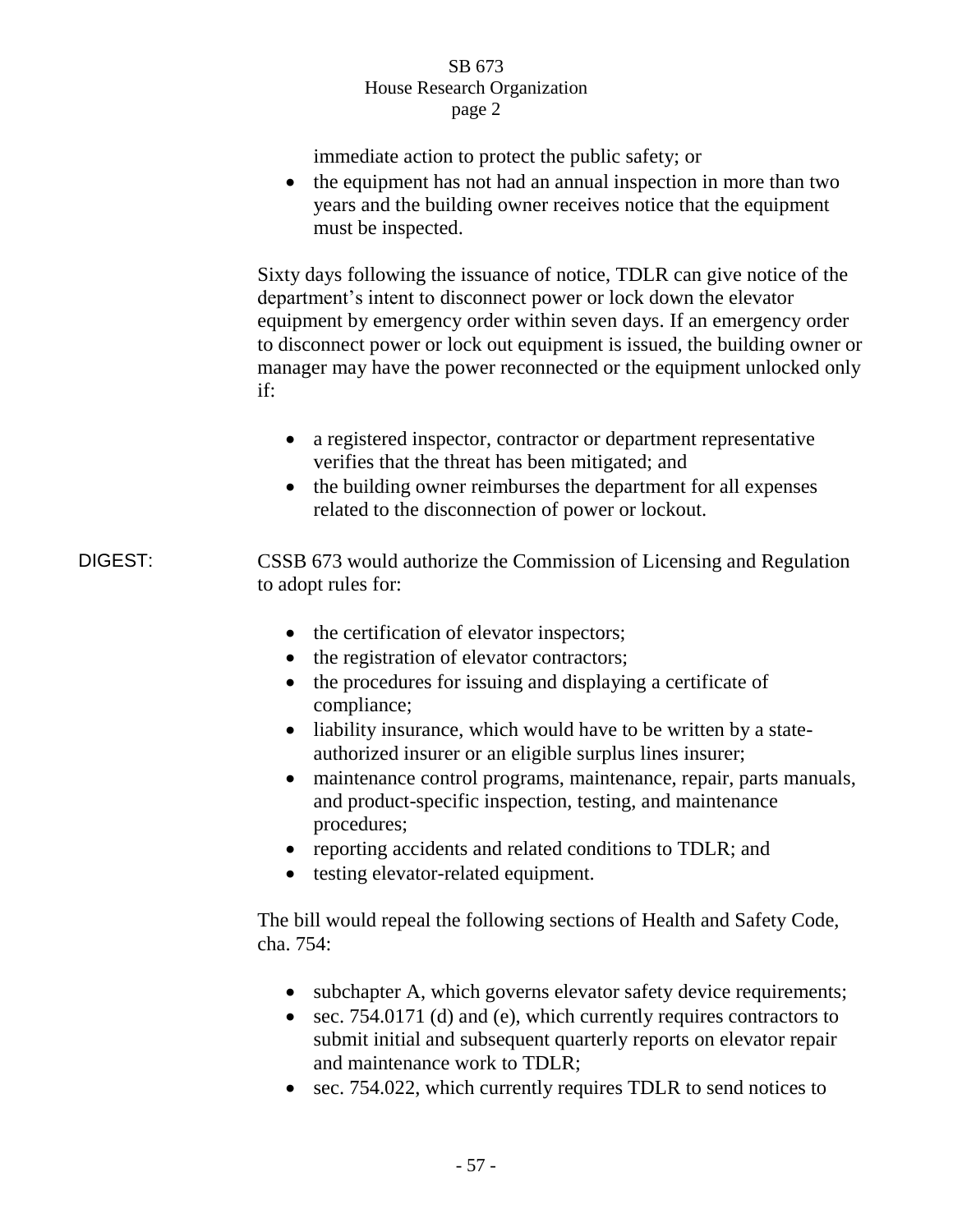building owners who have not complied with elevator inspection requirements;

- sec. 754.024, which currently makes a building owner's failure to remedy a notice of noncompliance within 61 days a class C misdemeanor; and
- sec. 754.023, which currently governs investigation, registration proceedings, injunction, and emergency orders, all of which would be replaced by new provisions in CSSB 673.

The commission could require inspection reports, other documents, and fees to be filed according to TDLR specifications, including electronically.

**New requirements for inspectors.** The bill would add the term "inspector," meaning someone who inspects equipment and witnesses tests specified in standards issued by ASME and the American Society of Civil Engineers. The term "registered elevator inspector" would replace a reference to ASME code, "QEI-1 certified inspector," throughout ch. 754.

Inspectors would be certified according to the rules of the commission rather than ASME and would have to comply with any commissionestablished continuing education requirements. The executive director could set a fee for reviewing and approving continuing education providers and courses for elevator inspectors.

Inspectors would not be able to inspect equipment if the inspector or the inspector's employer had a financial or personal conflict of interest or if there was an appearance of impropriety with regard to the inspection.

TDLR's standard guidelines for license expiration and renewal, as well as license reciprocity, also would apply for licensed inspectors under ch. 754.

**Exemptions.** The bill would exempt from the requirements of ch. 754 equipment located in a federally owned and operated building or equipment located in an industrial facility, grain silo, radio antenna, bridge tower, underground facility, or dam, to which access was limited primarily to employees.

**Certificates of compliance and noncompliance delays.** The bill would eliminate language specifying the information that the certificate of compliance would contain. TDLR, instead of the commission, would stipulate the format and information that would be required to appear in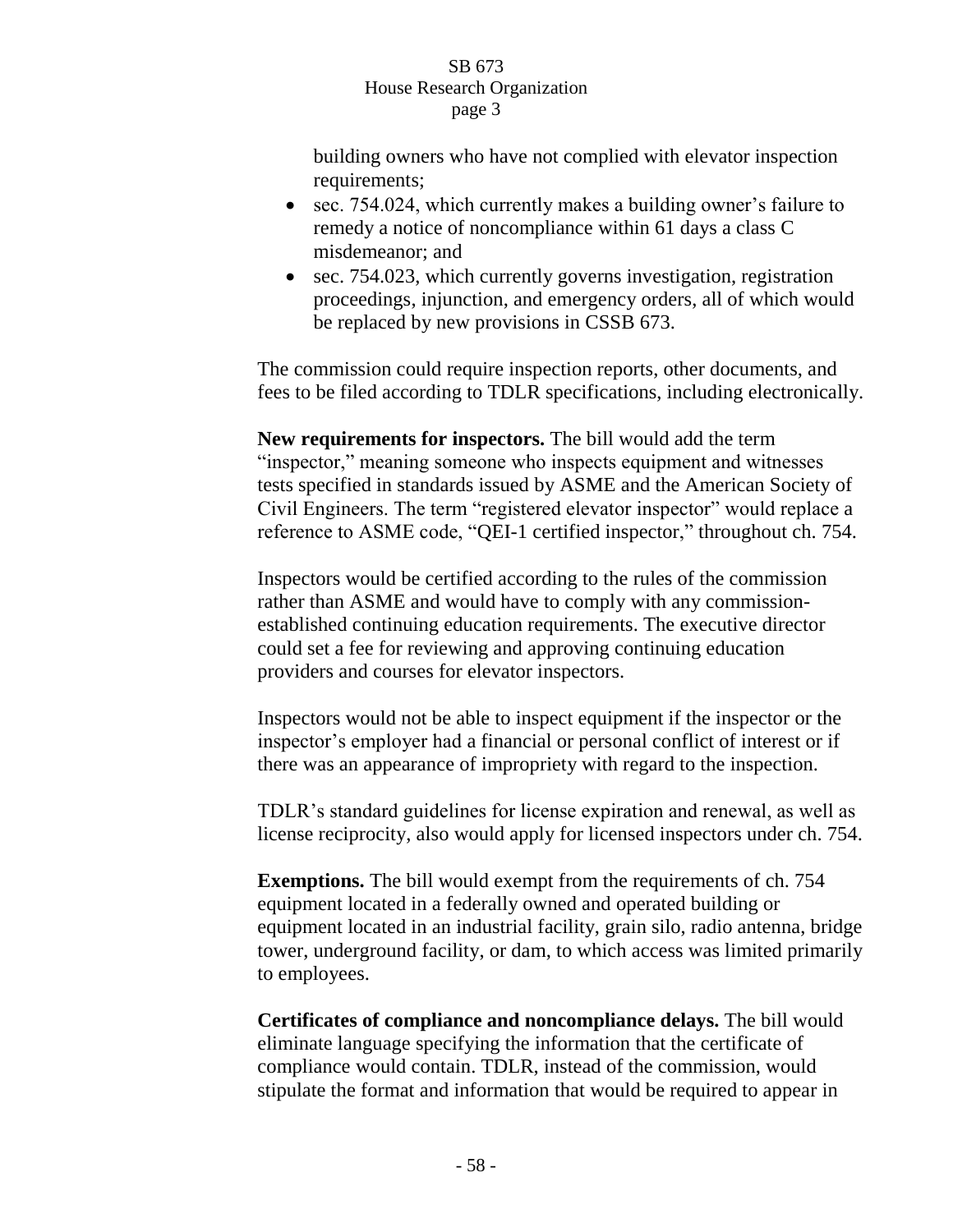inspection reports, certificates of compliance, and other documents.

The executive director of TDLR would be able to grant a delay for compliance with the commission's codes and adopted standards regarding an elevator or related equipment if the executive director determined that passenger or worker safety were not seriously threatened, rather than if compliance was not readily achievable under the Americans with Disabilities Act. The period of noncompliance could not exceed three years, except as otherwise determined by the executive director.

**Equipment inspection.** TDLR would be able to conduct an inspection or investigation of equipment if the executive director believed the equipment on the property posed an imminent and significant danger or that an accident involving equipment had occurred. TDLR would be granted access to any area otherwise shut off to the general public to conduct its investigation or inspection.

A registered elevator inspector would issue an inspection report no later than five days after days after the date of inspection, rather than the 10 days under current law.

The commission would be able to require a re-inspection or recertification if the equipment had been altered, if the equipment posed a significant threat to passenger and work safety, or if an annual inspection report indicated that an existing violation had continued longer than permitted in a delay granted by the executive director.

**Duties of owners.** The bill would define "owner" as a person, company, corporation, authority, commission or other entity that held title to a building with elevators, escalators, or other equipment located within.

The owner of a property containing elevator equipment would have to file the required inspection report and all fees within 30 days of the inspection, rather than within the 60 days allowed under current law.

The bill would eliminate language specifying the manner and place in which owners must display the equipment inspection certificate, requiring instead that they display it in a publicly visible area as defined by commission rule.

Owners would be required to ensure that their equipment was maintained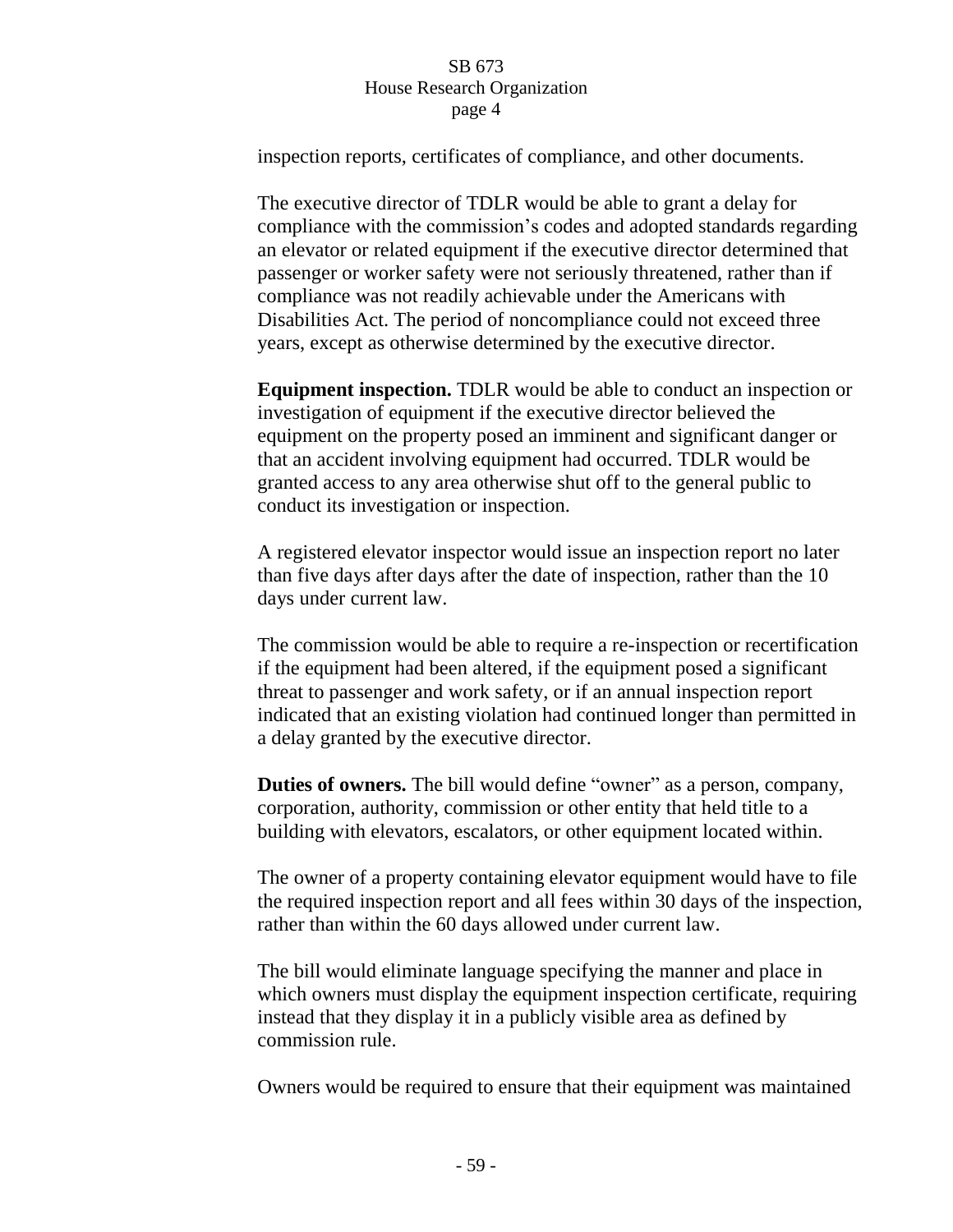in compliance with the commission's adopted standards and codes. Owners would report each accident to TDLR within one day rather than within the 72 hours allowed under current law.

**Elevator advisory board.** The nine-member elevator advisory board would meet when TDLR's executive director or the presiding officer of the Commission of Licensing and Regulation called a meeting, rather than twice a calendar year. The board would be charged with additional duties relating to recommendations for the maintenance and testing of equipment.

**Removing a registration.** The commission or executive director of TDLR could deny, suspend, or revoke a registration and assess an administrative penalty against a person who:

- obtained a registration by fraud;
- falsified a report to the executive director; or
- violated statute or rules relating to elevators and related equipment.

A person whose registration was denied, suspended or revoked could appeal under the Administrative Procedure Act.

**Civil actions.** In addition to administrative penalties, the attorney general or the executive director of TDLR could take preemptive action to prevent or restrain a violation by filing for injunctive relief. Additionally, the attorney general or executive director could file an action to collect a civil penalty of up to \$5,000 per day for each violation. These actions would have to be filed in a Travis County district court, and the attorney general and TDLR could recover reasonable expenses incurred in filing these actions.

**Emergency orders.** The executive director of TDLR could issue an emergency order if the director determined that immediate action to protect the public health and safety was necessary. An emergency order could require a building owner to lock out or disconnect power to the equipment if the department decided passengers and workers were in imminent and significant danger or an annual inspection had not been performed in more than two years. The equipment would only be reconnected after a registered elevator inspector, contractor, or department representative verified in writing that the threat had been mitigated, at which point the executive director or designee would issue written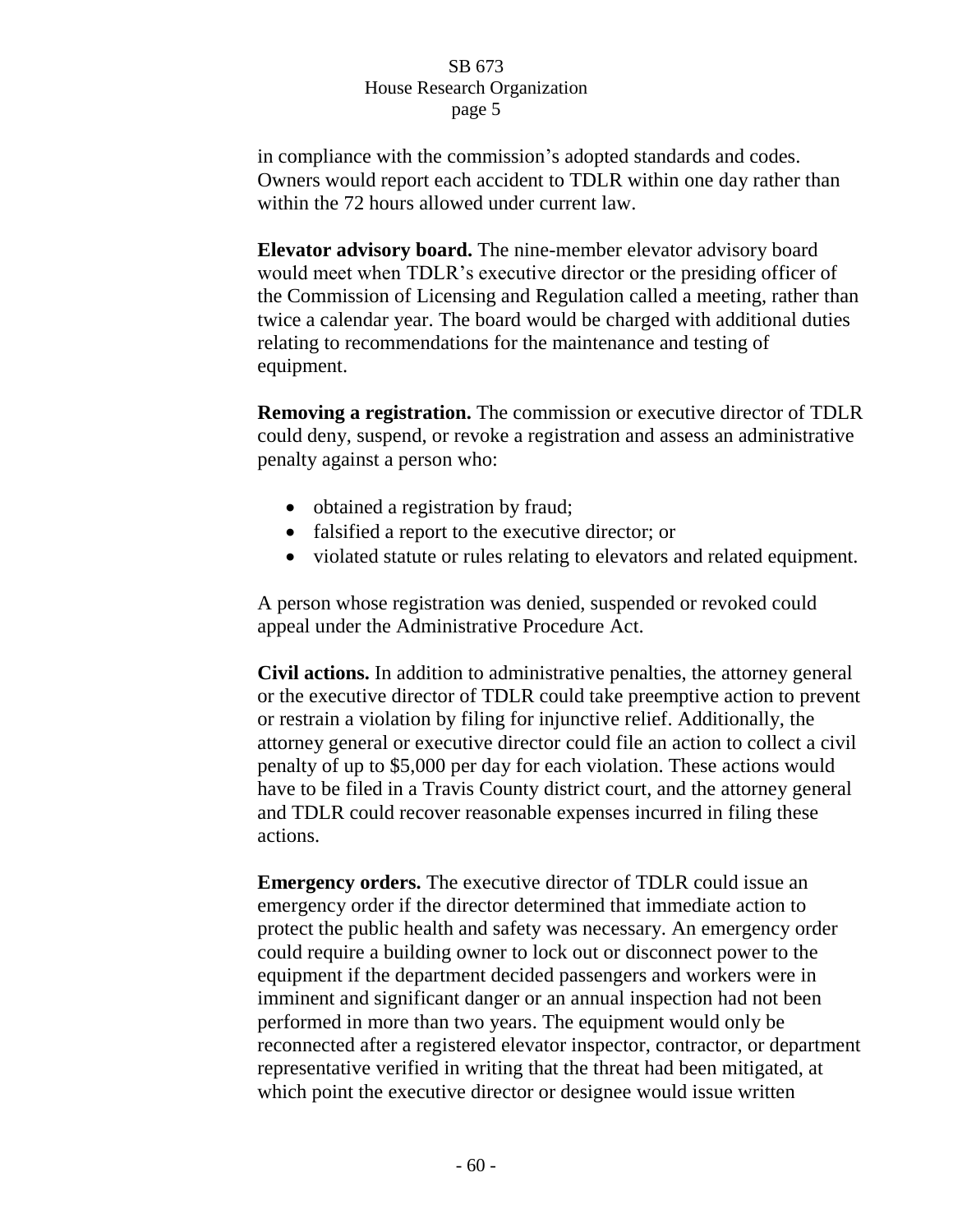|                           | permission to reconnect or unlock the equipment and notify the owner.                                                                                                                                                                                                                                                                                                                                                                                                                                                                                                                                                                                                                                                                                                                      |
|---------------------------|--------------------------------------------------------------------------------------------------------------------------------------------------------------------------------------------------------------------------------------------------------------------------------------------------------------------------------------------------------------------------------------------------------------------------------------------------------------------------------------------------------------------------------------------------------------------------------------------------------------------------------------------------------------------------------------------------------------------------------------------------------------------------------------------|
|                           | The Commission of Licensing and Regulation would adopt rules to<br>implement CSSB 673 by January 1, 2014.                                                                                                                                                                                                                                                                                                                                                                                                                                                                                                                                                                                                                                                                                  |
|                           | The bill would take effect September 1, 2013, and would apply only to<br>offenses committed on or after that date or inspections initiated on or after<br>January 1, 2014.                                                                                                                                                                                                                                                                                                                                                                                                                                                                                                                                                                                                                 |
| <b>SUPPORTERS</b><br>SAY: | CSSB 673 would strengthen TDLR's oversight of elevator safety. The bill<br>represents the culmination of a wide-ranging review of the regulatory<br>statute governing elevators and related equipment. This review was<br>spurred by two events — the recent death of a woman who fell from an<br>elevator that had been negligently maintained in San Antonio's Crockett<br>Hotel and the phasing out of ASME's elevator inspector program.                                                                                                                                                                                                                                                                                                                                               |
|                           | CSSB 673 would enable the department to request important<br>documentation, including parts manuals and other product-specific<br>information, while streamlining the access of such documentation by<br>allowing the department to request that it be submitted electronically.                                                                                                                                                                                                                                                                                                                                                                                                                                                                                                           |
|                           | The bill also would tighten a number of safety-related deadlines, requiring<br>inspectors to issue inspection reports five days after the inspection date<br>and owners to submit incident reports to TDLR within one day of the<br>incident.                                                                                                                                                                                                                                                                                                                                                                                                                                                                                                                                              |
|                           | CSSB 673 would add teeth to the enforcement actions the state could take<br>against violators of elevator-related regulations, which would help ensure<br>that elevators were properly maintained in light of the recent tragedy at the<br>Crockett Hotel. The executive director of TDLR could still issue<br>emergency orders to shut off an elevator after two years without an<br>inspection, but the director no longer would be required to issue multiple<br>notices to the owner that the equipment would be shut down. In addition,<br>the attorney general or executive director would have the power to sue for<br>injunctive relief and the assessment of a stiff monetary penalty, which<br>further would deter negligent owners from failing to maintain their<br>equipment. |
|                           | Many of the changes proposed in CSSB 673 reflect the discontinuation of<br>the ASME elevator inspector certification program, which granted                                                                                                                                                                                                                                                                                                                                                                                                                                                                                                                                                                                                                                                |

inspectors the QEI-1 certification. The bill therefore would remove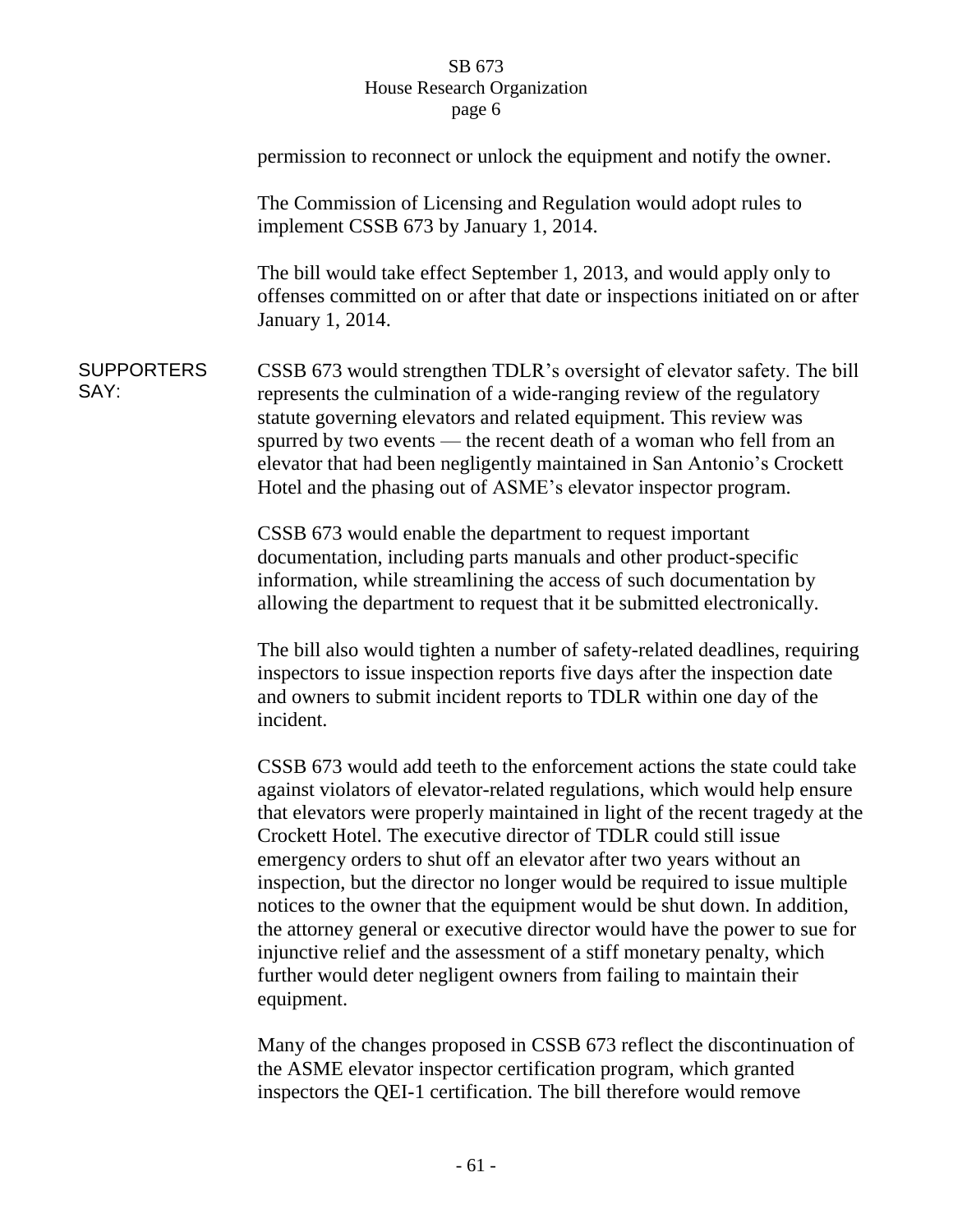|                          | references to QEI-1 elevator inspectors and authorize the commission to<br>develop a new elevator inspector certification program to ensure that<br>elevators in Texas still would be subject to regular inspection. The<br>commission would receive rulemaking authority to provide for the<br>certification of elevator inspectors, and TDLR's standard licensing<br>guidelines would apply to these certifications.                                                                |
|--------------------------|---------------------------------------------------------------------------------------------------------------------------------------------------------------------------------------------------------------------------------------------------------------------------------------------------------------------------------------------------------------------------------------------------------------------------------------------------------------------------------------|
|                          | CSSB 673 would make a number of changes to statute that more<br>accurately reflect the status quo. It would add an exemption for federal<br>buildings to ch. 754. The bill also would repeal subchapter A, which<br>currently requires the installation of certain safety devices because the<br>safety devices in question (door restrictors) were required to have been<br>installed on all elevators by December 1, 2011.                                                          |
| <b>OPPONENTS</b><br>SAY: | The bill is too vague and would give the commission too much power to<br>issue administrative rules without sufficient guidance in statute. A better<br>version of this bill would have allowed the Legislature to decide on the<br>specifics of the elevator inspector certification program, rather than<br>granting the commission so much rulemaking authority.                                                                                                                   |
|                          | Current statute requires building owners to defray the costs of a<br>disconnection of power or a lockout of the equipment should the executive<br>director of TDLR take such action via emergency order. The bill no longer<br>would require the building owners to reimburse the department, which<br>would be unfair considering that the lack of elevator maintenance by<br>building owners creates situations that give rise to the need for a power<br>disconnection or lockout. |
| <b>NOTES:</b>            | CSSB 673 differs from the Senate-engrossed version in that the committee<br>substitute would:                                                                                                                                                                                                                                                                                                                                                                                         |
|                          | lengthen from 15 days to 30 days after the inspection the date by<br>which the owner would be required to submit the inspection report<br>to the executive director of TDLR; and<br>add specifications to the general liability insurance which<br>contractors would be required to carry, and require that the policy<br>be written by an insurer authorized in this state or an eligible<br>surplus lines insurer.                                                                  |
|                          | The companion bill, HB 2188 by Smith, was left pending in the House<br>Licensing and Administrative Procedures Committee on March 26.                                                                                                                                                                                                                                                                                                                                                 |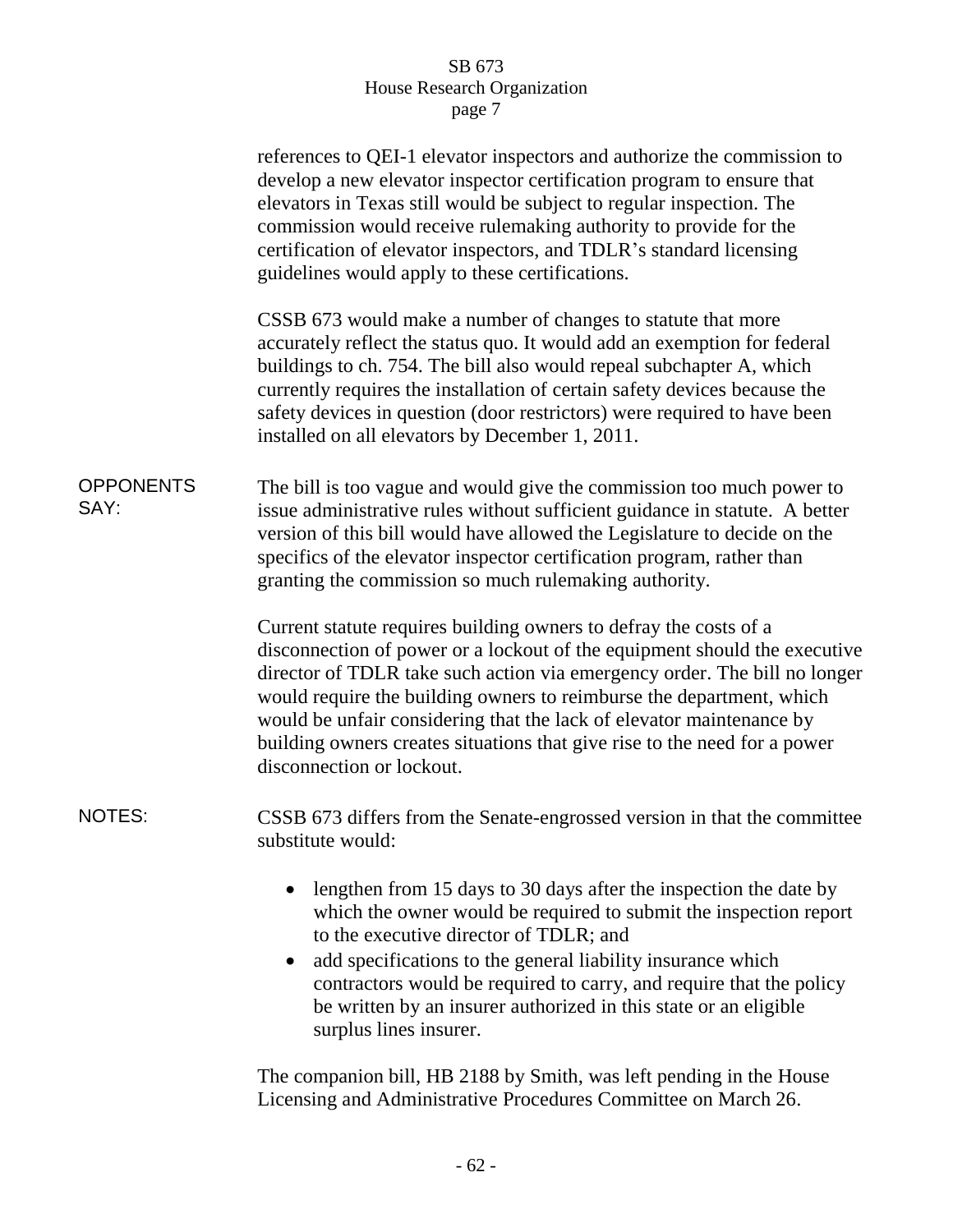| <b>SUBJECT:</b>     | Energy and water management reporting by state agencies                                                                                                                                                                                                                                                                                                                                                        |
|---------------------|----------------------------------------------------------------------------------------------------------------------------------------------------------------------------------------------------------------------------------------------------------------------------------------------------------------------------------------------------------------------------------------------------------------|
| <b>COMMITTEE:</b>   | Government Efficiency and Reform — committee substitute<br>recommended                                                                                                                                                                                                                                                                                                                                         |
| VOTE:               | 7 ayes — Harper-Brown, Perry, Capriglione, Stephenson, Taylor, Scott<br>Turner, Vo                                                                                                                                                                                                                                                                                                                             |
|                     | 0 nays                                                                                                                                                                                                                                                                                                                                                                                                         |
| <b>SENATE VOTE:</b> | On final passage, March 27-30-0                                                                                                                                                                                                                                                                                                                                                                                |
| <b>WITNESSES:</b>   | For — (Registered, but did not testify: Myron Hess, National Wildlife<br>Federation; Chloe Lieberknecht, The Nature Conservancy; Cyrus Reed,<br>Lone Star Chapter, Sierra Club; David Weinberg, Texas League of<br>Conservation Voters; Kaiba White, Public Citizen)                                                                                                                                           |
|                     | Against — None                                                                                                                                                                                                                                                                                                                                                                                                 |
|                     | On — Patrick Moore, Legislative Budget Board                                                                                                                                                                                                                                                                                                                                                                   |
| <b>BACKGROUND:</b>  | The Legislative Budget Board's (LBB's) Texas State Government<br>Effectiveness and Efficiency report (GEER) recommends that the state<br>update energy and water reporting requirements. This recommendation<br>closely follows the requirements of Executive Order RP-49, issued by<br>Gov. Rick Perry in 2005 and Texas Government Code, ch. 447.009, which<br>governs energy and water management planning. |
|                     | Executive Order RP-49 requires each state agency to develop a plan for<br>conserving energy and to set a percentage goal for reducing use of<br>electricity, gasoline, and natural gas. The order requires state agencies to<br>submit the energy conservation plan to the LBB and the Office of the<br>Governor.                                                                                              |
|                     | Texas Government Code, ch. 447.009 requires that a state agency or an<br>institution of higher education develop a long-range plan for the delivery<br>of reliable, cost-effective utility services for the state agency or institution.<br>It also requires the state energy conservation office to assist each agency                                                                                        |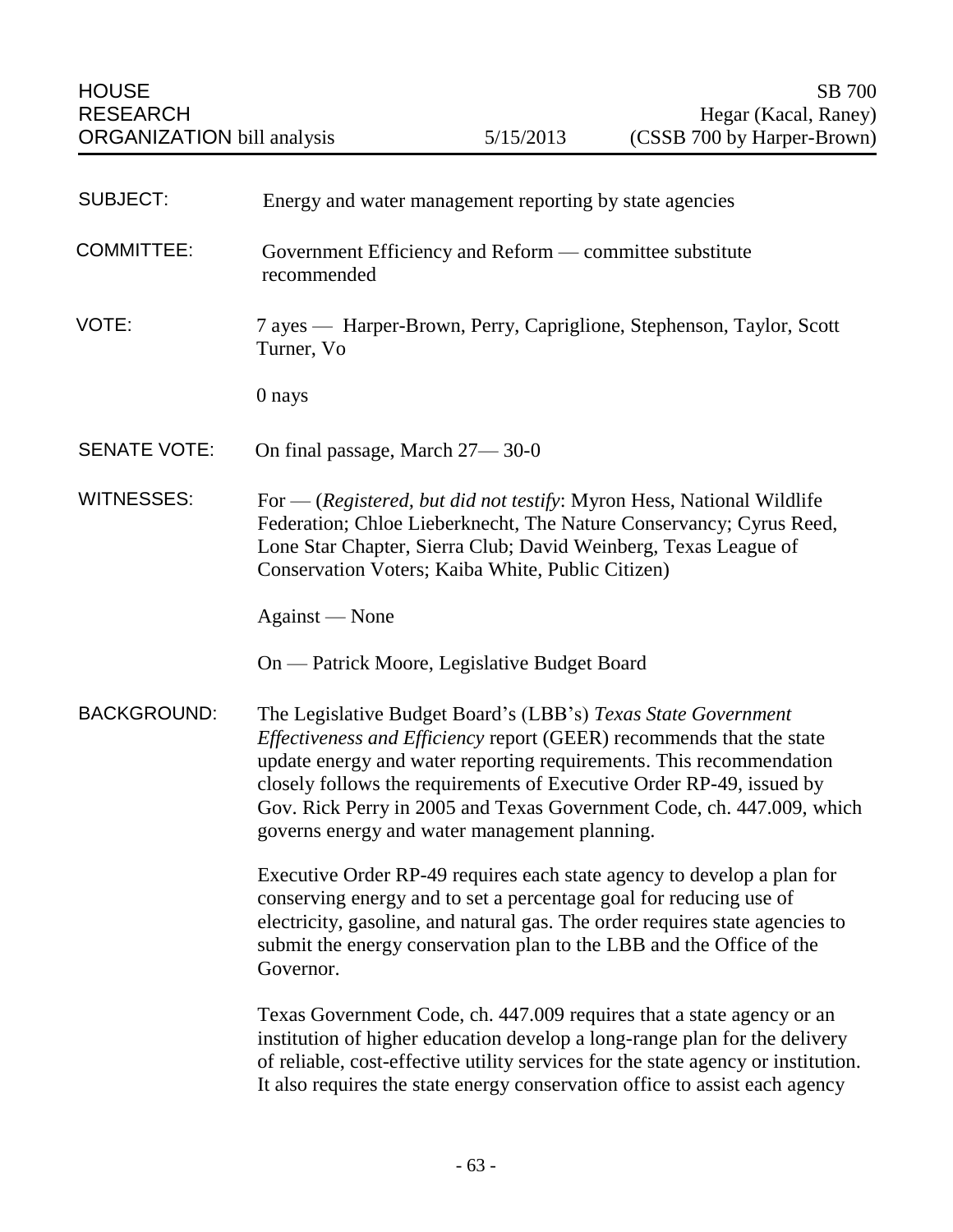|                           | or institution in preparing comprehensive energy and water management<br>plans.                                                                                                                                                                                                                                                                                                                                                                                                                                                                                                           |
|---------------------------|-------------------------------------------------------------------------------------------------------------------------------------------------------------------------------------------------------------------------------------------------------------------------------------------------------------------------------------------------------------------------------------------------------------------------------------------------------------------------------------------------------------------------------------------------------------------------------------------|
| DIGEST:                   | CSSB 700 would require the state energy conservation office to develop a<br>template for state agencies and institutions of higher education to use in<br>creating energy and water management plans. State agencies and<br>institutions would be required to set percentage goals for reducing their<br>use of energy and water and to include those goals in their comprehensive<br>energy and water management plans. The agency or institution would have<br>to update the plan annually, instead of biennially.                                                                      |
|                           | The state energy conservation office, not later than December 1<br>immediately preceding each regular legislative session, would be required<br>to submit to the governor and the LBB a report on the status and<br>effectiveness of utility management and conservation efforts at agencies<br>and institutions. The report would include information from each agency<br>and institution. The state energy conservation office would be required to<br>post the report on its website.                                                                                                  |
|                           | The bill would take effect September 1, 2013.                                                                                                                                                                                                                                                                                                                                                                                                                                                                                                                                             |
| <b>SUPPORTERS</b><br>SAY: | CSSB 700 would clarify and streamline existing reporting requirements<br>but would not require new reports or the gathering of additional data.                                                                                                                                                                                                                                                                                                                                                                                                                                           |
|                           | Reports generated as a result of executive order RP-49 currently are due<br>quarterly. The Government Code requires agencies and institutions to<br>develop plans and update them every two years. The executive order and<br>the requirements of the Government Code are similar but not identical. For<br>example, the Government Code does not require a report on the use of<br>gasoline and natural gas, whereas the executive order does. State agency<br>reporting of resource efficiency required by under the Government Code<br>decreased after the executive order was issued. |
|                           | CSSB 700 would ensure that reporting was uniform and covered water,<br>energy use, and conservation measures.                                                                                                                                                                                                                                                                                                                                                                                                                                                                             |
| <b>OPPONENTS</b><br>SAY:  | No apparent opposition.                                                                                                                                                                                                                                                                                                                                                                                                                                                                                                                                                                   |
| <b>NOTES:</b>             | The House committee substitute would use the word "energy" in lieu of<br>words "electricity, gasoline and natural gas" used in the Senate bill to                                                                                                                                                                                                                                                                                                                                                                                                                                         |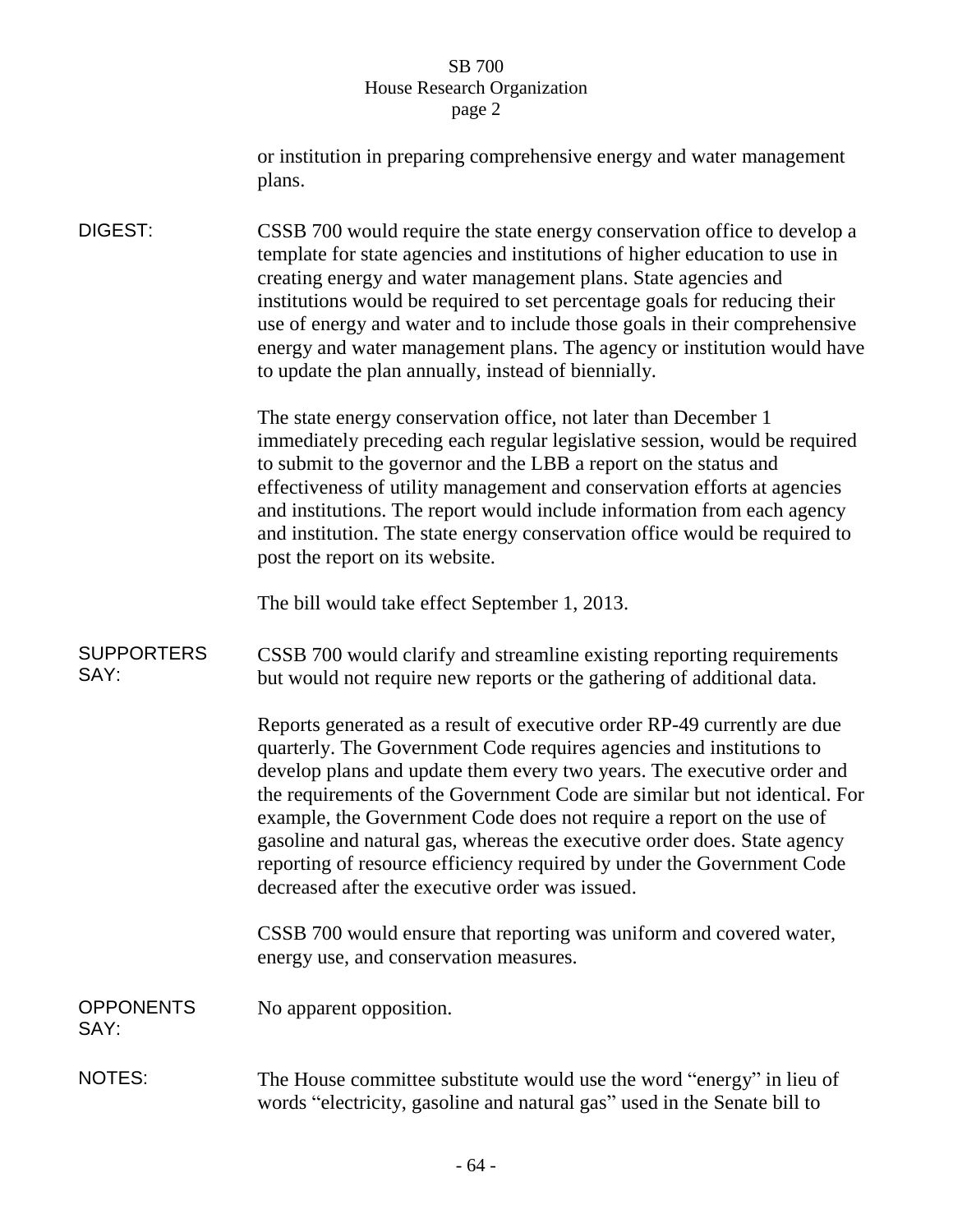describe the elements required to be included in an agency's or institution's plan.

Two House companion bills, HB 1182 by Kacal and HB 2674 by Ashby, were referred to the Government Efficiency and Reform Committee. HB 1182 was scheduled to be heard in a public hearing on April 15, but the committee considered SB 700 in its place.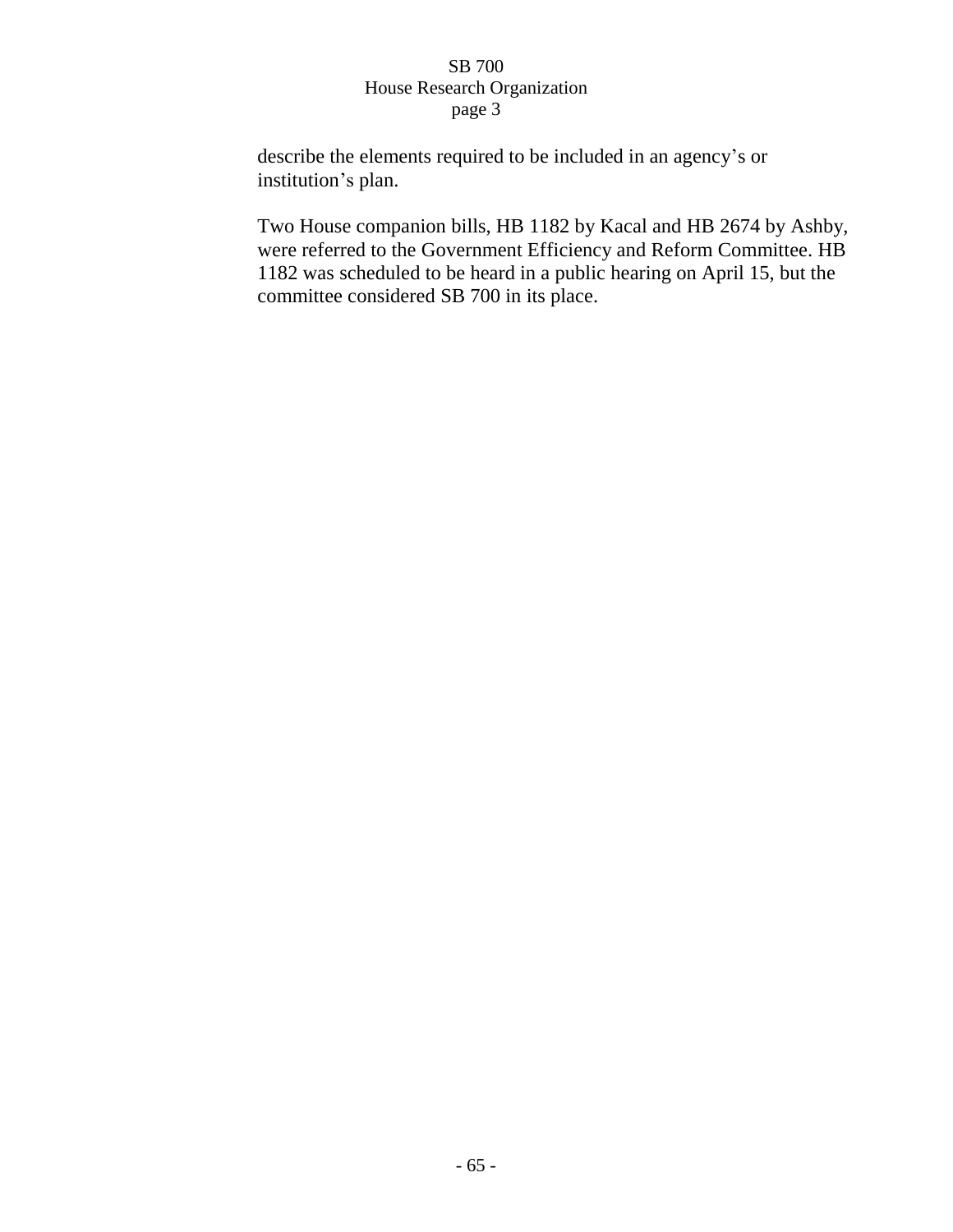| <b>SUBJECT:</b>     | Separate statutory framework for timeshare associations                                                                                                                                                                                                                                                                                                                          |
|---------------------|----------------------------------------------------------------------------------------------------------------------------------------------------------------------------------------------------------------------------------------------------------------------------------------------------------------------------------------------------------------------------------|
| <b>COMMITTEE:</b>   | Business and Industry — favorable, without amendment                                                                                                                                                                                                                                                                                                                             |
| VOTE:               | 7 ayes — Oliveira, Bohac, Orr, E. Rodriguez, Villalba, Walle, Workman                                                                                                                                                                                                                                                                                                            |
|                     | 0 nays                                                                                                                                                                                                                                                                                                                                                                           |
| <b>SENATE VOTE:</b> | On final passage, April $18 - 31 - 0$                                                                                                                                                                                                                                                                                                                                            |
| <b>WITNESSES:</b>   | (On House companion bill, HB 2944)<br>For - Stephany Madsen, American Resort Development Association;<br>(Registered, but did not testify: Buster Brown and Jennifer Emerson,<br>American Resort Development Association; Robert Floyd and Galt<br>Graydon, Silverleaf Resorts; Daniel Gonzalez, Texas Association of<br>Realtors; Mark Lehman, Texas Association of Realtors)   |
|                     | Against — None                                                                                                                                                                                                                                                                                                                                                                   |
|                     | On — (Registered, but did not testify: Beverly Rabenberg, Real Estate<br>Commission)                                                                                                                                                                                                                                                                                             |
| <b>BACKGROUND:</b>  | Property Code, ch. 221, the Texas Timeshare Act, requires an instrument<br>to be filed declaring and describing any timeshare in the state. Under the<br>chapter, any person offering a timeshare interest is required to register<br>with the Texas Real Estate Commission, which is empowered to adopt<br>rules and take action against any developer in violation of the law. |
|                     | Property Code, ch. 202, governs restrictive covenants established and<br>enforced by homeowners associations (HOAs). The chapter restricts<br>HOAs from adopting or enforcing certain types of restrictive covenants.<br>Property Code, ch 207, governs the disclosure of certain information by<br>property associations.                                                       |
| DIGEST:             | SB 1372 would create the Texas Timeshare Owners' Association Act,<br>Property Code ch. 221, subch. I, which would govern timeshare<br>associations and prevail over any conflicting or inconsistent legal<br>provisions applicable to a timeshare owners' association.                                                                                                           |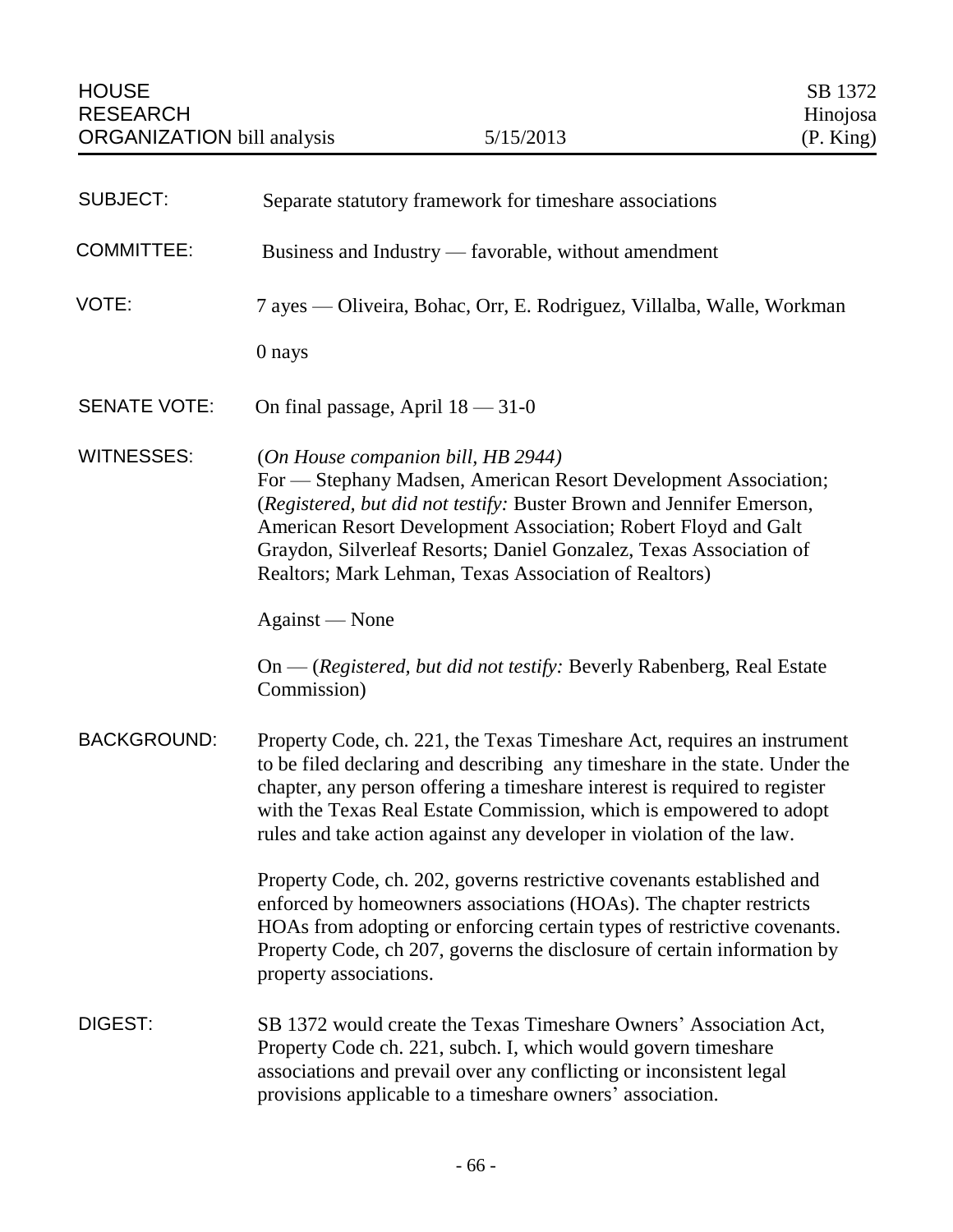**Applicability.** The bill would apply to a timeshare plan and associated property regardless of when the plan was created. The bill would apply to a timeshare plan created before September 1, 2013, unless the timeshare instrument was amended before that date to provide for an exclusion.

The bill would remove timeshare associations from the requirements of Property Code ch. 202 and ch. 207, relating to property owners' associations. It also would exempt timeshares from state laws that require the provision of certain information upon the purchase of a home specifically, the seller's disclosure and notice that a unit was subject to membership in a property owners' association. Rules governing declarant control in a condominium would not apply to a timeshare.

**Administration.** A timeshare owners' association could be governed by a board of directors, which could act on behalf of the association. The board could not act on behalf of the association to:

- amend the project instrument;
- terminate the timeshare plan;
- elect or remove board members; or
- determine the qualifications, powers, duties, or terms of office of board members.

Subject to the timeshare instrument, the board could appoint a member for the unexpired portion of the preceding board member's term.

**Board procedures.** The bill would establish processes for election and removal of board members, minimum quorum requirements, and voting. Under the bill:

- boards would have to include at least three members;
- members could be removed by a vote of two-thirds of the voting rights of people entitled to vote; and
- a quorum would be at least 10 percent of the voting interests of owners who were not delinquent in assessments.

If a quorum was not present at an association meeting to elect board members, the meeting would have to be reconvened within 90 days for the same purpose.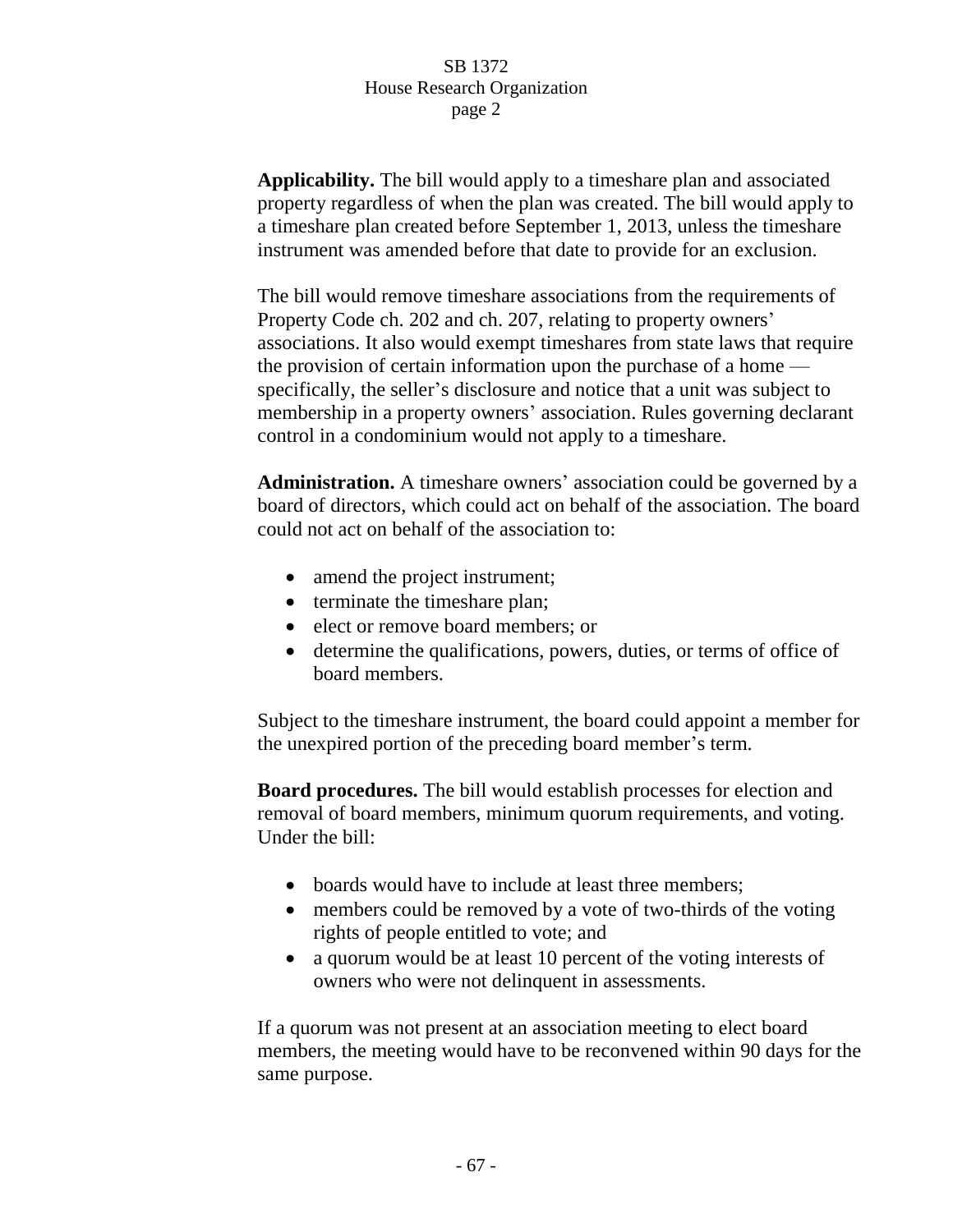**Developer control.** A timeshare instrument could provide for a period of developer control of an association during which the developer or a designee could appoint and remove board members and other association officers. A period of control would expire by whichever came earlier:

- the 120th day after the date when 95 percent of the timeshare interests were conveyed to owners from the developer; or
- five years after the developer ceased to offer timeshare interests for sale in the ordinary course of business.

A timeshare instrument that provided for a shorter developer control period would take precedence.

During the period of developer control, the developer could determine all matters governing the association, including the occurrence of special or regular meetings of the members and the notice requirements and rules for those meetings.

A developer voluntarily could surrender the right to appoint and remove board members and officers during the period of control. A surrender instrument could retain for the developer veto rights of association decisions for the remainder of the designated control period.

Provisions governing the developer control period would apply to a timeshare plan created before September 1, 2013, only if the developer and an association agreed to the provisions.

**Voting.** The bill would place requirements on when and how long a proxy vote would be valid and would allow voting by mail.

If only one of multiple owners of a timeshare interest was present at an association meeting, that owner could cast all votes allocated to that timeshare interest. If more than one of the multiple owners were present, the votes allocated to that timeshare interest could be cast only in accordance with the agreement of a majority of the timeshare interest held by the multiple owners, unless the timeshare instrument expressly provided otherwise.

**Open meetings.** Following the period of developer control, all association and board meetings would be open to all members. Board members could meet in a closed session to consider specific matters listed in the bill.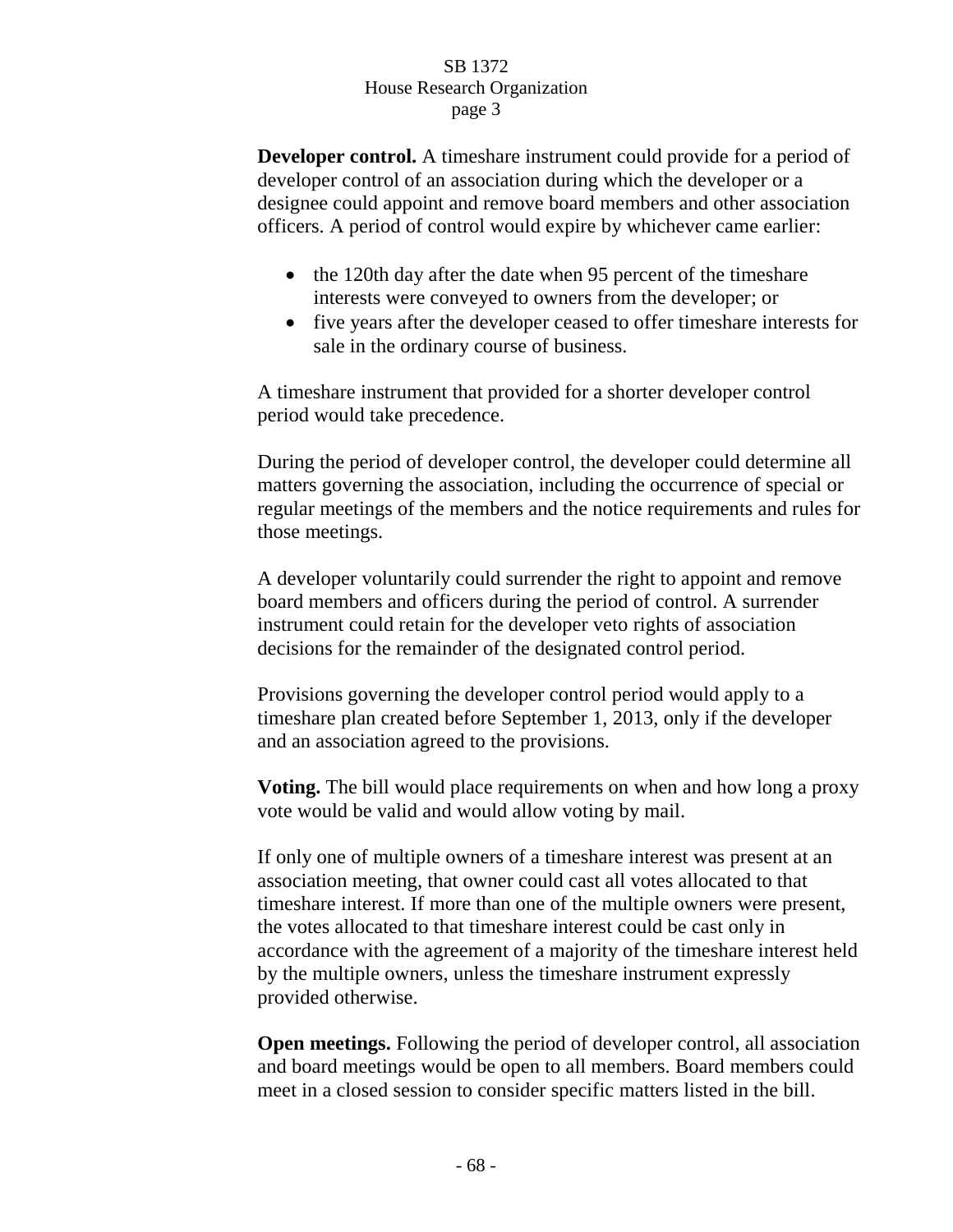|                           | An association meeting would have to be held each year after the<br>developer control period. Special meetings could be called by a majority<br>of the board, the president, or at the request of owners with at least 25<br>percent of the votes allocated to timeshare interests in the association.<br>Unless a timeshare instrument stated otherwise, the association would mail<br>notice of a meeting in a prescribed timeframe.                                                                                                                                                                |
|---------------------------|-------------------------------------------------------------------------------------------------------------------------------------------------------------------------------------------------------------------------------------------------------------------------------------------------------------------------------------------------------------------------------------------------------------------------------------------------------------------------------------------------------------------------------------------------------------------------------------------------------|
|                           | Associations would have to maintain a complete and current list of names<br>and addresses of all timeshare owners. Except as otherwise authorized in<br>law, an association could not provide an owner's name or other personally<br>identifiable information to another owner without prior approval.                                                                                                                                                                                                                                                                                                |
|                           | The bill would, with certain limits, require an association to mail materials<br>to property owners upon request, provided the requestor provided<br>sufficient payment for related costs.                                                                                                                                                                                                                                                                                                                                                                                                            |
|                           | <b>Effective date.</b> The bill would take effect September 1, 2013.                                                                                                                                                                                                                                                                                                                                                                                                                                                                                                                                  |
| <b>SUPPORTERS</b><br>SAY: | SB 1372 would ensure that timeshare associations were not improperly<br>subject to laws designed for residential homeowners' associations<br>(HOAs).                                                                                                                                                                                                                                                                                                                                                                                                                                                  |
|                           | The bill would establish a separate statutory structure for timeshare<br>associations necessary to resolve lingering questions about the<br>applicability of HOA laws brought about by sweeping legislation enacted<br>in 2011. While timeshares have generally fallen outside of the scope of<br>statutes governing HOAs, various changes made in 2011 have blurred this<br>distinction. Some lawyers versed in timeshare law have expressed concern<br>that, without a separate statute for timeshare associations, timeshare<br>associations could fall under some of the new laws governing HOAs. |
|                           | Timeshare associations are distinct from traditional HOAs in a number of<br>respects, including the following:                                                                                                                                                                                                                                                                                                                                                                                                                                                                                        |
|                           | they are subject to the Texas Timeshare Act, which imposes<br>requirements for detailed disclosures about the timeshare at the<br>time of purchase and an annual timeshare fee and expense<br>statement;<br>each timeshare may be "owned" by as many as 52 owners, who<br>each own the rights to a particular week of the year;                                                                                                                                                                                                                                                                       |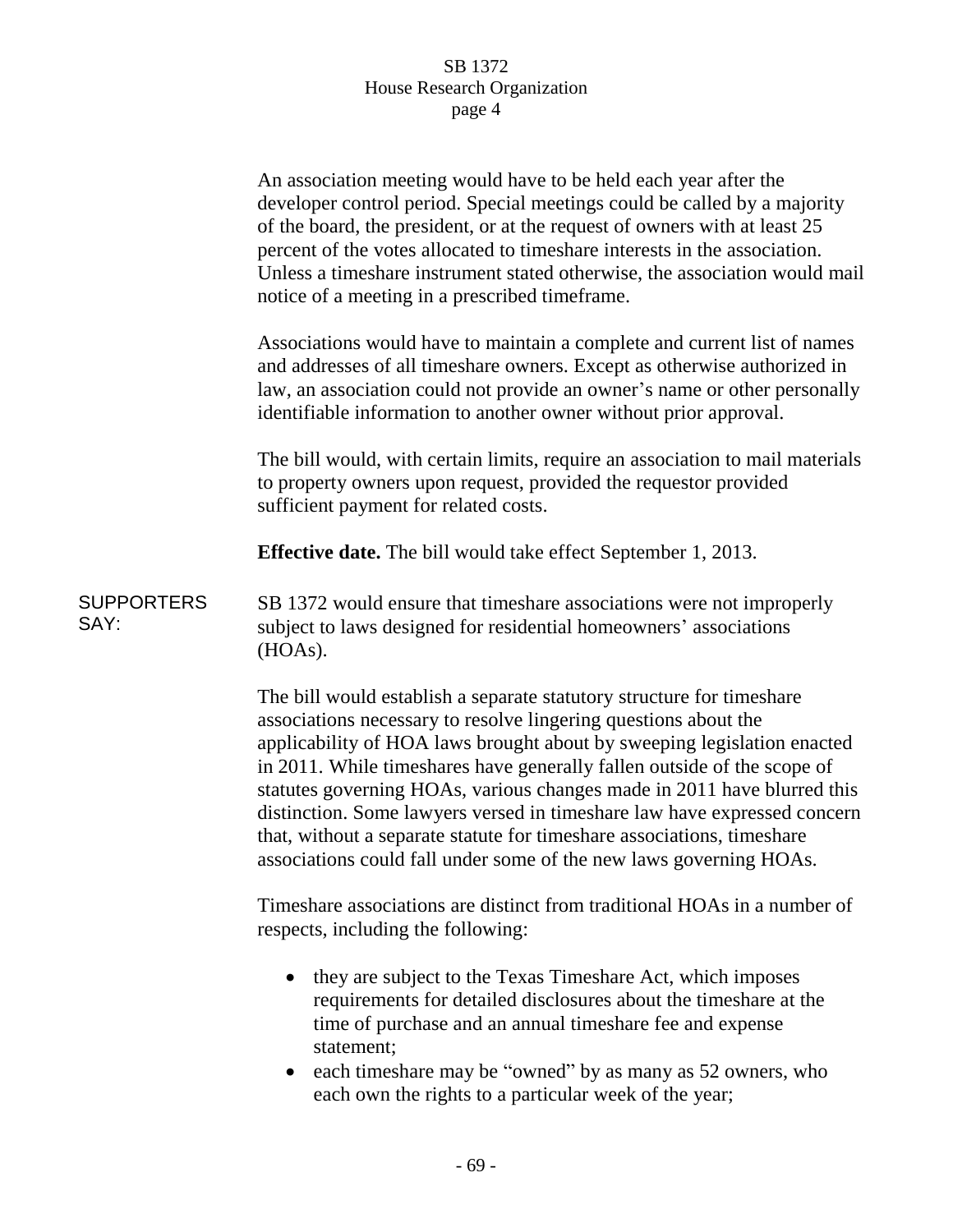- timeshares cannot be used as primary homes under governing documents;
- timeshare assessment fees cover items not generally covered by HOAs, such as housekeeping costs and upkeep for unit furnishings; and
- timeshare owners tend to be less involved or interested in association proceedings, as they only use the unit on a temporary basis.

Laws designed for traditional HOAs do not squarely transfer to timeshare associations and may be detrimental to association operations. Timeshare associations have unique operations, in particular since most timeshare owners cannot be physically present for association meetings and tend to take little interest in association affairs, provided the property is adequately maintained and assessments remain reasonable.

SB 1372 would provide a legal tidying-up of statutes governing timeshares to house them all under the Texas Timeshare Act (Property Code, ch. 221) and in so doing create a basic but robust set of protections for timeshare owners. The bill would outline requirements for associations affairs in various areas, such as voting, open meetings, board proceedings, and the expiration of developer control. The limitations imposed would ensure that associations achieve basic standards while allowing for variation in specific practices across associations. The requirements would dovetail with the existing regulatory structures for timeshares, which includes registration with the Texas Real Estate Commission, to create a strong, unified statutory framework for timeshares and timeshare associations.

It would be a mistake to impose onto timeshare associations the more restrictive standards that apply to traditional HOAs. Governance of traditional HOAs has evolved in response to specific complaints in various HOAs around the state. Timeshares, being structured and operated differently from HOAs, have not been subject to the same controversies or problems. Applying HOA standards to timeshares, such as laws that prohibit associations from adopting instruments conditioning voting on being current in paying assessments, would needlessly restrict timeshares from adopting provisions that suit their particular purposes.

With the timeshare governing statutes clearly housed in a separate statute, the Legislature could return in future sessions to make any incremental changes necessary. The best approach at this juncture would be to adopt a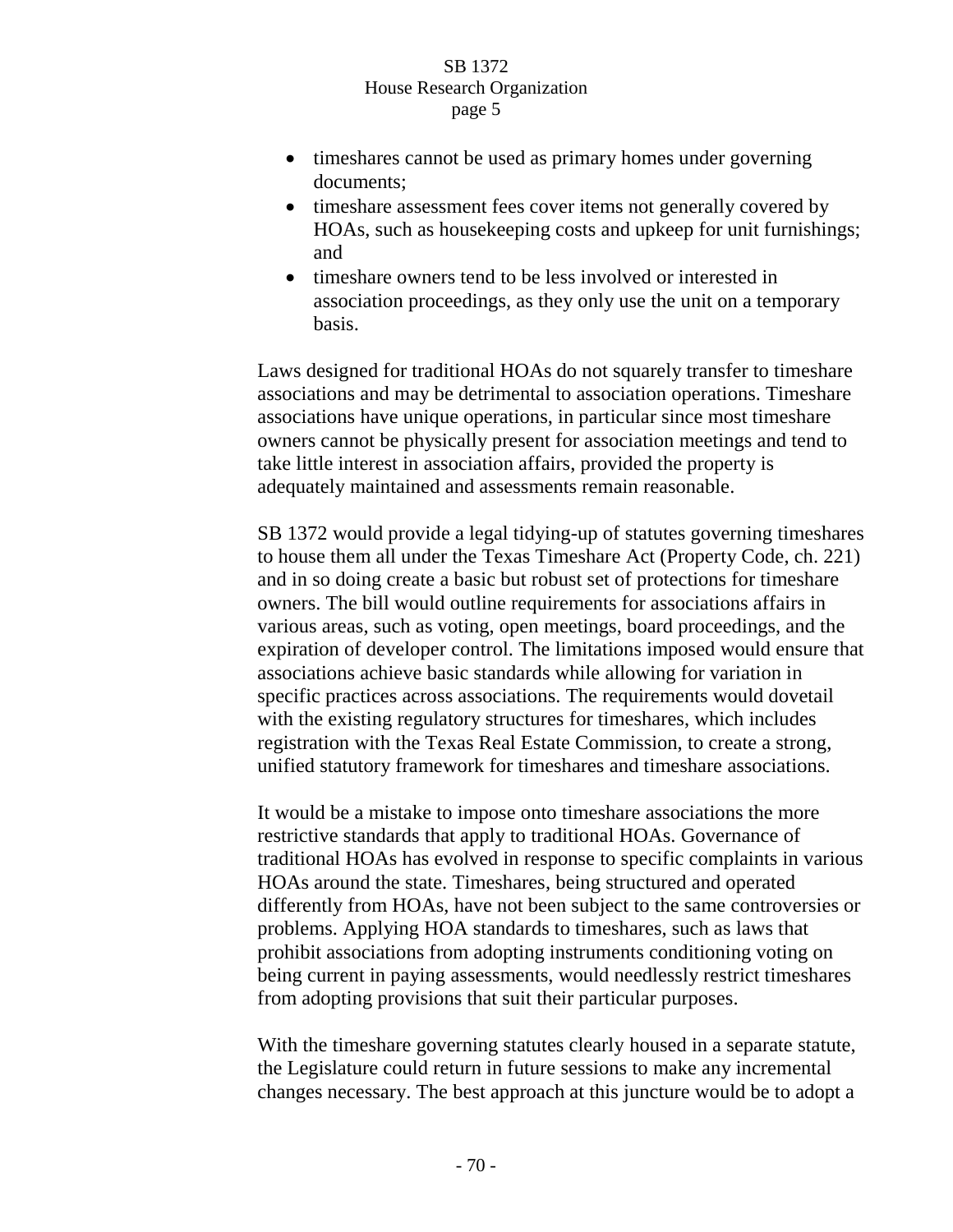### SB 1372 House Research Organization page 6

basic framework that would not place undue burdens on timeshare associations nor needlessly supersede association-level governing instruments that have proven adequate for all parties involved.

**OPPONENTS** SAY: SB 1372 could use stronger protections for owners with a timeshare interest. There are several specific provisions in the bill that could leave open the door to bad practices, as has been the case with residential HOAs.

> **Developer control.** SB 1372 would take a positive step in limiting developer control to 95 percent of units sold to owners *or* five years after units were offered in the ordinary course of business. However, the bill unfortunately would condition its board elections, open meetings, notice, and other provisions on the expiration of the developer control period, which could be up to five years. Five years would be a long time for timeshare owners to go without any representation in association proceedings.

**Voting.** Instead of establishing minimal standards for who may vote, SB 1372 would allow any "additional limitations" on the right to vote in timeshare instruments. Such limitations could include restrictions on the right to vote due to delinquencies on assessments or other fines. Similarly, the bill would define a quorum as 10 percent of voting interests of owners who are not delinquent on assessments. All property owners should have the right to vote and participate in board proceedings, irrespective of whether they are current on all dues.

Language in the bill governing proxy voting is unusual and potentially problematic. The bill would allow proxy voting for up to 25 months after when the proxy is executed, which is a longer timeframe than in other statutes governing the subject, and would provide that a proxy could state that it was "coupled with an interest and is irrevocable." This language is unusual and potentially conflicts with other language requiring a proxy to state the date of termination.

**Notice.** The notice requirements for timeshare association meetings in the bill could be strengthened. Language in the bill would require notice to include "date, time, and place of the meeting," but would not include the meeting agenda as a requirement. Providing notice of a meeting without an agenda would be of limited value to timeshare owners.

In addition, a provision in the bill states that the "failure of an owner to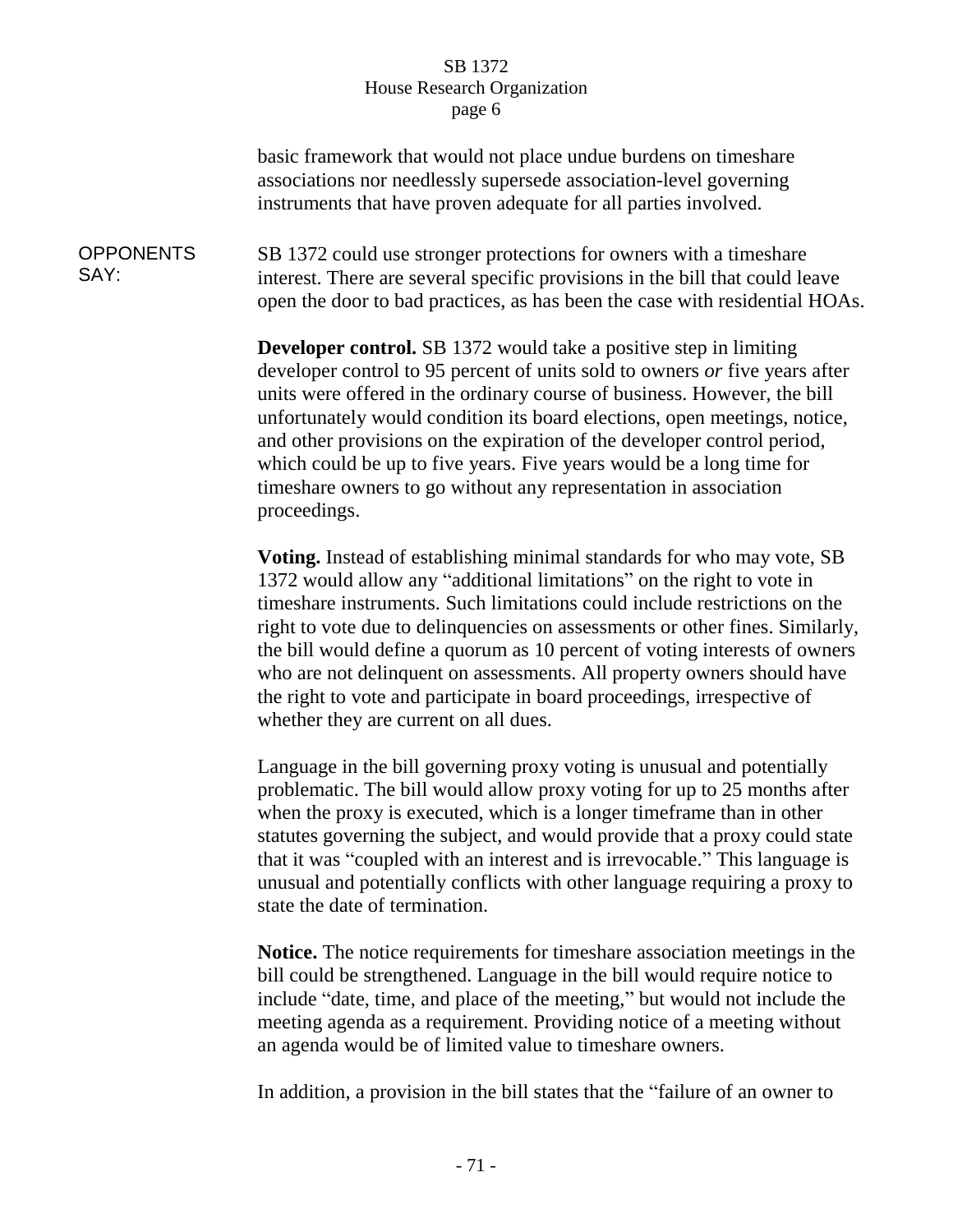### SB 1372 House Research Organization page 7

receive actual notice of a board meeting does not affect the validity of any action taken at that meeting." This provision would have the effect of significantly reducing owners' recourse in the event that an association did not provide adequate notice of a meeting.

NOTES: The House companion bill, HB 2944 by P. King, was left pending in the House Business and Industry Committee on April 16.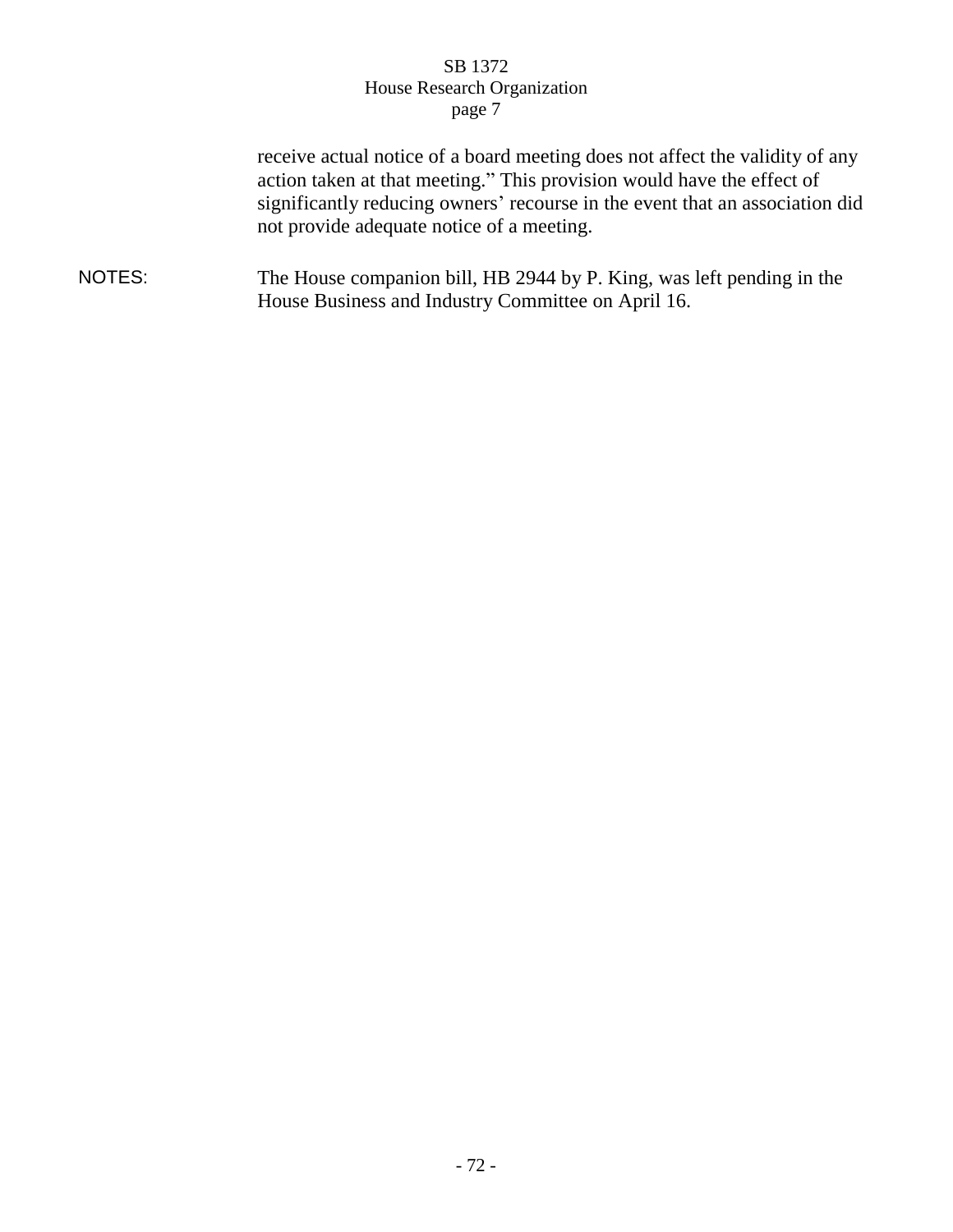| <b>SUBJECT:</b>     | Education commissioner's subpoena and investigative authority                                                                                                                                                                                                                                                                                                        |
|---------------------|----------------------------------------------------------------------------------------------------------------------------------------------------------------------------------------------------------------------------------------------------------------------------------------------------------------------------------------------------------------------|
| <b>COMMITTEE:</b>   | Public Education — Favorable, without amendment                                                                                                                                                                                                                                                                                                                      |
| VOTE:               | 10 ayes — Aycock, Allen, J. Davis, Deshotel, Dutton, Farney, Huberty,<br>K. King, Ratliff, J. Rodriguez                                                                                                                                                                                                                                                              |
|                     | 0 nays                                                                                                                                                                                                                                                                                                                                                               |
|                     | 1 absent — Villarreal                                                                                                                                                                                                                                                                                                                                                |
| <b>SENATE VOTE:</b> | On final passage, April 3, $2013 - 31 - 0$                                                                                                                                                                                                                                                                                                                           |
| <b>WITNESSES:</b>   | (On House companion bill, HB 210:)<br>For — (Registered, but did not testify: Portia Bosse, Texas State Teachers<br>Association; Lindsay Gustafson, Texas Classroom Teachers Association;<br>Julie Shields, Texas Association of School Boards)                                                                                                                      |
|                     | Against — None                                                                                                                                                                                                                                                                                                                                                       |
|                     | On — (Registered, but did not testify: David Anderson, Texas Education<br>Agency)                                                                                                                                                                                                                                                                                    |
| <b>BACKGROUND:</b>  | The Public Education Information Management System (PEIMS)<br>encompasses all data requested and received by the Texas Education<br>Agency (TEA) about public education, including student demographic and<br>academic performance, personnel, financial, and organizational<br>information.                                                                         |
|                     | Education Code, sec. 39.057 authorizes the commissioner of education to<br>initiate special investigations related to factors affecting a school district's<br>accreditation status.                                                                                                                                                                                 |
| DIGEST:             | SB 123 would require the commissioner of education to authorize special<br>accreditation investigations in response to a complaint alleging the<br>reporting of inaccurate data through PEIMS or through other reports<br>required by state or federal law, rule, or court order and used by TEA to<br>make a determination related to public school accountability. |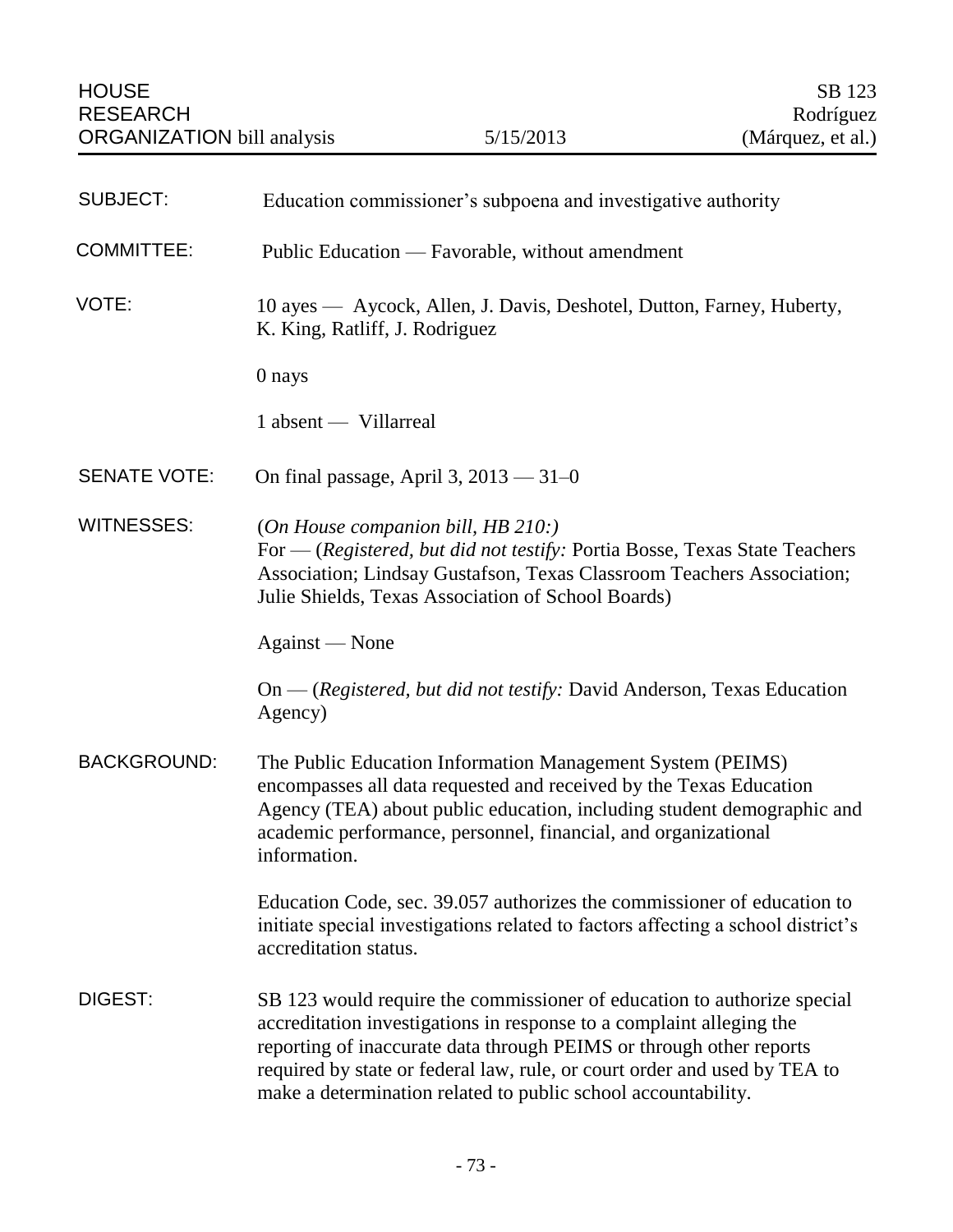# SB 123 House Research Organization page 2

|                           | The bill also would authorize the commissioner to issue a subpoena for<br>witnesses or evidence related to a statistical analysis indicating violations<br>of testing laws.                                                                                                                                                                                                                                                                                                  |
|---------------------------|------------------------------------------------------------------------------------------------------------------------------------------------------------------------------------------------------------------------------------------------------------------------------------------------------------------------------------------------------------------------------------------------------------------------------------------------------------------------------|
|                           | The bill would take immediate effect if passed by a two-thirds record vote<br>of the membership of each house. Otherwise, it would take effect<br>September 1, 2013.                                                                                                                                                                                                                                                                                                         |
| <b>SUPPORTERS</b><br>SAY: | SB 123 would broaden the authority of the commissioner of education to<br>investigate allegations of inaccurate student data reported to PEIMS. This<br>would allow the commissioner to move quickly on complaints about data<br>manipulation and obtain evidence.                                                                                                                                                                                                           |
|                           | The bill is one response to the cheating scandal in which some students<br>were pushed out of El Paso Independent School District schools, others<br>were prevented from enrolling, and grade levels were manipulated to keep<br>students from taking the tests that count toward state and federal<br>accountability. TEA officials have said limits on their subpoena authority<br>contributed to their failure to catch the cheating scheme when it was first<br>alleged. |
| <b>OPPONENTS</b><br>SAY:  | SB 123 is unnecessary because the commissioner of education already has<br>broad authority to initiate special accreditation investigations and issue<br>subpoenas related to those investigations.                                                                                                                                                                                                                                                                          |
| <b>NOTES:</b>             | The House companion bill, HB 210, was placed on the House calendar for<br>May 8, but not considered.                                                                                                                                                                                                                                                                                                                                                                         |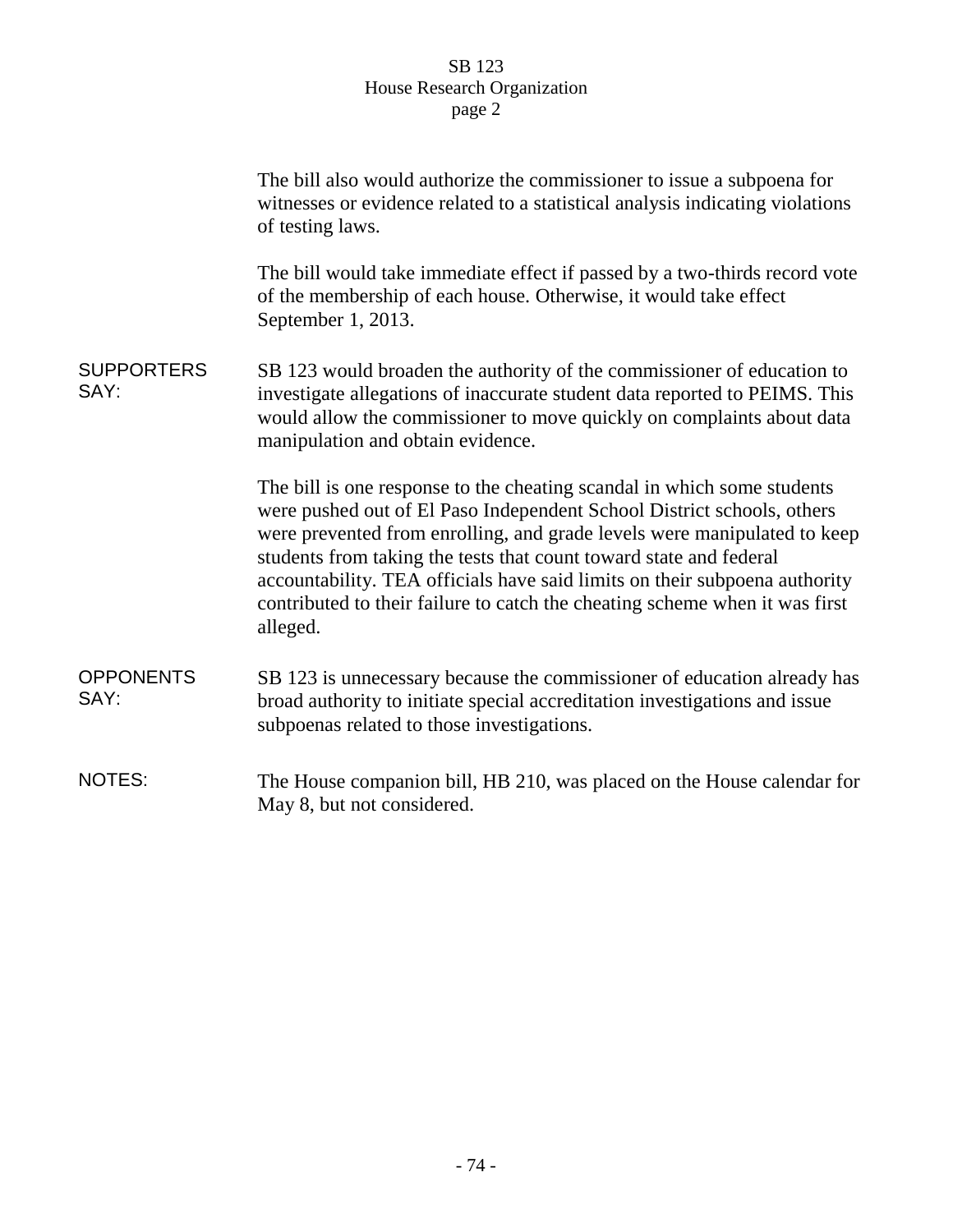| <b>SUBJECT:</b>     | Access to juror information for successor counsel in certain cases                                                                                                                                                                                                                                                                                                                                                                                                                                                             |
|---------------------|--------------------------------------------------------------------------------------------------------------------------------------------------------------------------------------------------------------------------------------------------------------------------------------------------------------------------------------------------------------------------------------------------------------------------------------------------------------------------------------------------------------------------------|
| <b>COMMITTEE:</b>   | Criminal Jurisprudence — favorable, without amendment                                                                                                                                                                                                                                                                                                                                                                                                                                                                          |
| VOTE:               | 8 ayes — Herrero, Carter, Burnam, Canales, Leach, Moody, Schaefer,<br>Toth                                                                                                                                                                                                                                                                                                                                                                                                                                                     |
|                     | 0 nays                                                                                                                                                                                                                                                                                                                                                                                                                                                                                                                         |
|                     | 1 absent — Hughes                                                                                                                                                                                                                                                                                                                                                                                                                                                                                                              |
| <b>SENATE VOTE:</b> | On final passage, March $21 - 31 - 0$ , on Local and Uncontested Calendar                                                                                                                                                                                                                                                                                                                                                                                                                                                      |
| <b>WITNESSES:</b>   | (On House companion bill, HB $3061$ .)<br>For — (Registered, but did not testify: Yannis Banks, Texas NAACP;<br>Rebecca Bernhardt, Texas Defender Service; Kristen Etter, Texas<br>Criminal Defense Lawyers Association; Travis Leete, Texas Criminal<br>Justice Coalition; Andrea Marsh, Texas Fair Defense Project; Matt<br>Simpson, American Civil Liberties Union of Texas)                                                                                                                                                |
|                     | Against — None                                                                                                                                                                                                                                                                                                                                                                                                                                                                                                                 |
| <b>BACKGROUND:</b>  | Code of Criminal Procedure, art. 35.29 prohibits disclosure of a juror's<br>personal information collected by the court or by a prosecuting attorney<br>during the jury selection process. The information is confidential and may<br>not be disclosed by the court, prosecutor, defense counsel, or court<br>personnel. Under an exception to this rule, the information may be<br>disclosed on application by a party in the trial or on application by a bona<br>fide member of the news media, on a showing of good cause. |
| DIGEST:             | HB 3061 would allow defense counsel representing someone in a death<br>penalty case to disclose juror information, without an application to the<br>court or a showing of good cause, to a successor counsel who was filing a<br>writ of habeas corpus in the case.                                                                                                                                                                                                                                                            |
|                     | The bill would take effect September 1, 2013.                                                                                                                                                                                                                                                                                                                                                                                                                                                                                  |
| <b>SUPPORTERS</b>   | SB 270 would allow post-conviction counsel in a habeas proceeding of a                                                                                                                                                                                                                                                                                                                                                                                                                                                         |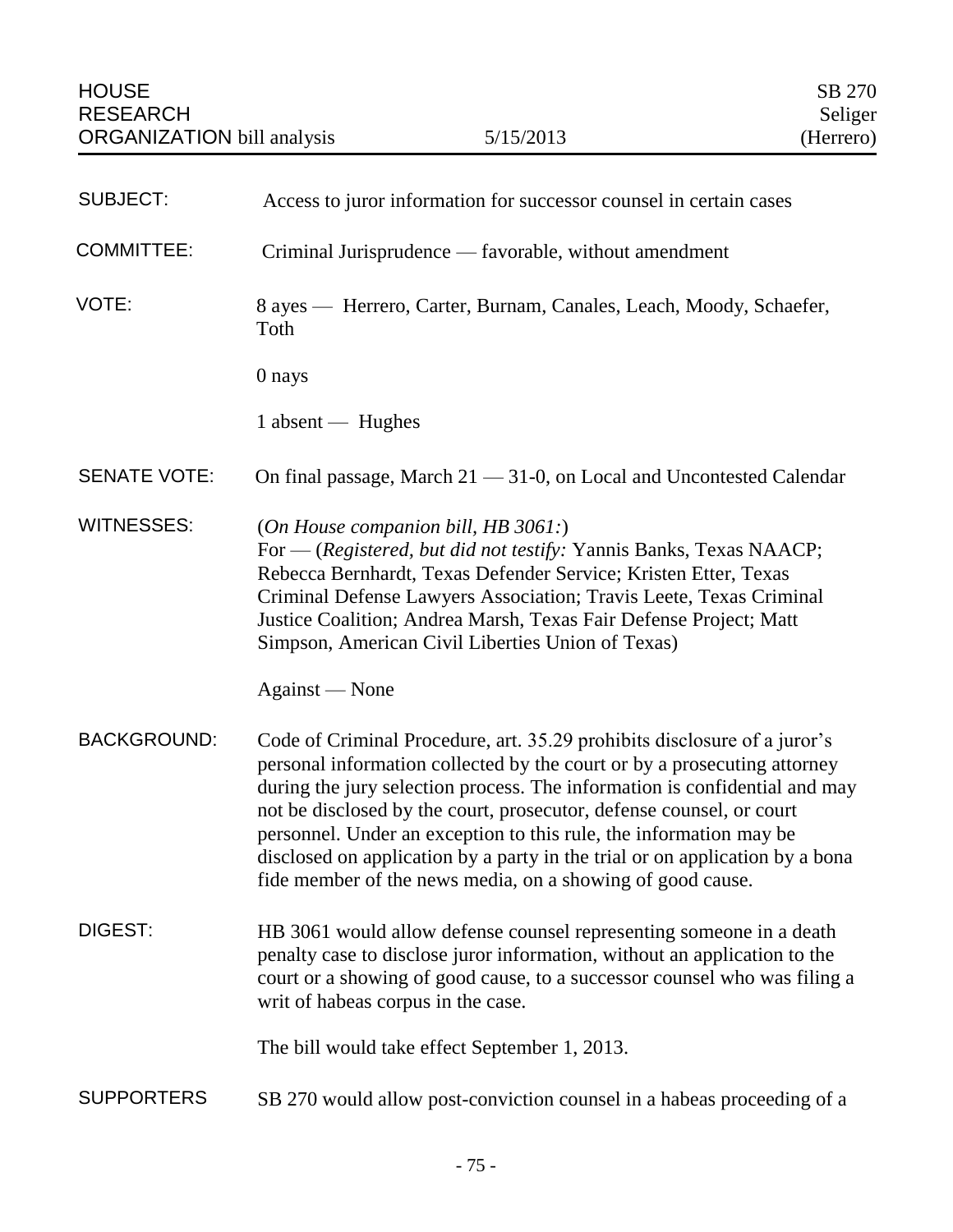# SB 270 House Research Organization page 2

| SAY:                     | capital case to access juror information directly from the trial counsel,<br>reducing the time and resources currently wasted in pursuit of this                                                                                                                                                                                                                                                                                                              |
|--------------------------|---------------------------------------------------------------------------------------------------------------------------------------------------------------------------------------------------------------------------------------------------------------------------------------------------------------------------------------------------------------------------------------------------------------------------------------------------------------|
|                          | information. Currently, post-conviction counsel must apply to the trial<br>court for access to information and spend time and resources traveling to<br>these courts to provide a showing of good cause at a hearing. Juror<br>information is the only part of the case record that does not transfer to<br>successor counsel automatically. Courts do not refuse to provide this<br>information, including the original juror questionnaires and information |
|                          | collected during voir dire, because the post-conviction counsel must<br>investigate the original trial proceedings in order to provide effective and<br>zealous counsel to their clients.                                                                                                                                                                                                                                                                     |
|                          | Post-conviction representation in these cases usually is provided by the<br>State Office of Capital Writs, so this process unnecessarily wastes the<br>state's limited resources. SB 270 would streamline this process, reducing<br>waste and allowing for more efficient and effective representation.                                                                                                                                                       |
| <b>OPPONENTS</b><br>SAY: | No apparent opposition.                                                                                                                                                                                                                                                                                                                                                                                                                                       |
| <b>NOTES:</b>            | The House companion bill, HB 3061 by Herrero, was placed on the House<br>General State Calendar for May 9, but was not considered. The HRO<br>digest of HB 3061 appears in Part 3 of the Thursday, May 9 Daily Floor<br>Report, Number 70.                                                                                                                                                                                                                    |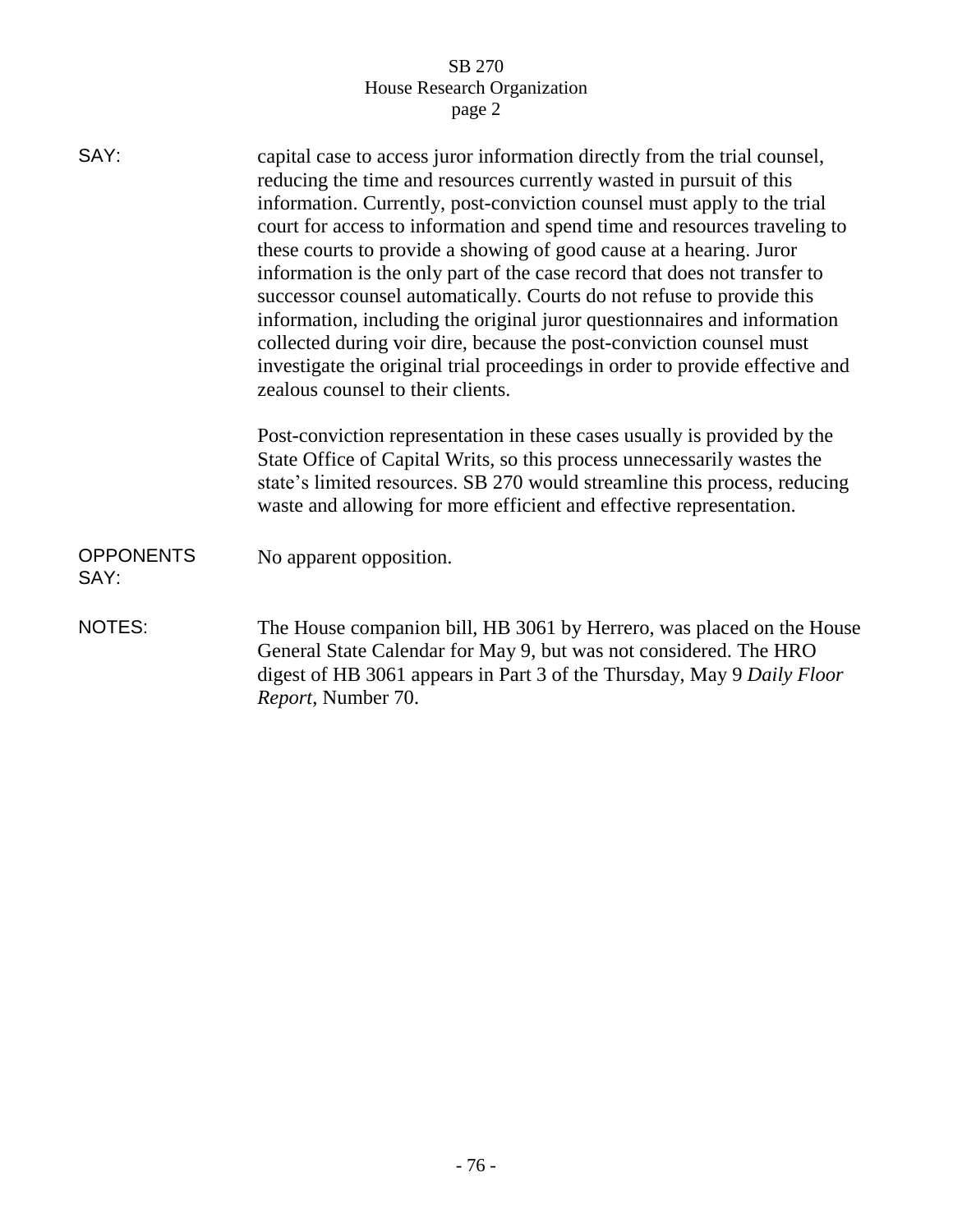| <b>SUBJECT:</b>     | Application for a writ of habeas corpus based on scientific evidence                                                                                                                                                                                                                                                                                                                                                                                                                       |
|---------------------|--------------------------------------------------------------------------------------------------------------------------------------------------------------------------------------------------------------------------------------------------------------------------------------------------------------------------------------------------------------------------------------------------------------------------------------------------------------------------------------------|
| <b>COMMITTEE:</b>   | Criminal Jurisprudence — favorable, without amendment                                                                                                                                                                                                                                                                                                                                                                                                                                      |
| VOTE:               | 8 ayes — Herrero, Carter, Burnam, Canales, Leach, Moody, Schaefer,<br>Toth                                                                                                                                                                                                                                                                                                                                                                                                                 |
|                     | 0 nays                                                                                                                                                                                                                                                                                                                                                                                                                                                                                     |
|                     | 1 absent — Hughes                                                                                                                                                                                                                                                                                                                                                                                                                                                                          |
| <b>SENATE VOTE:</b> | On final passage, March 25 - 28-3 (Birdwell, Nelson, Patrick)                                                                                                                                                                                                                                                                                                                                                                                                                              |
| <b>WITNESSES:</b>   | (On House companion bill, HB 967:)<br>For - Jeff Blackburn, Scott Henson, and Gary Udashen, Innocence<br>Project of Texas; (Registered but did not testify: Yannis Banks, Texas<br>NAACP; Rebecca Bernhardt, Texas Defender Service; Kristin Etter,<br>Texas Criminal Defense Lawyers Association; Kay Forth, American Civil<br>Liberties Union of Texas; Andrea Marsh, Texas Fair Defense Project)                                                                                        |
|                     | Against — None                                                                                                                                                                                                                                                                                                                                                                                                                                                                             |
|                     | On — Justin Wood, Harris County District Attorney's Office                                                                                                                                                                                                                                                                                                                                                                                                                                 |
| <b>BACKGROUND:</b>  | Code of Criminal Procedure, ch. 11 outlines procedures for filing<br>applications for writs of habeas corpus. Art. 11.07 governs procedures for<br>applying for a writ in a felony conviction where the death penalty was not<br>imposed. Art. 11.071 governs procedures for applying for a writ in death<br>penalty cases, and Art. 11.072 establishes procedures for writs in felony<br>and misdemeanor cases in which the person was ordered into community<br>supervision (probation). |
| DIGEST:             | SB 344 would authorize courts to grant relief on applications for writs of<br>habeas corpus that, subject to criteria in the bill, contained specific facts<br>indicating that:                                                                                                                                                                                                                                                                                                            |
|                     | relevant scientific evidence was currently available and was not                                                                                                                                                                                                                                                                                                                                                                                                                           |

available at the time of the conviction because the evidence was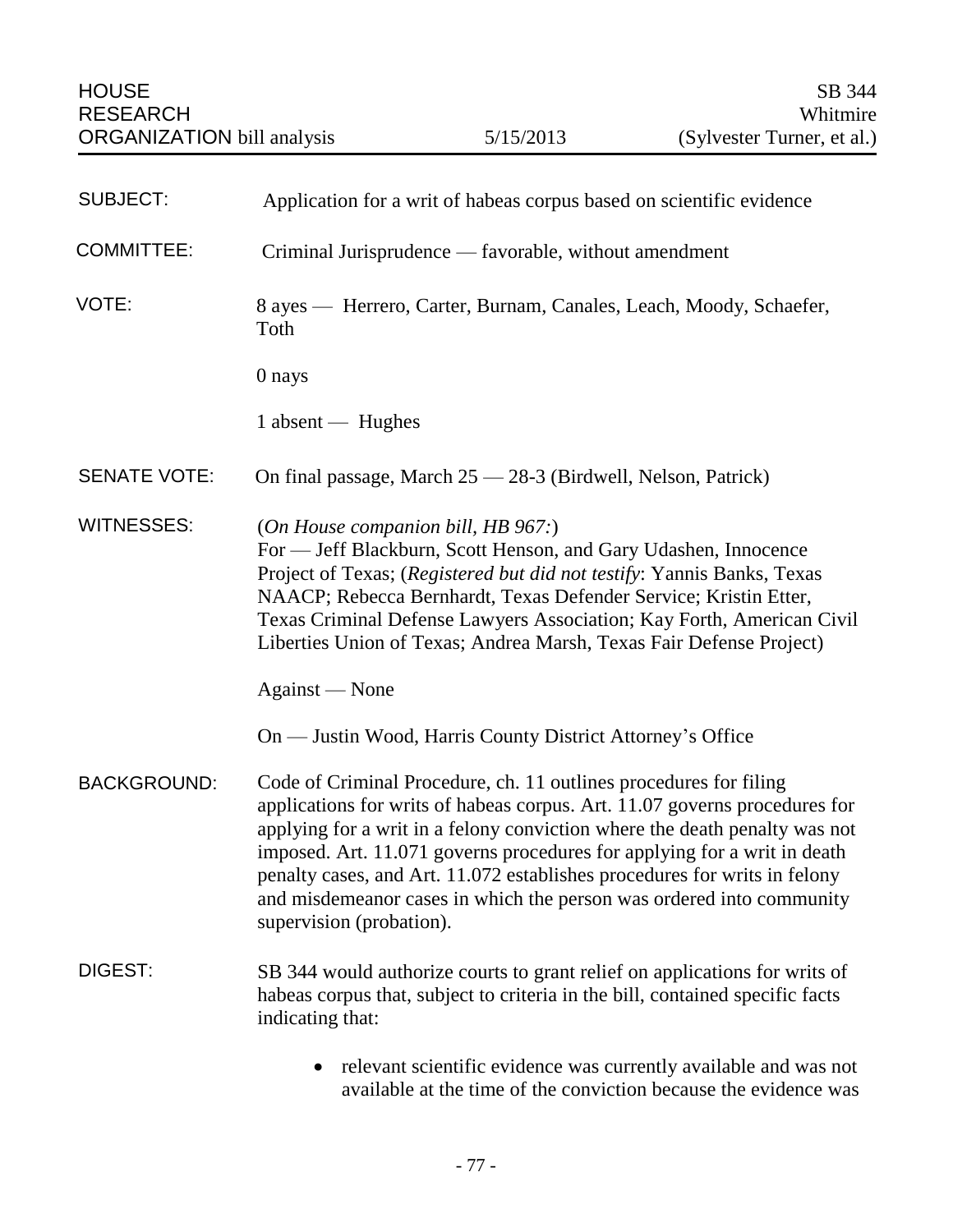| SB 344                      |
|-----------------------------|
| House Research Organization |
| page 2                      |

not ascertainable through reasonable diligence at the time of the trial; and • the scientific evidence would be admissible under Texas Rules of Evidence at a trial held on the date of the application. In addition, the court would have to find that if the scientific evidence had been presented at trial, on a preponderance of the evidence the person would not have been convicted. The bill would apply to relevant scientific evidence that was not available to be offered by a convicted person at trial or that contradicted scientific evidence relied on by the state at trial. A court, in deciding whether relevant scientific evidence was not ascertainable through the exercise of reasonable diligence on or before a specific date, would have to consider whether the scientific knowledge or method on which the relevant scientific evidence was based had changed since the trial date for an original application or since the date of a previously considered application for subsequent ones. The bill would take effect September 1, 2013. **SUPPORTERS** SAY: SB 344 would create a legal avenue for innocent defendants convicted based on false and discredited forensic testimony to seek relief under Texas' habeas corpus statute. The bill would establish a legal mechanism similar to Code of Criminal Procedure, ch. 64, which established grounds for post-conviction DNA testing. The question of how to deal with convictions based on false and discredited forensic testimony has arisen more frequently as the forensic sciences in recent years have undergone extensive review, leading to correction and updating in various fields and sometimes discrediting certain forms of forensic testimony. Rather than establish additional chapters for arson, dog-scent lineups, and every discredited forensic method, SB 344 would establish a single standard for when this scenario arises. Recent case law and judicial opinion have identified weaknesses in the current habeas corpus statute, noting issues that include the absence of statutory grounds upon which to grant relief, the speed of changing science that serves as the foundation of a conviction, and technical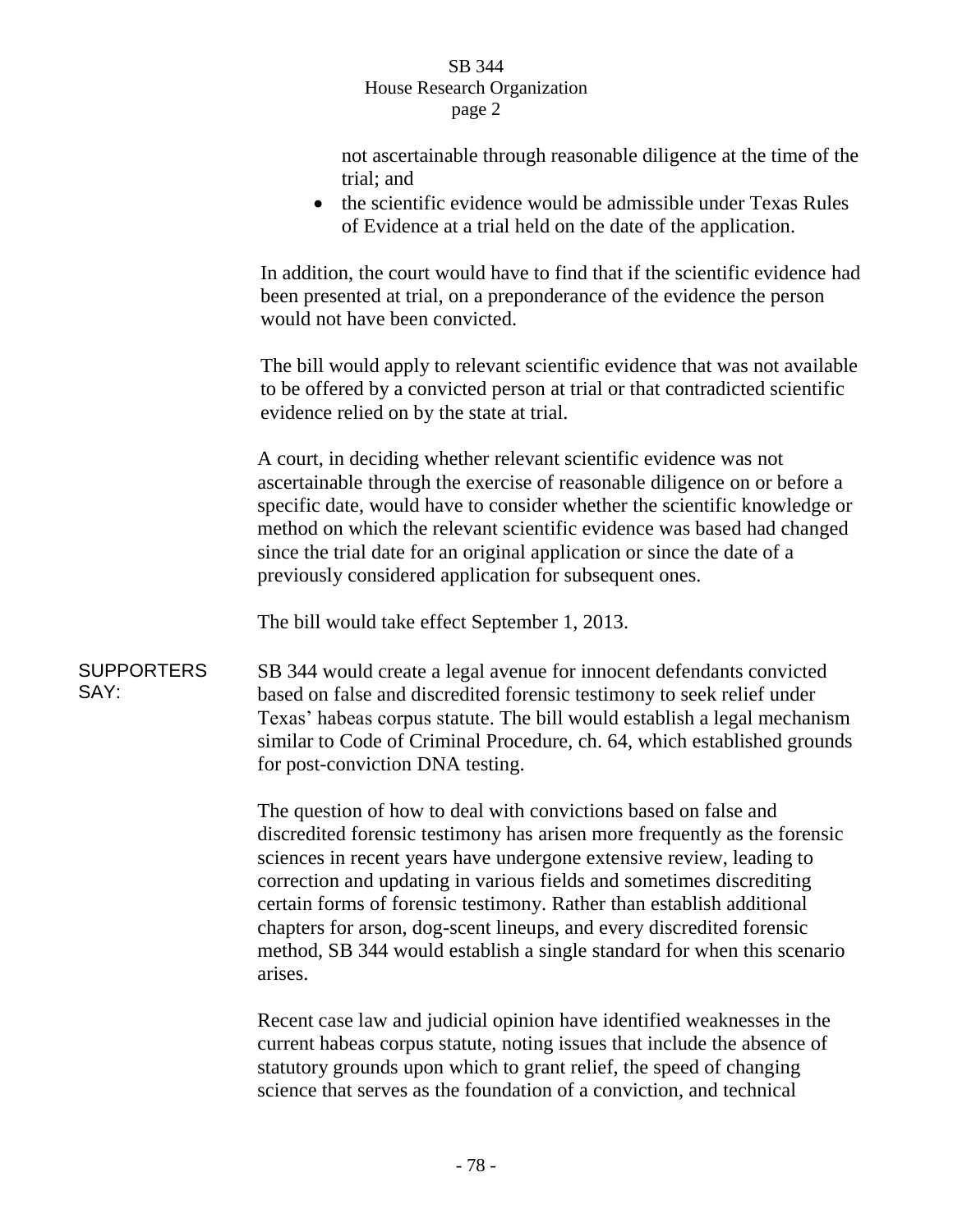### SB 344 House Research Organization page 3

testimony that may change with scientific discovery. In one case, recanted testimony by a medical examiner established the basis of the state's case with respect to the cause and manner of death, without which it would not have obtained a conviction. The Texas Court of Criminal Appeals voted against granting a new trial, with the majority finding no path to habeas relief under current law. The question was raised as to how the criminal justice system should address scenarios in which scientific experts sincerely thought something was true at the time they testified, but the science and the experts' understanding and opinions had changed.

The Timothy Cole Advisory Panel on Wrongful Convictions endorsed similar legislation, saying it would provide meaningful access to the courts to those with claims of actual innocence following a conviction based on science that had since been falsified. Creation of a dedicated writ and procedure would allow those with claims to be heard without opening all convictions up to scrutiny.

Opponents overstate the potential for the bill to flood the courts with appeals. The bill would include several well defined criteria that would have to be met in order for a court to grant relief. In addition, the Innocence Project of Texas sent letters to more than 1,000 inmates serving in the Texas Department of Criminal Justice for the offense of arson and received 175 replies, with only about 30 of those meriting further investigation.

While some claim that the bill contains vague language, courts routinely make a determination as to what constitutes "relevant scientific evidence," which is a term of art used in the rules of evidence, and this would be no different.

SB 344 would fill a gap in habeas corpus law, ensure that the law kept pace with science, and provide a path for relief where false and discredited forensics may have caused the false conviction of an innocent person.

**OPPONENTS** SAY: SB 344 could open the door for many unfounded applications for writ of habeas corpus relief that would overwhelm the courts with appeals every time a new scientific advancement was made.

> The bill's language is too vague. The term "relevant scientific language" is too open to interpretation for what could trigger an appeal.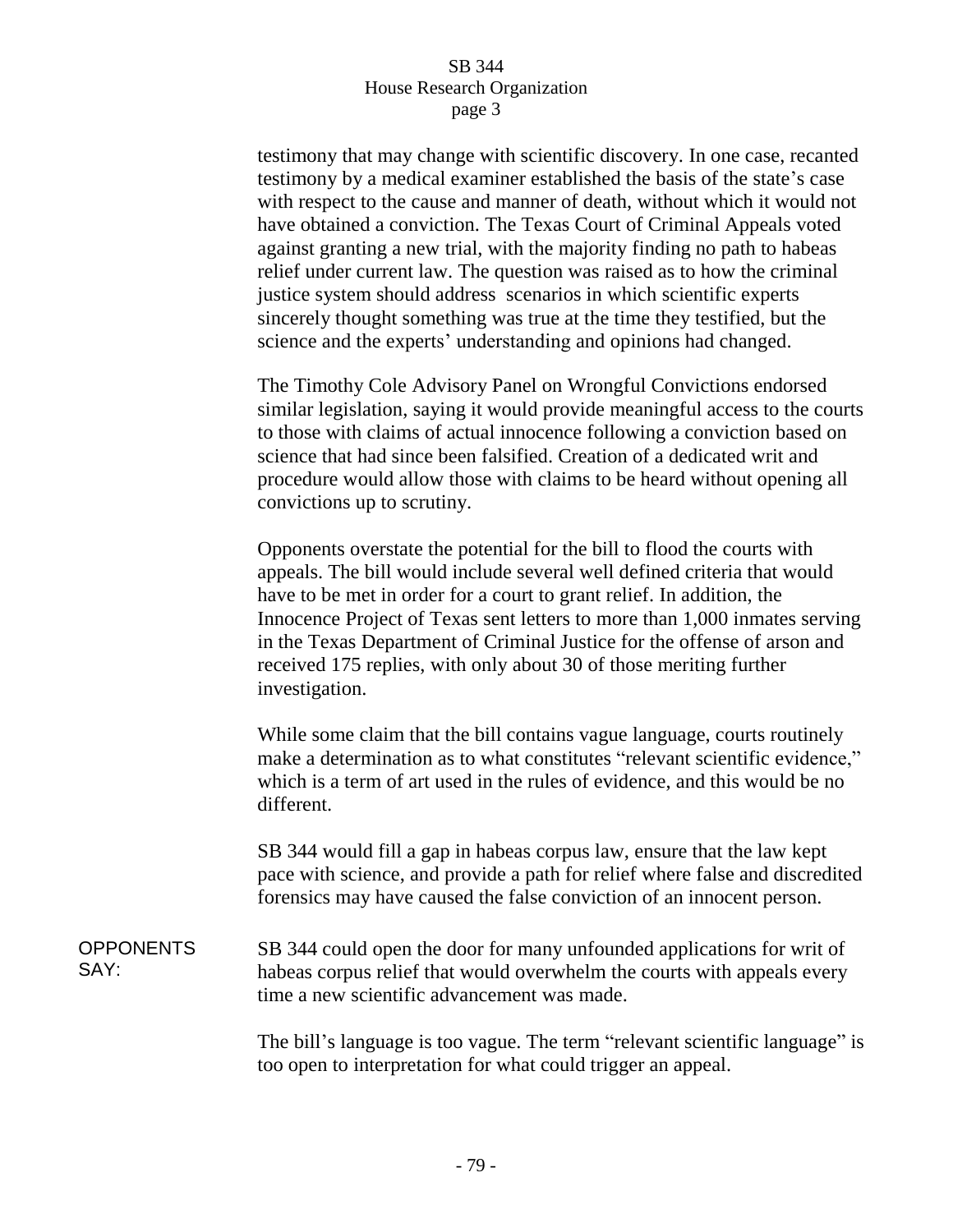# SB 344 House Research Organization page 4

NOTES: The companion bill, HB 967 by Sylvester Turner, was left pending in the House Criminal Jurisprudence Committee on April 23.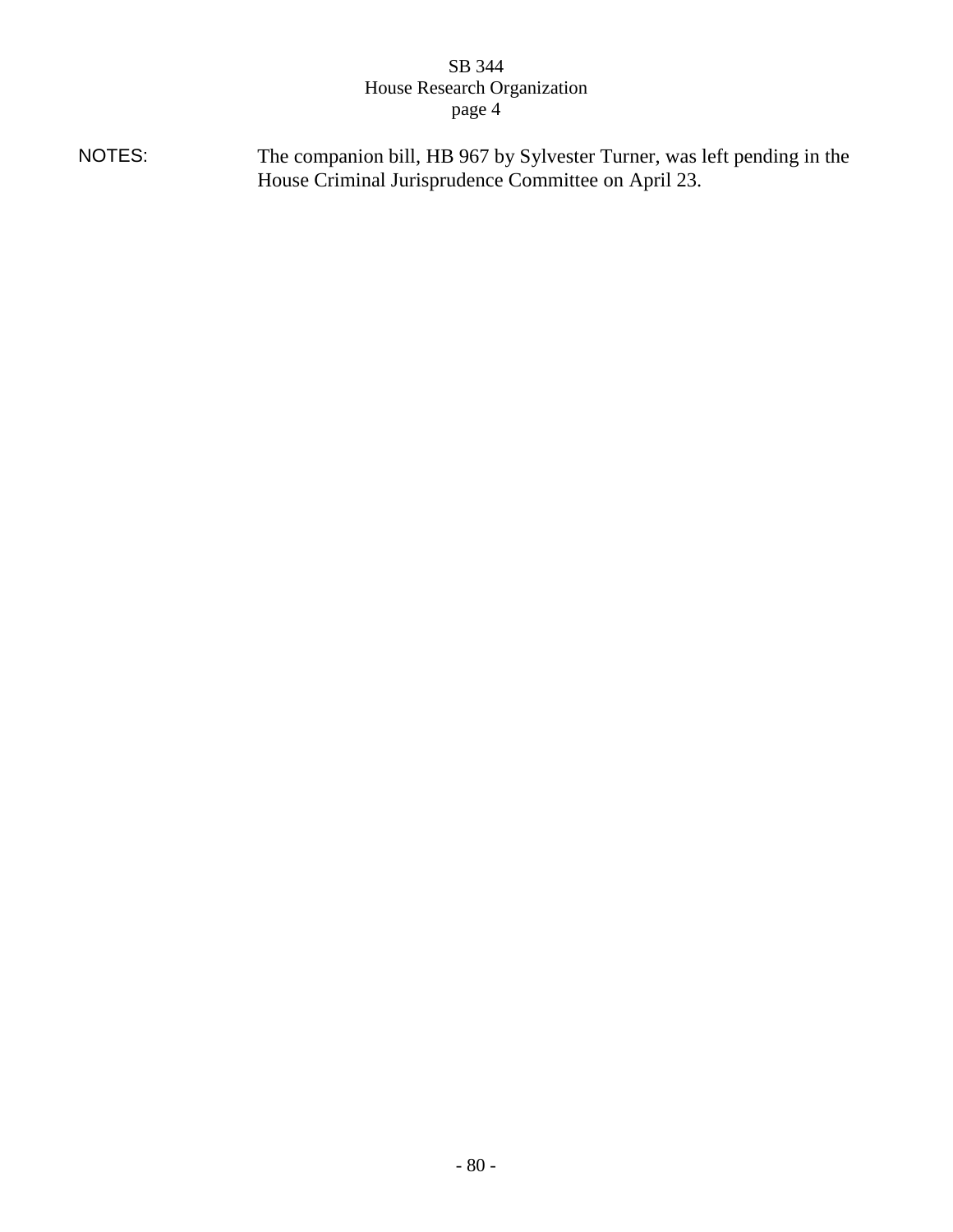| <b>SUBJECT:</b>     | Protective orders for victims of sexual, stalking, and trafficking offenses                                                                                                                                                                                                                                                                                                                                                                                                                                                                                                                                                                                                                                      |
|---------------------|------------------------------------------------------------------------------------------------------------------------------------------------------------------------------------------------------------------------------------------------------------------------------------------------------------------------------------------------------------------------------------------------------------------------------------------------------------------------------------------------------------------------------------------------------------------------------------------------------------------------------------------------------------------------------------------------------------------|
| <b>COMMITTEE:</b>   | Criminal Jurisprudence — favorable, without amendment                                                                                                                                                                                                                                                                                                                                                                                                                                                                                                                                                                                                                                                            |
| VOTE:               | 8 ayes — Herrero, Carter, Burnam, Canales, Leach, Moody, Schaefer,<br>Toth                                                                                                                                                                                                                                                                                                                                                                                                                                                                                                                                                                                                                                       |
|                     | 0 nays                                                                                                                                                                                                                                                                                                                                                                                                                                                                                                                                                                                                                                                                                                           |
|                     | 1 absent — Hughes                                                                                                                                                                                                                                                                                                                                                                                                                                                                                                                                                                                                                                                                                                |
| <b>SENATE VOTE:</b> | On final passage, April 25 - 30-0, on Local and Uncontested Calendar                                                                                                                                                                                                                                                                                                                                                                                                                                                                                                                                                                                                                                             |
| <b>WITNESSES:</b>   | (On companion bill, HB 1292.)<br>For — Carlos Salinas, Alliance for Texas Families; (Registered, but did<br>not testify: Lon Craft, Texas Municipal Police Association; Bobby<br>Gutierrez and Kirsha Haverlah, Justice of Peace and Constables<br>Association; Ann Hettinger, Concerned Women For America; Marshall<br>Kenderdine, Texas Pediatric Society; Erlinda Kindel, Catholic Advocacy<br>Day; Diana Martinez, TexProtects, The Texas Association for the<br>Protection of Children; Jason Sabo, Children at Risk; Aaron Setliff, The<br>Texas Council on Family Violence; Corinne Smith, North Texas Citizens<br>Lobby; Glenn Stockard, Texas Association Against Sexual Assault; and<br>24 individuals |
|                     | Against — None                                                                                                                                                                                                                                                                                                                                                                                                                                                                                                                                                                                                                                                                                                   |
| <b>BACKGROUND:</b>  | Code of Criminal Procedure (CCP), ch. 7A covers protective orders for<br>certain victims of sex trafficking, sexual assault, and stalking.                                                                                                                                                                                                                                                                                                                                                                                                                                                                                                                                                                       |
|                     | Art. 7A.01 authorizes victims of specific offenses, parents or guardians of<br>these victims, and prosecutors to file applications for protective orders.<br>Two similar, but not identical, sections were added in 2011 by the 82nd<br>Legislature that list the types of offenses for which the protective orders<br>may be issued. One section was added through the enactment of SB 250<br>by Zaffirini and one through SB 24 by Van de Putte, et al. Together, the<br>sections allow applications for protective orders to be filed for continuous<br>sexual abuse of a young child, indecency with a child, sexual assault,                                                                                |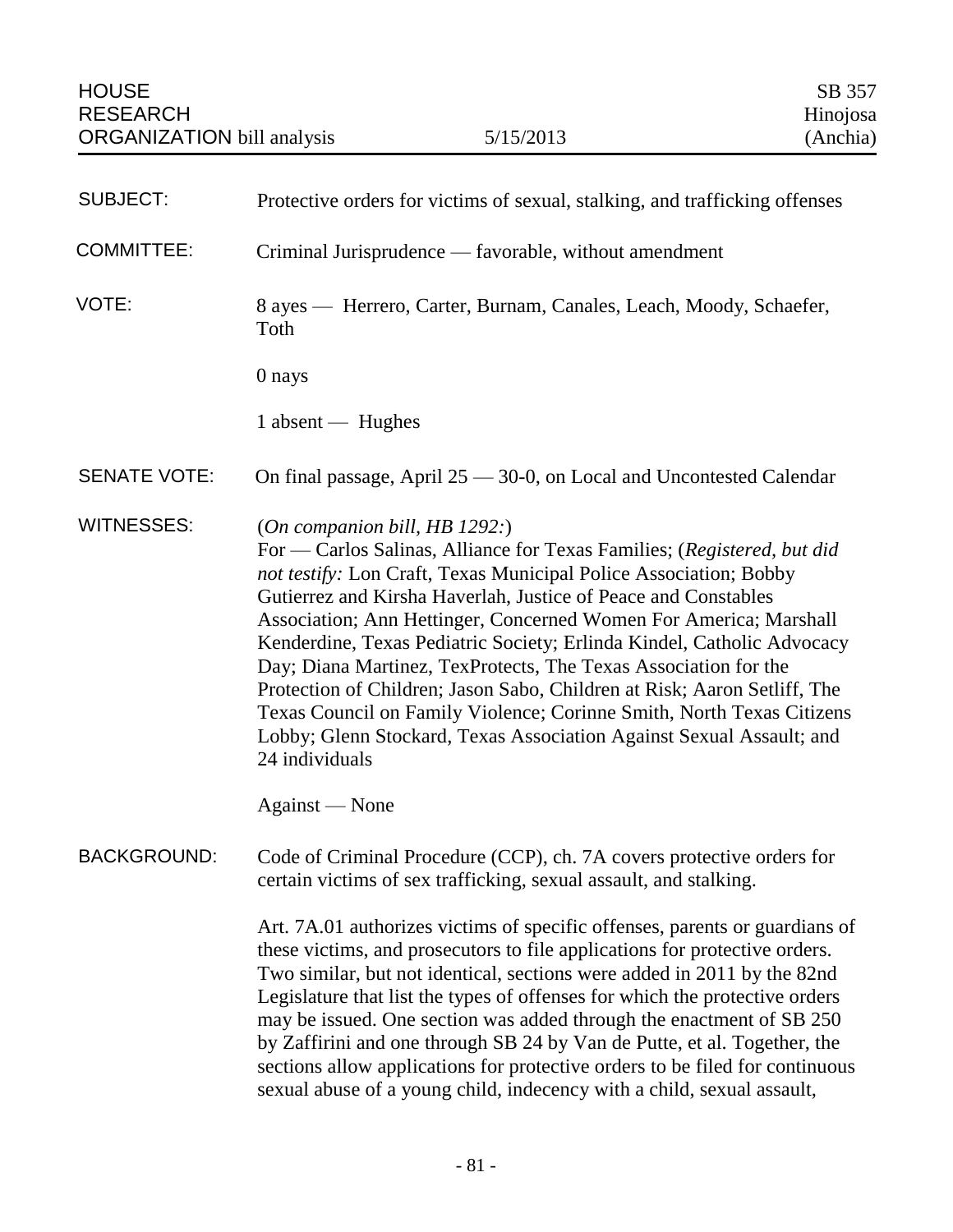# SB 357 House Research Organization page 2

|                           | aggravated sexual assault, stalking, and sex trafficking.                                                                                                                                                                                                                                                                                                                                                            |
|---------------------------|----------------------------------------------------------------------------------------------------------------------------------------------------------------------------------------------------------------------------------------------------------------------------------------------------------------------------------------------------------------------------------------------------------------------|
|                           | CCP, art. 7A.01(b) establishes the venue for the filing of applications for<br>these protective orders. Applications may be filed in the county in which<br>the applicant lives or the county in which the alleged offender lives.                                                                                                                                                                                   |
|                           | The CCP also contains two articles labeled 7A.03, both added in 2011 by<br>the 82nd Legislature. One section was added by SB 250 and the other by<br>HB 649 by Gallego. Both sections establish the findings that courts must<br>make when determining whether to issue the protective orders.                                                                                                                       |
|                           | The two sections are similar, but not identical. The section from SB 250<br>requires courts to find whether there are reasonable grounds to believe that<br>the applicant was a victim of sexual assault or stalking. The section from<br>HB 649 requires courts to find whether there are reasonable grounds to<br>believe that the applicant was a victim of sexual assault.                                       |
| DIGEST:                   | SB 357 would merge and reenact the two sections of CCP art. 7A.03 that<br>were enacted by the 82nd Legislature in SB 250 and HB 649, resulting in<br>one section requiring courts to make certain findings when determining<br>whether to issue a protective order under CCP, ch. 7A.                                                                                                                                |
|                           | The bill would add victims of trafficking and sexual abuse to the types of<br>victims for which the court could make findings when considering an<br>application for a protective order under CCP, ch. 7A. SB 357 would<br>require judges to find whether there were reasonable grounds to believe<br>that an applicant for a protective order was a victim of sexual assault or<br>abuse, stalking, or trafficking. |
|                           | SB 357 would expand the venues in which victims of sexual assault,<br>stalking, and trafficking could apply for protective orders. The bill would<br>allow them to be filed in any county in which an element of the alleged<br>offense occurred or any court with jurisdiction over family violence<br>protective orders under Family Code, title 4 if the same parties were<br>involved.                           |
|                           | The bill would take effect September 1, 2013, and would apply only to<br>protective orders issued on or after that date.                                                                                                                                                                                                                                                                                             |
| <b>SUPPORTERS</b><br>SAY: | SB 357 would harmonize sections of CCP, ch. 7A dealing with<br>applications for protective orders for victims of continuous sexual abuse of                                                                                                                                                                                                                                                                          |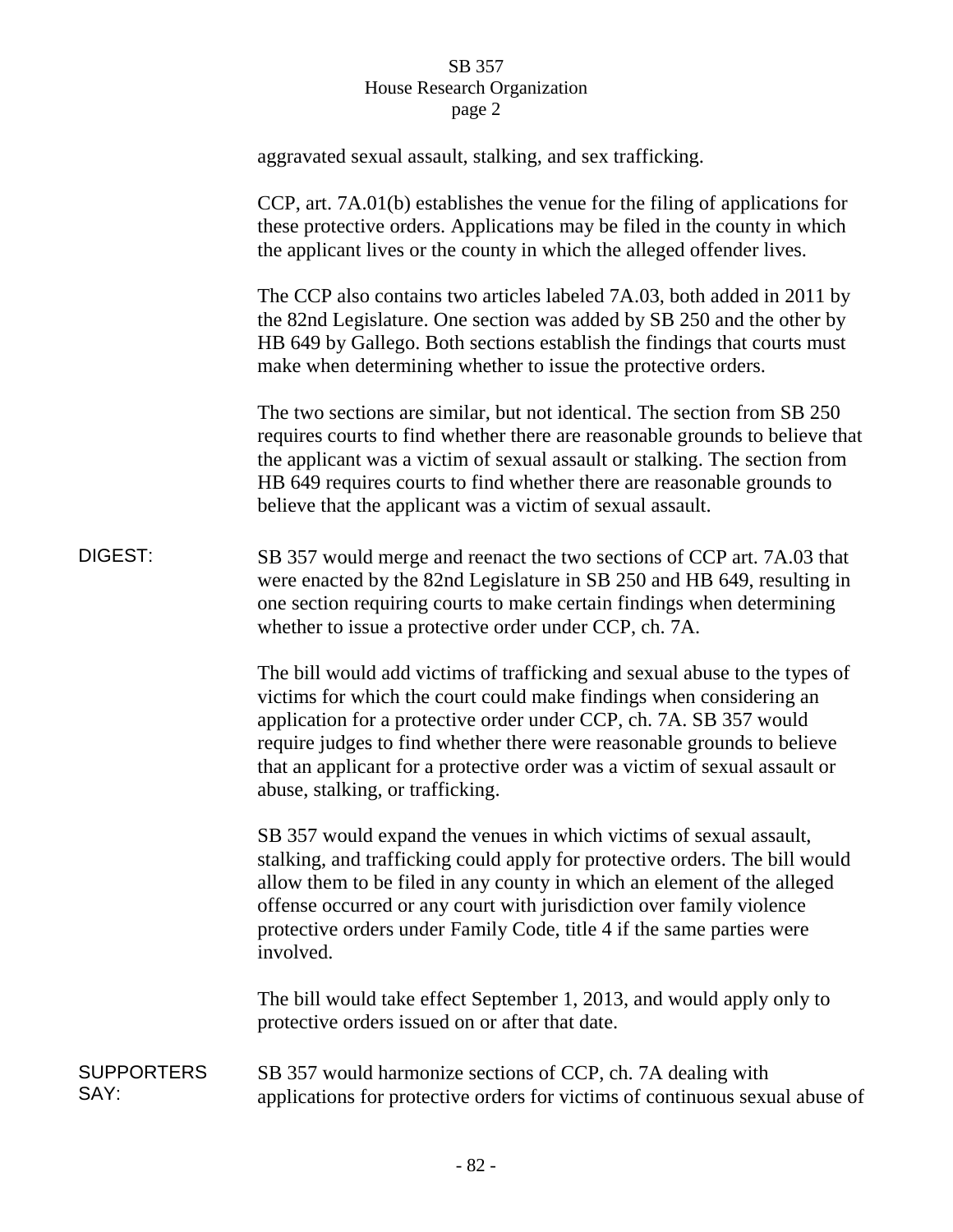### SB 357 House Research Organization page 3

a young child, indecency with a child, sexual assault, aggravated sexual assault, stalking, and sex trafficking after more than one bill amended the law in 2011.

Two of these bills, taken together, amended art. 7A.03, which requires courts considering this type of protective order to find whether there are reasonable grounds to believe the applicant was a victim of sexual assault or stalking. However, other sections of ch. 7A allow protective orders to be issued for other offenses, and neither version of sec. 7A.03 added in 2011 provides for a finding that an applicant was a victim relating to those offenses.

SB 257 would clear up confusion over these sections by adding trafficking and sexual abuse to the list of findings judges could make in these situations. This would make it clear that findings could be made for all the crimes for which victims can apply for protective orders.

The bill also would give victims of sexual assault, stalking, and trafficking additional options for filing applications for protective orders. Current law allows them to be filed only in the county in which either the victim or the alleged perpetrator lives, which can raise safety concerns with these types of crimes. The bill would expand the venues so that applications could be filed where the offense occurred or in a court with jurisdiction over a previously issued order relating to family violence.

This would be consistent with SB 129 by Nelson, which would allow the same option for family violence protective orders and was approved by the House on the May 14 Local, Consent, and Resolutions calendar.

**OPPONENTS** SAY: No apparent opposition.

NOTES: An identical provision relating to the findings that could be made when considering protective order applications was included in HB 8 by S. Thompson, et al., which was passed by the House on April 17 and referred to the Senate Criminal Justice Committee.

> The companion bill, HB 1292 by Anchia, was placed on the May 9 House General State Calendar but not considered.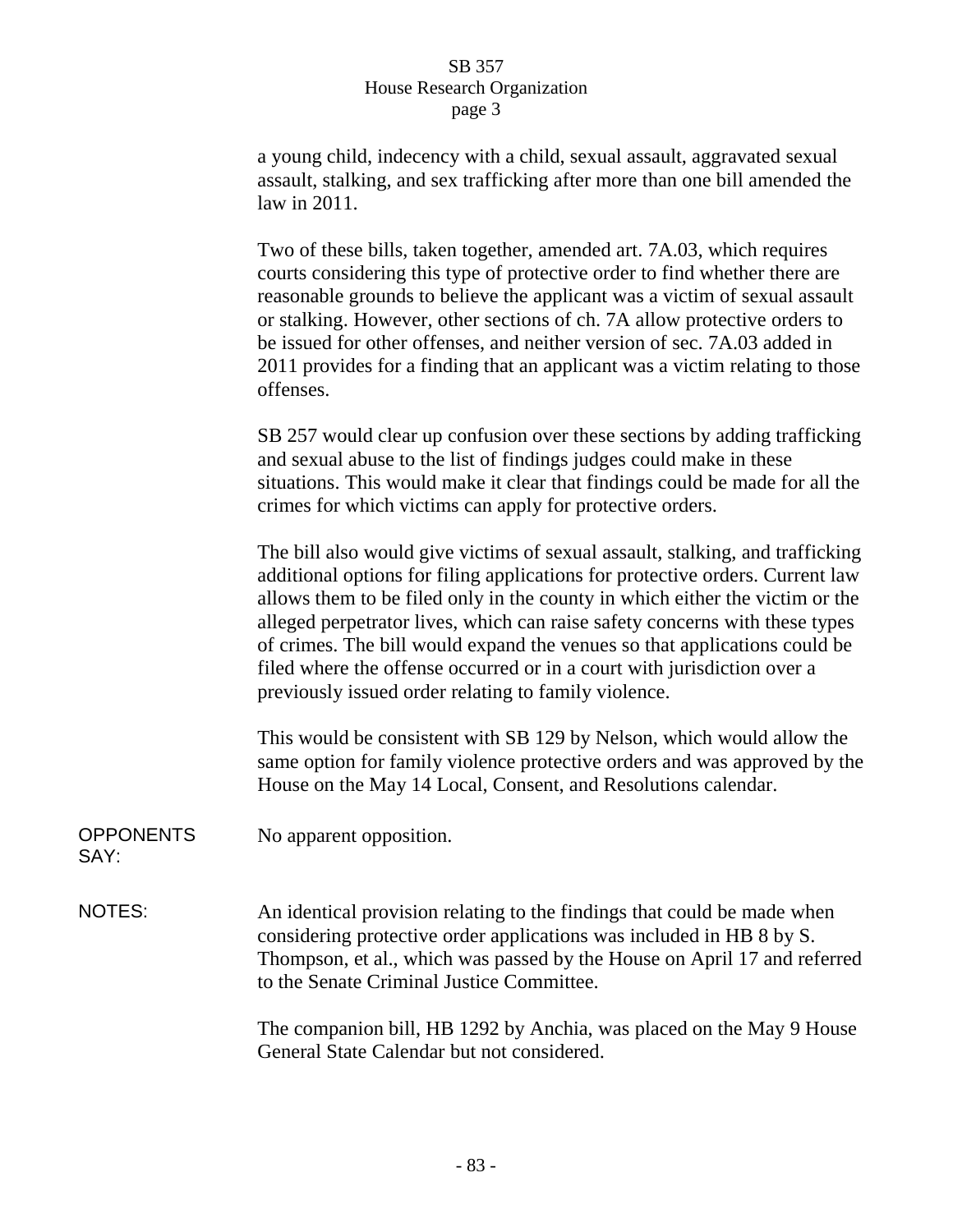| <b>SUBJECT:</b>     | Informing a non-citizen of the immigration consequences of a guilty plea                                                                                                                                                                                                                                                                                                                                                                                  |
|---------------------|-----------------------------------------------------------------------------------------------------------------------------------------------------------------------------------------------------------------------------------------------------------------------------------------------------------------------------------------------------------------------------------------------------------------------------------------------------------|
| <b>COMMITTEE:</b>   | Criminal Jurisprudence — favorable, without amendment                                                                                                                                                                                                                                                                                                                                                                                                     |
| VOTE:               | 7 ayes — Herrero, Burnam, Canales, Hughes, Leach, Moody, Toth                                                                                                                                                                                                                                                                                                                                                                                             |
|                     | $1$ nay $-$ Schaefer                                                                                                                                                                                                                                                                                                                                                                                                                                      |
|                     | 1 absent — Carter                                                                                                                                                                                                                                                                                                                                                                                                                                         |
| <b>SENATE VOTE:</b> | On final passage, March $27 - 30 - 0$                                                                                                                                                                                                                                                                                                                                                                                                                     |
| <b>WITNESSES:</b>   | (On House companion bill, HB 823:)<br>For — John Vasquez, State Bar of Texas; Alberto Garcia; (Registered, but<br>did not testify: Yannis Banks, Texas NAACP; Luis Figueroa, Mexican<br>American Legal Defense and Educational Fund (MALDEF); Travis Leete,<br>Texas Criminal Justice Coalition; Andrea Marsh, Texas Fair Defense<br>Project; Allen Place, Texas Criminal Defense Lawyers Association; Chris<br>Howe)                                     |
|                     | Against — None                                                                                                                                                                                                                                                                                                                                                                                                                                            |
| <b>BACKGROUND:</b>  | Code of Criminal Procedure, art. 15.17(a) provides a list of items of which<br>a magistrate must inform an arrested person, including the accusation<br>against the person and the person's right to legal counsel.                                                                                                                                                                                                                                       |
|                     | Art. 26 requires an arraignment in all felony cases after indictment and all<br>misdemeanor cases punishable by imprisonment.                                                                                                                                                                                                                                                                                                                             |
|                     | Art. $26.13(a)(4)$ requires that before accepting a plea of guilty or a plea of<br>no contest in an arraignment for felony or misdemeanor charges that<br>would result in jail time, the court must inform the defendant that if the<br>defendant is not a citizen of the United States, a plea of guilty or no<br>contest may result in deportation, the exclusion from admission to this<br>country, or the denial of naturalization under federal law. |
| DIGEST:             | SB 361 would amend Code of Criminal Procedure, Art. 15.17 by adding a<br>requirement for a magistrate to inform an arrestee that, if the person was                                                                                                                                                                                                                                                                                                       |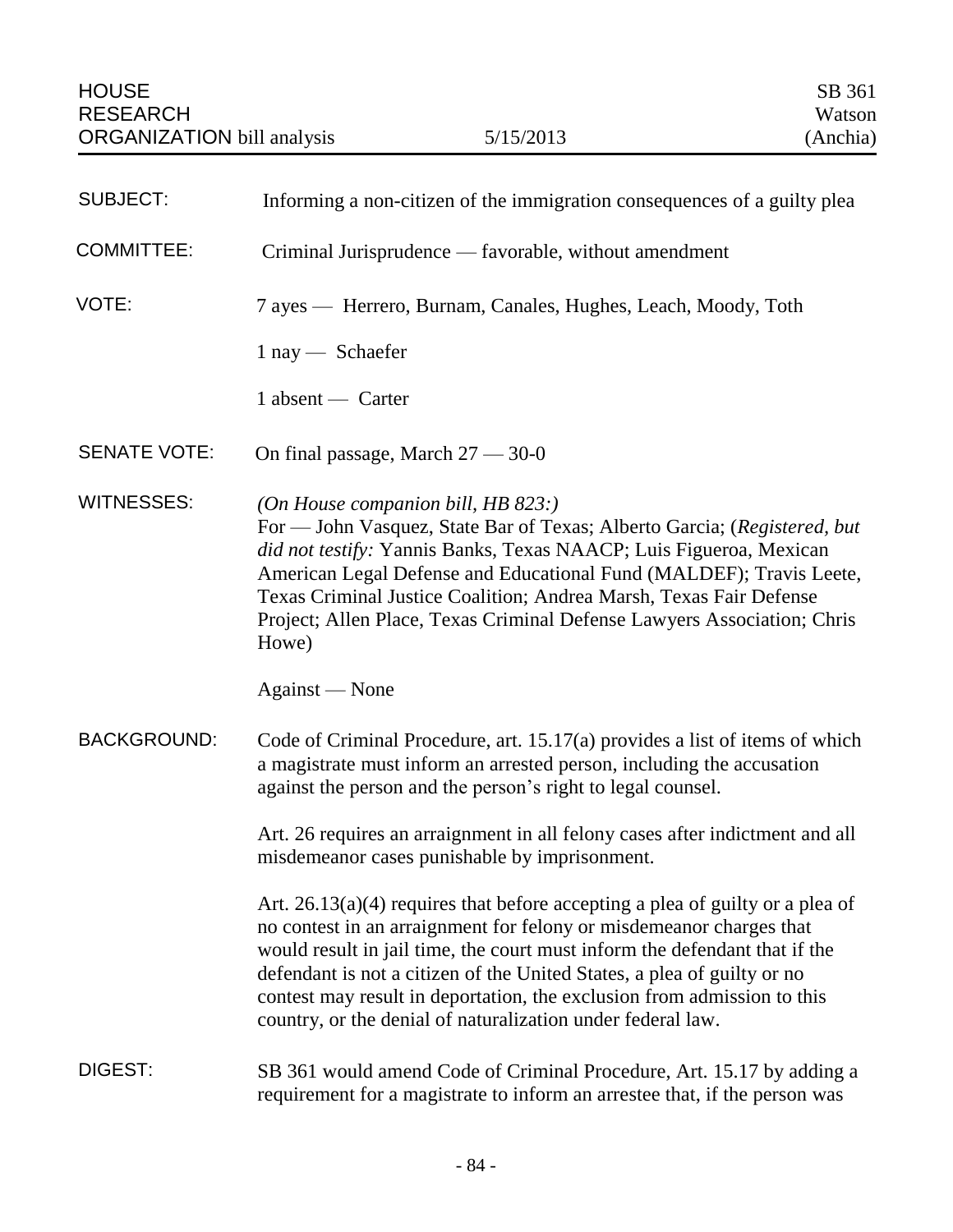#### SB 361 House Research Organization page 2

not a citizen of the United States, a plea of guilty or nolo contendere could affect the person's immigration or residency status and could result in deportation, exclusion from admission to this country, or denial of naturalization.

The bill would take effect September 1, 2013.

**SUPPORTERS** SAY: In criminal cases involving non-citizen defendants, deportation is a possible consequence for a defendant who pleads guilty or no contest to secure a reduced penalty for the charges, including circumstances involving relatively minor charges such as shoplifting.

> Current law does not require uniform instruction to accused persons in misdemeanor cases. While some courts in Texas are creating their own instructions, others are not giving instructions of any kind to those accused of misdemeanor offenses. However, some accused of misdemeanor offenses in Texas may be subject to immigration law consequences at the entering of a plea before a magistrate.

> SB 361 would provide all magistrates in Texas with uniform instructions for informing those accused of criminal offenses about possible immigration law consequences of conviction. While there is not a constitutional requirement for a magistrate to instruct an arrested person of these consequences, judges are ethically bound to ensure that defendants are aware of the immigration consequences of criminal pleas and convictions. Uniform instructions would assist magistrates throughout the state, further the administration of justice within the court system, and maintain the integrity and fairness of the judicial process.

> In *Padilla v. Kentucky (2010)*, the U.S. Supreme Court emphasized the obligation of counsel to notify non-citizen defendants of possible immigration consequences. Relying on defense lawyers to provide the instruction would not guarantee that instruction was given consistently. An arrested person may not have an opportunity to meet with counsel before going before a magistrate and could enter a guilty plea without receiving the appropriate counsel. Judges have a responsibility to make some effort to address the immigration consequences of a plea or conviction.

The bill would require a best practice that would not be a cost to the state or place an undue burden on the magistrates. It simply would be a sentence added to the instructions given by a magistrate.